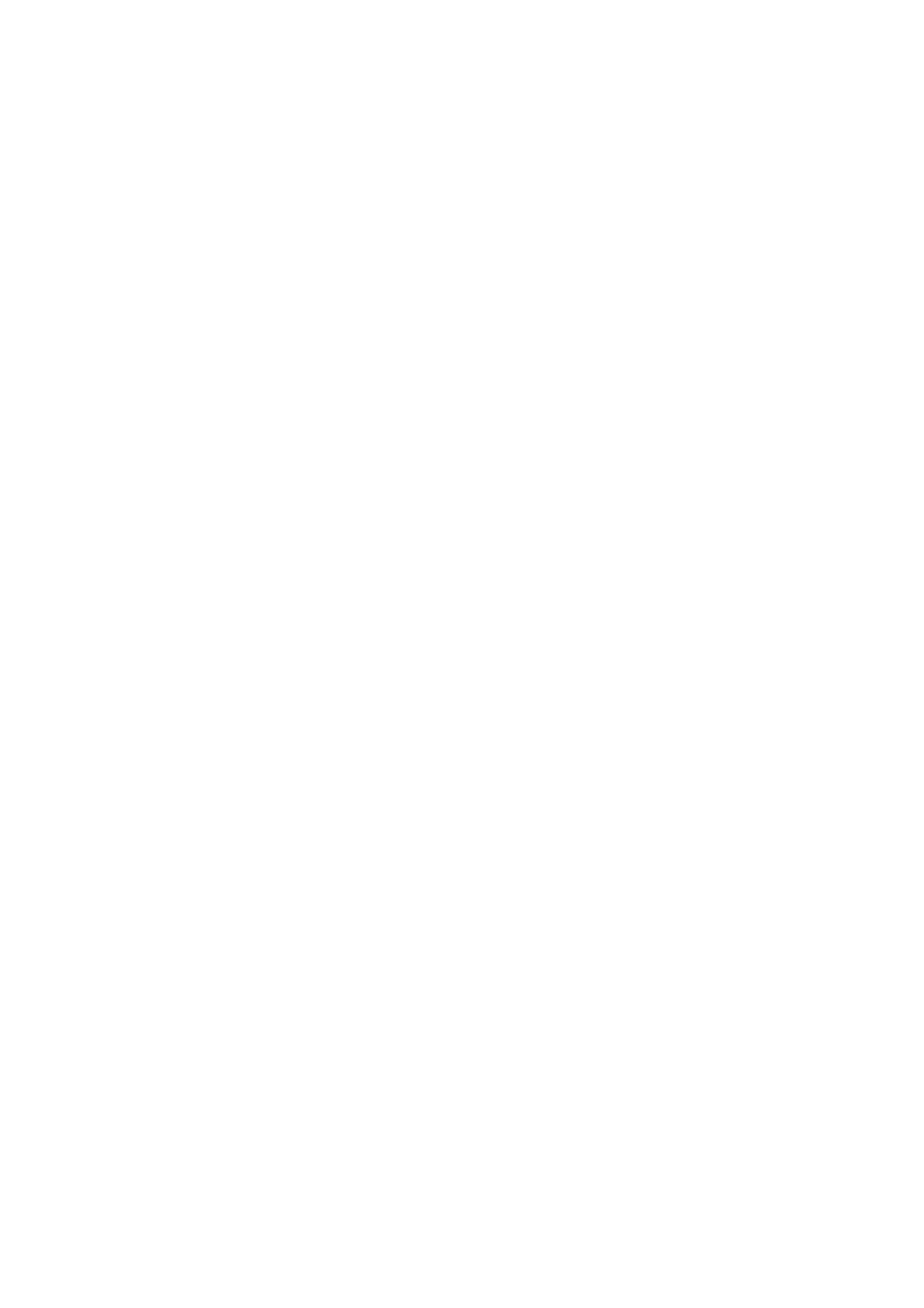## **Contributions Towards a Unified Concept of Information**

**Daniel Federico Flückiger** 

I

**Translation by Anna Hirsbrunner Liz. phil. hist., Anglist** 

## **ABSTRACT**

The present thesis is to be a contribution towards a unified concept of information. Its aim is to achieve, within the framework of a new and interdisciplinary information theory, a coherent treatment of issues such as the ultimate information carrier, the information element, the appropriate unit of measurement or the general characterisation of information, which have so far been treated in contradictory ways. Two ideas form the basis of this theory. First of all, the various requirements for an information carrier can only be met by the very general concept of the thing as a unit in perceptual and conceptual reality, and not, as often suggested, by the concept of the sign as proposed by the semiotician Charles W. Morris. This entails a new interpretation of the semiotic terms syntax, semantics and pragmatics. In the new framework that I want to propose, these no longer stand for fundamentally separate relations between things, but designate only the context-dependent features which any directed relation has. The second idea is based on the insight provided by modern neurobiology that 'things' are merely the constructs of an organism's brain. After this discovery, similarities between the neuronal structure of the brain, the structure of knowledge and the structure of perceived reality no longer come as a surprise. Thus the foundations for a new formal information theory can be laid, enabling me to postulate, in conclusion, a 'law of information theory' that shows marked similarities with the second law of thermodynamics.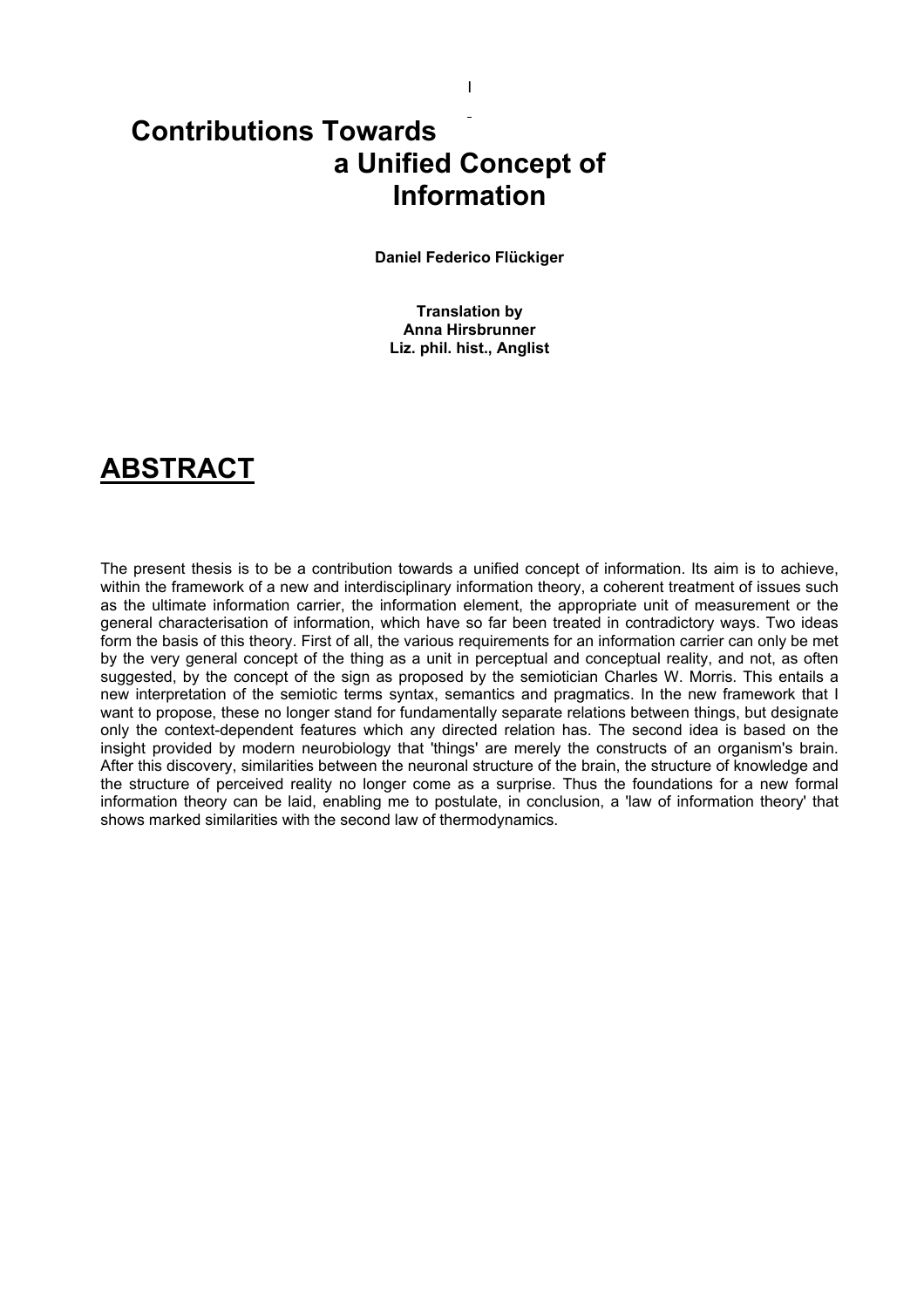# **PREFACE**

Computer science has existed as an independent discipline dealing with the systematic processing of information for more than three decades. Nevertheless, a universally valid definition of the concept of 'information' is still lacking. Although various attempts to define information have been made, no one has ever succeeded in deriving a satisfactory universal definition from those concepts of information developed in individual disciplines. Opinions about the basic issues such as the question of the information element or a suitable unit of measurement for information have sometimes diverged so much that a unification of the concepts has come to seem impossible. This fact may have contributed to computer scientists avoiding one of the most basic questions of the field in favour of issues concerning the development and the use of electronic devices suitable for processing 'information.' The question of the characteristics of information has been bracketed or confidently taken for granted. This illusory certainty is so deep-rooted today that most information theories have been forgotten, with the exception of Claude E. Shannon's mathematical theory of communication, which interprets information from a mathematico-technical point of view.

With the present thesis I venture to reactivate the discussion about the concept of information, at the same time as I attempt to define the term across disciplinary boundaries. Certain recent philosophical reflections about semantics on the one hand and the results of modern neurobiology on the other hand, which have not been taken into account yet, are to be introduced into the debate, thus helping to base the definition of the concept more broadly.

The thesis was written while I was working as a free-lance specialist for data modelling, at the same time teaching some lessons in computer science at the college of engineering in Bern (HTL). Neither activity interfered with my certainly rather more theoretical thesis; on the contrary, situations I encountered in my practice repeatedly provided examples that helped me clarify many of the thoughts of this study.

I thank Prof. Dr. Hansjürg Mey for the excellent support he gave me during the writing of my thesis. When the quest for solutions threatened to take me off-course, Prof. Mey would always be there with competent advice. What I appreciated in particular was the fact that I was able to realise my thesis independently and without external pressure. I would like to give special thanks to Dr. Stefan Hottinger who gave me generous help with the philosophical part of my thesis and often made useful suggestions to improve the other parts of my text. It is also a pleasant duty to thank Prof. Dr. Jürg Schmid and Prof. Dr. Hans-Rudolf Lüscher as well as my friend Ueli Gysel for their valuable contributions towards the completion of the thesis.

Finally, I would like to thank with all my heart my wife Eveline, who, despite her increased workload due to the delightful arrival of two healthy children, always stood by me and my work and immensely furthered my thesis by offering competent advice and suggestions.

Bern, 12th January 1995

Federico Flückiger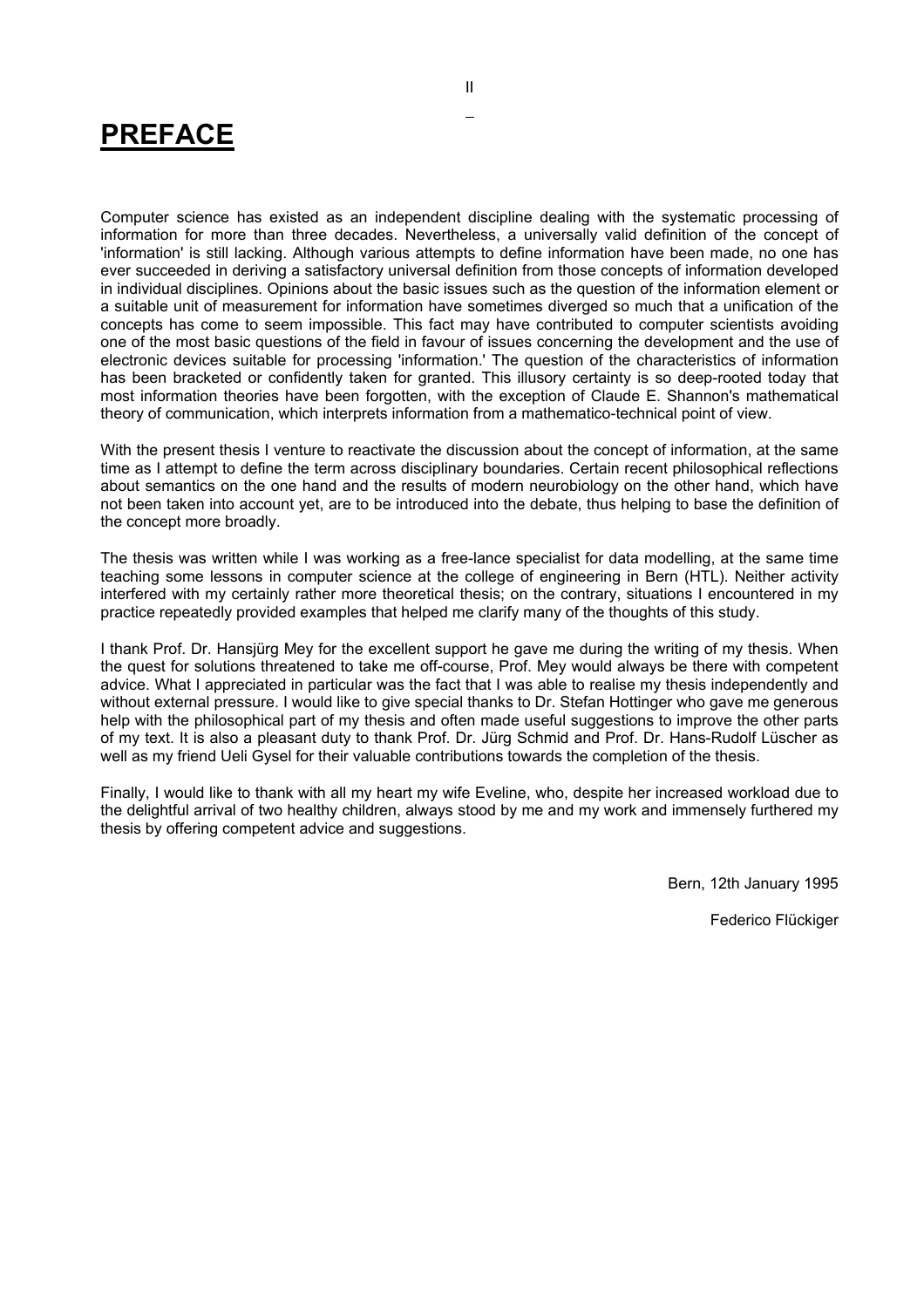# **1. INTRODUCTION**

In the 19th and 20th centuries the natural sciences have developed with breathtaking speed, and their products are used by us every day without further thought. The scientific process of discovery has its own dynamic which is fed by a constant stream of new discoveries. New facts lead to modified models, working hypotheses and experimental approaches, and the latter again lead to new discoveries. However, the assumptions, norms and definitions on which these activities are based remain mostly implicit and rely on an unspoken consensus. One example of this consensus is provided by the definitions of three basic concepts in the natural sciences: energy, matter and information. Consulting [Knaurs 1974] we find the following definitions:

"Energy is the capacity to do work. Energy exists in many guises and is usually divided into: mechanical energy (...), heat energy (...), field energy of a gravitational field, of electrical, magnetic and electromagnetic fields (...), radiation energy of particles (...), chemical energy (...)."

"Matter is the name for all substances as opposed to energy and the vacuum. Mass is an intrinsic quality of matter (...)."

"Information = message, report, instruction." $(1)$ 

What is striking is that all three terms are explained by other, undefined terms which can again only be explained by terms that are undefined. In spite of the precariousness of these foundations important natural laws are based on those three concepts, and the conclusions drawn from those laws often allow impressive advances to be made. Yet, while energy and matter can at least be qualitatively delimited from other concepts, it seems that information can still merely be illustrated, by a list of synonyms, and remains to be clarified.

Etymologically the term information is a noun formed from the verb 'to inform,' which was borrowed in the 15th century from the Latin 'informare.' While the original Latin word means 'to give form to, to shape, to form,' the German word was always used figuratively. While during the Renaissance to inform was synonymous with 'to instruct,' by the 20th century its meaning had extended to include 'sending a message, giving intelligence.' Recently, by virtue of its application in the natural sciences in general and in biology in particular (genetic information), the term has reverted from its figurative German back to its original Latin .<br>meaning.

There is no lack of theories about the problem. While Norbert Wiener set up information as a separate category of the natural sciences by stating, in 1948, that 'information is information, neither matter or energy' (see [Wiener 1961, p. 132]), Claude E. Shannon, in the same year, provided the most important contribution to information theory so far with his book The Mathematical Theory of Communication (see also: [Shannon 1969]). Starting from the question how information content can be maximised while minimising message length, Shannon's theory defines in particular a measure for the average information content that can be transmitted using a given code. However, Shannon confines himself to the communication engineering aspect of the concept of information and deliberately ignores the aspects of semantics and pragmatics, which he considers to be irrelevant.

 $(1)$  Author's own translation of the original which follows: "Energie ist die Fähigkeit Arbeit zu leisten. Energie existiert in zahlreichen Erscheinungsformen, man unterscheidet meist: Mechanische Energie (...), Wärme-Energie (...), Feld-Energie des Gravitationsfeldes, des elektrischen, magnetischen und elektromagnetischen Feldes (...), Strahlungsenergie von Teilchen (...), chemische Energie (...)." [Knaurs 1974, vol. 5, p. 1541 f.]

 <sup>&</sup>quot;Materie ist die Bezeichnung für alle Stoffe, im Gegensatz zur Energie und zum Vakuum. Die Eigenschaft der Masse ist mit der Materie untrennbar verbunden. (...)." [Knaurs 1974, vol. 12, p. 3907]

 <sup>&</sup>quot;Information = Mitteilung, Auskunft, Belehrung." [Knaurs 1974, vol. 8, p. 2816]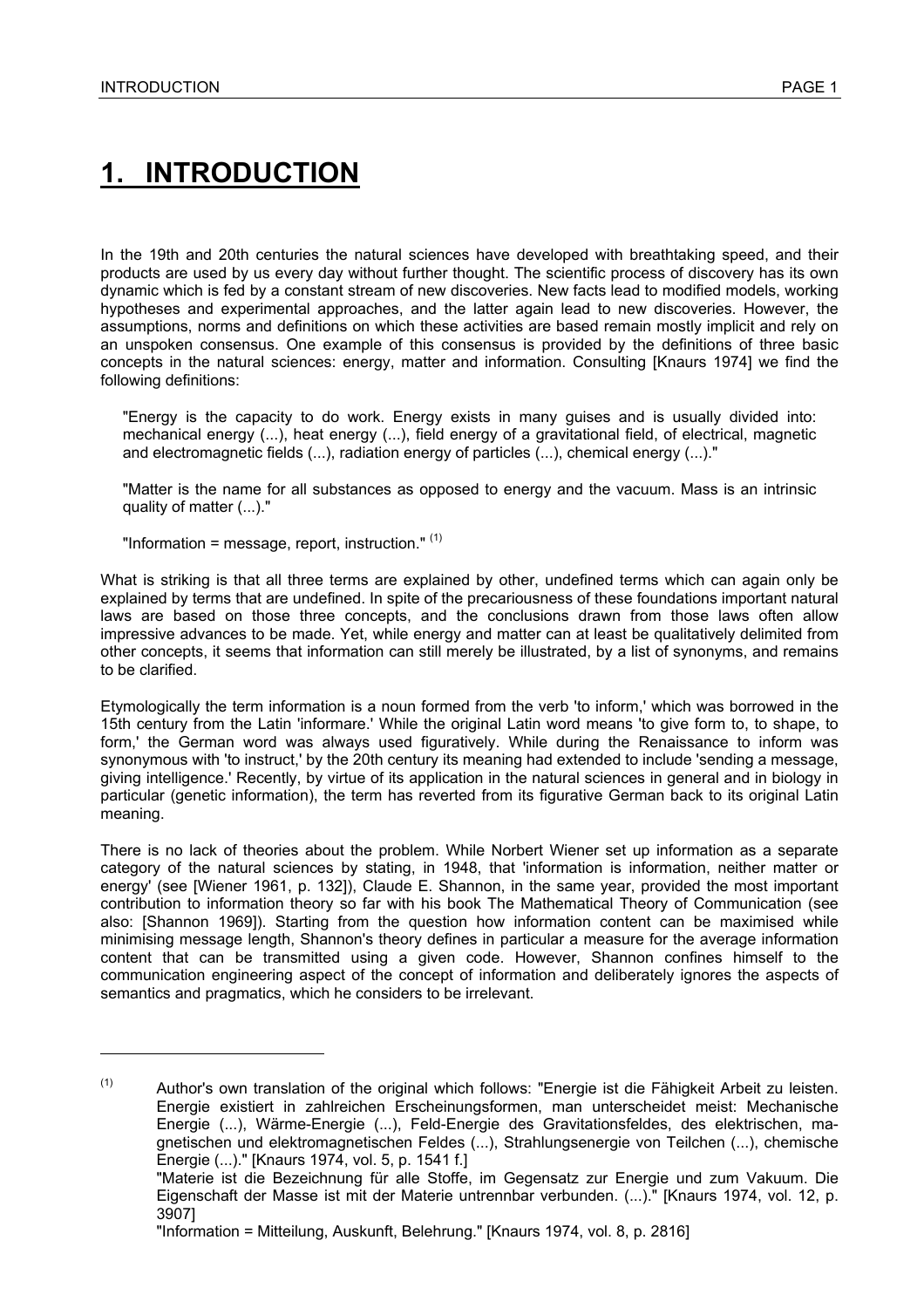In the 1950s and 1960s Shannon's concept of information infiltrated various disciplines. Apart from the natural sciences, it was mainly in the humanities, in particular psychology, that specialised definitions of information were elaborated (cf. [Seiffert 1968] and [Attneave 1974]). In addition, increasing efforts were made to arrive at a unified definition that would integrate all aspects of the problem that had already been investigated in individual disciplines. Important impulses for the development of a definition came from semiotics, cybernetics and philosophy (cf. [Nauta 1970] and [Titze 1971]). But apart from a variety of verbal definitions and vague hints for the development of new information theories, these efforts have yielded little and have certainly not led to a generally recognised definition.

Not everybody understands the same thing by information. In modern information theory a distinction is made between structural-attributive and functional-cybernetic types of theories. While representatives of the former approach conceive information as structure, variety, order, and so on, members of the latter understand information as functionality, functional meaning or as a property of organised systems.

For philosophers like Hans Titze information takes place exclusively at the level of the mind, through the accumulation of messages, while psychologists like Helmut Seiffert would also like to include material elements like the outlines of a drawing, which can carry and transmit information by their mere presence. Other researchers, such as Jon Barwise and John Perry, subscribe to a contrary view of information. For them information is situated in the world as information about structured reality. Language can function as a carrier of information, but according to them information itself is non-linguistic. The cyberneticist Doede Nauta jr. sees the solution of the problem not in a general definition of information, but in the cybernetic reinterpretation of basic semiotic concepts (sign, syntax, semantics and pragmatics). At the centre of his reflections is the sign-processing individual which receives syntactical, semantic and pragmatic information via the sign. As a consequence, Nauta requires an independent information theory for each individual semiotic aspect, with a general framework provided by the semiotic paradigms.

The proposal advanced by Wiener whereby information was to become a new world principle like energy and matter has not been welcomed everywhere. Carl Friedrich von Weizsäcker, for one, argues that since modern physics considers matter as a special form of energy, energy may well be information. In that case information would even be a principle of all possible realities. Johannes Peters goes further when he claims that the statement in the Bible 'in the beginning was the word' would have to be translated as 'in the beginning was information.' And Fred Irving Dretske makes everything clear when he writes: 'In the beginning there was information. The word came later' [Dretske 1981, p. vii]. Finally, Hansjürg Mey considers matter, energy and information as a triad 'which in their interaction (...) constitute those features of (an) object which can be perceived by us' [Mey 1986, p. 84]. The opposite standpoint is represented by Hans Titze. The relation between information and entropy proposed by Shannon seems to him to indicate that information, energy and matter have something in common rather than their being distinct. In [Titze 1971] he claims to have proved that information is not a new world principle, but merely the causal aspect of the causality principle.

Some fundamental problems remain unsolved. For example, the choice of information unit depends on the observer's point of view. If a message taken as a combination of signs forms the object of investigation, the sign is the ultimate carrier of information (see [Flechtner 1968]). But if, on the other hand, the information source which produces signs is analysed, information consists in the selection of a sign from a pool of signs. In that case, the binary subdivision of the selection space has been shown to be the simplest way of reducing uncertainty concerning the selection of a sign. So the so-called bit ('basic indissoluble information unit') suggests itself as the information unit. Since any large finite sign pool can be represented in binary form according to an appropriate coding rule, certain schools hold that the binary number as the representative of a bit and not the sign is the ultimate carrier of information. That neither of those views can be right is shown by the following example: On a very windy day a man is walking through a street. Chance has it that a tile falls from a roof directly towards the man's head. If the man notices the tile he will be taken by surprise; he will be informed neither through binary selection, nor through a sign, but only through the situation of the tile falling towards him. The existence of such 'unaddressed' information is well known, but, except for some tentative efforts (example in [Nauta 1970]), this kind of information is neglected in the current conception.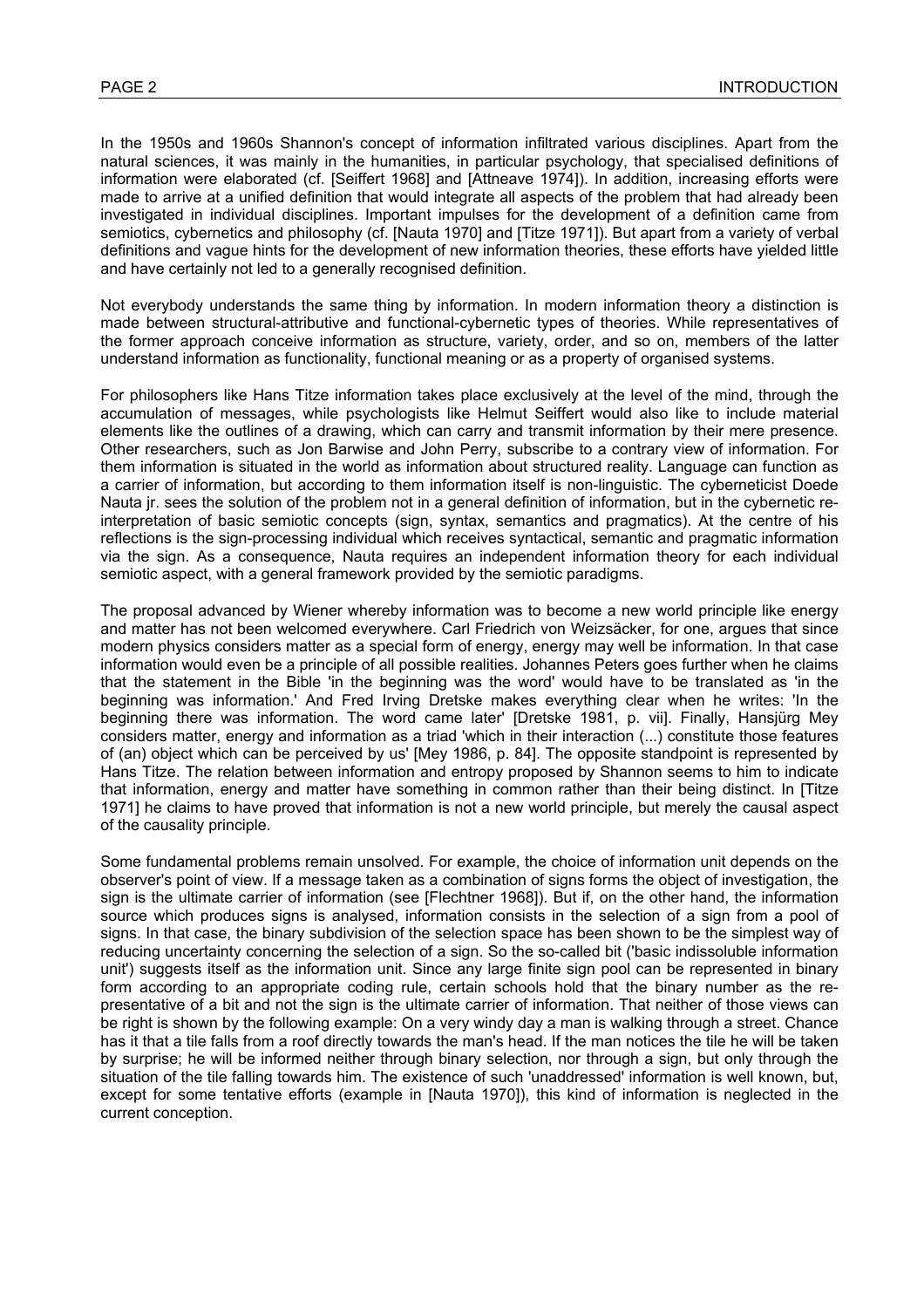A further point to be debated is the persistence of information. Peter Heyderhoff and Theodor Hildebrand, for example, write in [Heyderhoff/Hildebrand 1973, p. 2] that information loses its value after it has been interpreted; according to them a particular piece of information is needed for a particular decision and is used up in that decision. Similarly, Yehoshua Bar-Hillel says in [Bar-Hillel 1964, p. 305] that the sentence 'Jonny is hungry' contains no information for someone who already knows that Jonny is hungry. Information would therefore merely influence the cognition process, in the sense of a reduction of uncertainty, and would be limited in its effect to the reduction of a relative difference in knowledge between two individuals. However, it has to be pointed out that there are instances of persistent information. One example is provided by genetic information. It is permanently stored and available for use in the genes and allows the cells that contain it to reproduce species-specific cells in the organism. The argument that this is a completely different kind of information can be countered by referring to the fact that before the beginning of cell formation there is also an 'information deficit' which is balanced when genetic information is duplicated during mitosis. The result are two new cells with exactly the same genetic information as in the mother cell, if we leave aside the occurrence of spontaneous mutations. Were one to apply this principle to mental processes, knowledge would be persistently stored information which could be transmitted ad libitum by means of information processes. Information would then be a superordinate concept for knowledge and not just a tool of cognition.

Finally another problem has to be addressed. Most information theorists postulate that 'truth' is a necessary requirement of information. Fred I. Dretske in [Dretske 1981, p. 45] can represent this view: 'Information is what is capable of yielding knowledge, and since knowledge requires truth, information requires it also.' But how do we interpret the situation when individuals unconsciously base their 'knowledge' on false premises and start to 'inform' people around them with that 'knowledge'? Don't the same rules apply to transmission, reception and storage as when they inform their neighbours on the basis of factually correct knowledge? To answer this question in the affirmative leads to the inevitable conclusion that truth, however desirable it may be, is not a necessary requirement of information. Thus deliberate misinformation could be accommodated in the same theory, which would be in the interest of a broad-based information theory.

The present thesis is to be understood as a contribution towards a unified concept of information. The main aim of this study is therefore the elaboration of a concept by which the results of previous information theories are taken into account, attempts are made to eliminate their shortcomings and, moreover, those aspects are integrated which, although well-known among researchers in the field, have yet not made it into information theory. Because this necessarily entails an interdisciplinary approach, those disciplines I draw on will first have to be introduced briefly. Accordingly, chapter 2 will give a comprehensive survey of the state of the art by summarising and critically assessing selected information theories.

Chapter 3 contains a reworking of the basic terms necessary for the sought-for information theory. First, the basic semiotic terms are examined as to their applicability to all aspects of information listed in chapter 2. This necessitates the substitution of a more general concept of the thing for the concept of the sign and thus a new view of the three semiotic dimensions of syntax, semantics and pragmatics. This view is based on a simple assumption, which must be understood as one of the most important theses of the present study, namely that syntax, semantics and pragmatics do not represent fundamentally distinct concepts of relations between real or conceptual things, but designate only the context-specific features which any directed relation has. In other words, I reject the autonomy of syntactical, semantic and pragmatic relations as proposed in semiotics and replace it by the view that each directed relation between two things can be interpreted syntactically, semantically or pragmatically depending on the thing that is analysed and its situation.

This concept is first of all situated within the humanities with reference to Willard van Orman Quine's theoretical reflections on semantics and Jon Barwise and John Perry's theory of situation semantics. The subsequent presentation of various theories about learning and knowledge, in particular the presentation of insights into learning and knowledge gained in modern neurobiology, will illustrate that my thesis is compatible with modern epistemological and scientific evidence. What is more, evidence found in neurobiology that everything that can be perceived or thought must be understood as a thinking subject's mental construction will be an important pillar of the information theory I propose. In addition, thanks to this insight, similarities between the neuronal structure of the brain, the structure of knowledge and the structure of perceptual reality will become clear.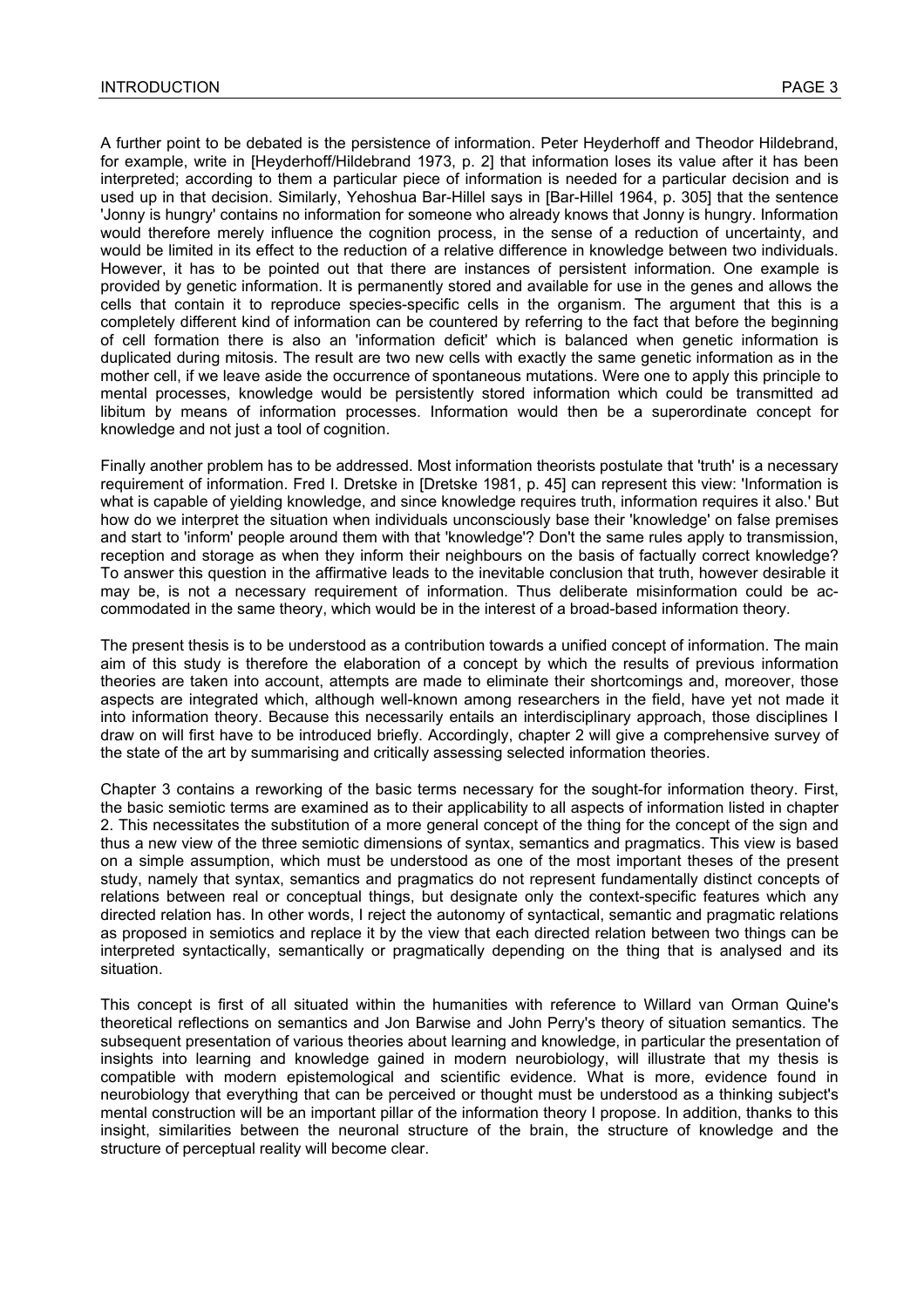In chapter 4, finally, it will be possible to design a new formal information theory on the basis of the results sketched in chapter 3 and to postulate in conclusion a 'law of information theory' which shows a clear affinity with the second law of thermodynamics. Thus Carl Friedrich von Weizsäcker's hypothesis that information is the superordinate term for energy will be confirmed.

The theses of the present study are based on arguments from different disciplines so that the reader has to be introduced to each discipline separately before he or she can be confronted with those statements that will be useful for the present study. Thus chapters 2 and 3 in particular contain sections that can be read on their own. In order for the reader to be able to follow the thread of the thesis, it has been necessary to insert cross references in some places. This could involve the reader in a lot of laborious page turning. In order to counteract this disagreeable side effect the most important results from previous chapters are recapitulated wherever suitable. Thus chapters 3 and 4 can be considered as independent units which, with certain exceptions, can be read on their own. Moreover, both chapters end in detailed summaries (cf. chapters 3.4 and 4.5 respectively). The resulting high redundancy may irritate those readers who read the study as a whole, but it will help those readers who are only interested in selected sections of the text.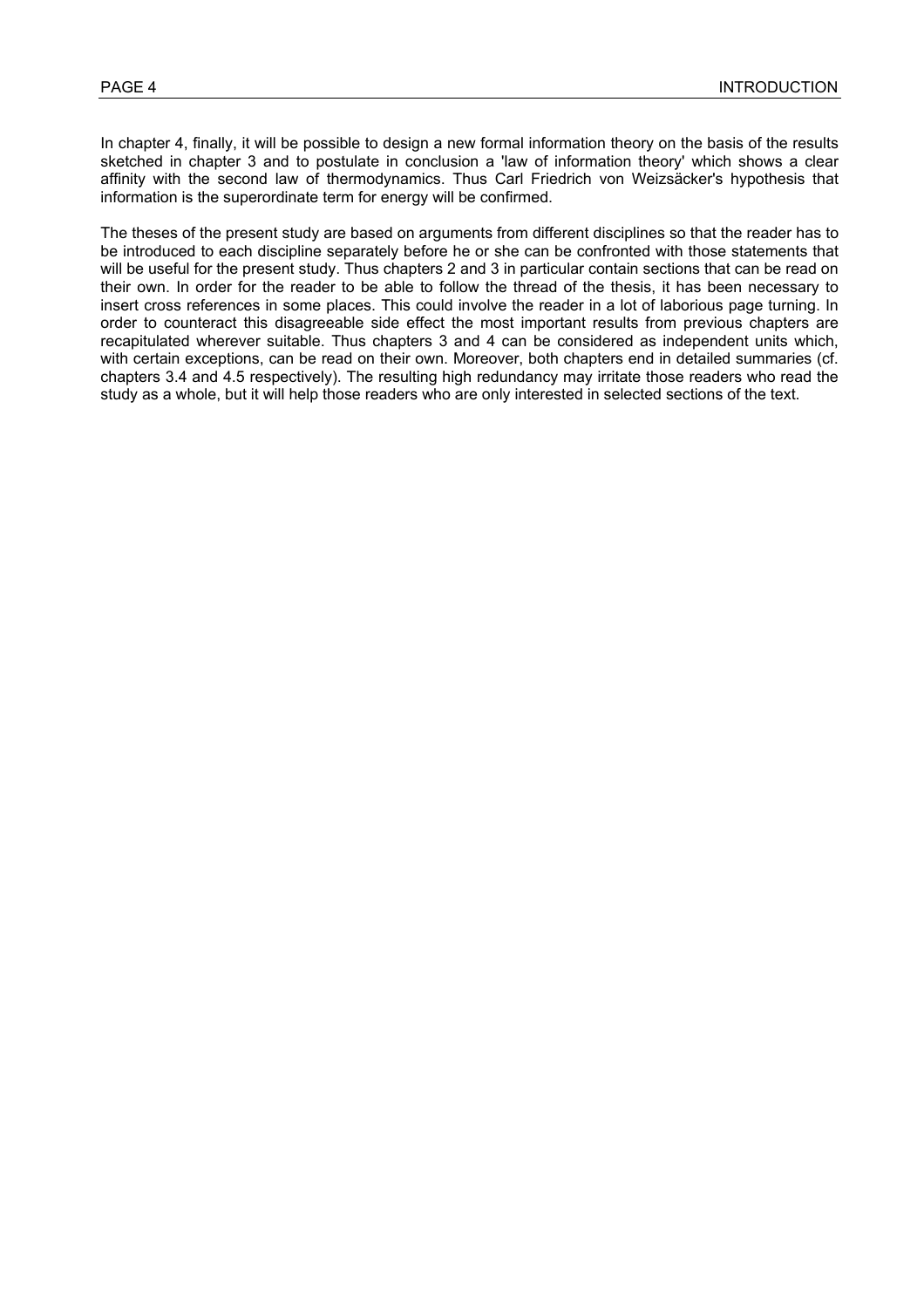# **2. HISTORICAL SURVEY**

In the introduction I have briefly outlined the development of the concept of information. But a universal conception of information must be based on an in-depth understanding of the present state of the art. That is why the present chapter will summarise some interesting theses concerning information.

The chapter begins with a survey of the most important elements of the definition developed in communication engineering. It is true that, apart from communication engineers, it was mainly journalists who contributed to the historical foundations of a scientific definition of information in the 1920s, but their attempts only yielded phenomenological descriptions. The results achieved by communication engineers were much more concrete (thanks to their mathematical precision), leading as they did to Ronald A. Fisher's first simple statistical model (cf. [Fisher 1922] and [Fisher 1935]). At the end of the 1940s, with Claude E. Shannon's contribution as part of his mathematical theory of communication, a generally accepted definition of information was developed for the first time; it was made accessible to a nonmathematical readership by Warren Weaver. Shannon's theory is based on Norbert Wiener's groundbreaking reflections, but does not agree with them in every detail.

A wide-ranging debate about the new theory ensued. It was especially Shannon's deliberate exclusion of semantic aspects from his theory that led authors like Donald M. MacKay and Doede Nauta jr. to elaborate alternative information theories. They were based on interesting and promising premises, but were not generally accepted because of a lack of formalisation and have been practically forgotten.

Apart from authors who made their own attempts at a definition, there were also those who did not further question Shannon's theory, but refined it or enriched it with alternative interpretations. With the work of Helmut Seiffert, Hans Titze and Fred I. Dretske, three interesting contributions from this area will be presented at the end of this historical survey.

### **2.1 Definition in communication engineering**

#### **2.1.1 Norbert Wiener's pioneering work**

Norbert Wiener is considered as one of the founders of cybernetics as a scientific discipline. In [Wiener 1961, p. 11] he calls cybernetics the 'entire field of control and communication theory, whether in the machine or the animal' <sup>(2).</sup> By establishing cybernetics as a science, Wiener hopes to bring together similar research efforts in communication engineering, psychology, sociology, biology and medicine. The automaton is at the centre of his investigations. Yet the precise nature of the automaton is of no concern since the most important prerequisite for two systems to be able to communicate with each other is that they move in the same temporal direction:

"Thus the modern automaton exists in the same sort of Bergsonian time  $(3)$  as the living organism; and hence there is no reason in Bergson's considerations why the essential mode of functioning of

<sup>(2)</sup> This phrase is not from the original edition (1948), but from the revised edition published in 1961.<br>(3) Bergson lays special emphasis on the distinction between the reversible time of physics, in which nothing new happens, and the irreversible time of evolution and biology, in which there is always something new.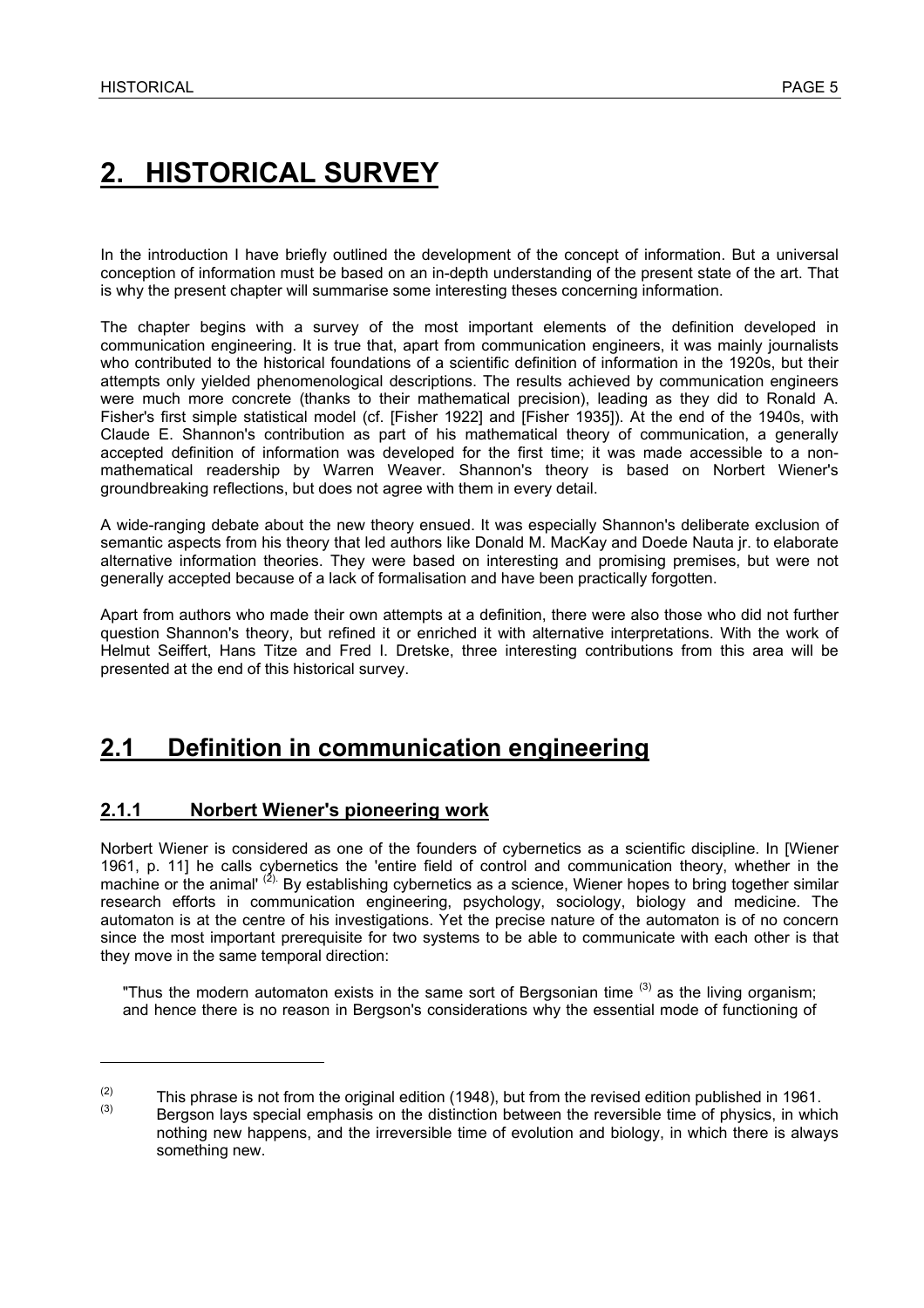the living organism should not be the same as that of the automaton of this type." [Wiener 1961, p. 44]

From the point of view of communication engineering, it is above all the quantity of information which, apart from message, amount of interference (noise) and coding technique, is to be accounted for. According to Wiener the transmission of information is only possible as a transmission of alternatives, for if only one possible state is to be transmitted it is most easily done by not transmitting any message at all. Therefore he calls for the development of a statistical theory of the amount of information, a quantity that has natural affinities to entropy in statistical mechanics. While the amount of information of a system is a measure of the degree of order, the entropy of a system is a measure of the degree of disorder.

Nevertheless Wiener claims that amount of information and entropy stand for different situations and illustrates the fact by means of the thought experiment of the Maxwell demon (cf. [Wiener 1961, p. 57 f.]). The question is how entropy can be reduced in a closed container containing ideal gas. If we assume that the container has an opening that can be closed by means of a gate, a 'demon' acting as doorman would have to open this gate in those moments when a particle approaches the gate from within the container at higher than average velocity. Otherwise the 'demon' would have to close the gate. The demon can decide which action to take only if it knows the average velocity of all particles in the gas on the one hand and the velocity of the approaching particle on the other. It can only act on the basis of information received. Wiener deduces from this that the amount of information as a measure for 'knowledge about something' must be a quantity distinct from entropy, which is one index of gas in a closed system. He claims to be able to deduce the amount of information as negative entropy mathematically in [Wiener 1961, p. 61 ff.].

This still does not solve the question of a concept of information proper. Throughout his life Wiener attached special importance to finding an answer to this question. To this purpose he made use of the results of a long-term collaboration with medical scientists. Wiener was struck by the fact that doctors, in the grip of an instinctive materialism, could not cope with psychopathology and the fact that the causes of mental disorders are neither physiological nor anatomical. There was no way of identifying the brain of a schizophrenic, of a manic-depressive or of a paranoid patient. Wiener proposed that these functional disturbances of the mind be considered as fundamental disorders of the mind and the information circulating within it.

Thus information is not matter. Otherwise one would see a physical difference between the brains of a mentally ill and a sane person. Nor, on the other hand, is information energy, for the blood leaving the brain is only a fraction of a degree warmer than that entering it. These considerations led Wiener to make the famous statement:

"Information is information, not matter or energy. No materialism which does not admit this can survive at the present day." [Wiener 1961, p. 132]

Thus he demands that information be established as an independent quantity of the natural sciences. Wiener is not sparing with illustrations of this thought. Among other examples he mentions that:

"(...) musk, civet, castoreum, and the like sexually attractive substances in the mammals may be regarded as communal, exterior hormones, indispensable, especially in solitary animals, for the bringing the sexes together at the proper time, and serve for the continuation of the race." [Wiener 1961, p. 156]

Wiener concludes that a community can only expand as far as information can be transmitted efficiently. He even goes so far as to claim that every organism is held together by, in this order, the possession of the means for the acquisition, use, retention and transmission of information. In a society which is too big for its members to be in direct contact with each other those means are the press, radio, the telephone system, etc.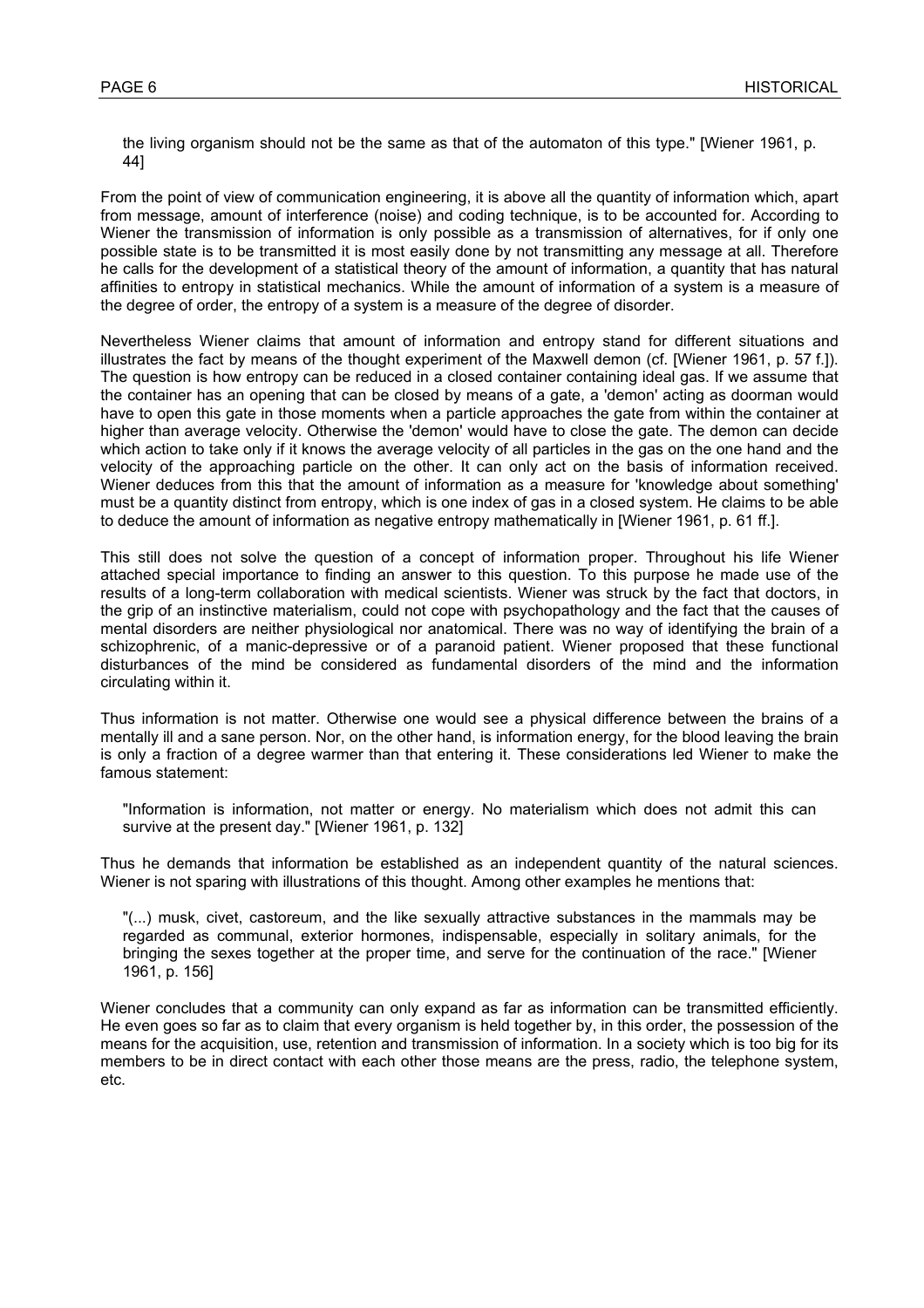Norbert Wiener dedicates a lot of space in [Wiener 1961] to the idea that the living organism and the modern automaton basically work in the same way. Since both exist in Bergsonian time there is no reason to assume the opposite. In order to be functionally equal to the living organism, the modern automaton only has to have an ability to learn and to reproduce, two characteristics which according to Wiener are closely related, or, indeed, mutually dependent (cf. [Wiener 1961, p. 169 ff.]). Therefore he considers a canonical form of the representation of non-linear transducers, apart from the existence of machines capable to learn, as fundamental to a theory of self-reproducing machines. Wiener concludes:

"In short, the newer study of automata, whether in the metal or in the flesh, is a branch of communication engineering, and its cardinal notions are those of message, amount of disturbance or 'noise,' (...), quantity of information, coding technique, and so on." [Wiener 1961, p. 42]

In this way Wiener prepares the merging of the disciplines of automaton theory and communication engineering which were then just emerging. The concept of information played a central role in the new science and became essential for the further development of information theory. It is Norbert Wiener's greatest distinction to have created, thanks to his willingness to work across disciplinary boundaries, a solid basis on which information can be convincingly distinguished from other concepts. Nevertheless he did not succeed in defining the concept perfectly.

#### **2.1.2 Claude E. Shannon's statistical model**

Wiener's idea of a statistical theory about the amount of information was realised by Claude E. Shannon in [Shannon 1969]<sup>(4).</sup> The basic problem that needed to be solved according to Shannon was the reproduction at one point of a message produced at another point. He deliberately excluded from his investigation the question of the meaning of a message  $(5)$ , arguing that:

"Frequently the messages have meaning; that is they refer to or are correlated according to some system with physical or conceptual entities. These semantic aspects of communication are irrelevant to the engineering problem. The significant aspect is that the actual message is one selected from a set of possible messages. The system must be designed to operate for each possible selection, not just the one which will actually be chosen since this is unknown at the time of design." [Shannon 1969, p. 31]

According to Shannon, in order for messages to be transmitted, we need a communication system. By this he means an arrangement such as is represented in Figure 1.

<sup>(4) [</sup>Shannon 1969] is the fourth edition of the work first published in 1948.<br>(5) In chapter 2 'meaning' designates the extension of a message, i.e. the reference of the message to the things of the real world. An exception to this is chapter 2.3.3, where the deviation from this usage is explicitly noted. A detailed analysis of the concept of meaning in particular and the theory of semantics in general with reference to our concept of information will follow in chapter 3.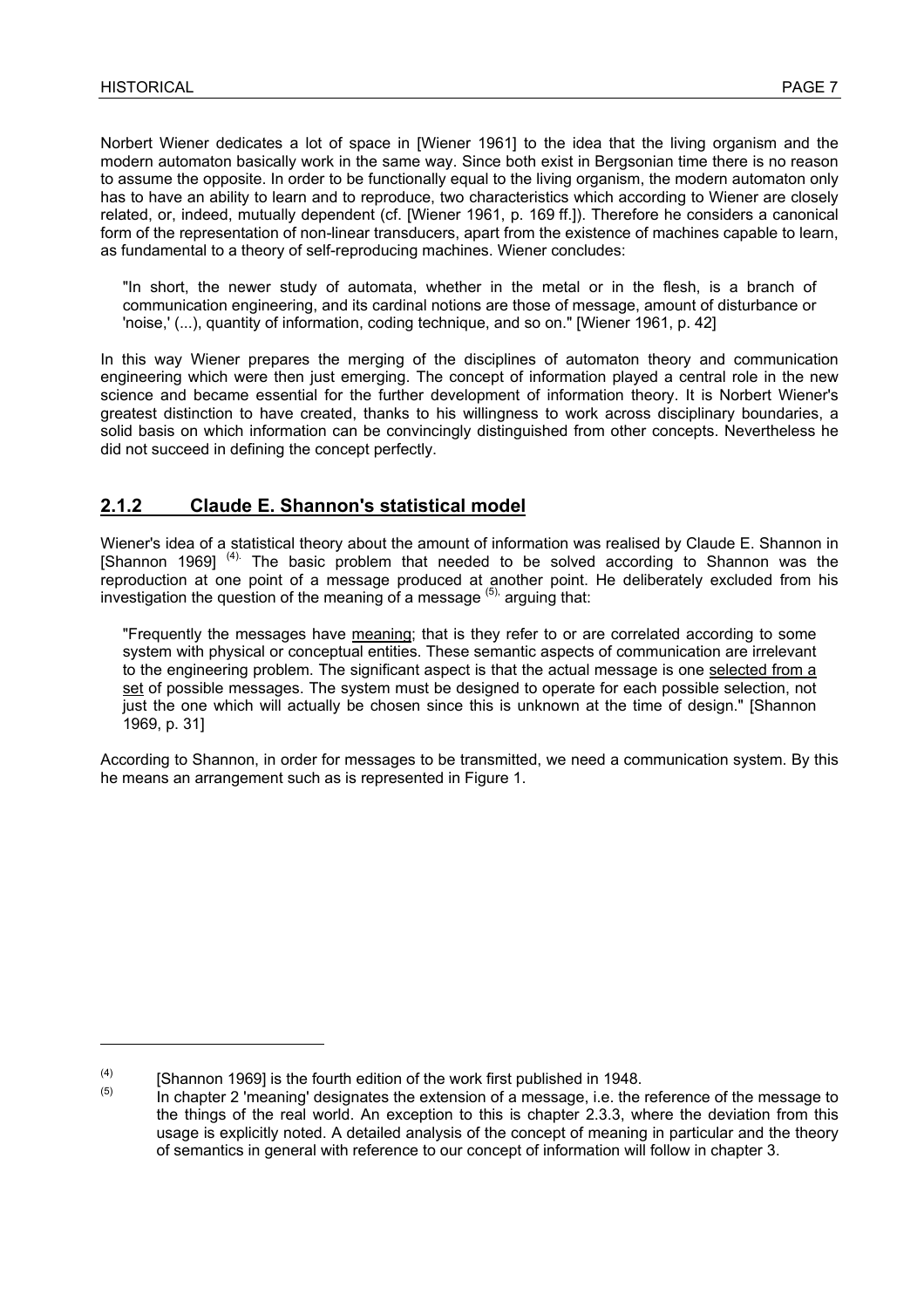

Figure 1: Schematic diagram of a general communication system (cf. [Shannon 1969, p. 34])

Shannon describes the components of the communication system as follows:

- 1) The information source (or message source) produces messages or parts of messages intended for a particular destination.
- 2) On the basis of the message, the transmitter produces a sequence of signals such that they can be transmitted over a channel.
- 3) The channel is merely the medium used to transmit the signal from transmitter to receiver. During transmission the signals may be perturbed and distorted by a so-called noise source.
- 4) The receiver usually performs the reverse operation to the transmitter, reconstructing if possible the original message from the signals.
- 5) The destination is the addressee of the message and can be either a person or a thing. It requires a priori knowledge about the information source which enables it to understand the message transmitted. In any case, the destination must know the set of signs available to the information source.

On the basis of his communication system, Shannon defines statistical quantities such as channel capacity and amount of information for discrete and continuous, noisy and noiseless systems. For the purpose of the present thesis, only the derivation of the amount of information for discrete noiseless information sources is relevant:

- Channel capacity is irrelevant for a definition of information. It is not of interest how much information per time unit can be sent over a channel, but only the fact that information has been sent and what it consisted of.
- Except for degenerated cases, continuous behaviour can be simulated to any desired degree of precision by means of discrete models.
- The noise source can be represented as an additional source of information which informs (or misinforms) the channel and thereby the information transmitted.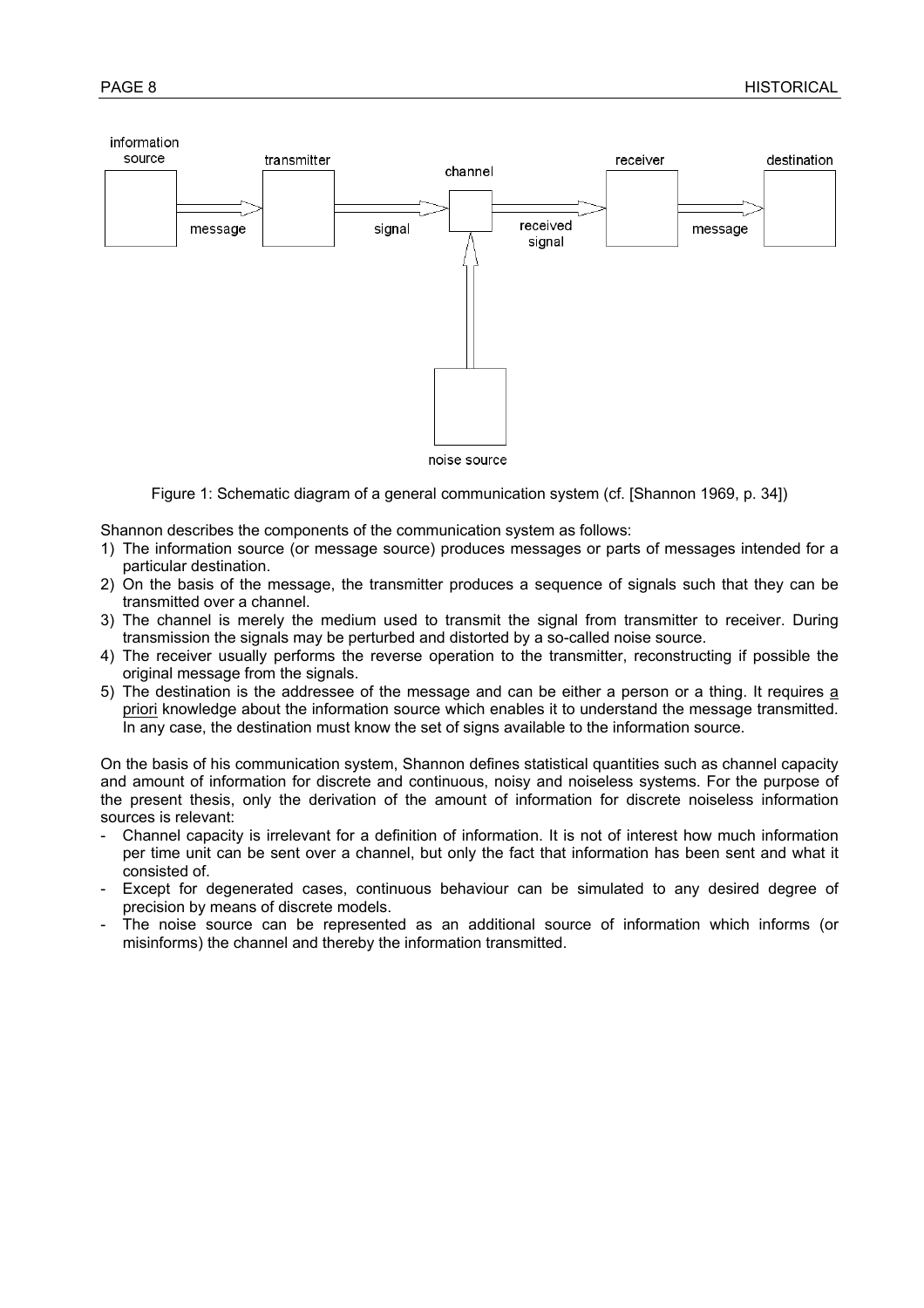Shannon assumes that the set of messages which a discrete information source can produce consists of a finite number of elements  $N_1$ ,  $N_2$ , ...,  $N_n$  (the elementary messages or signs), with a probability of occurrence of  $p_1$ ,  $p_2$ , ...,  $p_n$  respectively. Since under very general conditions an information source combines the messages from sign sequences produced in a non-deterministic way, the information source can be interpreted as a stochastic process (6). In many cases, such as the transmission of a text in a natural language, the probabilities moreover depend on the preceding states. Thus in English the letter 'd' is more likely to be followed by the letter 'e' than the letter 'z'. In such cases the information source operates as a discrete Markov process (a special case of a stochastic process) or Markov chain respectively. Where transition probabilities converge on a particular probability distribution independently of the starting probability, such as is typically the case with information sources that produce texts in a given language, it is usual to talk of an ergodic Markov chain.

The ergodicity of transition probabilities can be illustrated by imagining that an information source can be brought to produce texts automatically and without human input [Shannon 1969, p. 43 ff.]. If digrams <sup>(7)</sup> are used, the resulting sequence will already differ greatly from a sequence produced using only normal probabilities of occurrence. If trigrams or indeed tetragrams (8) are used for generating text, it is possible to produce almost meaningful text.

Apart from the requirement that abstraction be made from form and content of the information, the measure for the amount of information — called  $H(p_1, p_2, ..., p_n)$  by Shannon — should have the following properties:

1) H is continuous in  $p_i$ .

 $\overline{a}$ 

- 2) If all  $p_i$  are equal ( $p_i = 1/n$ ), then H must increase monotonically with n.
- 3) If a choice is broken down into two successive choices, the original H should be the weighted sum of the two new values of H.

In the form of a theorem, Shannon postulates in [Shannon 1969, p. 49 f.] that the only function satisfying the three criteria above is of the following form:

$$
H = -K \sum_{i=1}^{n} p_i \log p_i
$$
 Formula 1

where K is a normalising positive constant. Shannon shows in [Shannon 1969, p. 87 ff.] that Formula 1 is also valid for the more general case of real p<sub>i</sub>.

With this formula Shannon created a direct equivalent to entropy as defined in statistical mechanics and thus contradicted Wiener's assertion that the amount of information was the same as negative entropy. The debate about the minus sign continued for quite a while until Shannon's formula was generally adopted, probably because it was sufficiently formalised so that it could be applied to practical cases immediately.

The amount of information H from Formula 1 is a quantity which allows us to calculate the average number of signs (from a set of signs  $x_1, x_2, ..., x_n$ ) needed for coding a message. Since the resulting value is not always an integer, Shannon talks about the measure of information H\* of the coding operation where: H<sup>\*</sup> ≥ H. The resulting superfluous information, redundancy r, is calculated as follows:

$$
r = 1 - \frac{H}{H^*}
$$
 Formula 2

 $(6)$  More detailed descriptions of stochastic processes and their special cases will be found in [Heller et al. 1978], [Ehrenstrasser 1974] or [Beyer et al. 1978].<br>By a digram one understands the fact that the occurrence of a sign depends not only on its own

probability of occurrence but also on the sign preceding it.<br>
For trigrams the two preceding signs and for tetragrams the three preceding signs determine the

occurrence of a sign.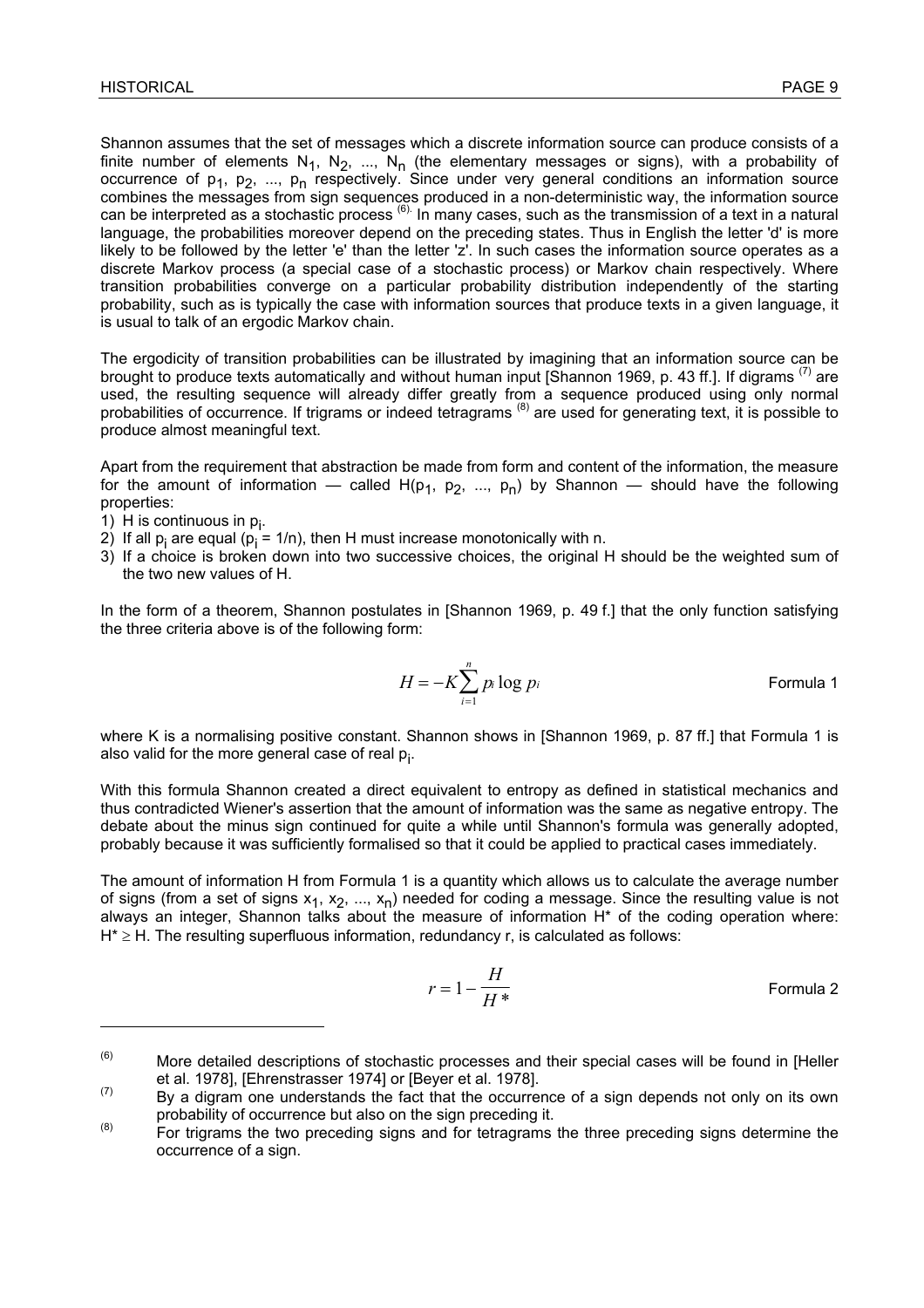Shannon's theory of the amount of information was dismissed by many later authors as merely a theory of syntactical information, because it excluded the semantic and pragmatic levels. In particular, Yehoshua Bar-Hillel and authors drawing on his work, such as Doede Nauta jr., vehemently attacked Shannon's theory. They said that, except for the theory about the amount of information of an information source, considered irrelevant by this school of thought, information as a notion was not defined by Shannon at all (cf. [Bar-Hillel 1964, p. 301). Moreover, they claimed that physical entropy as a purely empirical concept was unsuitable for a definition of semantic information, which for them was a logical concept (cf. [Bar-Hillel 1964, p. 309). Any attempt to develop Shannon's theory into a universal theory of information would necessarily reach an impasse. To this day, though, there is no quantity in information theory which is as well-supported and as generally accepted as Shannon's amount of information. On the other hand, Shannon's work is rightly seen as lacking indications for a conceptual clarification of information.

#### **2.1.3 Warren Weaver's comments**

Shannon's information theory would probably have remained unknown to many less mathematically minded researchers if Warren Weaver had not reformulated it in a more accessible style and situated it in a wider scientific context in [Weaver 1969]. He uses the term 'communication' in an extended sense:

"The word communication will be used here in a very broad sense to include all of the procedures by which one mind may affect another. This, of course, involves not only written and oral speech, but also music, the pictorial arts, the theatre, the ballet, and in fact all human behavior." [Weaver 1969, p. 3]

According to Weaver the problem of communication has three elements:

- 1) The technical problem: How accurately can communication symbols be transmitted?
- 2) The semantic problem: How precisely do the transmitted symbols retain the meaning that the sender intended?
- 3) The effectiveness problem: How precisely do desired and actual effect produced by the received signal correspond?

Like many of his contemporaries, Weaver believes that Shannon provides a solution to the first element of the problem. Unlike Bar-Hillel he sees no reason why Shannon's results should not be applied to other elements of the problem. Thus he has no difficulties in imagining a diagram similar to Figure 1 as a model for the transmission of semantic information. In that diagram, symbols would be produced by a semantic information source and translated by a transmitter into signals capable of transmission. These signals, their meaning distorted by a semantic noise source on the way, would be retranslated into semantic symbols by the receiver and conveyed to their semantic destination.

Weaver further supports this idea by stating that the theory of Markov chains deals with the most important and at the same time the most difficult aspect of meaning, namely the influence of context. From this he derives the following hypothesis:

"One has a vague feeling that information and meaning may prove to be something like a pair of canonically conjugate variables in quantum theory (...). Or perhaps meaning may be shown to be analogous to one of the quantities on which the entropy of a thermodynamic ensemble depends." [Weaver 1969, S. 28]

This amounts to assuming that thermodynamic entropy and meaning are strongly interdependent, a thought that was unfortunately not followed up in the scientific debate about information, but one which should urgently receive serious consideration.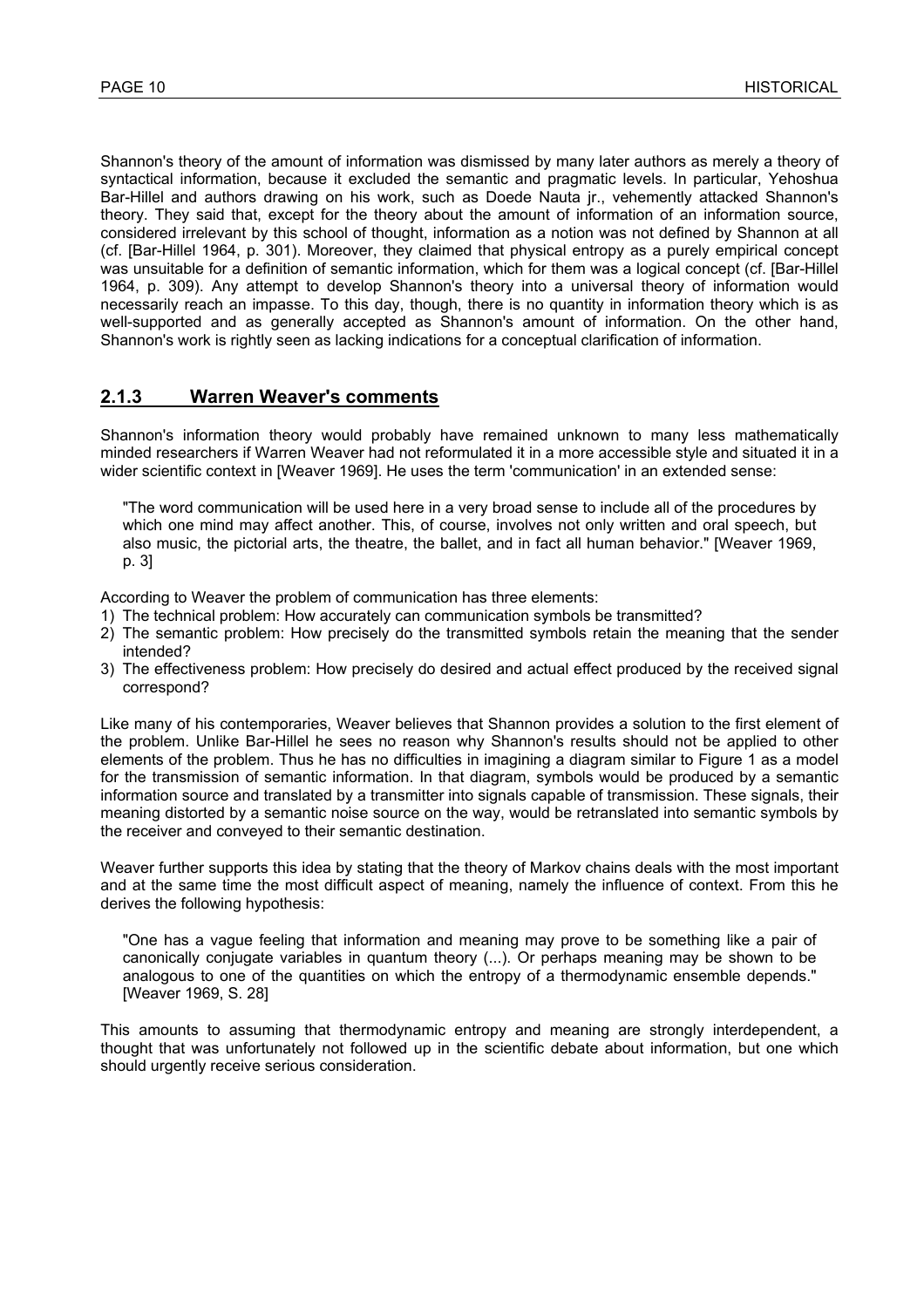In his account, Warren Weaver — like Shannon and Wiener — poses the question of the smallest unit of information. Since for him information manifests itself as the choice of an element from a set of elements, he agrees with the other two authors that the unit of information is the choice between alternatives. This is supported by the insight that any selection can be reduced to a sequence of binary decisions<sup>(9).</sup> Thus information theory received a generally accepted basis, which could moreover be implemented elegantly on electronic machines.

### **2.2 Alternative attempts at definition**

#### **2.2.1 Donald M. MacKay's descriptive information theory**

Donald M. MacKay is one of those forgotten authors who tried to define information independently of Shannon. The basis for his so-called descriptive information theory is the assumption that information is linked to an increase in knowledge:

"Suppose we begin by asking ourselves what we mean by information. Roughly speaking, we say that we have gained information when we know something now that we didn't know before; when 'what we know' has changed." [MacKay 1969, p. 10]

According to MacKay, knowledge must be understood as a coherent representation  $(10)$  in which the information element comes to be embedded. This information element can therefore not be understood as a shapeless isolated thing, but has to have a minimum of structure so that the meaning of the information intended by the sender can be inferred by the receiver <sup>(11).</sup> In his view the receiver will find it all the easier to integrate a piece of information in what s/he knows, the more familiar s/he is with all or parts of it. In other words: If we receive the same message several times, it will each time become more familiar and seem more plausible. This effect is by no means limited to verbal communication. Thus, the result of a scientific experiment gains in evidence the more often it can be reproduced under similar conditions.

MacKay believes that this fact cannot be expressed using Shannon's amount of information, which he calls 'selective information-content.' Information should not be reduced to a choice between isolated messages, but should take into account the following two aspects:

- 1) the inner structure of the information element as a 'logical a priori' aspect (structural information) and
- 2) the so-called 'weight of evidence' of the individual structural elements as an 'empirical a posteriori' aspect (metrical information).

MacKay covers the first, logical a priori aspect by introducing his concept of so-called logons. It seems obvious to MacKay that the information element can be divided into structural elements, or logons. Accordingly he proposes logon content, an integer for the number of structural features of an information element, as a measure for structural content:

"Logon-content is a convenient term for the structural information-content or number of logons (number of independently variable features) in a representation (e. g. the number of independent

 $(9)$  Incidentally, this is how the term bit ('basic indissoluble information unit') was developed. For the same reason, the amount of information H is usually not calculated using the logarithm to the base 10 as in Formula 1, but by means of the logarithm to the base 2. Consequently the constant K has to be set at a different value.

<sup>(10)</sup> By representation MacKay understands any structure (pattern, picture, model) whether abstract or

concrete which, by virtue of its features, can symbolise some other structure.<br>MacKay illustrates this thought with the following example: One single word rarely makes sense. Usually it takes a group of words or even several sentences acting together to clarify the role of a single word within a sentence.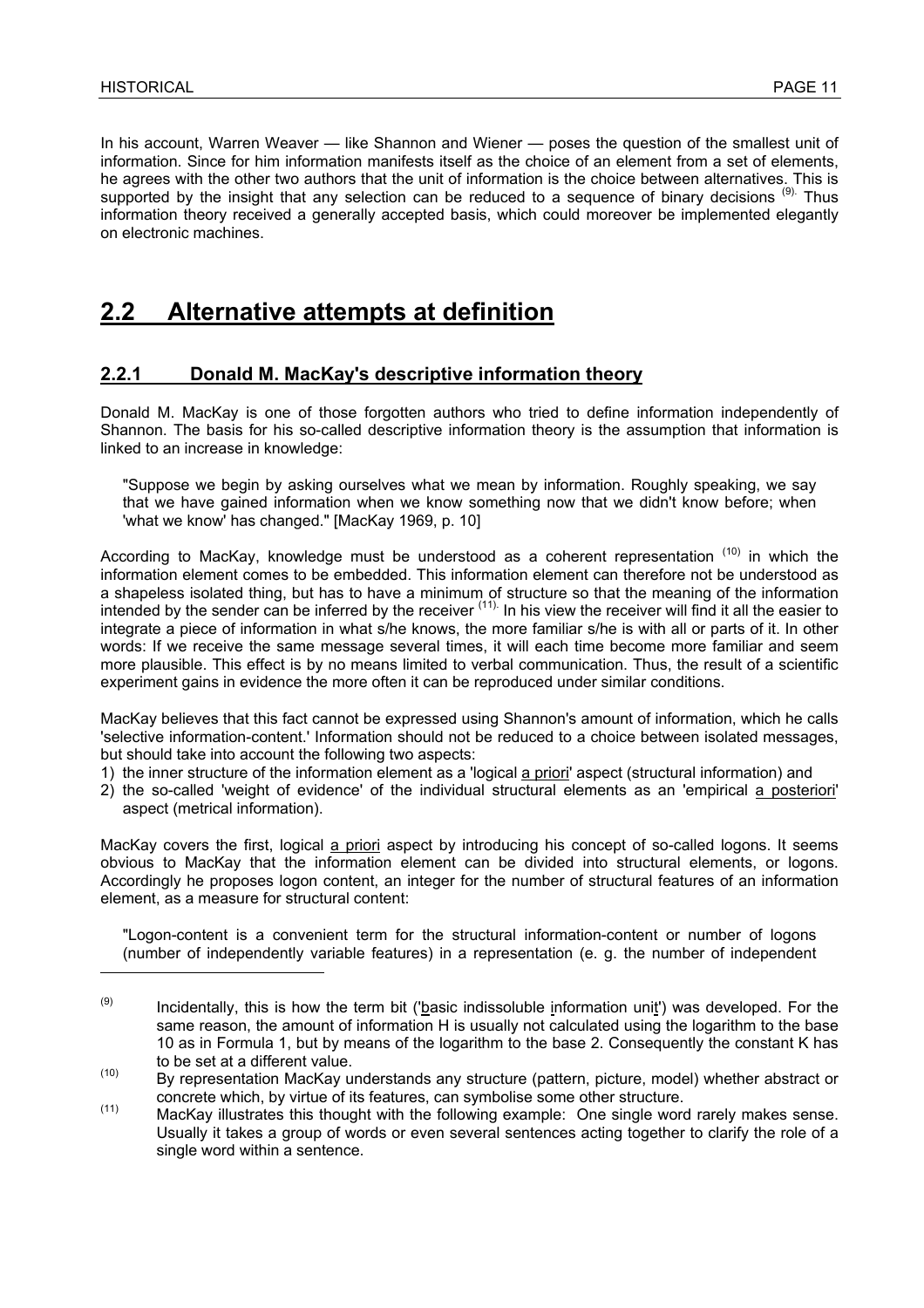coefficients required to specify a given waveform over a given period of time)." [MacKay 1969, p. 165]

The empirical a posteriori aspect, a measure for the plausibility of a structural element, is accounted for by MacKay's metron concept. He defines the corresponding unit, the metron, as follows:

"The unit of metrical information, one metron, is defined as that which supplies one element for a pattern. Each element may be considered to represent one unit of evidence. Thus the amount of metrical information in a pattern measures the weight of evidence to which it is equivalent." [MacKay 1969, p. 166]

The corresponding metron content is usually given as metron per logon, and contains as an integer the number of indistinguishable units of evidence for the logon, or as MacKay puts it:

"Thus the amount of metrical information in a single logon, or its metron-content, can be thought of as the number of elementary events which have been subsumed under one head or 'condensed' to form it." [MacKay 1969, p. 166]

MacKay claims that if the logon content of a representation and the metron content of each individual logon are known, the descriptive information of the representation can be represented as an information vector in an information space. Each logon is assigned a dimension. The value of the corresponding vector component is the square root of the appropriate metron content. Thus the square of the absolute length of the information vector corresponds to the total metron content of the representation.

It should be mentioned that all the measures discussed above, both logon and metron content, are necessarily non-dimensional positive integers.

With his theory of descriptive information, MacKay provided a convincing and temptingly simple definition of information, which also takes into account certain semantic aspects. Nevertheless, it was barely developed further, and today it is almost forgotten. There are of course good reasons for that:

- 1) The logon concept is doomed to failure because of the differing perspectives of the various information sources on the information element. Certainly, one will easily find the minimum number of parameters necessary to characterise physical oscillation. But if one examines a purely verbal description of an event, it is highly unlikely that one will succeed in establishing a broad consensus about the number and kind of logons present.
- 2) With the concept of the metron, MacKay aims to describe in discrete mathematical terms a state of affairs which clearly also has psychological aspects. The concept of a gradual increase of the weight of evidence by a summand 1 with each repetition of the information seems too simple. The situation where what is said remains unclear and no apparent gain in plausibility is made, even though a statement has been repeated ten times, will be well-known. Furthermore it cannot be ruled out that, on the eleventh repetition, in a sudden explosion of understanding, the facts of the matter will miraculously become clear. The weight of evidence may also shoot up in this 'process of illumination,' since other statements which were previously not understood will suddenly appear crystal clear.

Yet although MacKay's descriptive information theory may have serious flaws, the ideas on which it is based are certainly sound and should be taken into account in any discussion about a universal concept of information.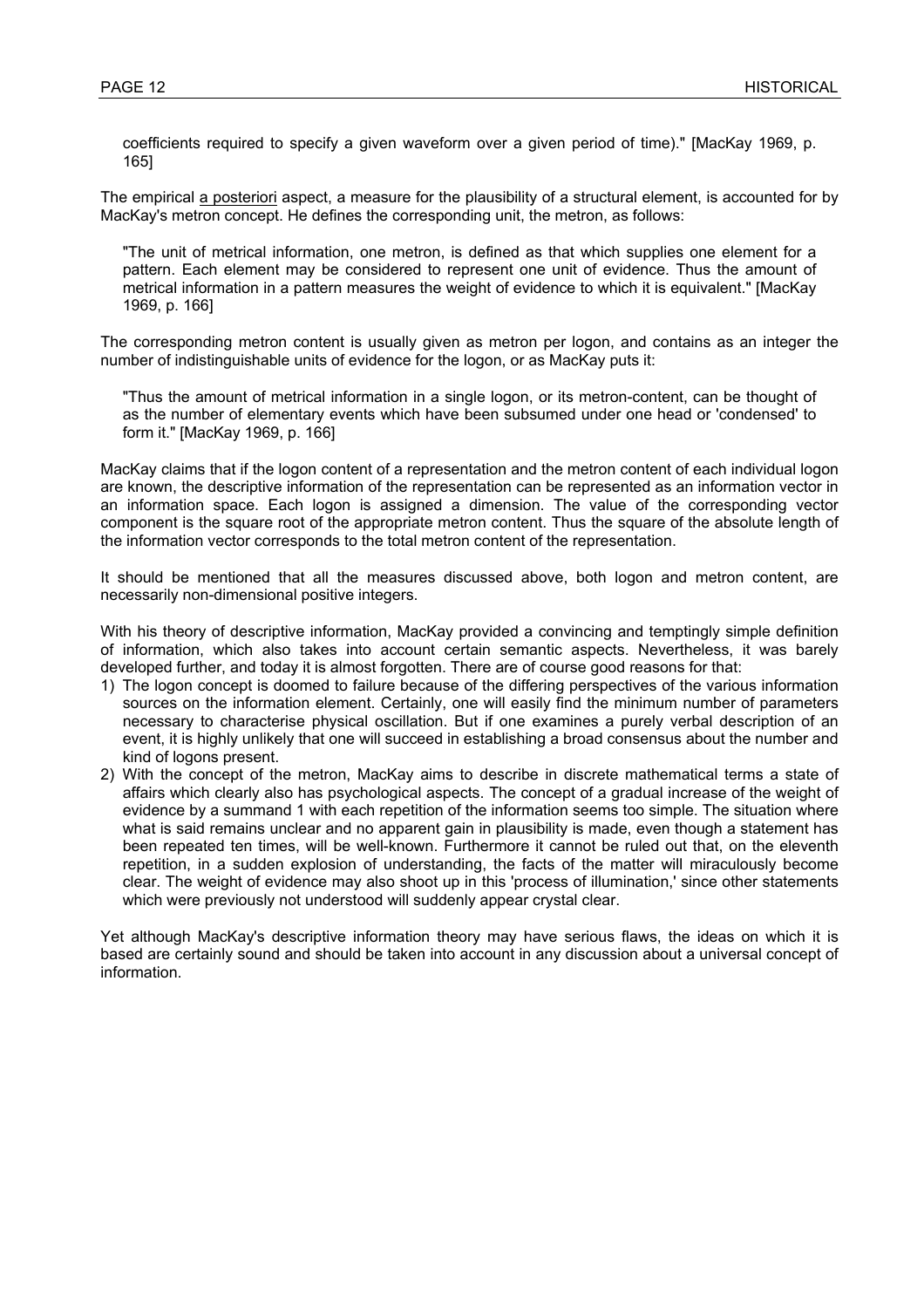#### **2.2.2 Semiotics and information according to Doede Nauta jr.**

Another author with his own comprehensive conception of information is the cyberneticist Doede Nauta jr. In contrast to MacKay, he does not want to oppose a new information theory to existing theories, but develops a conceptual framework for existing and future information theories. Like Wiener, Nauta considers information as a link between the humanities and the natural sciences. A comprehensive framework would therefore have to combine ideas from both sides. Since information concerns communication, Nauta seeks a solution to the problem in a cybernetic interpretation of the conceptual tools of semiotics (the theory of signs). Apart from the usual semiotic concepts in Morris' sense, such as syntax, semantics and pragmatics <sup>(12),</sup> the concept of semiosis is particularly important to Nauta. By semiosis or sign process semioticians understand the fact that a sign, perceived by an individual, will prompt this individual to react, a reaction which will often take the form of a specific behavioural pattern. The cybernetic interpretation of semiosis that Nauta proposes (Figure 2) forms the basic model of his theory.

In contrast to Shannon's communication model (Figure 1) in which a transmitter is opposed to a receiver and both are linked by the channel, the system which receives, processes and emits information (the socalled i-system; cf. Figure 2) is viewed as a whole. Semiosis takes place in the i-system as follows: An information carrier is received by the receptor and is passed on to a filter, which recognises it as a sign. This changes the interior state of the i-system (P) and in turn stimulates the next filter to prepare a goal-directed behavioural pattern. This is output to the environment via the emittor. A sign, whatever its type, will therefore have to possess:

- 1) an elaborate internal structure (syntactic component), otherwise it would not be recognisable as a sign,
- 2) a meaning for the i-system (semantic component), otherwise the internal state P will not change, and
- 3) a stimulus that activates the i-system (pragmatic component), otherwise no behavioural pattern will be produced and triggered.

According to Nauta, information theories that do not take these considerations into account are incomplete.



Figure 2: The i-system. A cybernetic model of semiosis (cf. [Nauta 1970, p. 61])

Phenomenologically, Nauta establishes a close relation between information and improbability when he says:

"Information is news: what is known already is no information. So, something is information to the extent that it is unknown, unexpected, surprising, or: improbable." [Nauta 1970, p. 16]

 $(12)$  The semiotic terms mentioned here will be treated in depth in chapter 3.1.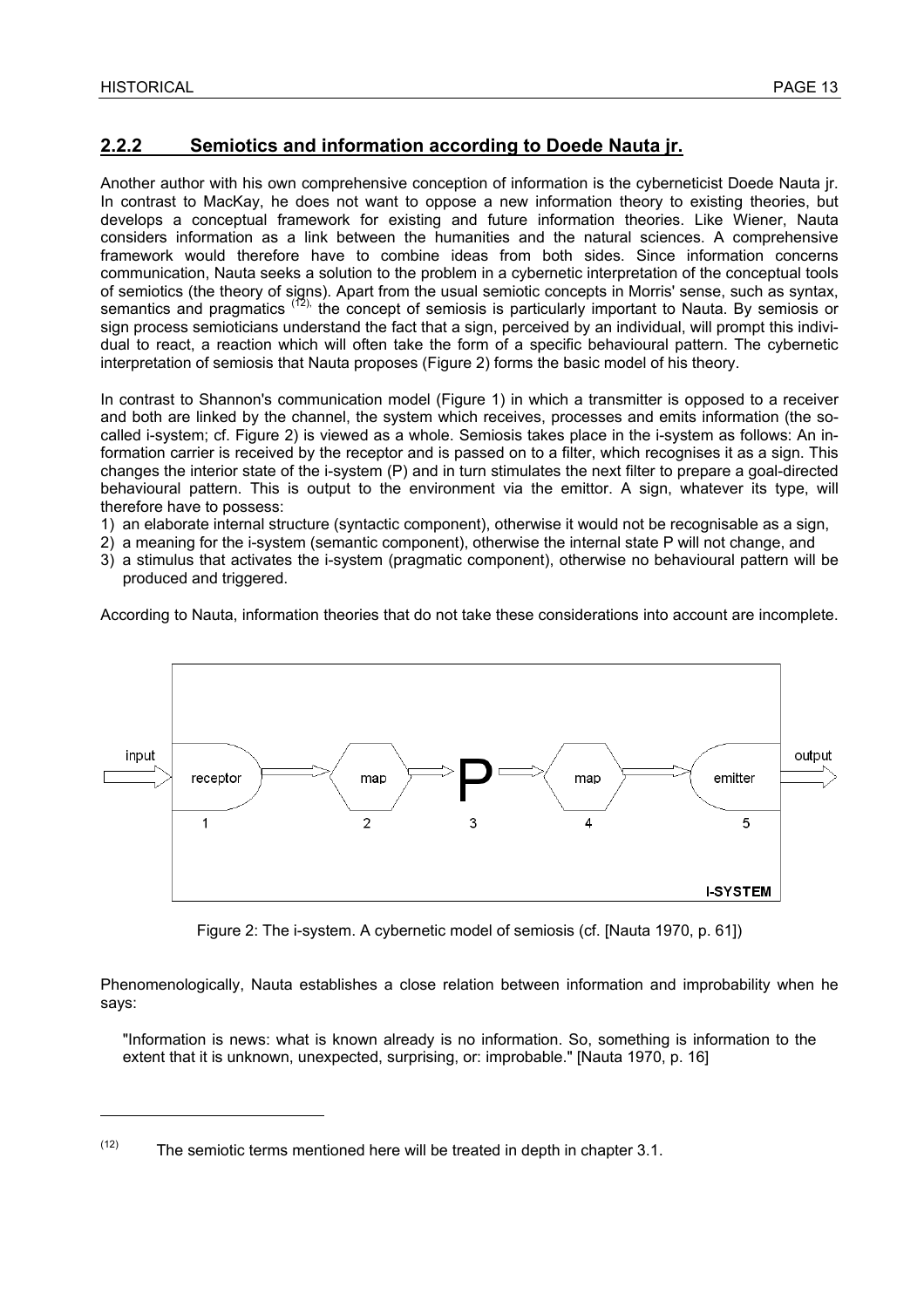Since according to Nauta information is discrete, Nauta, quoting [Khinchin 1957], requires for all information theories that they have a finite scheme, indicated by a so-called 'universe A' and its appropriate probability distribution p:

$$
\left\{ A, p \right\} = \begin{cases} A_1, & A_2, & \dots & A_N \\ p_1, & p_2, & \dots & p_N \end{cases}, where \ 0 \le p_i \le 1 \ for \ i = 1, 2, \dots N
$$

The corresponding improbability function H then has to take the following form:

$$
H = -\sum_{i} p_i \log p_i
$$
 Formula 3

According to Nauta, he has thus provided the basis for the division of information theories into three basic types:

- 1) the 'zero-semiotic' information theory: By this Nauta understands Shannon's communication theory, which only takes into account communication engineering or signalling aspects, but makes abstraction from semiosis<sup>(13).</sup> 'A' represents an alphabet of signals or potential messages from a communication source, 'p<sub>i</sub>' the frequency of a signal 'A<sub>i</sub>,' and 'H' the potential information of an information source.
- 2) the 'semiotic' information theory, which embraces the analysis of signal, sign and symbol semiosis (14): Here 'A' represents a set of signals, signs or symbols which can be used in messages within a given isystem, 'p<sub>i</sub>' the subjective probability of message 'A<sub>i</sub>' relative to the i-system, and 'H' the amounts of psychological or physiological information.
- 3) the 'meta-semiotic' information theory, which can be divided into the three disciplines of syntax, semantics and pragmatics: In this case 'A' represents a universe of statements formulated in an object language which can be analysed from a meta-semiotic point of view; 'p' represents logical probabilities, and 'H' amounts of syntactic, semantic or pragmatic information.

In his study Nauta focused particularly on the third type, the 'meta-semiotic' information theory, and defined the necessary framework for the formulation of a theory for the three fields, as far as the state of the respective disciplines at the time would allow it.

According to Nauta, syntactic information theory is the most advanced of the three disciplines, given that MacKay's descriptive information theory has already established essential structural aspects. Nauta sees a relationship between universe 'A' and the ensemble of logons on the one hand and the probability distribution 'p' and metron content on the other hand. Thus MacKay's descriptive information content would be an adequate analogue for the H value in Khinchin's theory of finite schemes, though it would have to be adapted.

The situation in semantic information theory is seen as less promising because it provides hardly anything beyond a phenomenological description. Quoting [Popper 1965], [Hintikka 1968], [Bar-Hillel 1964] and [Cherry 1963], Nauta claims that there is a relation between semantic information and improbability. A sentence carries the more semantic information the more precisely it expresses a situation, and this makes it more improbable (15).

 $(13)$  Here Nauta contradicts other authors who call Shannon's information theory syntactical. In Nauta's

view, Shannon even makes abstraction from the syntactical aspects.<br>
'Semiotic' information theories sometimes provide a framework for the description of genetic and

unaddressed information (example for the latter: the lion that suddenly appeared in front of me).<br>Nauta illustrates this by the following example: The sentence 'A train will leave from London to Edinburgh today' is more probable, but has less semantic content, than the sentence 'A train will leave from King's Cross for Ed. at 10 a. m. today.'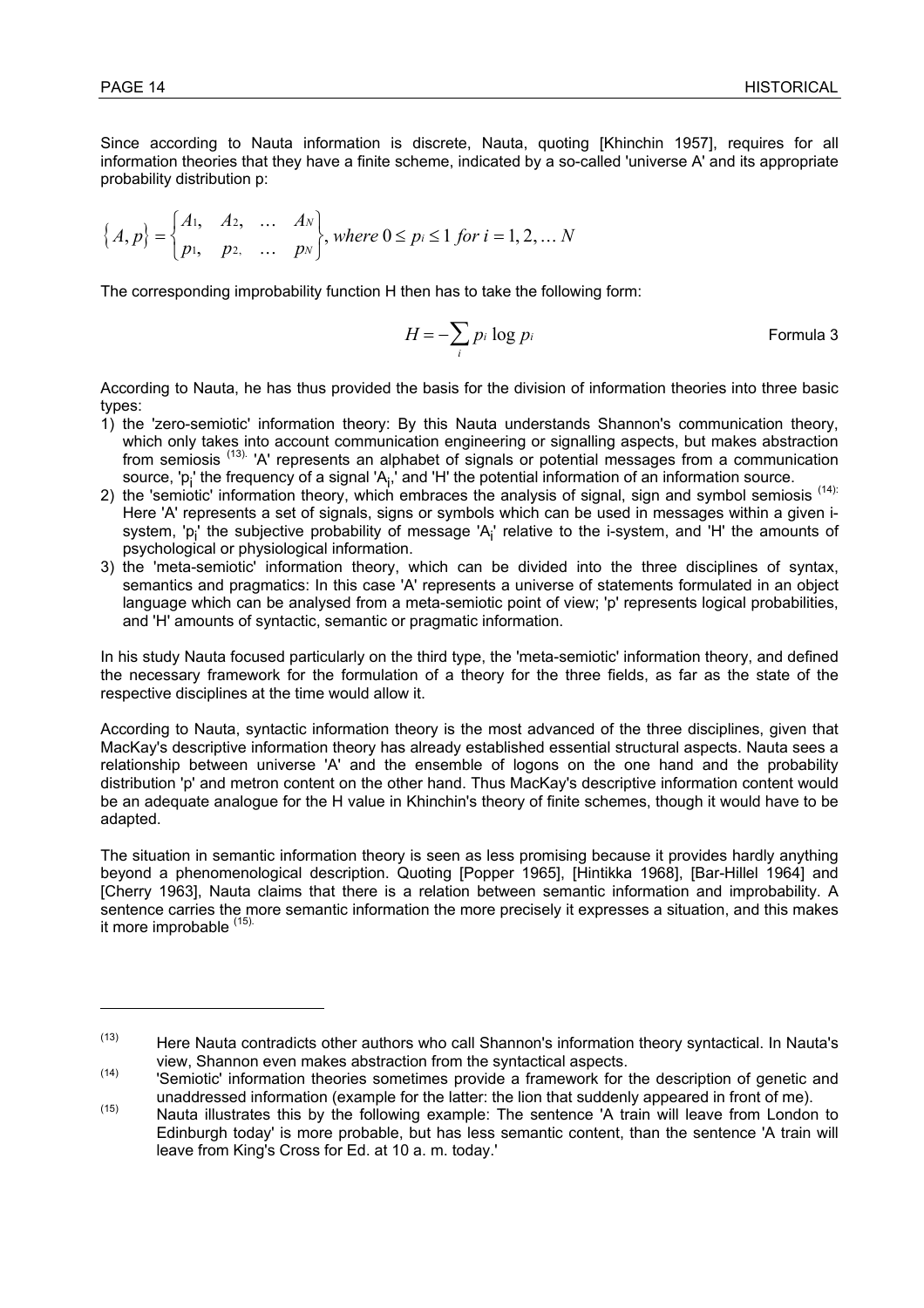Pragmatic information causes Nauta the most difficulties since up to that date there was no satisfactory scientific measure for it. According to him, pragmatic aspects are closely related to the situational context in which the i-system finds itself when information is passed on. Individual aspects such as need for information and motivation play an important part. Nauta suggests that under certain circumstances the monetary value that an individual (i-system) is ready to pay for a piece of information may provide a measure for pragmatic information.

Doede Nauta jr.'s work, an interesting contribution to the topic, certainly marks an important stage in the history of information theory. He presents a convincing model with which the various contradictory approaches can be brought together in a single comprehensive framework. By his own account, he has sketched a conception in which observed as well as communicative, addressed as well as unaddressed information can be represented. His information theory therefore also takes into account phylogenetic and ontogenetic learning. But like MacKay's descriptive information theory, Nauta's semiotic framework for information has today all but disappeared from the scientific debate. The reasons are obvious:

- In many parts, especially on the subject of meta-semiotics, Nauta's formulations are imprecise. There is no satisfying taxonomical concept, in particular for semantics and pragmatics; this could hardly be provided in a semiotic framework, anyway.
- The mostly uncritical way in which he accepts the semiotic terminology is questionable, to say the least. Semiotics, closely related to behaviourist psychology, is based on a rigorous stimulus-response paradigm and has difficulty in explaining cognitive phenomena. Modern neurobiology has recognised, however, that ontogenetic learning in animals is by no means exclusively based on learning by experience and thus semiosis (cf. [Singer et al. 1990]).
- Certain defects of the system, of which Nauta himself is aware, are eliminated by questionable means: When, for example, he includes unaddressed information in his considerations he proposes for lack of alternatives that the internal representation of a perception be considered as the sign of the perceived object. This, to say the least, is a bold extension of Morris' concept of the sign (cf. chapter 3.1).

Notwithstanding these criticisms, insights from semiotics will have to play their part in future attempts at defining information, for the categories of semiotics allow a structural classification of all sign systems (gestures, language, writing, and others). But an uncritical adoption of the paradigms will evidently not achieve its purpose.

### **2.3 Refinements**

l

#### **2.3.1 Redundancy and information according to Helmut Seiffert**

MacKay and Nauta, Shannon's declared opponents, attempted their own definitions of information. But apart from them there are many authors who have adopted Shannon's theory and enriched it with their own ideas. With Helmut Seiffert, I want to present a representative of the humanities who has integrated Shannon's theory in a psychological and sociological framework. Among other things he has wrestled with the concept of redundancy <sup>(16)</sup> and has come to very interesting conclusions.

Seiffert notes that in communication engineering redundancy denotes superfluous information in a message. But this excess is not always useless; rather redundancy is often deliberately built into a system so that errors can be spotted or that messages that have been garbled in transmission can be reconstructed. According to Seiffert there is an analogous phenomenon in psychology. He writes:

 $(16)$  The word redundancy, like the word information, was already used in classical Latin. Etymologically it comes from the Latin 'unda' = wave and literally means 'overflow.'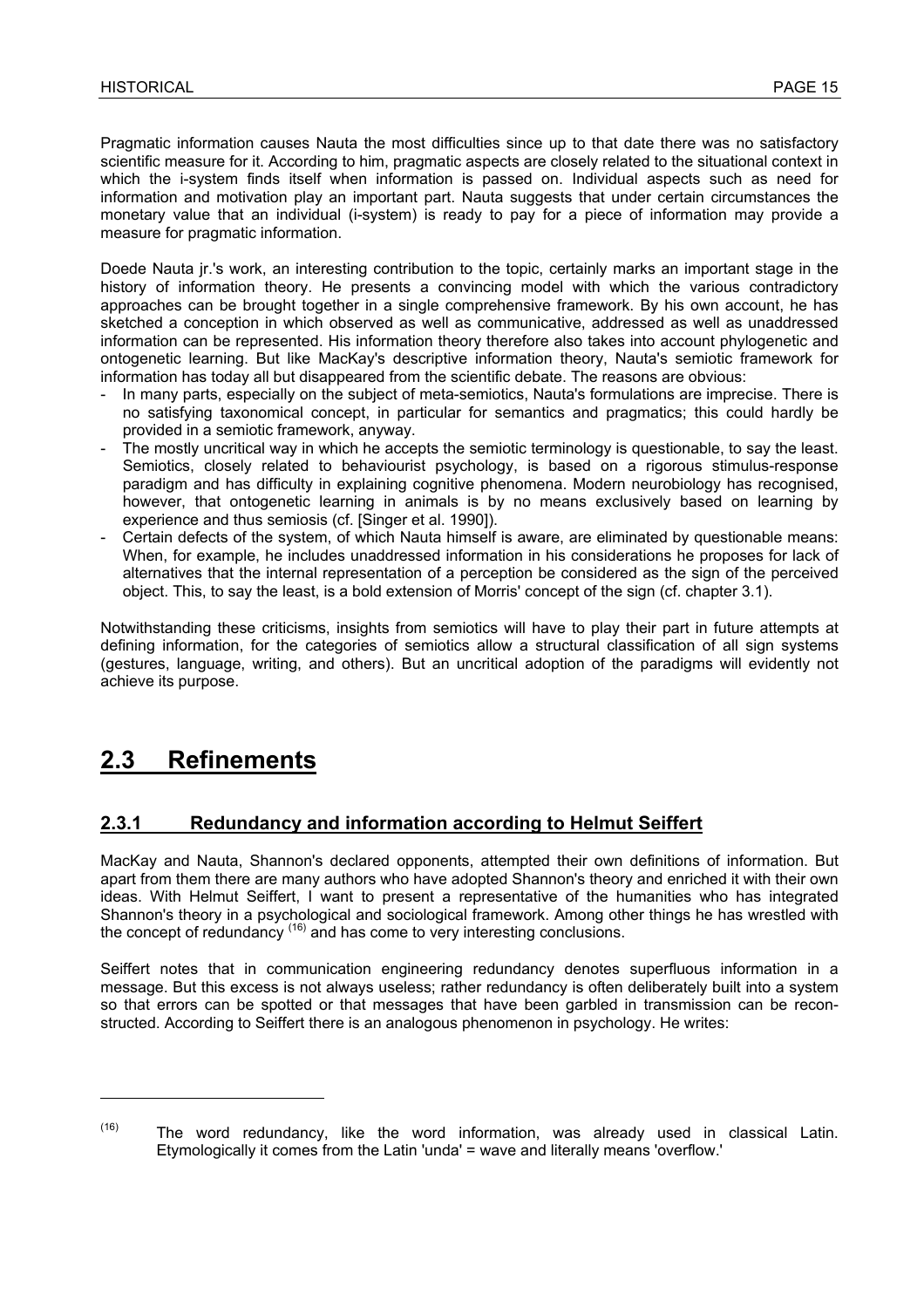"The psychologists call a figure that insists on being seen as a whole a 'gestalt.' (...) A gestalt or a text whose elements can be reconstructed even though they have been partly mutilated can be called 'redundant.'" [Seiffert 1968, p. 67 f.; trans. from German]

From this he concludes:

"Redundancy is (...) quite independently of any problems with 'disturbance' the ordered completely unsurprising way in which parts or elements of a whole are related to each other. In that sense, 'redundancy' is the probability with which certain elements appear within a certain context. The more probable this appearance, the greater the redundancy and the orderedness of the individual elements." [Seiffert 1968, p. 69; trans. from German]

Seiffert thus demands implicitly that a new system boundary be drawn when considering redundancy. While Shannon, relying on linguistic tradition, limits the system to the information source (for him redundancy is superfluous information generated by the sender), Seiffert also wants to include the receiver, or rather the whole communication system from Figure 1, in his investigation. For him, it is not only coded redundancy but also those transmitted elements that are already known to the receiver that in a given communication system are redundant. Therefore Seiffert interprets what Shannon considers as the a priori knowledge of the destination about the information source as the redundancy of the communication system itself. The information process could therefore also be interpreted as the receiver's redundancy process, in the course of which the total store of information increases and the necessary growth rate of information decreases gradually. Thus an object would consist of:

1) objective information (everything that a receiver can know about an object) and

2) subjective information (what the receiver does not know about the object yet).

The receiver's store of information about an object (the difference between objective and subjective information) would be equivalent to the redundancy relative to the object.

According to Seiffert, the redundancy process does make the world 'deficient in information,' but it also allows one to establish new relations. Thus social life would be impossible if we only met new faces all the time. In this sense redundancy creates relations of familiarity. Today the music of masters such as Handel and Mozart and pop songs produced according to a well-worn formula are particularly redundant. Where the musical style is historically unfamiliar, on the other hand, such redundancy will have to be established gradually.

With these reflections Helmut Seiffert shows the concept of redundancy in a new light. Where communication theorists believe that redundancy is an annoying side effect of inefficient coding, communication according to Seiffert is only possible through the presence of redundancy. In that sense the language spoken in a society is redundantly present in each member of that society. Such an approach engenders further questions such as:

- Can a computer learn anything at all that is not redundant from the start?
- Is it our ability to grasp non-redundant facts which distinguishes human intelligence from the capabilities of a computer?

The answers to these questions are not self-evident, for what is at stake is the as yet unanswered question whether artificial intelligence is possible. The present study does not aim to explore this problem and will at most speculate about it.

#### **2.3.2 Hans Titze's reflections on information as a principle**

While information theories as such already drew a lot of attention, it was in particular the idea of information as a new world principle which met with great interest in the general public and gave philosophers like Hans Titze food for critical thought. If information really were a principle, then a new way of thinking philosophically would have to be found. Hans Titze tried to invalidate this thesis in [Titze 1971].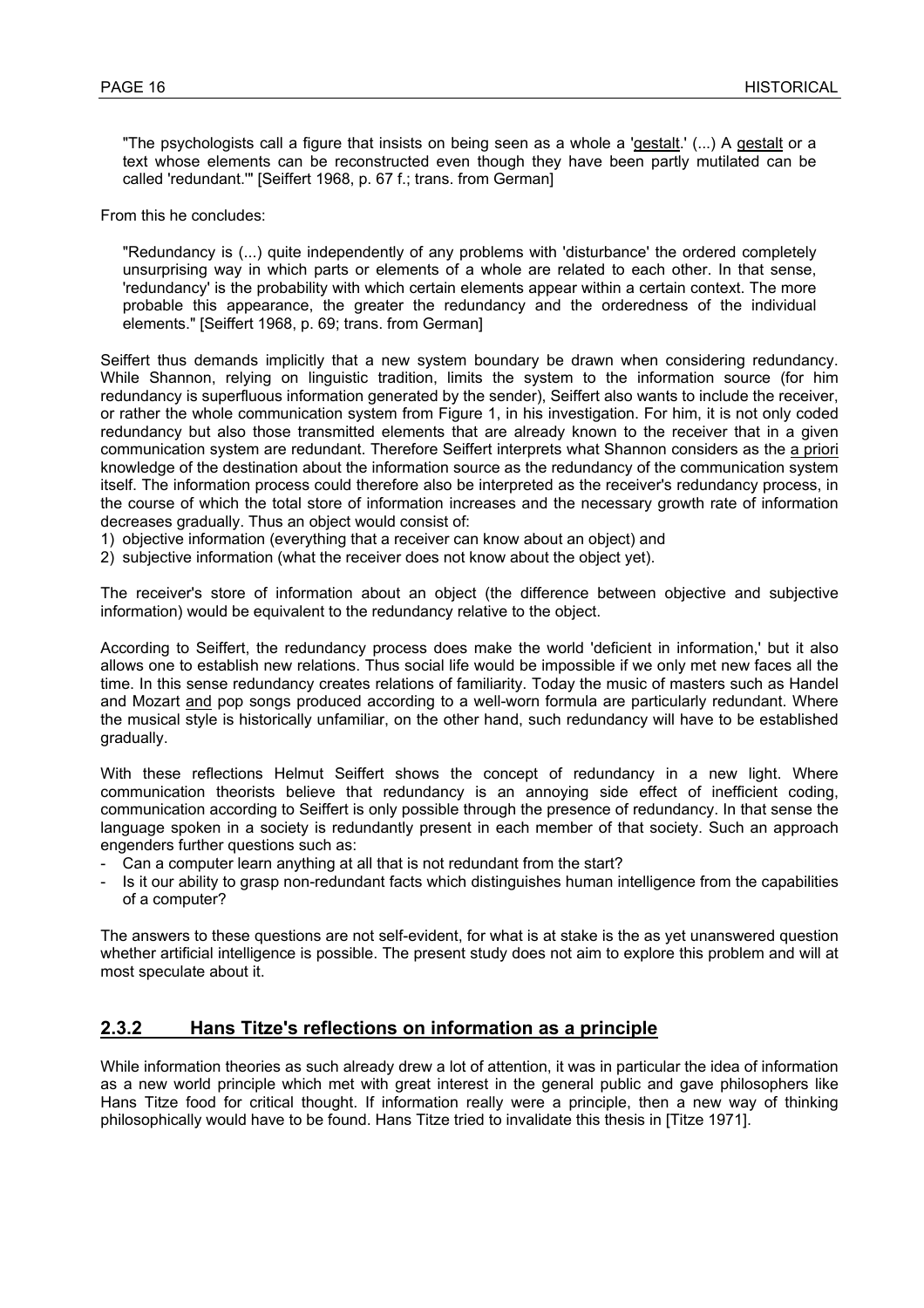Drawing on the phenomenological method developed by Husserl, Titze attempts to get a clear idea of information. Like Seiffert, he stays within Shannon's communication model as presented in Figure 1. He notes that transmitter and receiver can be either human or machines. The 'channel' as an acoustic, optical or electrical conduit, on the other hand, always represents something physical.

In the information process, according to Titze, it is the receiver's situation which is especially interesting. Phenomenologically, there are three possibilities:

- 1) One did not know the piece of information before one was informed.
- 2) One knew the piece of information already, but receives it again.
- 3) Up to now one knew something that is in direct contradiction to the new piece of information, and one has to recognise that the piece of information which one already had is false.

In each of the three cases a process of ordering takes place in the receiver. By 'ordering' (Ordnen) Titze understands the transition from a more probable to a less probable (rarer) state. This ordering is effected by the information source, the sender, when s/he intends a piece of information. There is thus a relation between information and causality, for in both cases one finds the same features: temporality, direction, continuity (in the classical sense), facticity, and a difference between initial and final states. Apart from the causal event itself, one determinant of a causal event is always its final state. Thus information is an event that produces a state with a higher degree of order and can trigger further events. Titze concludes that without information there would be no causal events. Information is therefore only another term for the concept of cause:

"In discovering information one has found nothing really new. (...). Information is nothing but cause. (...). In this sense it can also be the cause for an event failing to take place or, which is also conceivable, the omission of a determinant." [Titze 1971, p. 135; trans. from German]

"Information (...) is merely (...) the reason for an event taking place, which can also be a thought process. At the end there will be a message to inform a thinking being. The end is the effect, which (...) can again cause a further event." [Titze 1971, p. 138 f.; trans. from German]

Accordingly for Titze information as cause is only part of a causal operation on matter (receiver) involving a transfer of energy (channel). Information is thus not possible without matter and energy and cannot be a new principle in addition to matter and energy.

Titze introduces a new aspect into the debate about the concept of information which should be followed up. On the other hand, the idea that information and cause are identical should not be integrated into our definition of information without further examination. It seems obvious that the principle of causality can be represented with Shannon's communication system; Titze's line of reasoning bears out this intuition. But the inversion of his argument, namely that information is a sufficient criterion for cause must not be accepted uncritically, if the aim is a comprehensive definition of the concept. It would mean that MacKay's logon concept and Seiffert's objective information would not be considered as information because neither triggers causal processes; they merely describe the structural properties of so-called information elements. This loss of inclusiveness cannot be accepted.

#### **2.3.3 Knowledge and flow of information according to Fred I. Dretske**

Many contributions to the concept of information point out the connection between knowledge and information, but none analyses the nexus in such depth as Fred I. Dretske's work Knowledge and the Flow of Information. Dretske, using Shannon's concept of communication, attempts to explain how knowledge is gained. He consistently endeavours to demarcate information from other concepts such as causality or meaning. This sometimes leads him to other conclusions than the authors quoted above.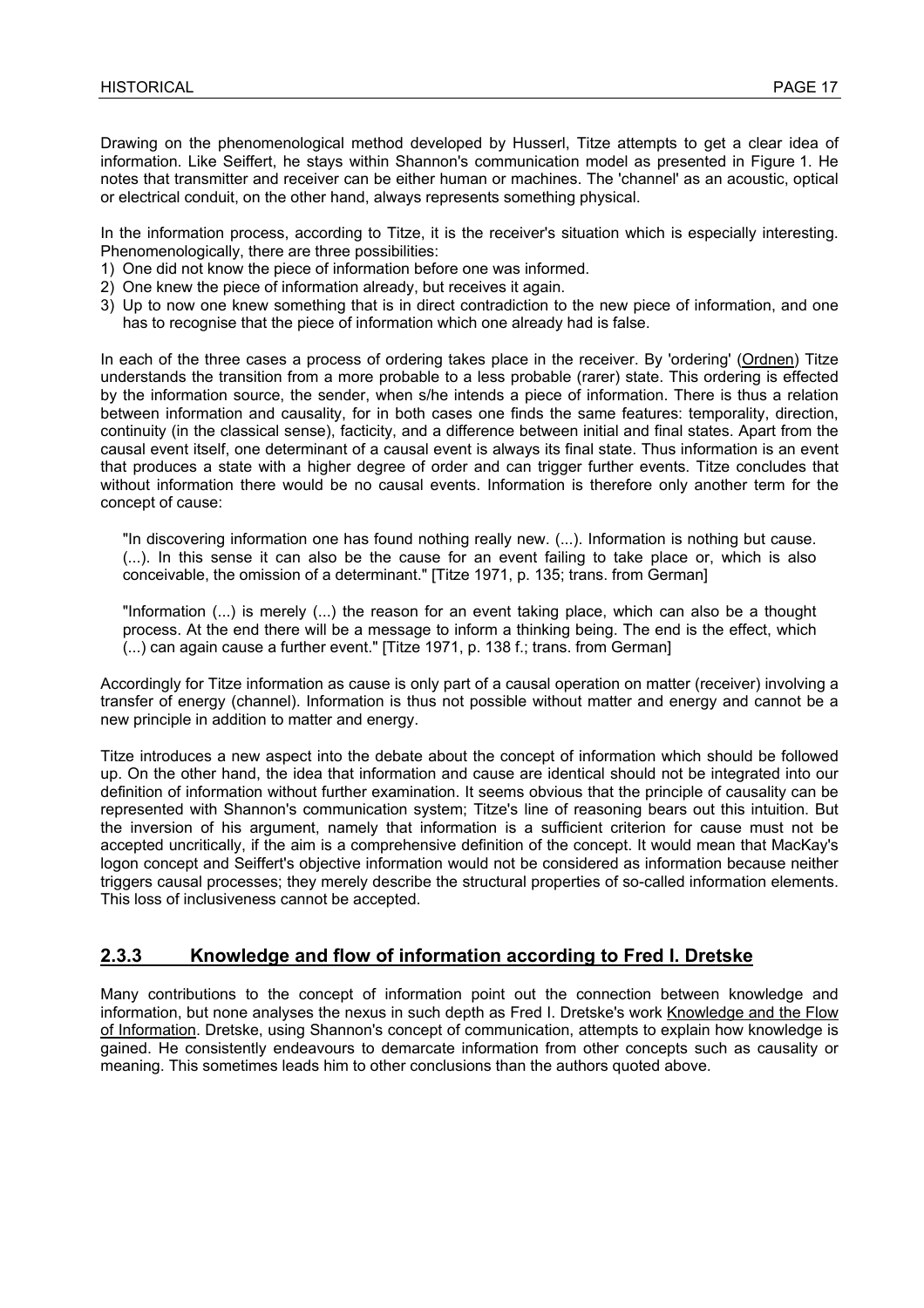$\overline{a}$ 

According to Dretske confusion may first of all arise when information and causality are not kept apart. Although in most cases the flow of information depends on causal processes <sup>(17),</sup> the informational and the causal relations between sender and receiver are of a fundamentally different kind. The main difference can be explained using Figure 3. Let there be a sender and a receiver which, among others, can assume states s<sub>2</sub> and r<sub>2</sub> respectively. If the rule applies that state s<sub>2</sub> in the sender always causes state r<sub>2</sub> in the receiver we are dealing with a causal relation. But the information that is communicated cannot thereby be given. It would entail knowledge of the other possible states of the sender with their respective probabilities of occurrence. Therefore Dretske, unlike Titze, refuses to equate information with cause. Rather he conjectures that there are properly informational relations between sender and receiver in addition to their causal relations (cf. [Dretske 1981, p. 26 ff.]).

sending station receiving station

s<sub>2</sub> ---------------------------------> r<sub>2</sub>

Figure 3: Causal relation between sender and receiver

According to Dretske, a further problem is caused by an insufficient demarcation of information from meaning. Past attempts to establish a semantic theory of information failed mainly when they attempted to assimilate information to meaning. For Dretske information and meaning represent independent semantic concepts, so that the information conveyed in a signal does not necessarily have to be related to the meaning of the same signal (cf. [Dretske 1981, p. 42 ff.])<sup>(18).</sup>

Yet the difference between information and meaning only becomes clear when Dretske introduces knowledge into his information-based theory. Like MacKay (cf. chapter 2.2.1) he thinks that information increases knowledge. Knowledge is therefore defined as follows:

"K knows that s is  $F = K's$  belief that s is F is caused (or causally sustained) by the information that s is F." [Dretske 1981, p. 86]

Thus knowledge is considered as a completed act of information. Because knowledge (and equally belief) are represented by cognitive and therefore, according to Dretske, digital structures, while information may consist of analogue sense data and digital structures, such an act of information is usually accompanied by a digitalisation of analogue structures (cf. [Dretske 1981, p. 135 ff.]). This automatically creates the possibility of producing semantic content, for semantic structures according to Dretske can only exist in digital form. This insight is crucial for the distinction between meaning and information: While Dretske considers meaning as a cognitive category, which only appears in digital form, he defines information, whose cognitivity he denies, as follows:

"Structure S has the fact that t is F as its semantic content = S carries the information that t is F in digital form." [Dretske 1981, p. 177]

According to Dretske, knowledge can be called 'justified true belief' (cf. [Dretske 1981, p. 85]). Thus knowledge is composed of factual and therefore true elements, while belief can also be based on falsities. Since verification is achieved via a process of information, this information, too, will have to satisfy this limitation: Dretske only accepts true statements as information.

 $(17)$  In [Dretske 1981, p. 32ff.] Dretske constructs examples where the transmission of information does

not depend on causal processes.<br>Dretske encapsulates this in the statement that a signal has meaning, but carries information. Later in the book he defines the new concept of 'carrying' information as follows: "The signal carries as much information about s as would be generated by s's being F" [Dretske 1981, p. 63], where s is the variable for the state of the sender and F is a possible value of this variable.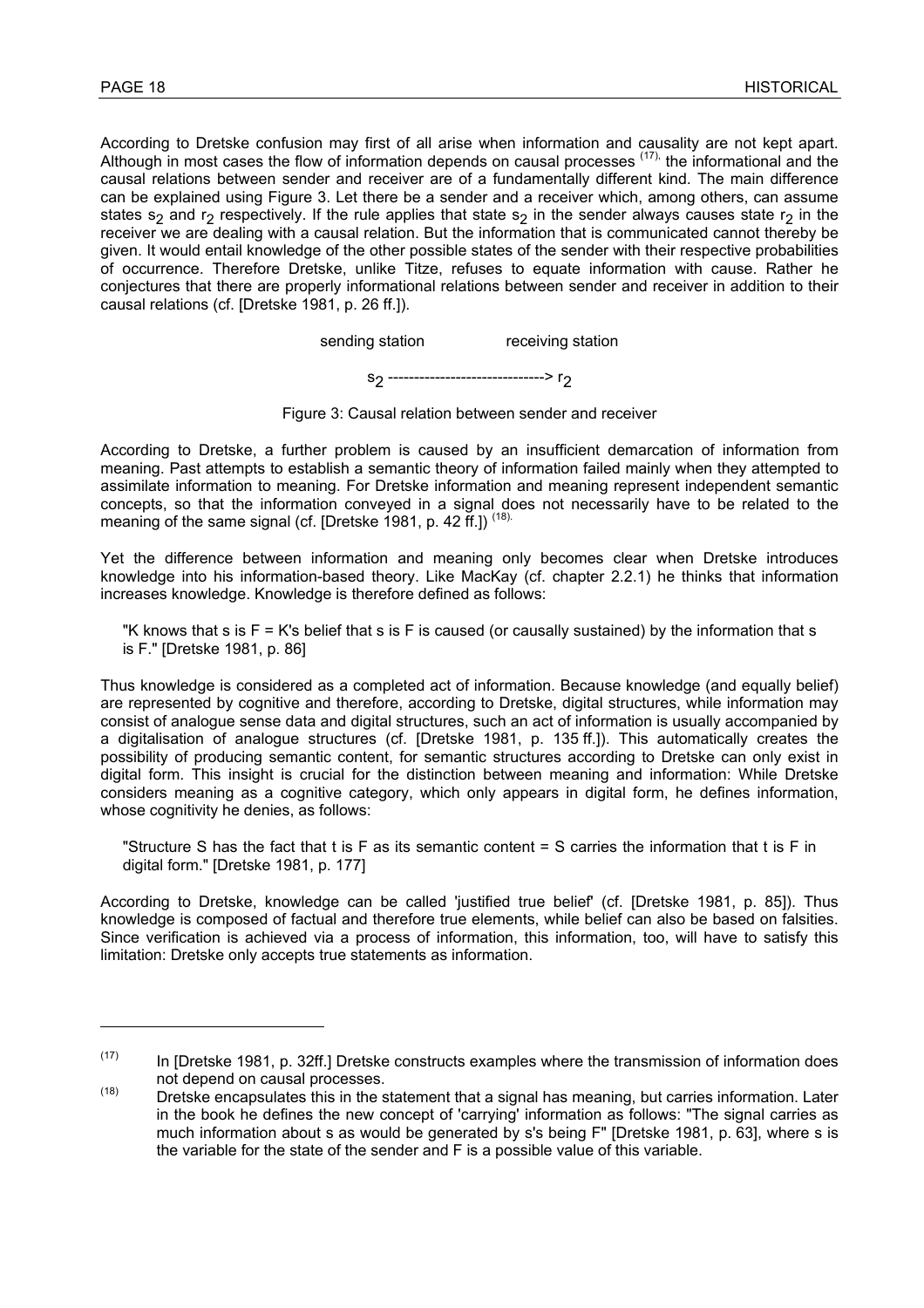In his work Dretske also comments on the question briefly raised above whether artificial intelligence, i.e. intelligence based on a system of formal logic suitable for information processing, is possible. Such a system, if it qualifies for cognitive attributes at all, has to possess so-called 'high-order intentionality' (cf. [Dretske 1981, p. 172 f.]). Only thus can cognitive status such as belief, meaning, etc. arise. Information and therefore systems of formal logic also have intentionality, but only low-order intentionality (cf. [Dretske 1981, p. 75 f. and 171 f.]) (19). Thus for Dretske the impossibility of artificial intelligence is sufficiently demonstrated.

It is Dretske's achievement to have demarcated the concept of information from other concepts and to have embedded it in the context of cognitive theory. In so doing, though, he has limited the semantic space of the concept of information so much that not all phenomena previously considered informational fit in. Thus unaddressed information cannot be represented in Dretske's conception because it is not unequivocally transferred from a sender to a receiver. Furthermore, the limitation of information to mental phenomena — a limitation which is never explicitly stated, but nevertheless runs through his work — raises the question whether a phenomenon which is as important as genetic information can be dealt with by Dretske's system.

An additional flaw in Dretske's theory is finally the requirement that information be true. This excludes a considerable part of everyday use of the term information from scientific discussion. More than that: Anything that turns out to be false will lose the attribute of informationality retroactively. Such an approach would lead to the paradoxon that, for example, a physics student who is acquainted with Newtonian physics at primary school would realise on studying the theory of relativity that he was never informed about physics in the past because Newton's theory only gives an approximate, but never an accurate account of physical phenomena. The same thing would happen to the same student if ever the theory of relativity turned out to be wrong. But such an approach cannot be reconciled with the concept of information I am looking for in the present study. What is needed is a value-free concept of information as such, independent of the way in which information presents itself or which attributes it shows. The truth, which in this context can be considered as a purely accidental property, is therefore a very desirable but not at all necessary property of information. Any other approach, as the example above shows, would lead to a grey zone of barely plausible cases.

### **2.4 Concluding remarks**

l

With the exception of a few contributions such as Dretske's, the debate about the concept of information died down in the mid-seventies and shows no signs of a resurgence. The profession has apparently accepted that the problems with the definition will remain unsolved and makes do with the results achieved on the basis of Shannon's concept of information. Among certain engineers one can even discern something like a siege mentality such that any attempt to extend the concept of information to areas other than pure communication engineering is dismissed as sterile speculation:

"The term 'information' as used in information theory (...) was (...) very popular in the fifties and sixties, and non-specialists applied it to areas to which it must not be applied under any

Third order of intentionality: It is analytically necessary that Fs are G. (...).

 $(19)$  In [Dretske 1981, p. 172f.] Dretske distinguishes between three grades of intentionality, which he identifies as follows:

First order of intentionality: All Fs are G. (...).

Second order of intentionality: It is a natural law that Fs are G. (...).

Information then is of the first order of intentionality, while cognitive status such as meaning and belief are of the second or even the third order of intentionality.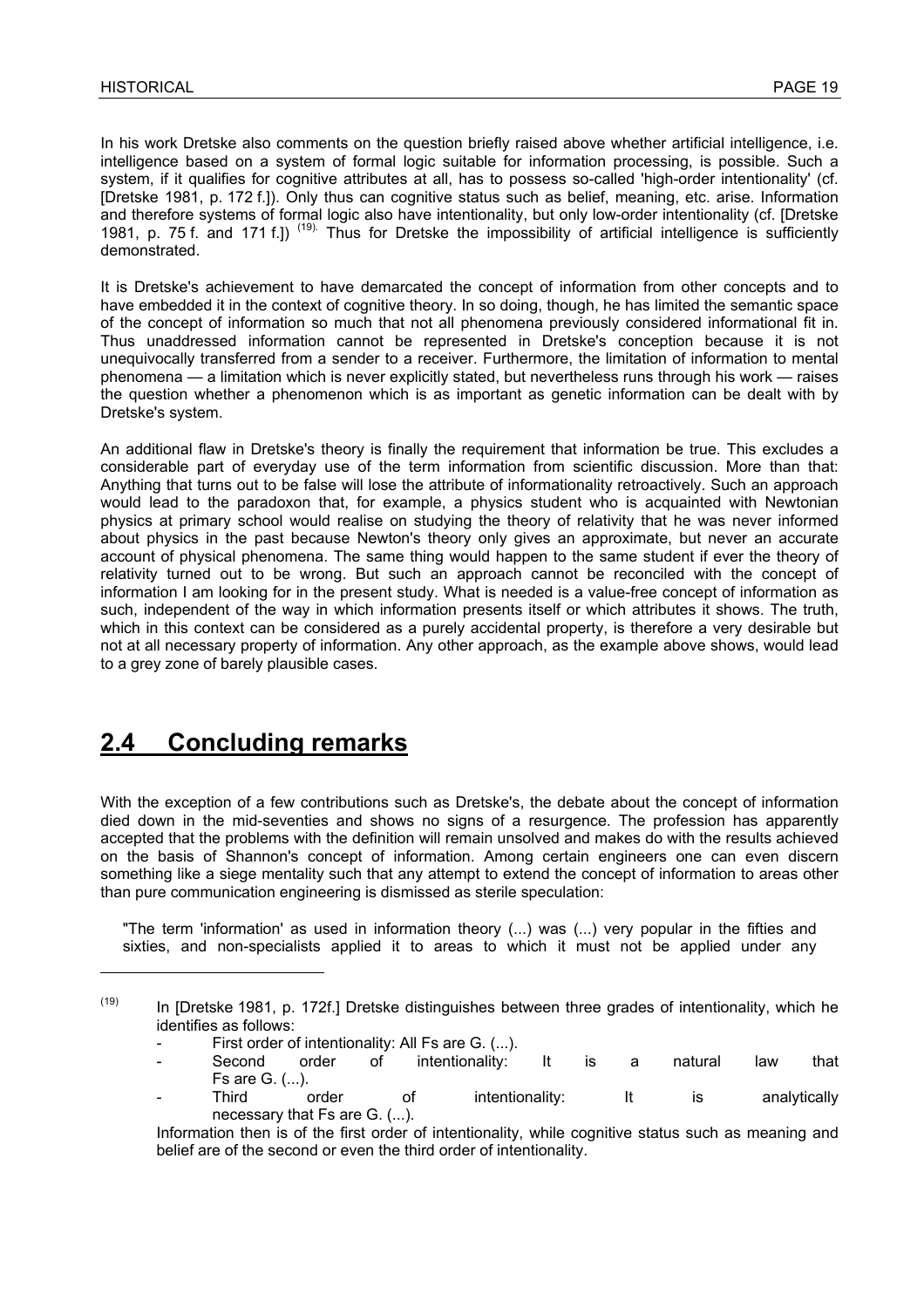circumstances. Attempts to explain and interpret the totality of human thinking as a transfer of information and as data storage in the sense in which it is used in information theory is at least as funny as the serious attempts of someone like Christian Kramp (...) at the beginning of the nineteenth century to explain the human cardiovascular system and its disorders by means of differential equations." [Heise/Quattrocchi 1983, p. 92; trans. from German]

Werner Heise and Pasquale Quattrocchi here overlook that it is precisely models of human cognition that played a crucial part in the original statistical definition of information by Shannon (cf. [Wiener 1961, p. 120 ff.]). But the reason why attempts to apply this concept of information to other areas have only met with modest success most probably lies in the fact that too many fundamental questions have not been solved satisfactorily:

- 1) The question of the characterisation of information: Is information to be equated with the process that increases knowledge, or is information knowledge itself as a structured object?
- 2) The question of the information carrier: Is the bit, representative of the smallest element that can be chosen, the ultimate carrier of information, or is it the sign as the smallest unit of perception?
- 3) The question of the appropriate measure for information: Is Shannon's entropy as the measure of possible successive states or MacKay's descriptive information content as the measure for the structural cardinality of an information element the correct quantity for measuring information? Or are there several, mutually independent information theories with their own measures which remain to be defined, as Nauta suggests?

The three questions represent nothing but the conflict between a functional-cybernetic and a structuralattributive approach to information. It seems that the reconciliation of these apparently irreconcilable points of view is a prerequisite for a comprehensive definition of information where material information such as genetic information as well as the phenomenon of unaddressed information will all find their place.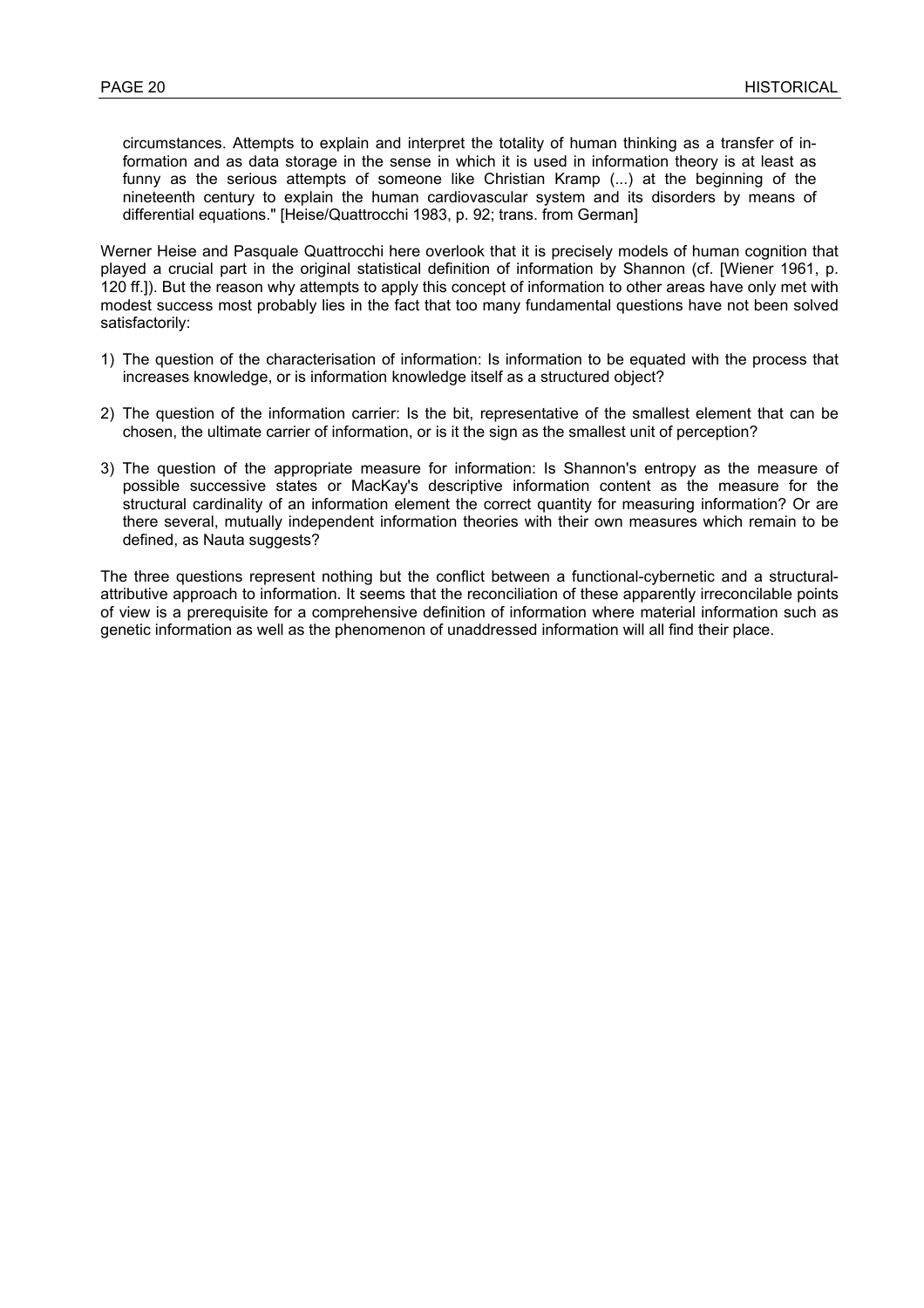# **3. BASIC CONCEPTS**

The historical survey above has shown that many basic questions concerning the concept of information have not yet been answered. What is particularly unsatisfactory is the fact that with Shannon's mathematical theory of communication and MacKay's theory of descriptive information we have two seemingly incompatible concepts of information. True, for the time being Shannon's concept has won the day in the technical sphere, but the debate cannot be considered closed, for Shannon's theory owes its success primarily to the fact that the formulas Shannon provides can immediately be applied to practical problems, and less to a general recognition that it is superior as a theory. Only very grudgingly do many information theorists accept the fact that information theory has to make do with a concept of information that leaves semantic aspects out of consideration as irrelevant. In many areas of modern computer science such as data base technology, artificial intelligence, the theory of neural networks and so on, the call for a clarification of the semantic aspects is growing louder. It is precisely with this point that MacKay's theory of descriptive information begins. Unfortunately it is based on a tenuous concept of semantics and takes little account of psychological concepts such as 'learning,' 'knowledge' and so on. Thus it is imperative to reexamine the foundations on which the information theories of the past were built and to propose alternative definitions where possible. Only in this way can a basis be created on which a universal concept of information can be founded.

### **3.1 Semiotic concepts**

Semiotics is the science of signs, of their structure and their communicative function. Its founders, Charles S. S. Peirce and Charles W. Morris, defined it very broadly, in the hope that it would influence as many disciplines as possible:

"The sciences must look to semiotic for the concepts and general principles relevant to their own problems of sign analysis. Semiotic is not merely a science among other sciences but an organon or instrument to all sciences." [Morris 1938, p. 56]

Indeed, today semiotics is an important tool in communication research, linguistics and the fine arts as well as psychology. Yet, although other disciplines - information theory among them - recognise the potential importance of semiotic paradigms for their fields, they have not yet found a satisfying way of integrating them in their domain.

The analysis of the sign, in particular its syntactic, semantic and pragmatic aspects, forms the main field of research for semioticians. But other questions, too, such as that of the origin and the addressee of a sign are discussed in semiotics. Mindful of the principle that the methods of semiotics should be applied widely, it is not only organisms such as plants, animals or humans which are accepted as senders or receivers of signs, but also inorganic objects such as machines or computers. Thus man-machine interaction becomes a semiotic issue.

#### **3.1.1 The sign**

The key concept of semiotics is the sign. For Peirce it is an essential function of the sign that it stands in for an object. Since, according to Peirce, only the sign, but not the object can have meaning (cf. chapter 3.1.2), the sign becomes a prerequisite for cultural life as such; this is emphasised when he writes: "We have no power of thinking without signs" [Peirce 1984, p. 213]. Thus Peirce believes that the highest degree of faithfulness to reality can only be achieved by means of signs.

Peirce distinguishes three kinds of signs according to their relation to objects: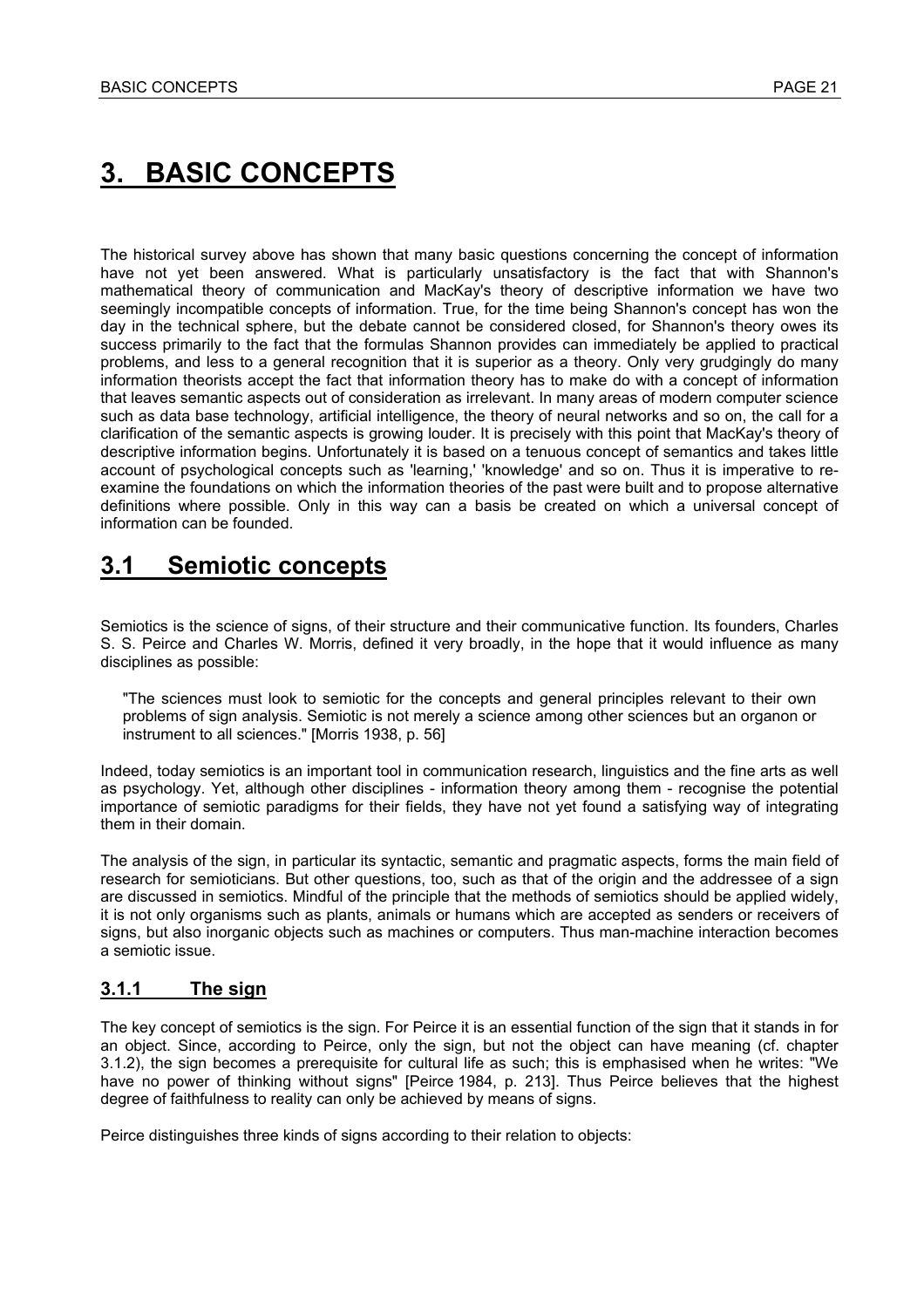- 1) the index, which refers to something more general (another index, a badge)
- 2) the icon, which gives the pictorial equivalent of an object (suitcase and umbrella in the sign for the leftluggage office)
- 3) the symbol, which represents an area of meaning without pictorial equivalent (numbers, the colour red for love).

Thus Peirce defined a categorial system for signs which has hardly been challenged.

In contrast to Peirce, Morris is less concerned with the nature of the sign than with its behavioural aspect. For him the sign is an integrated part of a stimulus-response scheme. The sign is something that directs behaviour with respect to something that is not a stimulus at that moment. Thus a sign can only be recognised as such when it stimulates in the interpreter a process which Morris calls semiosis, and defines as follows:

"Semiosis (or sign process) is regarded as a five-term relation - v, w, x, y, z - in which v sets up in w the disposition to react in a certain kind of way, x, to a certain kind of object, y (not then acting as a stimulus), under certain conditions, z. The v's, in the cases where this relation obtains, are signs, the w's are interpreters, the x's are interpretants, the y's are significations, and the z's are the contexts in which the signs occur." [Morris 1964, p. 2]

Thus the sign according to Morris necessarily implies behaviour, without which it is not a sign at all. What is also necessary for the existence of a sign is a reference of the sign to an object at a specific time, and an identifiable subject, the interpreter. Unlike Peirce, Morris does not postulate a close relation between sign, object and interpreter; rather, the relation is formed ad hoc when these three meet:

"S is a sign of D for I to the degree that I takes account of D in virtue of the presence of S." [Morris 1938, p. 4]

With this very general definition Morris does much more than gather letters, numbers or hieroglyphics under the concept of the sign. A sign can be a word, a sentence, a message, or even a picture. Since Morris by no means limits the interpreter's receptivity to visual perception, smells, sounds or even behavioural patterns and many other things besides can function as signs.

#### **3.1.2 The three dimensions of the sign**

However much Morris' and Peirce's views about the question what can be called a sign diverge, their theories can be said to share certain features. Thus both authors agree that the structure of the sign includes various relations that can be divided into three disjoint sets:

- 1) relations to other signs, forming the structure of the sign,
- 2) relations to objects, which determine the references of signs to things of the external world, and
- 3) relations to subjects or interpreters, where the communicative effect of the sign is manifested.

These three kinds of relations each represent one of the three dimensions proper to the sign, namely the syntactic, the semantic and the pragmatic. For Morris the three dimensions are canonically conjugate since none can be derived from the other two, but all three together make semiosis possible and thus constitute the sign as such. Thus in his work Morris mainly discusses the concepts of syntax (or 'syntactics,' as Morris terms it), semantics and pragmatics:

- Syntax:

Syntax is the dimension of the sign in which the sign indicates that it is a sign, but not what it stands for nor the behaviour it can trigger at a specific place and time. In that sense it is the question of the sign itself and its relation to other signs that is examined. According to Morris syntax can also be called the theory of the relations between signs. These relations obey syntactic rules which are not defined in detail and enable compound signs to be formed. Thus complete messages or even complexes of messages, which may in turn become signs, may be formed.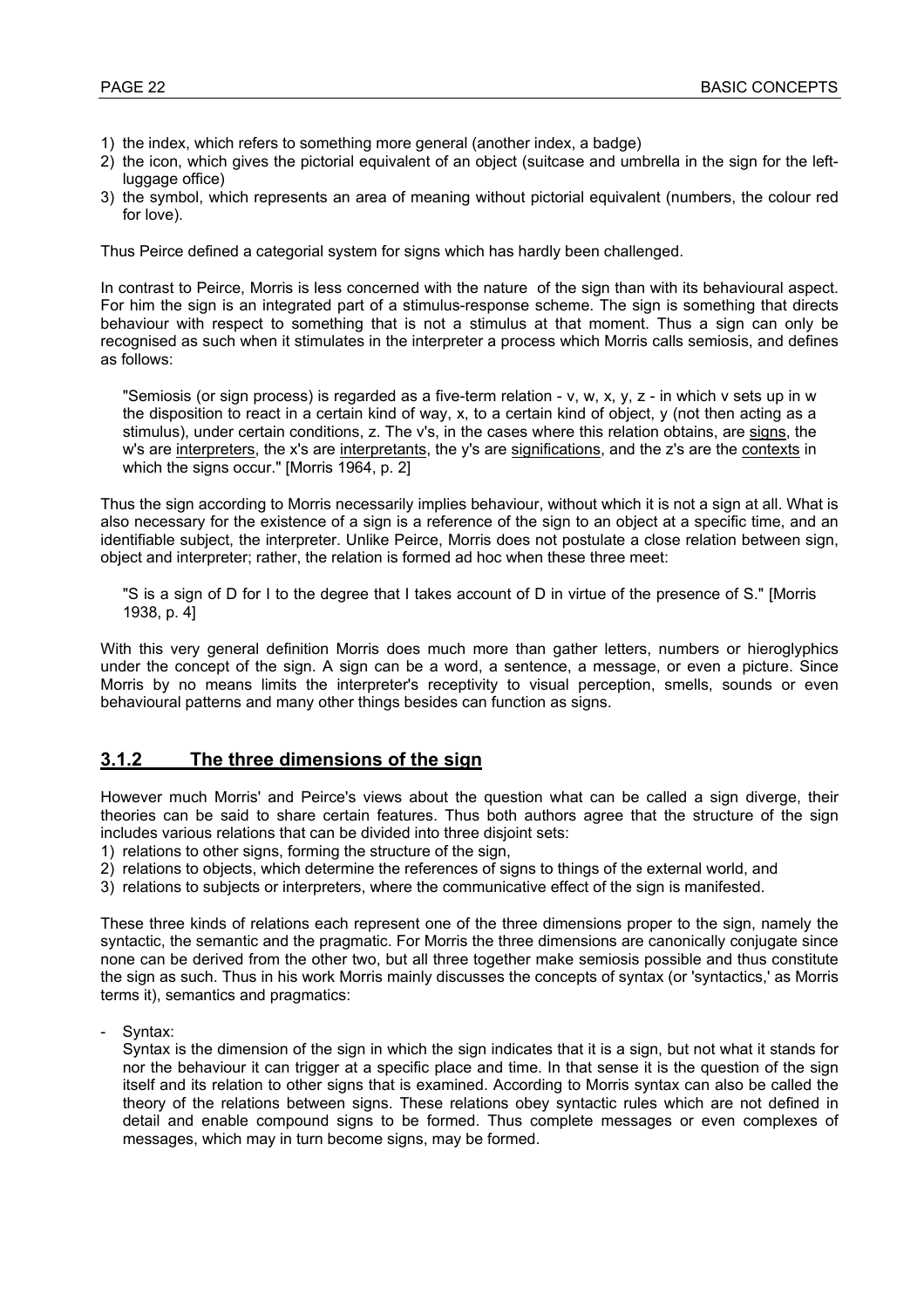- Semantics:

A sign may be formed correctly in terms of syntax. But without semantics, which deals with the question of the relation of signs to their designata (20) it is merely a meaningless conglomerate of signs. In this sense, a sign only has a semantic dimension when it refers to an object or a situation. Just as for syntax, Morris requires from semantics that it have rules. These semantic rules determine the conditions under which a sign can be used for an object or a situation.

Pragmatics:

l

By pragmatics Morris understands a relation between a sign and its interpreter, which can be characterised by the fact that a sign calls an interpreter to action and, in the framework of semiosis, does issue in action or, more generally, in a reaction. Pragmatic relations must obey pragmatic rules which indicate under which circumstances a sign vehicle functions as a sign in the interpreter and thus triggers a semiosis.

Thus Morris has established a framework for the structural definition of the sign which has also found acceptance outside the ranks of behaviourism. The reason for this probably lies in the comprehensive definition of the concepts of syntax, semantics and pragmatics. All that is required is the existence of syntactic, semantic and pragmatic rules, the formulation of which is left to the individual disciplines.

#### **3.1.3 Conflict situation**

#### 3.1.3.1 Problematic aspects of the concept of the sign

In defining the sign and its structure in such a comprehensive manner, Morris has undoubtedly left a remarkable oeuvre. In particular, the emancipation of the terms syntax and semantics from a rigidly linguistic definition as theories of the sentence and of meaning respectively enables the concept of the sign to be used outside the narrow confines of linguistics. But sooner or later the strict linkage between the new definitions and the paradigms of behaviourism was bound to give rise to problems.

Among behaviourists all behaviour, even language and thought, is explained with reference to the stimulusresponse model. The direction of individual development is mainly attributed to environmental influences, while other developmental constraints such as genetic dispositions are assigned a subordinate role. Also, behaviourism completely dispenses with self-observation and its analysis, since precise observations and descriptions of animal and human behaviour provide it with enough data to support its statements. According to Gordon H. Bower and Ernest R. Hilgard this only allows an accumulation of procedural knowledge (i.e. knowledge about habitual skills), but does not lead to well-founded factual knowledge (cf. [Bower/Hilgard 1975, p. 23 ff.]). Thus, cognitive phenomena such as purely mental reasoning from previous knowledge to a new state of affairs or the occurrence of insight in problem solving can only be explained by behaviourists if they have recourse to an interpretation of cognitive structures as complex habits. So, many important aspects of information would lack a firm foundation if the basic concepts were only justified in behaviourist terms.

Therefore the sign as a necessary part of semiosis such as Morris requires it cannot be the information element in every informational event as Nauta claims. But this does not imply that the information theorist has to reject the semioticians' ideas and results out of hand. On the contrary, they represent the basis for an adaptation of the basic concepts of semiotics to the needs of information theory.

 $(20)$  By designata semiotics understands objects to which reference is made by means of the semantic relation of a sign.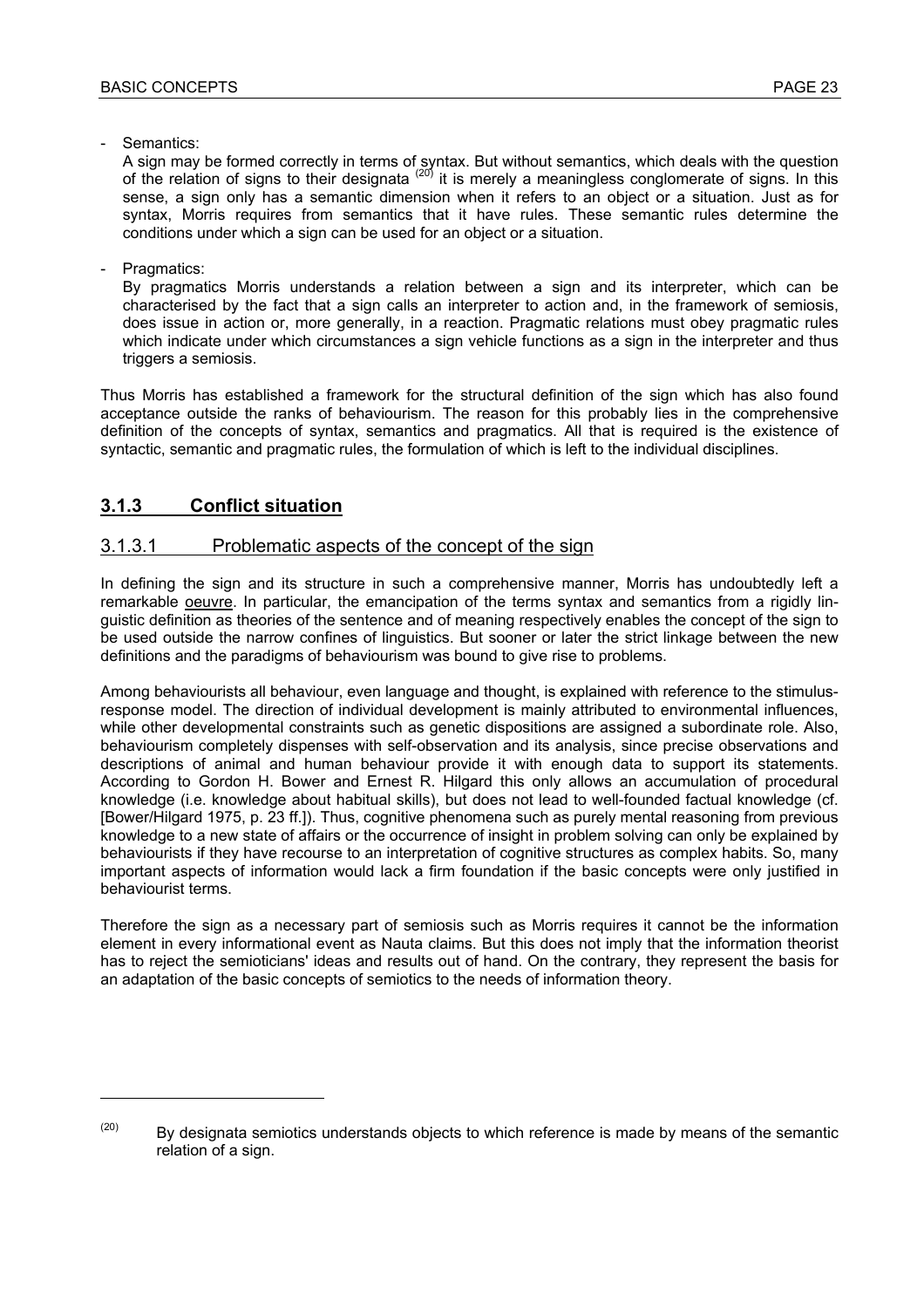When Nauta's information theory was discussed it was already mentioned that unaddressed information cannot be integrated satisfactorily in a theory that is based on Morris' concept of the sign. Let me just remind you that, for this case, Nauta proposes considering the internal representation of the object in the subject as a sign; the relation between this internal representation of the object and the object itself would be considered as the semantic relation. Since in a behaviourist framework it is never a cognitive structure, but always a thing outside the mind that functions as a stimulus in the stimulus-response scheme, the object would have to stand in for the internal representation in the subject, which would mean that the same thing would play the parts of both sign and object and the semantic relation would become selfreferential: The thing would refer to itself. This would violate Morris' requirement that sign and object be distinct. Moreover, stating that "The functioning of signs is (...) a way in which certain existences take account of other existences through an intermediate class of existences" (cf. [Morris 1938, p. 7/8]), Morris requires that the interpreter himself exist in his own right, distinct from signs and objects, the other entities involved in semiosis. Thus the question of self-referential relations among the three sign dimensions is invalidated. The semiotic model in its present form cannot deal with the case of unaddressed information and similar phenomena.

A refinement could conceivably be achieved by admitting that the same thing could indeed play several parts in the same semiosis. The fact of being a sign, an object or an interpreter would no longer be the unique temporally specific function of a thing, but would have to be considered as one of several possible roles that a thing can fill simultaneously. But this would blur the clear distinctions between sign, object and interpreter that Morris makes, and some semiotic definitions and conclusions would have to be reworked. For an information theorist who sees in Morris' and Nauta's concepts only partial realisations of functionalcybernetic information  $(21)$  it becomes even more difficult to accept the sign as the unit of information. Moreover, if structural-attributive aspects (information as order and structure) are to be included in the definition of the concept of information, a re-examination of the basic concepts becomes inevitable. In a structural-attributive perspective it is not the question of the trigger of a cybernetic process that needs to be answered, but the question of the features and structure of a passive element, which is only selected and evaluated by coincidence. Such features belong more properly to Morris' object than to his sign. If the aim is to define a unit of information which takes into account the aspects that have emerged so far, then this unit must be something that sign and object have in common, namely the fact that both only represent possible roles of a thing <sup>(22)</sup>. Thus the information element is not the thing as sign or object, but should be sought in the thing itself as a 'carrier of information,' regardless of the semiotic roles the thing may play (cf. chapter 4.1). But such a proposal must not be advanced before the consequences for other definitions, in particular those for Morris' sign dimensions, have been discussed.

#### 3.1.3.2 Problematic aspects of the distinction between the three sign dimensions

Apart from the concept of the sign, the three dimensions of the sign, namely syntax, semantics and pragmatics, are the most important elements of a semiotic theory. Of course, Morris uses those dimensions to distinguish between the interrelation of signs on the one hand and sign, object or interpreter on the other hand. He can only keep the three types of relations separate because he can clearly distinguish sign, object and interpreter. But since this distinction can now no longer be upheld, it will be difficult to keep the three sign dimensions separate and new criteria for a demarcation will have to be sought.

 $(21)$  According to Nauta, Morris' semiosis can be interpreted as a cybernetic process where the sign in

the role of the stimulus always functions as the trigger of the process (cf. [Nauta 1970, p. 60ff.]).<br>
For the time being, the term of the 'thing' shall subsume all of Morris' uses of the terms sign, object and interpreter. A detailed definition follows further down.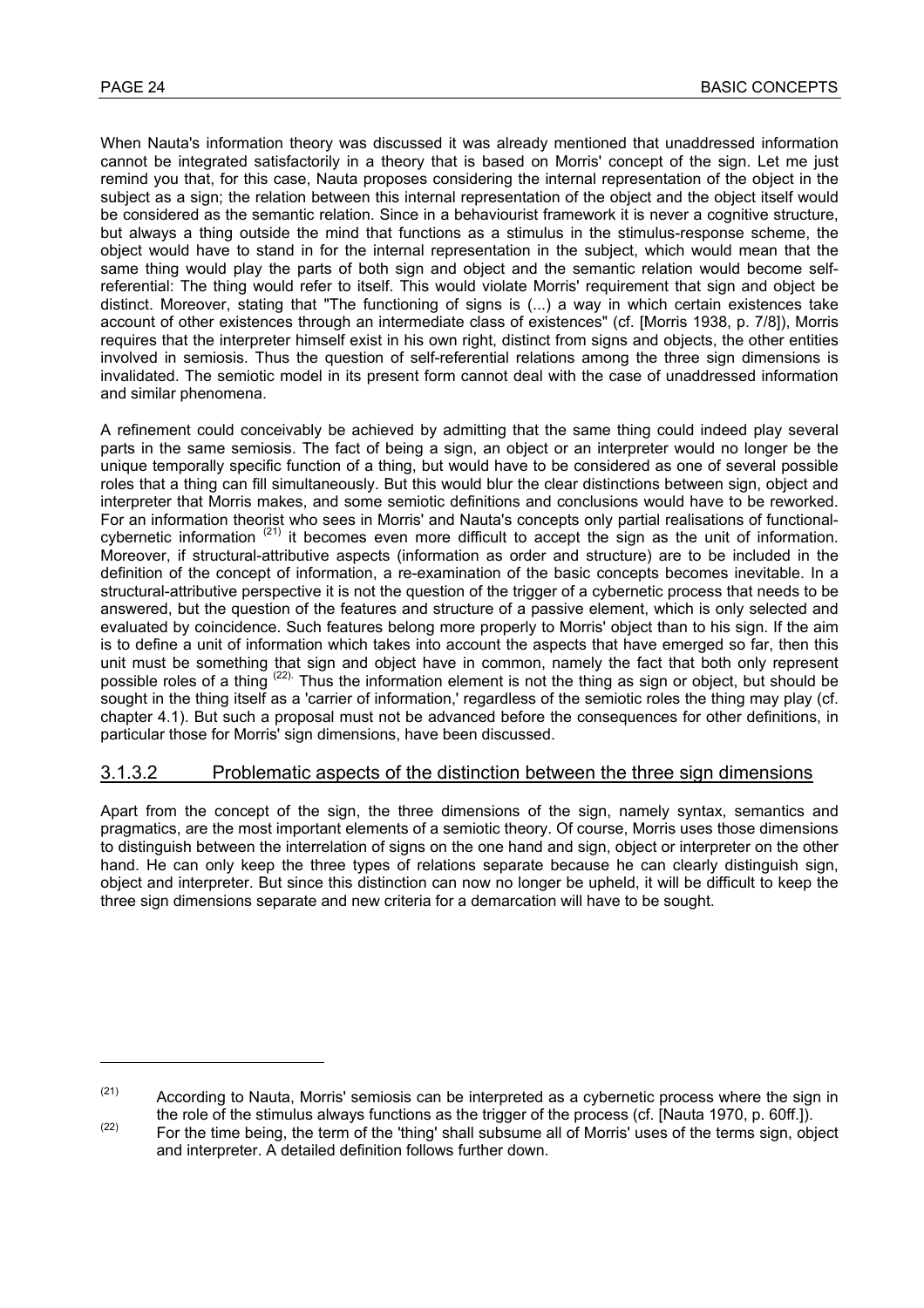Let us first focus on the difference between semantics and syntax. In traditional linguistic terminology, semantics denotes the theory of the meaning of the contents of language or more generally the theory of meaning, where meaning means the relation mediating between the linguistic elements of a sentence and extra-linguistic things. An instance of such relations has to be conceived as a directed relation aiming away from the linguistic element at an object of the external world. If semantics, as is the case in linguistics, is restricted to the field of language, the individual element of meaning will rarely be unambiguous. A general verbal statement is precisely characterised by the fact that it can be used in different situations. Jon Barwise and John Perry call this phenomenon in [Barwise/Perry 1983, p. 32 ff.] the 'efficiency of language.' Linguistic objects such as words, phrases, sentences and so on seem to be embedded in a zone of semantic relations. For reasons which will emerge in chapter 4, I shall call this zone the 'relations closure' of a thing. The relations refer on the one hand to the object designated by the statement at the time of utterance and on the other hand to other objects that will be or have been designated by the same statement in other utterance events.

On close analysis, a similar statement can be made concerning the sign in a general semiotic scenario in Morris' sense. If one makes abstraction from individual instances of semiosis and examines the thing as to its ability to assume the function of a sign in different ways, in different contexts and at different times, then the appropriate semantic relations of the thing as a sign in individual semioses will usually refer to different objects. Therefore there will be several relations pointing away from the thing and, depending on the situation, satisfying Morris' criteria of a semantic relation. This clearly amounts to a generalisation of the linguistic situation described above.

Syntax, on the other hand, is conventionally understood as, literally, 'putting together,' and is the linguistic term for the correct linking of words in a sentence, the theory of sentence structure. While syntax stands for a set of syntactic rules governing the composition of a sentence, the individual syntactic element may be considered as a unique relation of a word to a resulting sentence. The syntax of a sentence therefore consists in the 'putting together' of individual syntactic elements, that is, in the relations of all the words used in the sentence to the sentence itself. As in the case of semantics we can assume that linguistic objects such as sentences, statements, even words insofar as the ordering of characters can be considered as a syntactic problem, are embedded in a syntactic relations closure. Unlike the semantic relation, the individual syntactic relation does not point from the linguistic object to a designated object, but on the contrary from a (linguistic) object to the analysed (linguistic) object, in the constitution of which it participates.

According to this argument, the direction of the relation with respect to the object under examination would be a sufficient criterion for the distinction of semantic from syntactic relations. But we thereby clearly contradict Morris' definitions, in particular that of syntax. Syntax according to Morris is of course the study of the relations of signs to each other (cf. [Morris 1938, p. 13 ff.]), but the question of the direction of these relations does not arise in Morris' system. Morris automatically assumes that generally a sign can consist of several individual signs, or as he puts it:

"(Syntax is) that branch of semiotic that studies the way in which signs of various classes are combined to form compound signs." [Morris 1946, p. 355]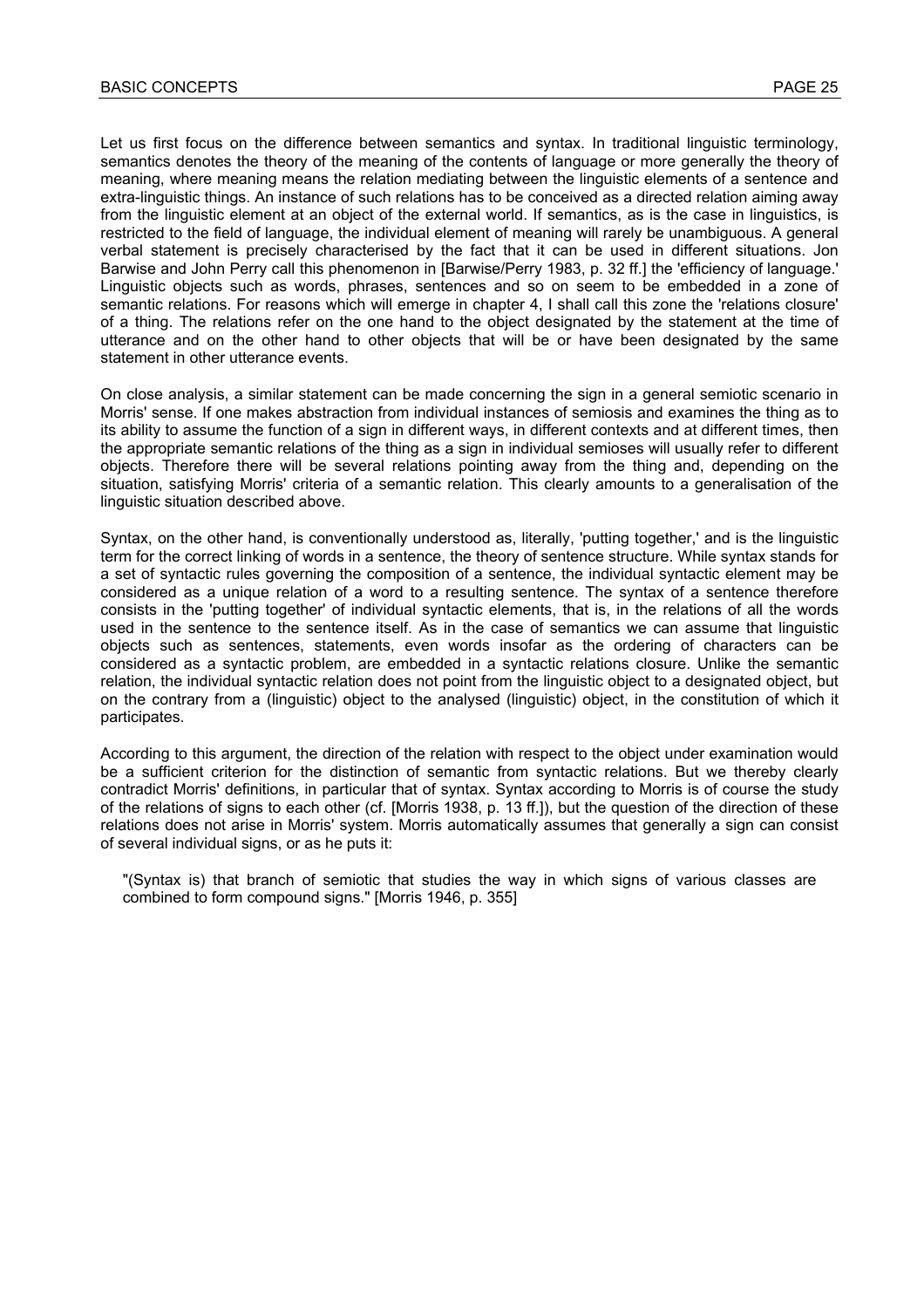$\overline{a}$ 

Morris correctly concludes that viewed from the point of view of the more general sign  $S_1$  the relations with the other more particular signs have to be considered as syntactic relations because they determine the structure of the former. But if the same situation is viewed from the point of view of a more particular sign S<sub>2</sub>, then the same relation R(S<sub>2</sub>,S<sub>1</sub>), identified as syntactic when viewed from S<sub>1</sub>, can be interpreted differently. R(S<sub>2</sub>,S<sub>1</sub>) is only one among several conceivable relations pointing away from S<sub>2</sub>, and R(S<sub>2</sub>,S<sub>1</sub>) is only examined because it happens to participate in the semiosis under examination. Thus we are confronted with a comparable constellation to the one we face when discussing semantic relations: At the centre is a thing that is surrounded by accidental relations pointing away from it, which, depending on situational context, refer to a thing. The question arises whether  $R(S_2,S_1)$  can be interpreted as a semantic relation from the point of view of  $S_2$ . One answer to this could be Fred I. Dretske's suggestion that apart from meaning, a cognitive semantic concept, there are other, non-cognitive semantic concepts, such as information. Now, the relation that makes a sign a part of a more general whole can very well be called an informational relation, because on the one hand it participates in the 'shaping' of the generalised whole and on the other hand is capable of revealing this part-whole relation to an observer.

This line of argument - where the same relation appears as syntactic or semantic depending on point of view - makes it even more difficult to keep Morris' sign dimensions apart. The differences only emerge when the attention is directed to an individual sign, or rather, an individual thing. In that sense the relations pointing from another thing to the thing under consideration would be the syntactic relations, while those relations pointing away from the thing under consideration towards other things would be the semantic relations  $(23)$ .

Assuming that the hypotheses above are correct and that the linguistic understanding of syntax and semantics can be applied to situations in general, every directed relation between two things could become a semantic or a syntactic relation depending on which of the things linked by the relation is the focus of investigation. The thing itself, which can be examined in isolation, but is always embedded in a situational context, is therefore surrounded by a set of relations which may be syntactic (pointing towards the thing) or semantic (pointing away from the thing).

The model sketched above reduces the problem of recognising a relation as syntactic or semantic to that of determining the direction of that relation. But this creates two new problems, which will have to be solved. First of all, the model deviates so much from the original semiotic definition of the terms syntax and semantics that it seems indicated to assign special terms to the new concepts in order to avoid misunderstandings. Thus syntactic is to be replaced by d\_syntactic and semantic by d\_semantic wherever the property refers to the direction of the relation. A second problem arises because a relation can only have one of two directions so that only two of the three semiotic sign dimensions can be represented. The third dimension, namely the pragmatic one, cannot for the moment be accommodated, and the question arises how this category of relations which is so important for communication can be integrated into the model.

According to Morris the pragmatic dimension of the sign process is the relation of the sign to the interpreter. It can be recognised by the nature of the interpreter's reaction to the sign in semiosis, but not on the basis of the properties of the sign itself. Certainly, the sign is always at the beginning of semiosis, but semiosis is always initiated by the subject which perceives the sign and represents it mentally according to her own rules (cf. chapter 3.3). This representation is then responsible for any reaction by the subject after she has recognised the sign. In this sense, there is nothing in the sign that would actively incite the interpreter to act, something that could be taken as the third dimension of the sign. Rather, the pragmatic dimension of a sign lies in the fact that each interpreter of the sign will recognise it in his own way and will assign meaning to it according to his a priori knowledge and to the situational context at the time when the sign is perceived. But this aspect is already taken into account in the new model, in that it is not the sign as a participant in individual semioses, but the thing that is analysed as to its capacity to play the part of a sign in spatiotemporally specific semioses.

<sup>&</sup>lt;sup>(23)</sup> In this connection the fact that among semioticians the relation R(S<sub>2</sub>,S<sub>1</sub>) is interpreted as a syntactic relation even if it is viewed from  $S<sub>2</sub>$  could be explained by the exclusive focus on the semiosis under scrutiny.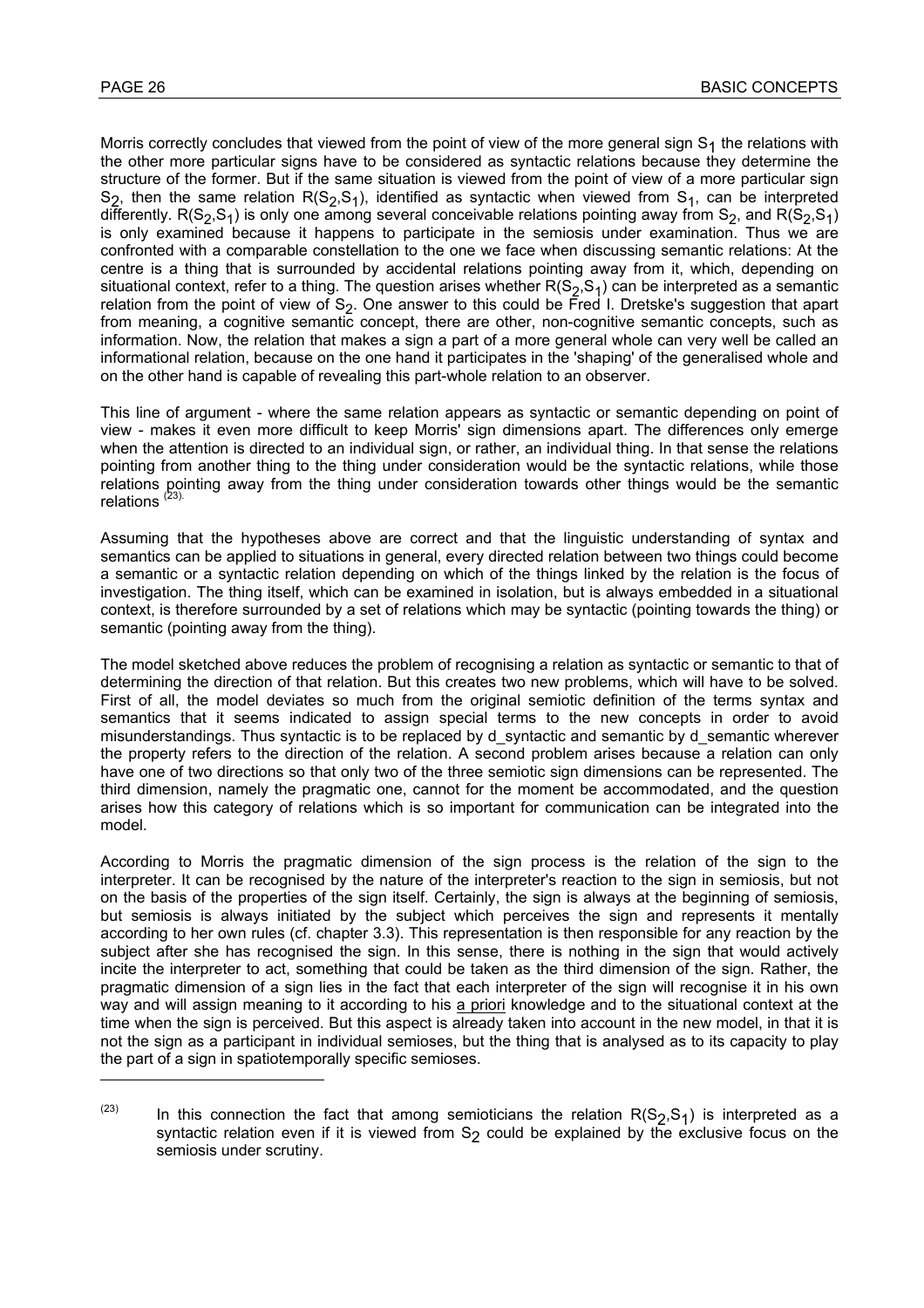Therefore one difficulty that comes up again and again in the discussion of the concept of pragmatics is the fact that the process of individual cognition covers two different phenomena, namely a thing which is perceived, and a representation of that thing in the subject's mind, which is the result of a cognitive process. The difference between those two entities is emphasised by the fact that the thing is often only perceived and memorised in fragments. Moreover, in the individual perception process details concerning location, time and social environment as well as the perceiving subject's dispositions are memorised, in addition to information about the thing itself. Thus the collection of thing-specific relations that make up the representation will be supplemented by further d syntactic and d semantic relations that cover the situational context of the perception process. Of course the subject may misinterpret the situation if the selection of perceived relations of the thing at its disposal does not suffice to activate an adequate representation in the brain, or if context-specific relations crowd out the thing-specific relations for the representation, so that the subject can no longer recognise the thing itself.

Thus the term pragmatics also expresses the variability of the interpretations of a thing by a subject which may range from a clear perception of the thing to a complete misinterpretation. This variability of interpretations depends on the number and the quality of the relations perceived with respect to the thing, as well as on their correlation with the relations concerning the thing that are represented in the subject's mind. Instead of the question of pragmatic relations, one should ask how the relations closure of the thing can be divided into relations that are needed to adequately perceive a thing in a particular situation and those which, in the same situation, can be dispensed with if it is purely a matter of perceiving the thing. This division obviously applies to the set of d syntactic relations, for a thing can be recognised correctly even if its structure has only been perceived in fragments. In this case the correct classification of the perceived fragment of the structure depends on the subject's a priori knowledge about the thing. But even the d semantic relations, which point away from the thing, can be divided according to the same criterion. According to the interpretation of semantics proposed here, the contextual relations that mark the appurtenance of a thing to a particular space and time belong to the d semantic closure of a thing just as much as the relations of meaning. These complementary d semantic relations are always needed to demarcate a thing from its environment, although usually, as in the case of d\_syntactic relations, only a fragmentary recognition of the relations is needed to make a correct demarcation.

As a consequence the relations closure surrounding a thing has to be divided into an essential and an accidental closure, depending on whether the relations are necessary for the recognition of a thing in a particular situation or not. The essential closure contains the relations which are necessary for the recognition of a thing in a specific situation depending on the subject's a priori knowledge, while the accidental closure comprehends all other relations. This subdivision always depends on the context in which the perceiving subject finds herself.

The ideas argued above are summarised in Figure 4. At the centre is the thing as the 'carrier of information,' as outlined in chapter 3.1.3.1. It is surrounded by a relations closure, the probable 'elements of information.' The thing has a range formed by the union of the ranges of Morris' terms sign, object and interpreter. Since Morris' concept of the sign in particular admits as possible values both linguistic and nonlinguistic things, the information theory to be established here, based on the model of Figure 4, can be applied to linguistic and extra-linguistic problems. In the model which I propose the question is not what kind of a thing something is, but only whether it can carry information. A relation between two such things may therefore, for example, link a sentence, the original entity, with a fact, the target entity. Thus the relation stands for the actual linguistic meaning, which relates the sentence to an extra-linguistic thing. Similarly, the model does not exclude the possibility of a relation linking two extra-linguistic things. In this way, what Jon Barwise and John Perry in [Barwise/Perry 1983] call situation semantics can be integrated into the model. Finally, the conception of Figure 4 also allows mutual relations between two linguistic elements. Thus words that treat of words, those words which trigger the so-called stimulations of 'second intention' (see [Quine 1960, p. 48]), are on a level with other possible relations.

All kinds of relations discussed above can thus be disjointly grouped according to two criteria: Depending on the direction of the relation with respect to the thing, they are divided into a d\_syntactic and a d semantic closure, and, depending on whether the relation is necessary or dispensable for recognition at the time of perception, into an essential and an accidental closure.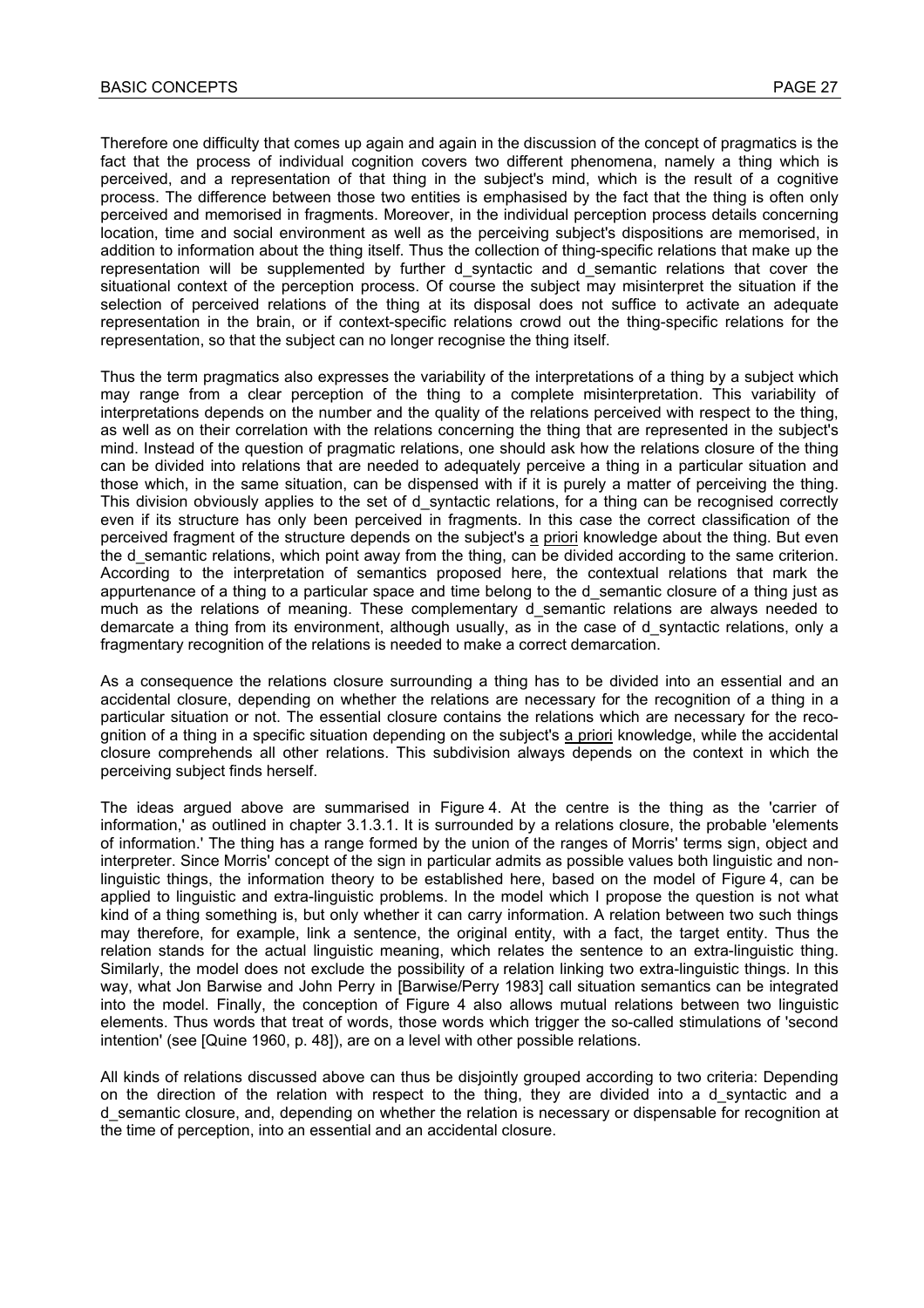

Figure 4: The thing with its relations closure at the time of its perception

#### 3.1.3.3 Postscript

The structure of the thing proposed above, i.e. a relations closure consisting of directed relations, as well as the conclusion that syntax and semantics are not fundamentally different are, as far as the author can judge, without precedent in the literature. It is the aim of the present study to provide a firm basis for these theses. Nevertheless it should be mentioned that ideas quite similar to the author's can already be found in earlier publications. Helmut Seiffert, for example, points out that the border between syntactic and semantic dimension can be drawn in different ways. He argues, although without giving criteria for differentiating between the two dimensions, that the location of the border depends on how much the observer wants to assign to the syntactic and how much to the semantic dimensions (cf. [Seiffert 1968, p. 91]).

A more formal treatment of this issue is provided by Douglas R. Hofstadter in his book Gödel, Escher, Bach: An Endless Golden Braid. It is a highly original work, although it does not everywhere meet rigorous scientific standards:

"Thus, another way of characterizing the difference between 'syntactic' and 'semantic' properties (...) is that the syntactic ones reside unambiguously inside the object under consideration, whereas semantic properties depend on its relations with a potentially infinite class of other objects, and therefore are not completely localizable. There is nothing cryptic or hidden, in principle, in syntactic properties, whereas hiddenness is of the essence in semantic properties. That is the reason for my suggested distinction between 'syntactic' and 'semantic' aspects of visual form." [Hofstadter 1979, p. 583]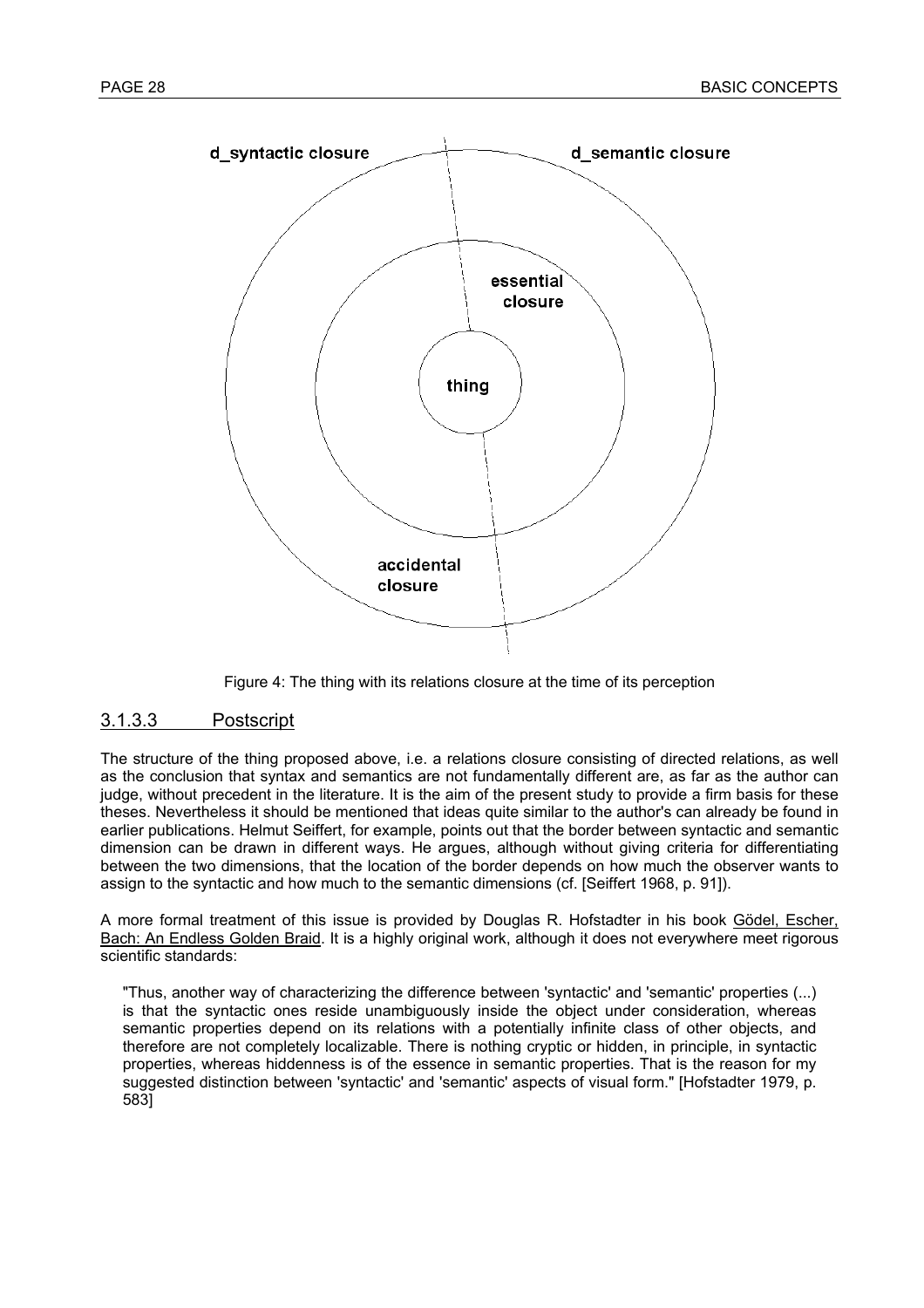Thus Hofstadter reduces the difference between syntax and semantics to a qualitative difference between relations. When Hofstadter insists that syntactic relations have no cryptic content, he is probably referring to the fact that the syntactic relations of a thing (or of an object, according to Hofstadter's nomenclature) will have to be present as a matter of principle for the thing to be recognisable as such. This is what may have led Hofstadter to say that the syntactic relations are located in the thing. But it is a necessary condition that the thing and its syntactic relations be recognised by the subject before the question of the relations pointing away from the thing can be asked. Which of these semantic relations manifest themselves to the subject depends on the moment of perception or is, to put it in Morris' terms, a question of semiosis<sup>(24)</sup>. Under no circumstances, though, can it be assumed that all the semantic relations of a thing will necessarily manifest themselves to a subject. This obvious non-determinacy of the semantic relation at the moment of perception is probably the reason why Hofstadter calls it cryptic and hidden.

Certainly, at the moment, the new definitions of semiotic terms proposed here rest on very vague notions and will have to be analysed further in the following chapters. But they seem to offer an alternative to previous theories where the concept of information could not be defined satisfactorily.

### **3.2 Reflections on semantics**

In chapter 3.1 we discovered certain flaws in Morris' conception of semiotics which have prevented important aspects of the concept of information from being integrated into the theory of signs. By rethinking certain semiotic concepts it has been possible to create a provisional context where such an integration becomes possible. The basic idea that ultimately syntax and semantics are merely the attributes indicating the direction of the relation between two entities and are not defined by the type of the entity (object or sign) which the relation is targeting is without precedent in the literature, and it must be the aim of the present study to provide further support for this thought. For this purpose the works of other authors interested in the concept of semantics, e.g. of the analytical philosopher Willard Van Orman Quine or of the two representatives of ecological realism, Jon Barwise and John Perry, are to be consulted.

#### **3.2.1 Willard Van Orman Quine's ideas**

l

Willard Van Orman Quine is one of the most important philosophers of this century. As an empiricist he took an interest in issues of ontology, epistemology and the philosophy of language. One thread running through all of Quine's reflections is the fact that only an analysis of language allows one to tackle philosophical questions, for language is not only the medium in which the questions are asked, but is itself the reason why these questions arise. For him a theory is not much more than a special formulation for the stimuli that humans receive via their senses, which, although it is suitable for logical inference, is always incomplete. Questions raised by a theory always refer to these formulations and not to the stimuli. Thus an ontology, for example, can only be determined with respect to a particular language, by analysing which objects the language assumes as existent. Epistemology, too, is inconceivable for Quine without the philosophy of language. Very young children, to give an example, learn primarily by learning to speak about objects (cf. chapter 3.3.1). The words and sentences learnt in this way are then not only linked to the relevant non-verbal stimuli, but also to other words and sentences. Therefore both memory and the capacity of a non-verbal stimulus to evoke a specific sentence can hardly ever be ascribed to earlier sensations, but are mainly due to earlier conceptualisations and an earlier linking of sentences with sentences.

 $(24)$  Morris himself, incidentally, does not exclude the possibility that a sign vehicle may have different semantic relations in different situations.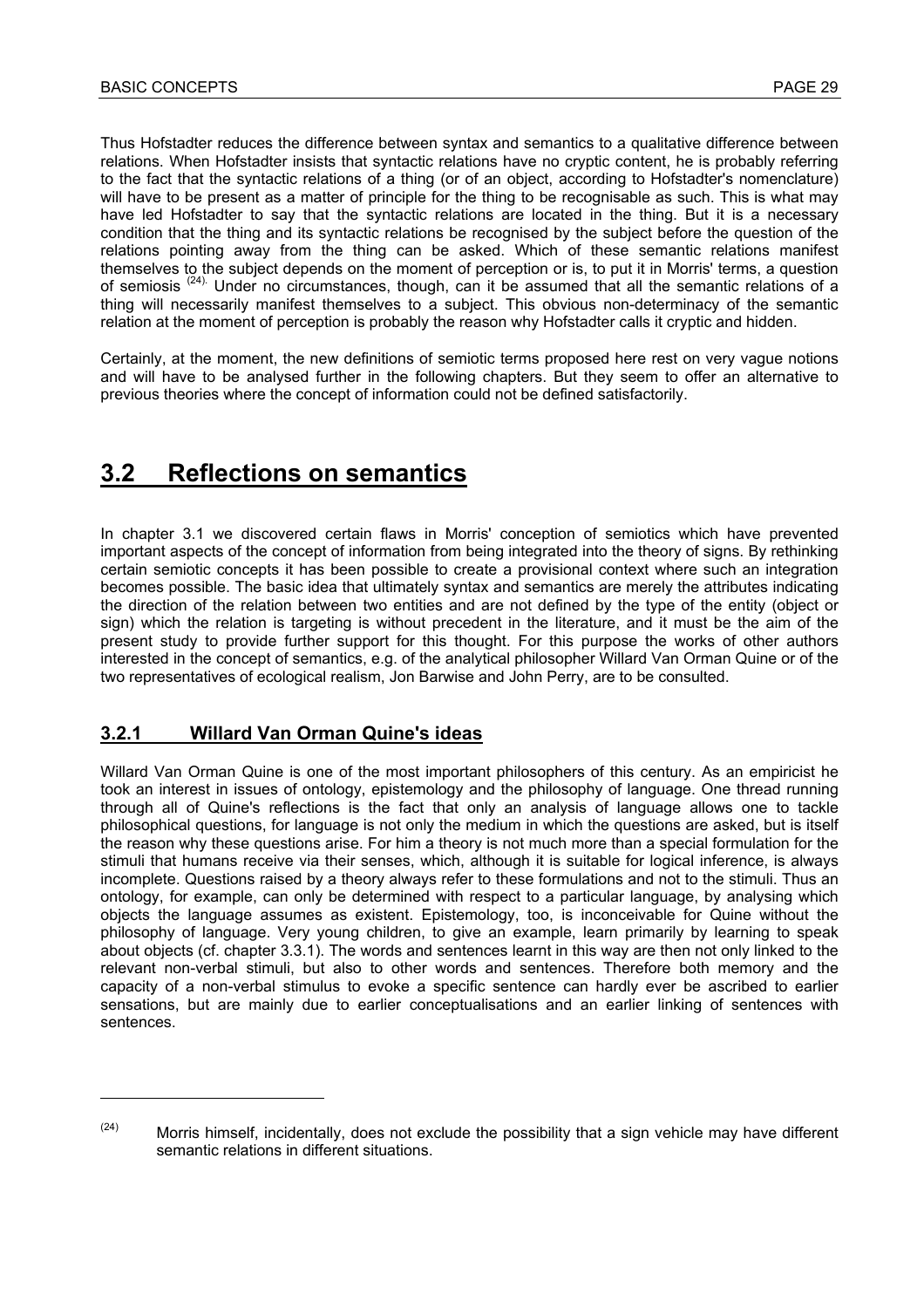$\overline{a}$ 

The same can be said about scientific discovery. According to Quine a theory consists of sentences that are on the one hand linked to non-verbal stimuli in various ways and on the other embedded in the sum total of a society's sentences. Quine therefore considers theory defined in this way as an integral part of a language and not as something outside language. Thus theory and language are as it were inextricably intertwined. In spite of the fundamental qualitative differences between a child's sentences such as 'Papa sleep well?' and a theory-based scientific proposition such as 'e =  $m^*c^2$ ,' language as a whole forms a genuine totality, and individual language components can usually only be understood in the context of this totality or at least parts thereof.

Of course these statements are also valid for those disciplines which Quine classes with linguistics, for example those theories that concern themselves with semantic problems <sup>(25).</sup> If, for example, the question of the meaning of a sentence is examined, regardless of whether the utterance to be analysed comes from theoretical science or ordinary language, the aim cannot be the establishment of an objective meaning. The sentence can only be meaningful within the total context of a language, i.e. in terms of the "socially inculcated set of dispositions" of a community (cf. [Quine 1960, p. 45]). Henri Lauener calls this view in [Lauener 1982, p. 27] 'semantic holism.'

Quine rejects the common view that the 'meaning' of linguistic elements has a mental existence. In accordance with his holistic approach Quine is of the opinion that meaning, like knowledge and mind, is part of the world to which it refers. So it should be investigated in the same empiricist spirit as natural phenomena are investigated in the sciences. In that sense, meaning is primarily a behavioural feature and should always be understood as a response to sensory stimuli. Quine illustrates this connection of meaning to behaviour by introducing the notion of 'radical translation' <sup>(26):</sup> If a native, whenever a rabbit or a very life-like fake rabbit appears, assents to the expression 'Gavagai,' one is justified in translating this expression tentatively as 'There's a rabbit.' In a similar way and with the same justification one could also accept the translations 'There we have a rabbit' or 'Lo, a rabbit!'

There are two ways in which this example exhibits what Quine calls the 'indeterminacy of meaning': First, the meaning of 'Gavagai' cannot be equated with its referential relation to rabbits, for otherwise the natives would not assent to this expression when they are shown a mere imitation rabbit. Secondly, the scope of the situational context designated by 'Gavagai' is indeterminate, so that the translation of the expression into English cannot completely succeed without further knowledge of the native language. The only thing about this radical translation that is certain is that the native will always assent to the expression 'Gavagai' whenever there is a certain kind of non-verbal sensory stimulus. This insight leads Quine in [Quine 1960, p. 31 ff.] to call this phenomenon 'stimulus meaning' and to define it as follows:

"(...) a stimulation  $\sigma$  belongs to the affirmative stimulus meaning of a sentence S for a given speaker if and only if there is a stimulation  $\sigma'$  such that if the speaker were given  $\sigma'$ , then were asked S, then were given σ, and then were asked S again, he would dissent the first time and assent the second. We may define the negative stimulus meaning similarly with 'assent' and 'dissent' interchanged, and then define the stimulus meaning as the ordered pair of the two. [Quine 1960, p. 32 f.]

Thus stimulus meaning must be understood as the stimulus meaning of a sentence (S) for a speaker (a) at a given time (t). Further, Quine counts as relevant for the definition of stimulus meaning the so-called stimulus modulus, i.e. the maximum duration recognised for a stimulation (modulo n seconds). The stimulus modulus is of particular importance because the stimulus meaning could be changed by certain stimuli that last longer than the time span allowed by the stimulus modulus.

 $(25)$  According to Quine there is no special theory of semantics, although there are disciplines that deal with semantic problems.<br><sup>(26)</sup> By 'radical translation' Quine understands translation from a remote language on behavioural

evidence alone, without the assistance of existing dictionaries. Stating that 'radical translation begins at home,' Quine points out that infantile language acquisition works on the same principle (cf. [Quine 1969 b, p. 45 f.]).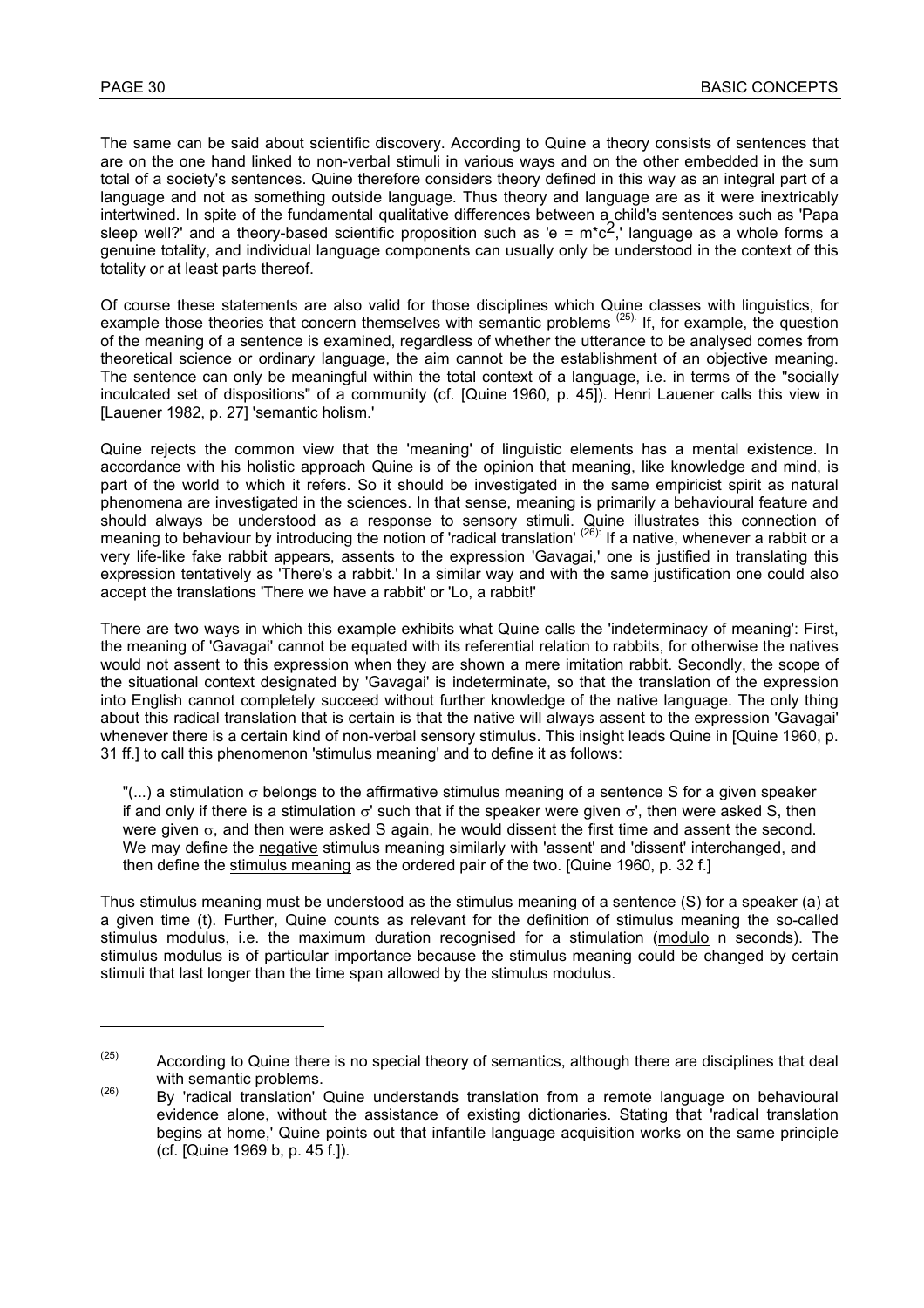One problem with stimulus meanings is that not all stimulus meanings are susceptible to the influences of so-called 'intrusive information' in the same way <sup>(27)</sup>. In that sense the word 'rabbit' allows a much wider range of interpretations than the word 'red.' One reason for this may be that stimulus meaning is relative to stimulus modulus, for 'rabbit' represents an expression for a passing sense datum, while 'red' is to be understood as an enduring objective trait of a physical object. Nevertheless this 'observationality' <sup>(28)</sup> of the stimulus meaning of 'red' is again relative for several reasons. First of all, it can vary from one time to the next because of collateral information about lighting. Then, it is particularly vulnerable to so-called intersubjective variability where it merges into other colours. This is due to the fact that the division of the colour spectrum into the colours defined by a language community is a question of individual linguistic development.

If a sentence is more likely to be learnt through connections with other sentences than through reference to objects of the external world, the intersubjective variability of its stimulus meanings will be increased. Quine's example here is the phrase 'bachelor.' There is no object in reality which can permanently serve as the stimulus meaning for this sentence. On the contrary, 'bachelor' is usually merely a temporary trait of a male person that can change any time. An individual's stimulus meaning of 'bachelor' is therefore provided by previously acquired paraphrases, such as 'unmarried man.'

The greatest difficulty Quine has is in assigning an unambiguous stimulus meaning to so-called stimulations of 'second intention,' i.e. to words about words. Here the variability of stimulus meaning is no longer just intersubjective, but also intrasubjective, for the search for second-intention stimulations that would prompt a subject to assent to the questions 'bachelor?' or 'unmarried man?' can lead to different solutions. For example, a stimulation showing how to spell 'bachelor' or a stimulation offering the words "rhymes with 'harried man'" could prompt affirmative responses to these questions.

Ambiguities of that kind are especially disturbing to Quine when they affect scientific statements. By definition the scientific method is designed for the 'elaboration of a system of methodically safe, objective sentences about a field' and therefore needs sentences with unambiguous stimulus meanings. Quine requires behaviour-related criteria to remove such ambiguities, but realises that they are not easy to formulate. One reason for this quandary is the notion of similarity, which Quine denounces as dubious. On the one hand, this notion is fundamental for learning, knowledge and thought, for only our sense of similarity allows us to order things into kinds so that these can function as stimulus meanings for sentences. Moreover, every reasonable expectation depends on the similarity of circumstances and on our tendency to expect that similar causes will have similar effects. On the other hand, Quine feels there is something logically repugnant about the notion of similarity because its application ultimately leads to paradoxa, as he demonstrates in [Quine 1969 c, p. 114 ff.]. Any attempt to relate the notion of similarity to the terms of logic in a meaningful way must therefore fail. Even the proposal that things be called similar if they have all or most of their 'properties' in common or the attempt to consider similarity as simply a matter of yes-or-no without gradations do not achieve Quine's declared aim of making similarity an applicable term in mathematics and logic (cf. [Quine 1969 c, p. 125 ff.]). In the former case one would have to tackle the daunting task of defining what counts as a 'property,' and in the latter one would forfeit the possibility of identifying a kind as contained in a larger kind. Moreover, according to Quine the attempt to derive the notion of similarity from related concepts such as that of kind is bound to fail because these concepts are themselves dubious.

Thus man in his role as a scientist is in a permanent dilemma, for as a researcher he has to strive to eliminate ambiguities and vagueness, while he has to rely on his innate measure of similarity in order to arrive at the necessary scientific insights. It is therefore, according to Quine, a particularly clear sign that a scientific discipline is mature when it no longer uses an irreducible notion of similarity.

 $(27)$  Quine speaks of 'intrusive information' when a stimulus is only vaguely related to an original stimulus evoking the stimulus meaning in question, but can nevertheless evoke the same stimulus meaning.<br><sup>(28)</sup> A stimulus meaning is called observational when it is not likely to change under the influence of

collateral information.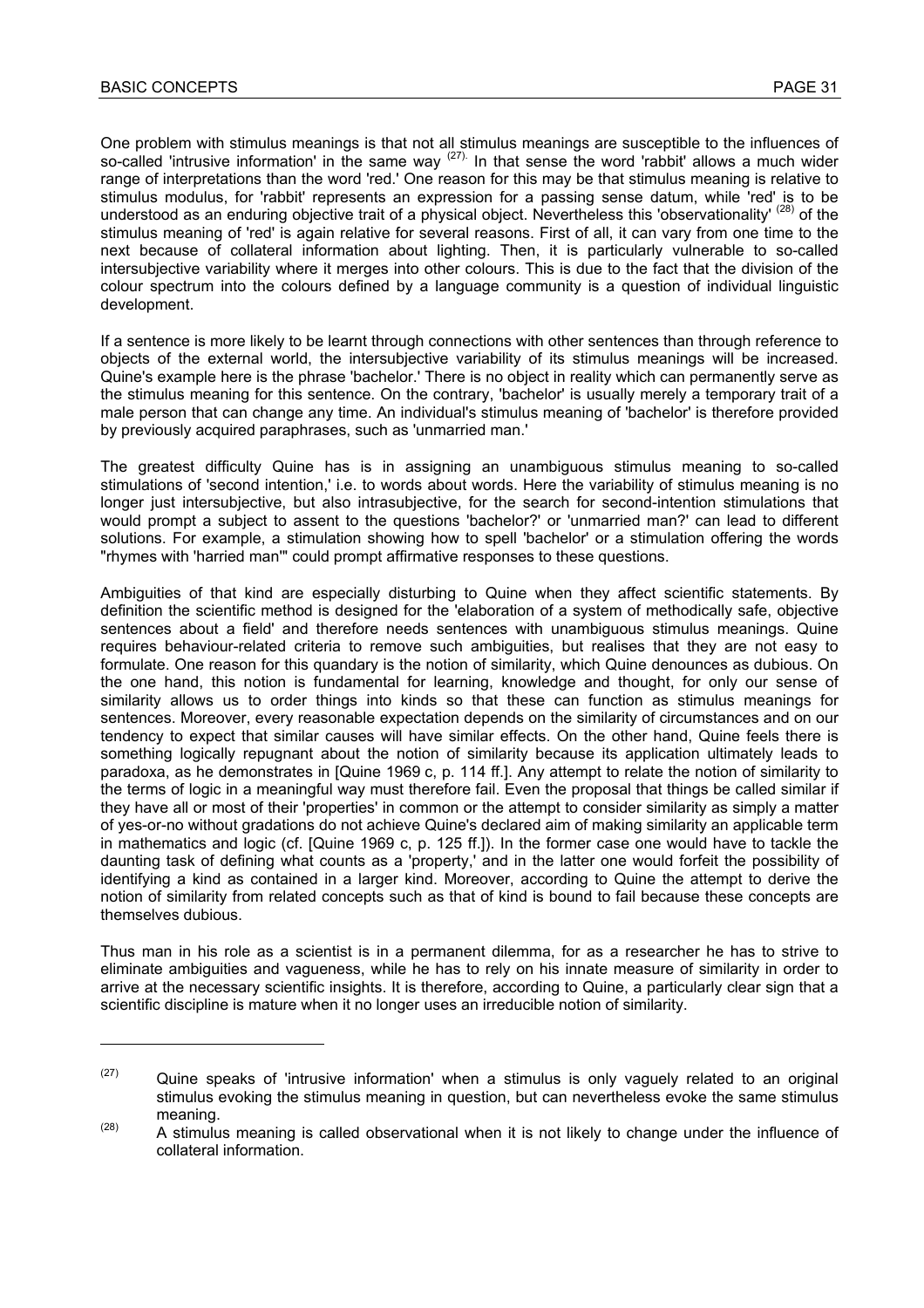In this spirit Quine requires criteria for language that facilitate such a process of scientific maturation. He sees one possible approach in the classification of the sentences of a language according to their duration of validity into 'occasion sentences' and 'standing sentences.' Thus an occasion sentence such as 'His face is dirty' is characterised by the fact that it will prompt assent or dissent immediately after a suitable stimulation of the receptors, while a standing sentence such as the sentence 'The paper has come,' uttered daily at a certain time, can also prompt assent or dissent later on <sup>(29).</sup>

Among the occasion sentences Quine draws special attention to the observation sentences, which are characterised by the fact that their stimulus meaning is not subject to the usual variability of occasion sentences. Observation sentences are less susceptible to intrusive collateral information and can always be supported by evidence in the shape of an observable object in the external world. According to Henri Lauener, observation sentences are thus characterised by the fact that alone among the occasion sentences they have a meaning in isolation, i.e. an unambiguous and invariable stimulus meaning (cf. [Lauener 1982, p. 67]).

Standing sentences, like occasion sentences, give rise to doubts concerning their scientific applicability. True, standing sentences are characterised by the fact that their stimulus meanings remain stable over longer intervals, but even that kind of sentence offers no guarantee that its stimulus meaning will remain invariable. There can only be assent to the sentence 'The paper has come,' quoted above, if the paper has really come, a paper being defined as 'having come' if the postman has already left it at the door of the future owner of the paper on the same day. Assent to this sentence can be repeated daily, but it is not independent of the time of the stimulus, for the same sentence will by definition prompt dissent before the postman's daily appearance. As a consequence, if the stimulus modulus is extended too far, the sentence 'The paper has come' will become an occasion sentence which will only prompt assent or dissent depending on the stimulation preceding the utterance event.

This temporal relativity does not apply to all standing sentences, though. Sentences such as 'Copper oxide is green' or 'On 6th August 1993, at 3 o'clock p.m., the sun was shining in Berne' have a constant stimulus meaning even if the stimulus modulus is considerably extended. Quine calls this kind of sentences 'eternal sentences.' An important trait of eternal sentences is the fact, on which Quine lays particular emphasis, that they have a constant truth value, i.e. a truth value that will remain the same over time and from one speaker to another. Quine uses the eternal sentences as the real vehicles of truth. For this reason the use of eternal sentences is appropriate mainly in those cases where statements are meant to be made on the basis of fixed truth values.

Ordinary language allows the same state of affairs to be described by several adequate eternal sentences. For example the two sentences 'On 6th August 1993, at 3 o'clock p.m., the sun was shining in Berne' and 'In Berne, on 6th August 1993, at 3 o'clock p.m., the sun was shining' are only distinguished by their word order; stimulus meaning and truth value are identical in both cases. In order to achieve unambiguous formulations also for eternal sentences. Quine proposes paraphrasing them in so-called canonical notation  $(30)$ . Quine's notation has the merit of showing up the structure of an eternal sentence because it is no longer burdened with the quirks of ordinary usage. Moreover the use of canonical notation prevents the occurrence of truth value gaps, that is, of cases where the question of truth value does not arise. Because canonical notation is a language on the basis of first-order predicate logic with identity, its propositions are produced by the substitution of bound variables with elements of sets of individuals. Thus sentences that stand for truth value gaps such as 'Pegasus flies' are counted as false, because terms such as 'Pegasus,' rephrased with predicates, do not refer to a real object and thus cannot be elements of a set of individuals.

 $(29)$  Note that the period of validity of both terms is relative to the stimulus modulus, i.e. the interval elapsed between stimulus and assent or dissent.<br>
Canonical notation is an artificial, rigorously regimented language without names on the basis of

first-order predicate logic with identity.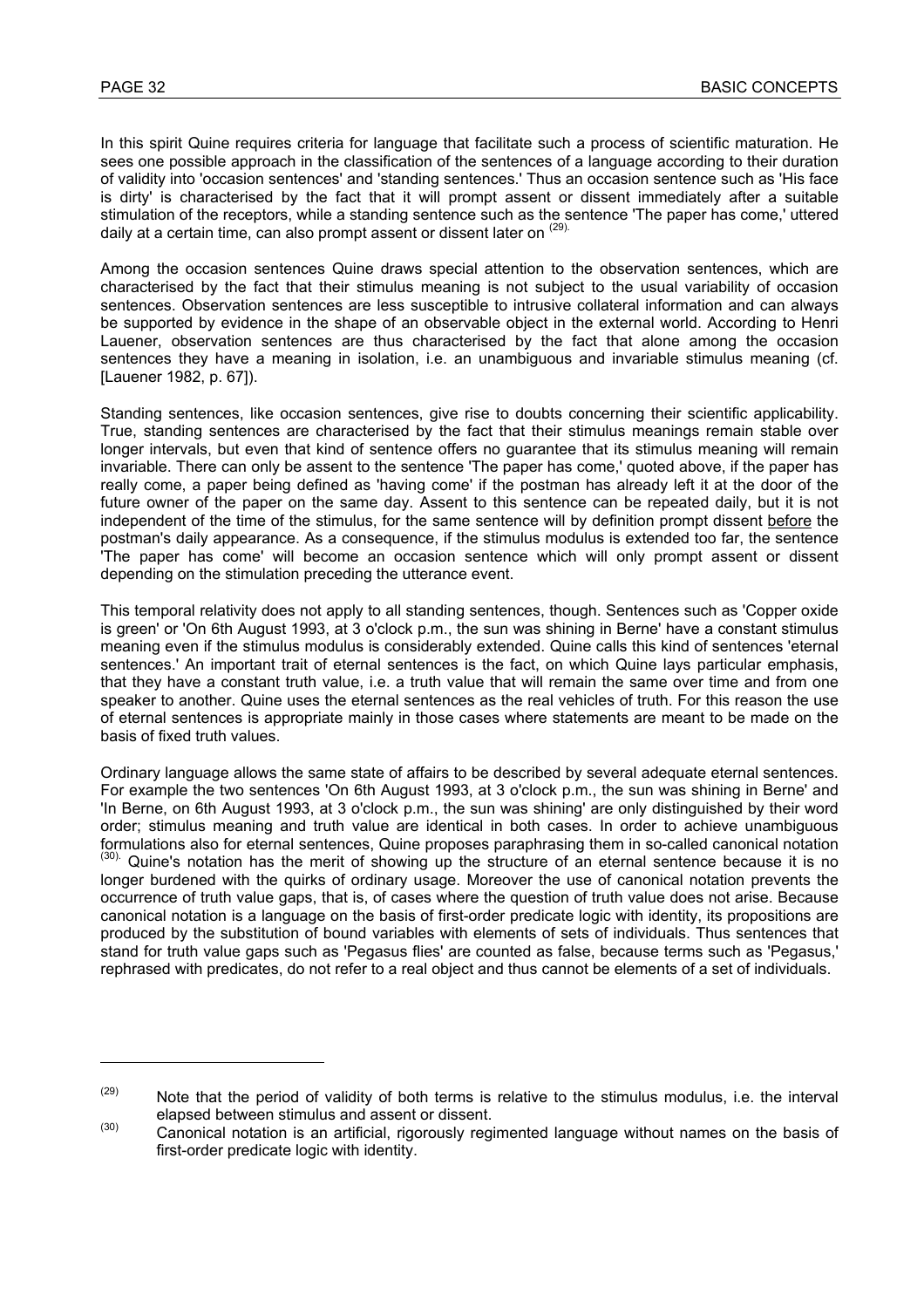l

Quine recommends that in formulating scientific theories one should use eternal sentences rewritten in canonical form. In this way the occurrence of verbal ambiguities and avoidable complications in the formulation of a theory can be prevented without the theory losing its explanatory force. Quine believes that all features of reality can be formulated in canonical notation, if they can be formulated at all. Thus Quine has at his disposal tools for formulating the abstract bases of theories in the form of propositions with a constant truth value.

A further problem which empirical theories have to face is the question of their anchoring in reality. For it is one of the main requirements of scientific theories that their statements be made to agree with mankind's past, present and even future sensory impressions. But this is not a trivial endeavour, for according to Quine there is no obvious correspondence between non-verbal stimuli and natural languages. Here, observation sentences seem the obvious choice, since, as mentioned above, they alone among the occasion sentences are characterised by unambiguous stimulus meanings. In that sense observation sentences form the anchors of empirical theories in reality, for they alone are capable of providing a link between a scientific theory and the observations supporting it.

With his painstakingly argued introduction of the concept of stimulus meaning Quine has developed a semantic concept which, despite its limitation to language, seems more useful for the development of a concept of information than the semantic relation in Morris' conception of semiosis. Of course, Quine, like Morris, is a proponent of the behaviourist approach, and Quine's stimulus meaning of an individual utterance can be interpreted as a semantic relation of a suitably chosen Morrisian semiosis. But it is its holistic approach that renders Quine's concept superior to Morris': While Morris makes his statements on the basis of a hypothetical individual semiosis, Quine can only make his investigations in the context of a comprehensive theory. Thus the analysis of a stimulus meaning does not only concern an ephemeral event, semiosis, but a sentence whose stimulus meaning is examined as to its persistence or variability over time. If we look at a stimulation, the question is not only the semiotic one of its mere existence, but of further traits such as the stimulus modulus, the choice of which may influence stimulus meaning.

The consequence of this insight, namely the fact that most sentences do not have a unique stimulus meaning, agrees well with the findings of chapter 3.1, represented in Figure 4. Remember that the 'thing' introduced there can always refer to other things via several d\_semantic relations. If the sentences of a language are understood as things  $(31)$  and the stimulus meanings as d semantic relations, Quine's findings in terms of the philosophy of language find their obvious correspondence in that model. What is more problematic with respect to a comprehensive information theory is Quine's requirement that ambiguous sentences, because they are unanalysable, be rejected and therefore excluded from scientific discussion. It is certainly desirable that only sentences with a fixed truth value be used when formulating empirical-scientific theories. Mostly this will also be the case in the sought-for information theory. But sentences with ambiguous stimulus meanings may sometimes have to be accepted as objects of such a theory because information theory is interested in the authentic information content of an event of utterance.

Quine himself provides the best argument against the requirement that ambiguous sentences be paraphrased in canonical notation for theoretical analysis: Because according to Quine it is not possible to form synonyms, that is to form phrases that have the same stimulus meaning as the original phrase, rewriting a phrase will never yield an object of analysis that is truly identical with the original phrase. Any information theory deserving of the name will always have to attempt to analyse without distortion all possible sentences of a language as to their information content (cf. chapter 4).

 $(31)$  Since the range of values of the 'thing' in Figure 4 results from the union of the ranges of the semiotic concepts of 'sign,' 'object' and 'interpreter,' one can very well agree to this assumption.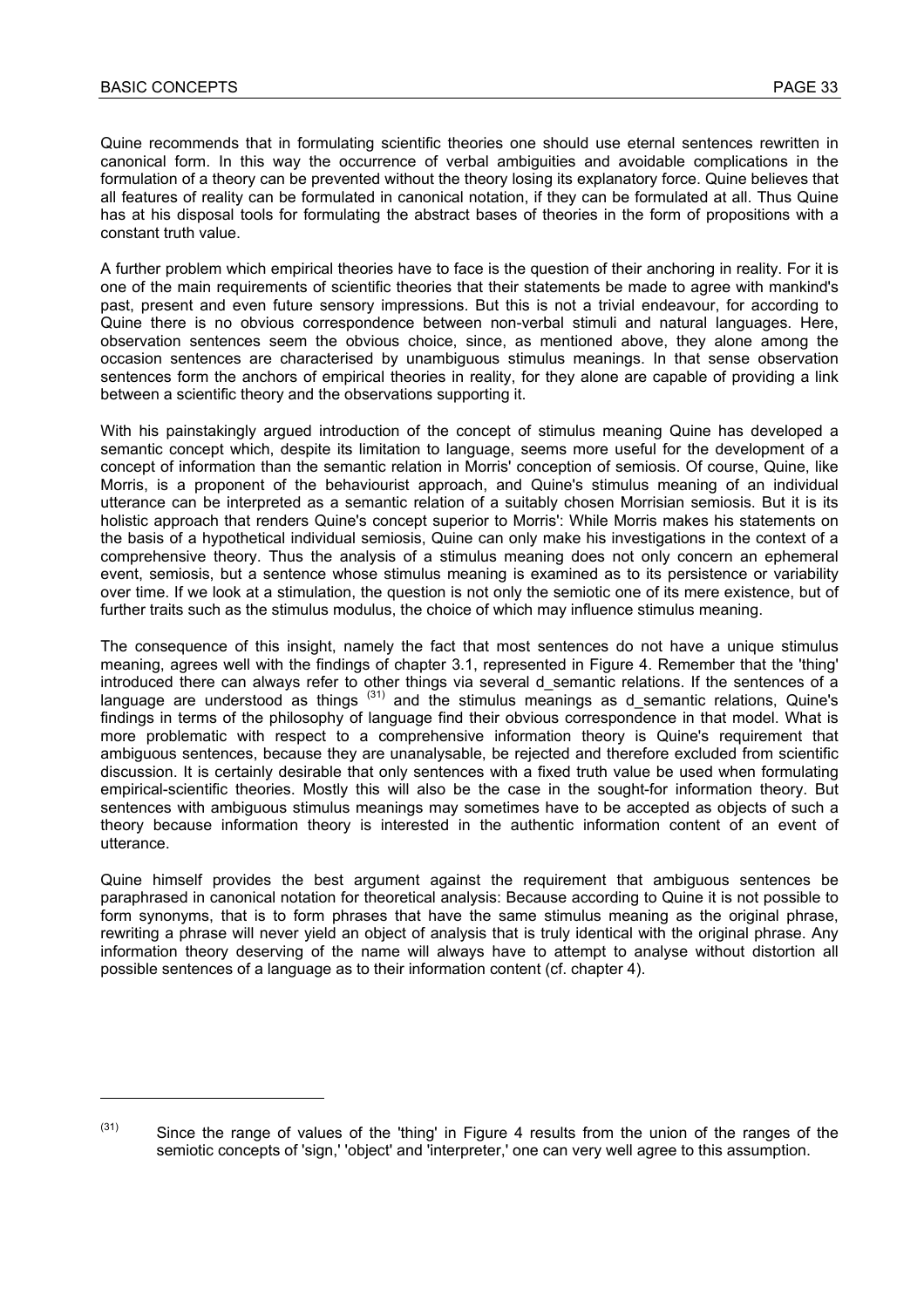The difficulty this engenders is obvious: Any information thus conceived cannot be completely formulated in terms of first-order predicate logic with identity. This violates one of Quine's basic requirements for an empirical theory. But ever since the formalisation of thermodynamics by means of statistical methods, if not earlier, it has been generally known and accepted that mathematical methods other than predicate logic can be used to develop scientific and therefore empirical theories. The enormous variety of particles which usually form the objects of enquiry in this branch of physics no longer allows exact mathematical treatment of every detail; rather it forces the scientist to limit himself to condensed general features subject to statistical laws. Such a procedure is justified since only a few properties, such as gas pressure - and not the shocks of individual gas molecules that cause the pressure - can be observed and influenced from outside at all. Consider also the attempt to find the next probable state of a gas at a certain time in a certain container with a certain volume. This is not a determined quantity either, but always a choice from possible alternatives, whose real validity can only be ascertained when the next probable state has really come about. Therefore prediction cannot rely on precise calculations, but only on approximations on the basis of statistically determined probabilities.

The last example shows obvious parallels to the discussion about the stimulus meaning of a sentence, which will have to be examined. If the sentence examined is not an observation sentence or an eternal sentence, its stimulus meaning will be different depending on when it is analysed. If a stimulus meaning is understood as a d semantic relation that simply links two things (here the sentence uttered, there the object referred to by the stimulus meaning), and if moreover we take into account that the event of utterance of the sentence always precedes the stimulus meaning instantiated in interpretation, the perceived utterance of the sentence can be taken as an analogue to the state of gas and, similarly, the object referred to as akin to the next probable state of the gas. Finally, in this model, stimulus meaning would be equivalent to the relation between gas state and next probable state. Not only does this pave the way for the integration of the linguistic theory of meaning into Shannon's mathematical communication theory. For the first time, describing a functional-cybernetic problem (transition of a gas state into the next probable state) and a structural-attributive problem (stimulus meaning of a sentence) in the same way has become a distinct possibility. If we take this thought to its logical conclusion, the information theorist would have to endeavour to deduce the various stimulus meanings of a sentence in function of the diverse possible kinds of utterance events, and if possible to furnish them with probabilities of occurrence. This would certainly not be a simple, but neither would it be an impossible task.

### **3.2.2 Situation semantics according to Jon Barwise and John Perry**

Quine's system of analytical philosophy is mainly supported by one pillar, namely the insight that a theory is inseparable from the language in which it is set out. Thus his consideration of semantic problems is largely kept going by an examination of language. But the example mentioned in the introduction, of the tile falling towards a man, describes a possible case of extra-linguistic 'meaning,' since the accidental discovery of the tile and its stimulus meaning as a potential danger cannot possibly be based on earlier conceptualisations of similar constellations, but only on the situation as perceived by the senses. Therefore one is justified in asking whether such an everyday situation can really 'mean' anything and how such a 'meaning' could be characterised, if at all. Questions of this kind and possible answers to them have been discussed at length by Jon Barwise and John Perry in [Barwise/Perry 1983].

Like Quine, Barwise and Perry do not consider semantics as a purely mental matter. But while Quine views semantics as determined by the observable behaviour of human beings alone, Barwise and Perry see it as determined by the interaction of living beings, be they human or animals, with their environment. In this approach, which is known as ecological realism, it is not only the elements of language that function as carriers of meaning, but, as in semiotics, the real things of the world in general, which they call situations. Thus meaning does not only denote the meaning of a word or a sentence, but also the non-linguistic meaning of a situation, such as a loved one's raised eyebrows.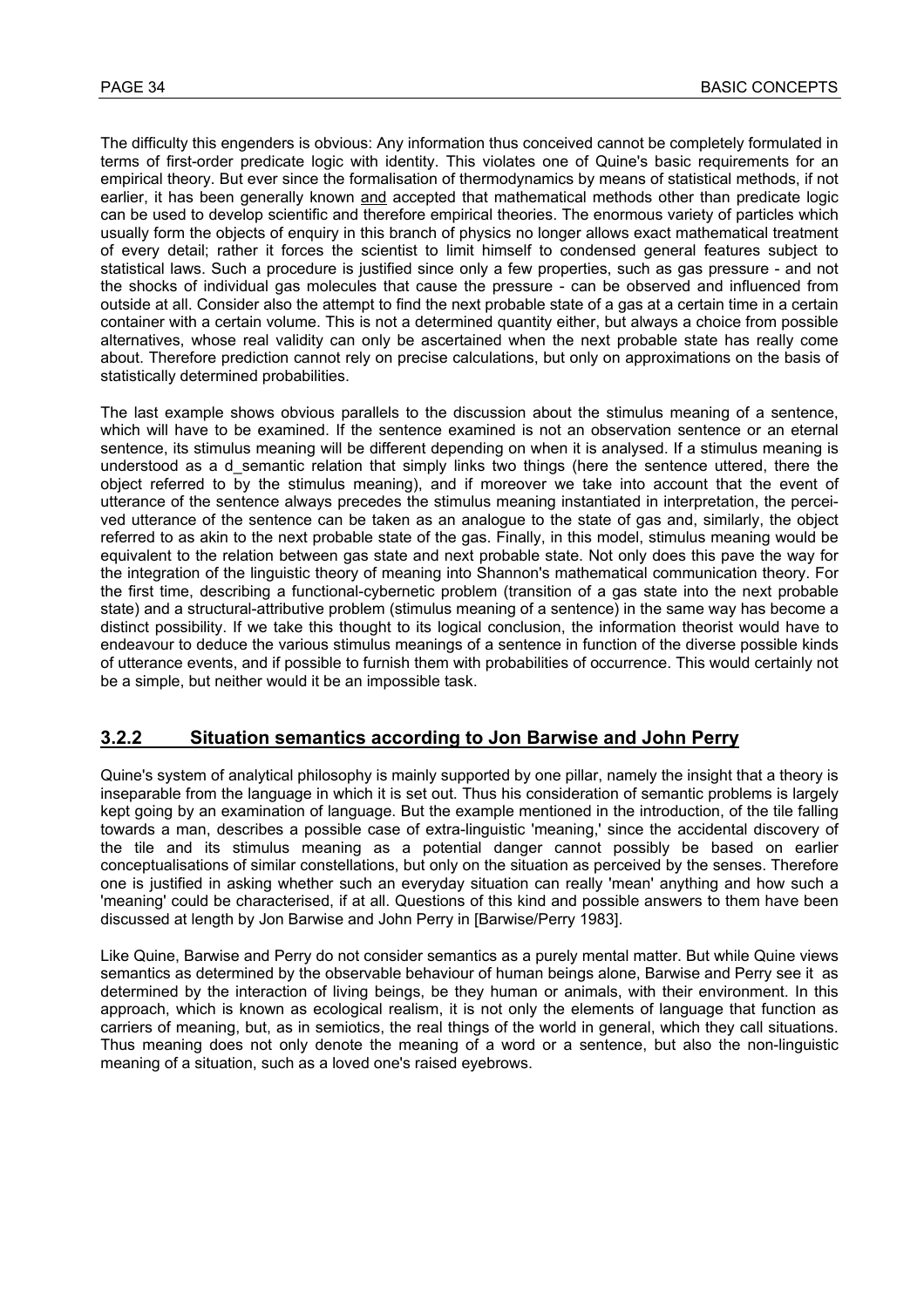For Barwise and Perry, situations are 'individuals having properties and standing in relations at various spatiotemporal locations' [Barwise/Perry 1983, p. 7]. Situations can consist of other situations, be contained in other situations or overlap. Every situation is unique and singular. The four basic building blocks of a theory of situations, namely individuals, properties, relations and space-time locations have to be thought of as invariants or uniformities across real situations. By individuals one understands real things, which may in turn consist of parts that may again be understood as individuals. The space-time locations are extended yet connected regions in the four-dimensional space-time continuum, which may be linked with each other. Finally an n-ary relation ( $n \ge 0$ ) mutually relates n different objects (for example individuals, space-time locations, relations, but also situations etc.), where the unary relation is considered as a property and the 0-ary relation as a situational state. Thus situations stand for real constellations and events, but also for cognitive states and so on.

Situations can be grouped into situation-types. These are partial constructions and convey only incomplete information about the objects that can act as instances of a situation-type. The main purpose of situationtypes is therefore the characterisation of situations independent of the 'where' and 'when,' i.e. independent of spatiotemporal aspects. A special kind of situation-types are the courses of events which encompass possible sequences of events. They are constructed as partial functions from space-time locations to situation-types. All the entities mentioned just now are abstract set-theoretic objects for Barwise and Perry, built up from real situations by abstraction. They always consist of individuals, properties, relations and space-time locations. Barwise and Perry also call them abstract situations because they do not occur in nature, in contrast to real situations which are parts of reality. Thus abstract situations can be considered as sets whose function it is to classify real situations accurately.

Among the situation-types, a special role is played by the so-called event-types, not to be confused with the courses of events mentioned above. Unlike other situation-types, event-types are not condensations of events of the same type, but each event e is itself already an event-type, namely the event-type of which e is a part. Because two different events cannot contain each other as parts, there is no possibility of both being of the same type. Event-types that describe similar processes can then be grouped into something like types of event-types, the so-called schemata. As possible realisations of event-types Barwise and Perry mention object-types in which the procedure for the classification of an object is indicated. Complex properties, complex relations, roles, contexts and a large part of the situations classed as abstract fall under the heading of object-types (cf. [Barwise/Perry 1983, p. 75 ff.]).

One very interesting aspect of Barwise and Perry's theory is the fact that words as elements of a language constitute themselves objects in the sense described above. Sentences and statements are to be considered as abstract situations, among other things because they turn out to be uniform across utterances. Moreover, linguistic objects are characterised by specific properties, which Barwise and Perry call semantic universals and which are defined as follows:

- 1) The external significance of language, which emphasises the linkage of language with the represented world.
- 2) The productivity of language, i.e. the obvious capability of the human being of using and understanding expressions which have never been used before.
- 3) The efficiency of language, whereby is understood its unlimited recyclability.
- 4) The perspectival relativity of language, or the fact that language always has to be seen as relative to our contextual environment at a particular time.
- 5) The ambiguity of language.
- 6) The mental significance of language, i.e. its connection with the speaker's state of mind.

In this list, item 3, the efficiency of language, deserves special attention. The concentration of semantics on formal languages and the eternal validity of sentences, so strongly advocated by Quine, entails precisely that little attention is paid to the efficiency of language. But if we examine the detailed explanation of this point by Barwise and Perry we see a profile of linguistic elements which, together with their readiness to accept that utterances are ambiguous, comes very close to meeting the requirements of the present study:

"By the efficiency of language we mean this: expressions used by different people, in different space-time locations, with different connections to the world around them, can have different interpretations, even though they retain the same linguistic meaning." [Barwise/Perry 1983, p. 5]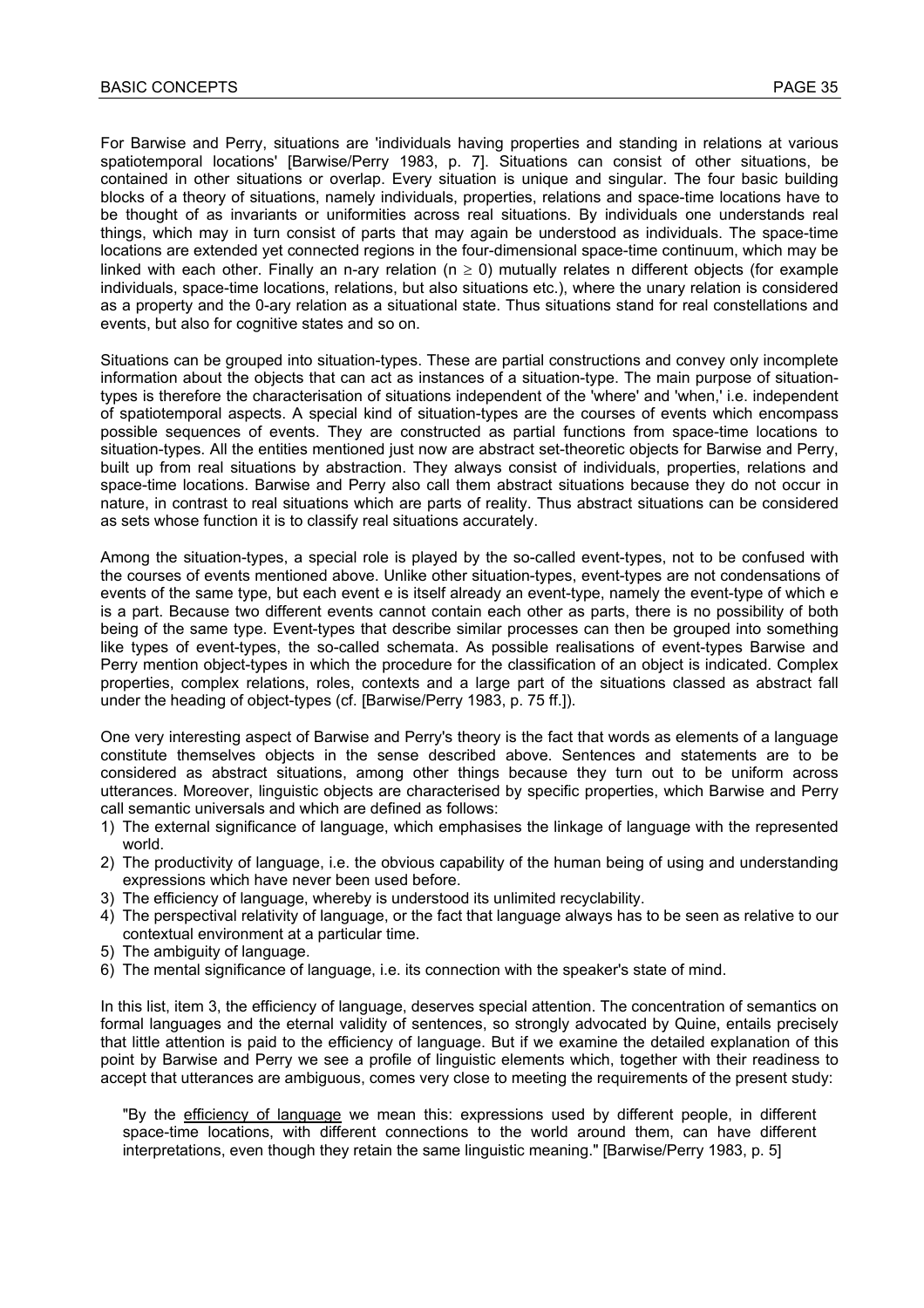This concept of efficiency is in keeping with the concept of pragmatics outlined in chapter 3.1. But efficiency also covers part of what Quine designates with the supposedly dubious concept of similarity, namely the ever-present possibility of reapplying an uttered sentence of a language to similar situations, without an assurance of the determinacy of its stimulus meaning. It is therefore obvious that Quine's eternal sentences fall under Barwise and Perry's non-efficient sentences. But these have to be considered as merely special cases of general sentences, which is why the eternal sentences and their utterance events easily find their place in the theory of situations.

One crucial aspect of the efficiency of language lies in the fact that linguistic elements can be recycled. A successful analysis of efficiency therefore entails an examination of the context in which the utterances are used, namely the three factors of discourse situation, speaker connection and resource situation. The concept of the discourse situation takes account of the fact that for each utterance there must be someone who makes this utterance at a certain place and at a certain time. The speaker connection stands for the fact that the speaker, on the basis of past and present perceptual experiences, sets up connections to objects, properties, places and times, which he can exploit by referring to them. If a speaker says for example 'Franz is eating,' he informs someone about a very specific person known to the speaker, called Franz. The resource situation finally stands for the speaker's ability to exploit a particular state of affairs to convey information about another state of affairs. If for example someone says 'the child running past the window has just eaten,' meaning that Franz has just eaten, this is a resource situation.

According to Barwise and Perry, the concept of the situation allows the formulation of what the two authors call the relation theory of meaning. Starting from four observable examples, namely:

- Smoke means fire,
- kissing means touching.
- the ringing of the bell means that the lesson is finished, and
- cookie means cookie (32),

l

which shall be mentioned as representative of innumerable other examples, we see that a situation  $S_1$  only conveys information about another situation  $S_2$  if there is a systematic relation between a situation pair  $(S_1,S_2)$  which shares some configuration of uniformities with  $S_1$  and  $S_2$  respectively. In other words, it is suggested here that 'meaning' can only be understood as a relation between different situation-types. The corresponding relations between individual situations are therefore called constituent relations of meaning. Thus what becomes clear is that meaning, like language in general, is characterised by efficiency. This is not only true of linguistic meaning, but of any kind of meaning, thus also of the meaning of cognitive states or the meaning of events. Barwise and Perry illustrate the latter with the following, very plausible example:

"Similarly, that smoke pouring out of the window over there means that that particular building is on fire. Now the specific situation, smoke pouring out of that very building at that very time, will never be repeated. The next time we see smoke pouring out of a building, it will be a new situation, and so will in one sense mean something else. It will mean that the building in the new situation is on fire at the new time. Each of these specific smoky situations means something, that the building then and there is on fire." [Barwise/Perry 1983, p. 14]

The two situations share the fact that smoke emerges from a building, so they are of the same type, a type meaning fire. Both events thus have the same event-type meaning. But they happened at different places and times; this constitutes the difference and the uniqueness of the individual events and therefore of the individual meaning.

 $(32)$  Meaning of course: The word 'cookie' denotes the pastry called cookie.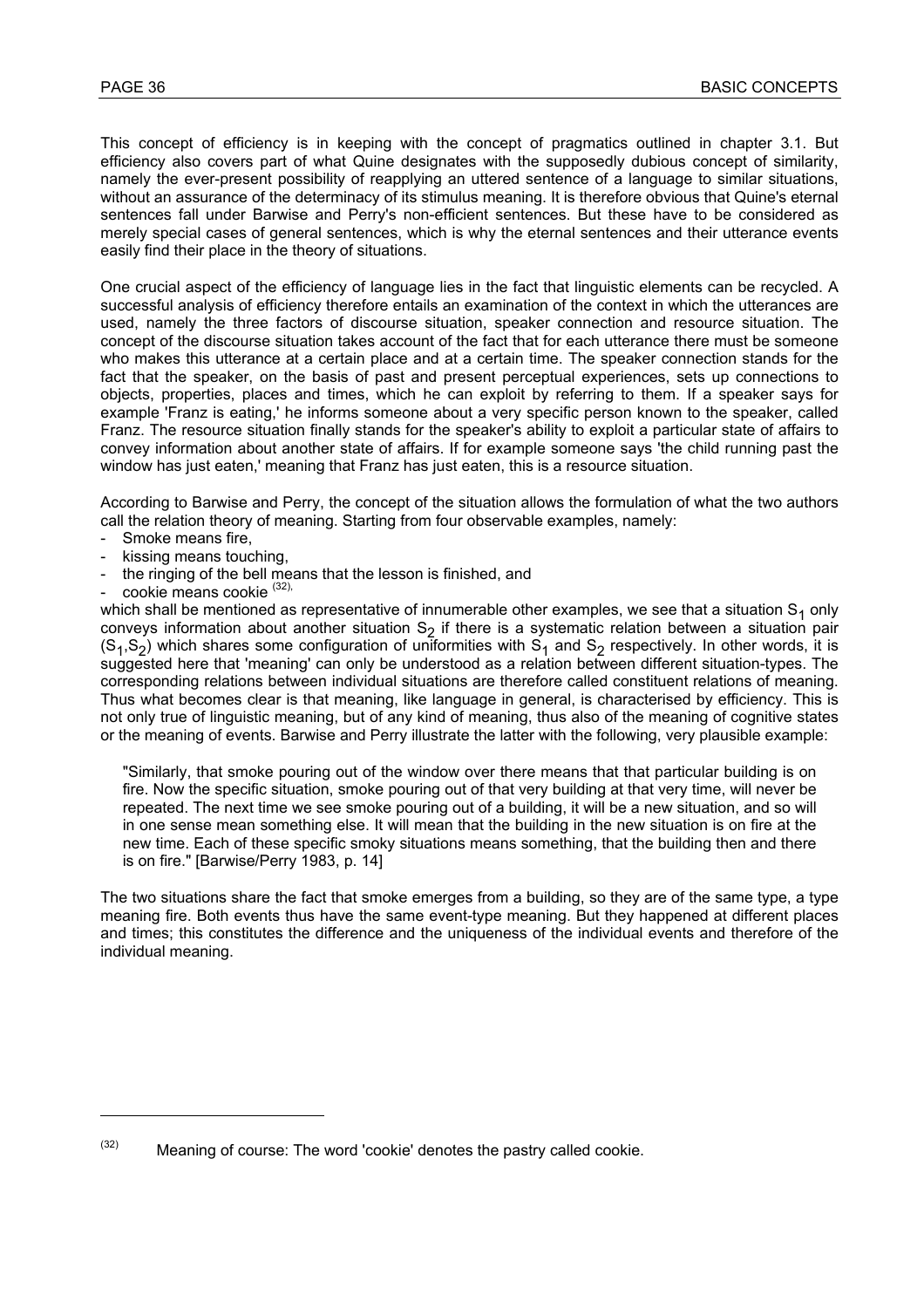This insight leads Barwise and Perry to the conclusion that the meanings of non-linguistic situations also have to be sought outside language, that is in systematic and constant relations between situations, such as natural laws. The two researchers call such relations 'constraints.' The fact that a situation may contain information about another situation and can therefore mean something is due to such constraints, although this information can only be recognised as such by a person when she is attuned to such constraints. Barwise and Perry go so far as to say that only attunement to constraints makes life possible, for reality is highly structured by such constraints, and it is only this structuring which allows intelligent life to arise and to be maintained (cf. [Barwise/Perry 1983, p. 94]).

Situation theory basically distinguishes three kinds of constraints:

- 1) Necessary constraints: Necessary are those constraints that arise from necessary relations, such as the fact that every woman is a human being or that every kiss means touching. But necessary constraints also occur when object-types are individuated.
- 2) Nomic constraints: These designate the inviolable patterns in nature, the so-called natural laws.
- 3) Conventional constraints are constraints that arise out of the explicit or implicit conventions that a community has imposed on itself. Such constraints are neither necessary nor nomic, since conventions can always be violated. For example, the ringing of a school bell does not always mean that the lesson is finished.

Apart from this categorisation, Barwise and Perry distinguish between unconditional constraints which hold in every space-time location - the so-called facts - and conditional constraints which only hold in certain conditions. This distinction does not only cut across conventional, but also across necessary and nomic constraints. Examples for this are given in [Barwise/Perry 1983, p. 100 ff.].

In situation theory, the concept of constraint is central: A situation can only mean something if there is a constraint between the situation and this something, which may also be a situation. A scientific theory of semantics should thus mainly endeavour to make explicit the constraints between situations. Because generally both unconditional and conditional constraints shape a situation, it will seldom be possible to completely reveal all constraints. It is always a question of context of use which of the conditional constraints are recognised as such. If a semantic relation can be reduced to a conditional constraint, it has at the same time the pragmatic feature of context dependency. Thus in situation theory there is evidence for the assertion that pragmatics and semantics cannot be examined independently of each other.

Barwise and Perry consider language as a subset in the set of situations. Therefore linguistic meanings are also governed by constraints. This kind of constraint is always conventional since it has been determined by a language community. Thus linguistic constraints function as relations between utterances and other aspects of objective reality such as individuals, space-time locations, situations, as well as other utterances and so on. It comes as no surprise that the six semantic universals affecting language are part of the constraints of language.

One problem that has already been mentioned is the question of the connection between linguistic meaning and the truth of propositions. For Barwise and Perry there is a plausible answer to that: Truth is only one of many constraints imposed on speakers by meaning. If one only ever said what was really the case, truth would never be perceived as a property that can only be ascribed to certain utterances. A sentence is therefore neither true nor false as such, but truth always has to be seen in relation between the meaning of the sentence and the interpretation of the utterance of the sentence:

"The interpretation of an utterance depends on the meaning of the expressions used and on various additional facts about the utterance. The truth of an utterance depends, in turn, on whether its interpretation fits the facts." [Barwise/Perry 1983, p. 6]

A sentence is true according to Barwise and Perry if there is a real situation in its interpretation, or, to put it differently, if external and mental significance - or point 1 and 6 of the semantic universals of a sentence agree. Because depending on context a sentence may be true at one time and false at another (cf. [Barwise/Perry 1983, p. 159 ff.]), a relative concept of truth is required: An utterance u with an interpretation P shall be true relative to an actual situation e if e is in P. Thus the possibility of utterances with interpretations that conflict with reality is acknowledged and integrated into the theory of situations.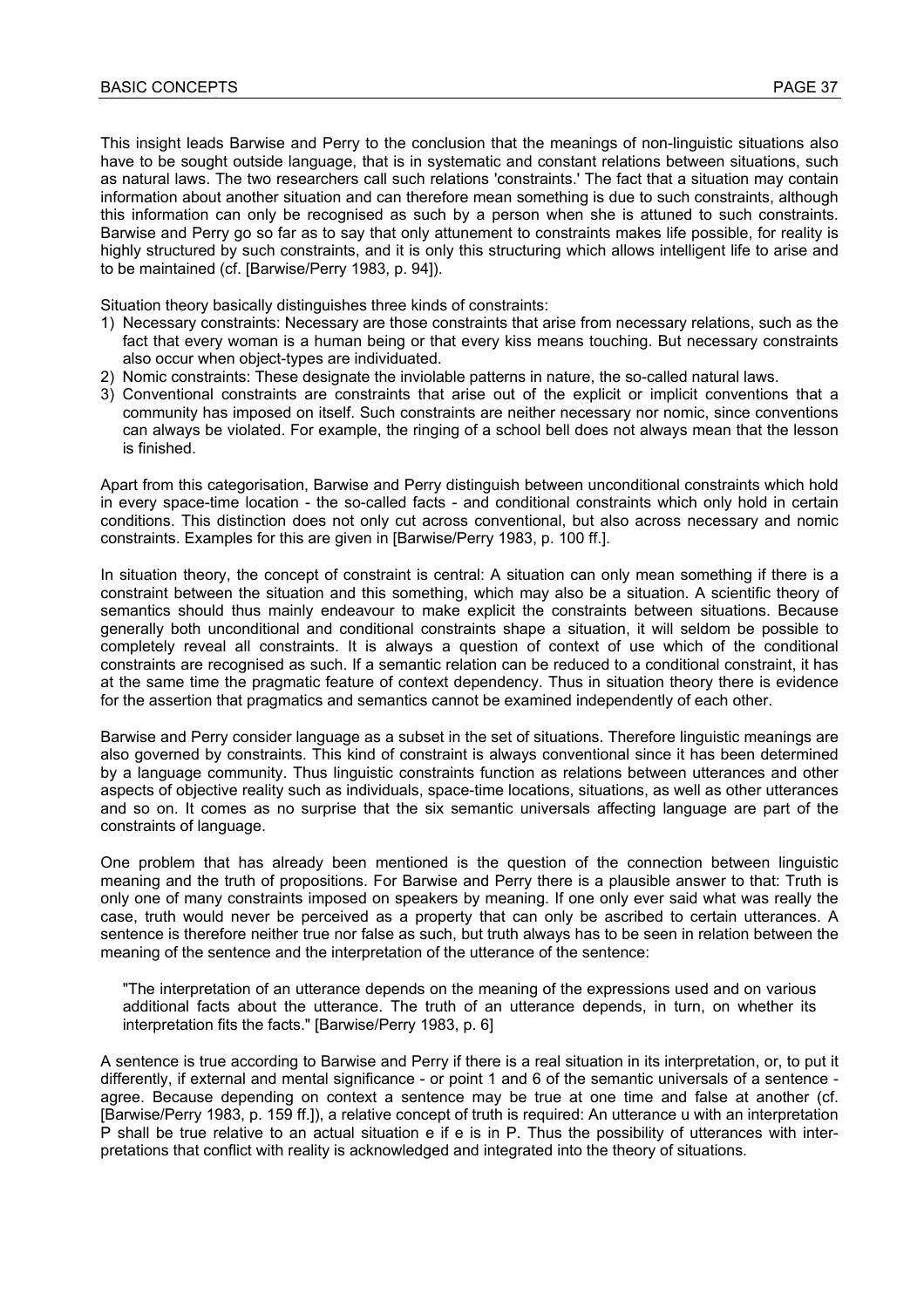With their theory of situations and semantics Barwise and Perry have produced an account that seems to satisfy many of the requirements for a comprehensive information theory mentioned in chapter 2. Not only real constellations or the elements of the language, but also events, cognitive states, even 'untrue' utterances, i.e. utterances that are not true to fact, are recognised as ultimately, at an abstract level, objects of the same kind: as situations. Because events can moreover be examined independently of their effects, the phenomenon of unaddressed information also finds its place in the theory of situations. Thus the domain of what may count as a building block for a situation becomes so open that at the moment no gaps with respect to the sought-for information theory can be discerned. Situations can enter relations of the most diverse kind with other situations in almost any way so that, like the thing in Figure 4, they are embedded in a relations closure.

A further point that deserves attention is the introduction of the concept of efficiency which, according to Barwise and Perry, can be applied not only to linguistic situations, but also to situation-types such as meanings or cognitive states. This concerns the capability of a situation-type to be recycled so that, depending on the situation, different interpretations are possible. Together with the acceptance of ambiguity in language this breaks the taboo that the determinacy of meaning has to be assured, which runs through both Quine's work and most other information theories published so far.

In addition, Barwise and Perry indirectly provide arguments to support the idea that syntax and semantics are only distinguished by the direction of the corresponding relation. The basis for this argument is the insight that meaning always corresponds to a constant a priori relation, or constraint. A constraint, be it necessary, nomic or conventional, inextricably links two situations  $S_1$  and  $S_2$ , although the direction of the constraint need not be determined in advance. If a constraint between  $S_1$  and  $S_2$  is interpreted as 'S<sub>1</sub> means S<sub>2</sub>,' this on the one hand determines the direction of the relation (namely from S<sub>1</sub> to S<sub>2</sub>) and on the other hand sets the starting point of the analysis at  $S_1$ . Thus the constraint between  $S_1$  and  $S_2$  appears as a d\_semantic relation pointing from  $S_1$  to  $S_2$ . Conversely, the focus of the analysis could equally well be  $S_2$ . The interpretation of the same constraint would then no longer be 'S<sub>1</sub> means S<sub>2</sub>,' but 'S<sub>2</sub> implies S<sub>1</sub>.' Thus the same relation does not appear to the analysing individual to be pointing away, but to be approaching, and is therefore a d syntactic relation implicated in the structure of  $S<sub>2</sub>$ .

Let us consider the example that smoke means fire from [Barwise/Perry 1983, p. 12 ff.]. With this example Barwise and Perry describe an extra-linguistic constraint between the two situation-types smoke and fire in such a way that one can interpret it as 'smoke means fire.' This assumption is certainly plausible. If an individual sees smoke rise somewhere in the vicinity, he may assume with good reason that there is a fire on that spot. The obviously d semantic relation 'smoke means fire' which the individual recognises because of previous experiences helps him to achieve this insight. If, on the other hand, a person is sitting at home in front of the fireplace and watches the fire burn, she will conclude, because of the same constraint which has been interpreted elsewhere as 'smoke means fire,' that smoke will be escaping from the chimney of the house. The reason for this is simple: This person knows, again from personal experience, that a fire is a flame feeding on combustibles which produces smoke. The interpretation of the constraint, which is now d\_syntactic, thus means 'fire produces smoke.' Under the situation-theoretical assumption that a constraint permanently connects two situation-types, this can also be paraphrased as 'fire implies smoke.' Thus it seems to be a question of the interpretation of the constraint whether the relation derived from it shall be considered as d syntactic or d semantic (according to the model in chapter 3.1).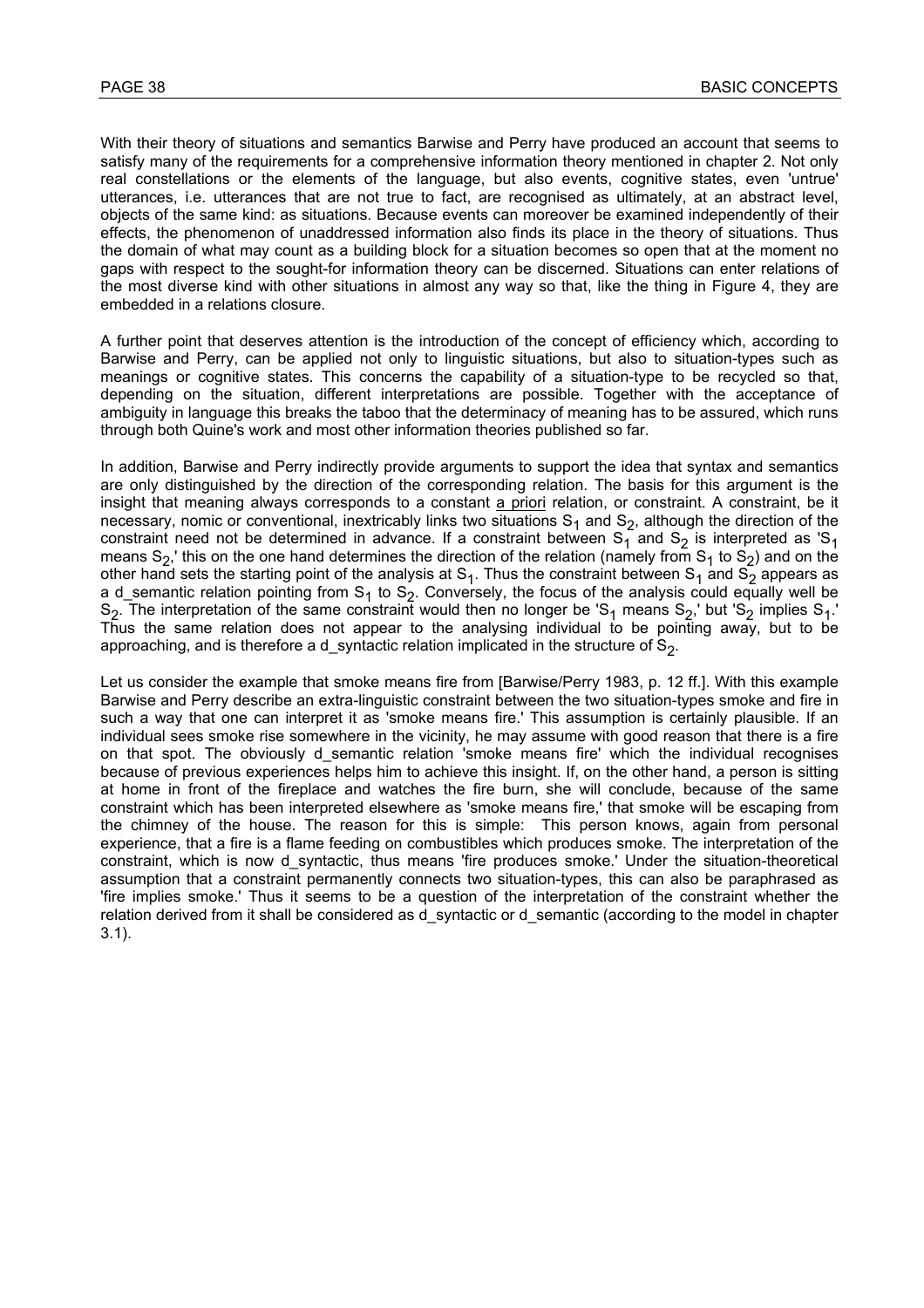The concept of 'pragmatics' as interpreted in chapter 3.1 can also be integrated into situation theory. The phenomenon of efficiency, the third semantic universal, already seems to indicate the presence of pragmatics in situation theory without this ever becoming explicit. Indeed, certain hints can already be found in [Barwise/Perry 1983, p. 32]. But the pragmatic flavour of their approach becomes much more obvious when one analyses the three types of constraints. The exploitation of conventional constraints is most clearly a matter of pragmatics, since these constraints are established by a community and can be violated at any time depending on the situation. But the deployment of nomic and even necessary constraints may also depend on situational context. Both categories, as we know, are divided by Barwise and Perry into the two disjoint subsets of unconditional and conditional constraints It is self-evident that the latter subset can only be accidental. If we assume that constraints can be interpreted d semantically as well as d syntactically - and there are indications to that effect - then both the d syntactic and the d\_semantic side of the relations closure, as indicated in Figure 4, could be further divided into an essential and an accidental subset.

Barwise and Perry's situation theory forms a good basis for the definition of information since it agrees with the model in Figure 4 in many points. Moreover, compared to Quine's theory, situation theory offers the advantage that it is not limited to the analysis of language, but may also investigate extra-linguistic circumstances. Thus the linguistic elements and the extra-linguistic constellations are put side by side as equal objects of research, namely as situations.

Nevertheless, situation theory is not without its flaws. Thus the fact that situation theory sees those constraints responsible for the complex structure of reality as part of that reality cannot be reconciled with the neurobiological assumption that the world perceived by us, and thus the constraints on this world, are constructed by our own brains. This problem will be discussed in chapter 3.3.4. A further shortcoming of Barwise and Perry's situation theory is the way in which their findings are formalised. The two authors have developed a new formal-logical notation in the shape of an algebra on the basis of finite objects, which in itself fits well with the assumptions of situation theory as summarised above. But the fact that a Barwise-Perry sentence, like propositions in predicate logic, is always based on either/or statements of existence, rather than statements of possible existence, may lead situation theory into the same impasse that Quine reached when he asked for an assurance of determinacy of sentences. The semantic relations of a situation cannot always be determined with certainty, and it is doubtful whether the efficiency of all situations and relations can ever be grasped in all their diversity. As in thermodynamics, a formalism that allows quantitative statements would be more suitable here. The details of this problem will concern us later on, in chapter 4.

# **3.3 Learning and knowledge**

The discussion has so far focused on the definition of the terms syntax, semantics and pragmatics and their re-interpretation in terms of the needs of a yet-to-be-elaborated information theory. In this connection an important aspect has been neglected, namely the question of the relation between the concepts of information and knowledge. The comments in the introduction and the historical survey have shown, though, that this problem is the object of intensive reflection in several information theories. In [Heyderhoff/Hildebrand 1973] for example, but also in [Bar-Hillel 1964], the information process is described as a process of knowledge acquisition understood as the reduction of uncertainty, the information being used up by the end of the process. Donald MacKay, too, sees in the information process the cornerstone for an increase in knowledge; only here information is not used up: The information element is embedded by the information process into knowledge, which is understood by MacKay as a coherent representation. Therefore knowledge and information are not conceived by MacKay as completely different concepts; rather, knowledge itself turns out to be a special kind of information. Fred I. Dretske, finally, notes that the knowledge that s is F is preceded by the information that s is F. For that reason information is a semantic concept like meaning, and the connection between knowledge and information consists in the above-mentioned causal relation.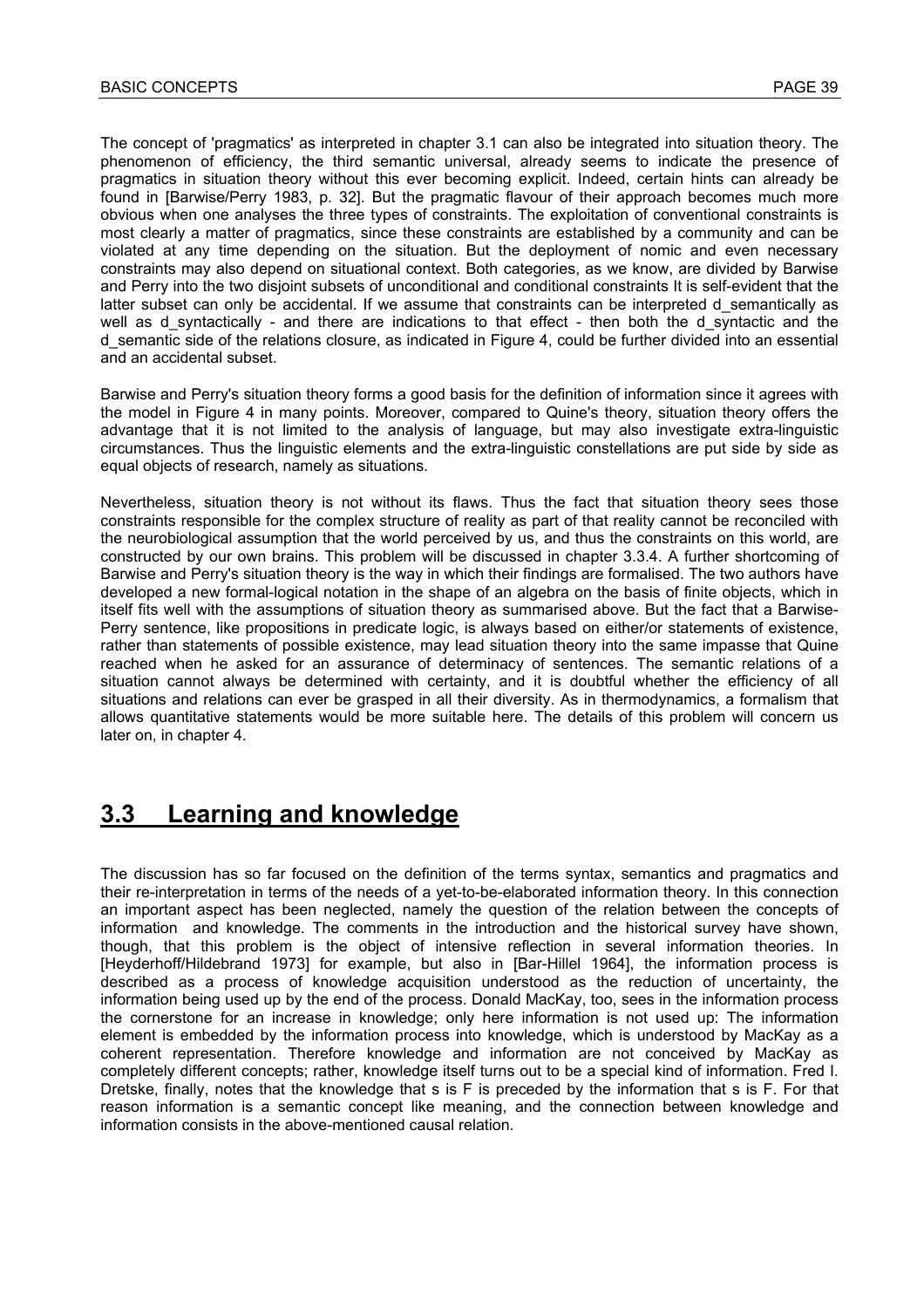l

The arguments in the present study clearly favour the direction taken by MacKay. A unified definition of the concept of information which should embrace the functional-cybernetic as well as the structural-attributive forms of information will therefore support the suggestion made by Johannes Peters and Carl Friedrich von Weizsäcker that knowledge is a special case of information. But reasons for such an assumption can only be given after an examination of the concept of knowledge.

## **3.3.1 Preliminary remarks**

Among the authors quoted so far there are several who have thought about the concept of knowledge and knowledge acquisition or learning. The various theories do not present a uniform picture. This is not very surprising given that even in psychology and philosophy a clear concept of learning and knowledge remains to be established. In order to introduce the reader to the field some theories will be summarised briefly.

For Hans Titze, for example, knowledge in its most general form consists of a set of messages composed of sentences, ideas, concepts and personal experiences. These messages are unconscious as long as they 'lie dormant' in memory, but they can become conscious any time. Therefore learning can be explained as the gradual accumulation of messages according to Shannon's communication model.

Barwise and Perry have also commented on knowledge and learning. As in their theory of meaning, epistemological ideas are part of the theory of situations. An organism <sup>(33)</sup> is part of a reality consisting of situations in which it participates (real situations) or which are proper to it (mental states). Since Barwise and Perry consider mental states as epistemic attitudes like knowledge and belief, it is not surprising that they conceive of learning as a process or course of event which maps general situations onto such attitudes. This process is mostly triggered by the senses, but non-perceptual knowledge acquisition is not excluded by their theory.

According to Barwise and Perry, knowledge itself, as a mental state, must have a factual correspondence in reality, otherwise the same attitude is counted as a belief. Nevertheless, knowledge and belief are not clearly distinguished in [Barwise/Perry 1983]. Thus knowledge is also a form of belief based on the degree of reality of the knowledge. Moreover each of the two mental states may turn into the other when the situational context changes in the course of evolution. In that sense belief is failed knowledge when what is known no longer has a factual correspondence in the new situation but is still recognised as correct by the organism. Conversely, knowledge is successful belief in the sense that a formerly unsupported conviction may have found its confirmation in a corresponding fact in reality.

Quine is much more explicit in his epistemological comments. As in his investigation of semantics he focuses on aspects of the philosophy of language. Empirical knowledge, which is ultimately based on sensory experience, primarily on observation, can only be realised in the so-called 'speaking of objects.' Thus the units of perception are the epistemological building blocks, but they lack all epistemological value if they are not integrated into a natural language environment. Therefore for Quine learning has to consist in an acquisition of verbal behaviour. Knowledge about a state affairs becomes equivalent to the ability to describe this state of affairs.

According to Quine, the process of learning is to a high degree determined by the human ability to perceive similarities between different things. Only thus can general, abstract ideas be formed. If a child wants to learn the colour 'yellow,' for example, it has to determine the scope of the term on the basis of several samples. This entails a process of trial and error, where the child will examine several instances of an object in order to establish how reddish, brownish or greenish a thing can be and still be counted as yellow. When it finds that it has applied the word too far out it can use this example as a counter-sample (cf. [Quine 1969 c, p. 121 f.].

 $(33)$  By organism Barwise and Perry understand those parts of reality that are capable of perception and action.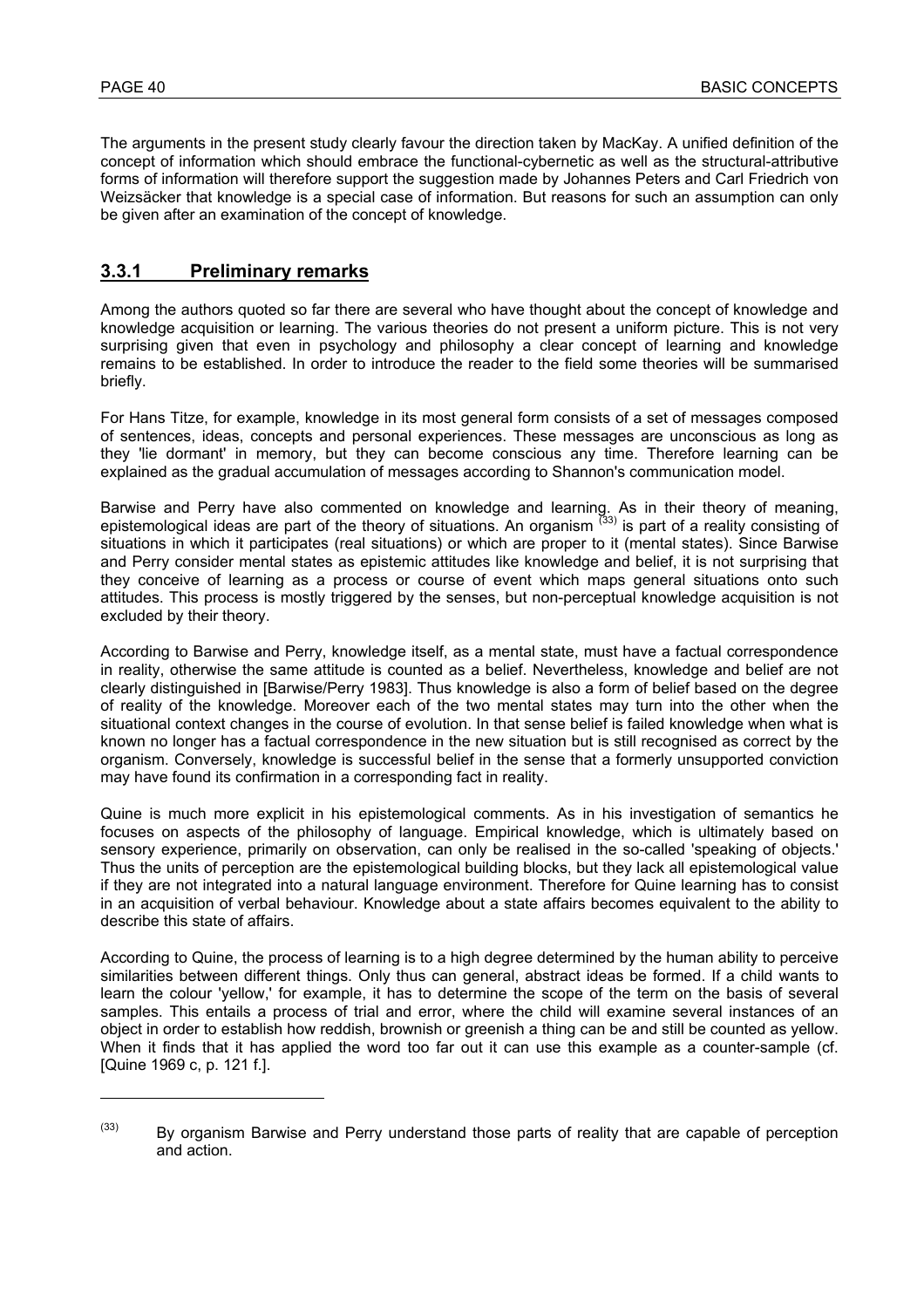Quine distinguishes six phases of language learning according to the kind of terms learnt:

- 1) Bulk terms such as 'water' and 'mama' stand for a primitive phase of learning because the distinction between singular and general does not apply, yet. Certain bulk terms such as 'mama' will at a later stage in the learning process develop into names for observable spatiotemporal objects.
- 2) Individuative terms are learnt in the second phase. Quine understands by individuative terms general terms such as 'apple' which apply to each of many objects.
- 3) The third phase is characterised by the acquisition of demonstrative singular terms such as 'this apple.' At that point a seriously used singular term may for the first time, through error, fail to name because the object referred to by 'this apple' might also be a fake.
- 4) The attributive joining of general terms with each other marks the fourth phase in language acquisition. Now we get general terms such as 'blue apple' which are not true of anything.
- 5) In the fifth phase, comparative terms are applied to singular terms: 'smaller than that speck.' Here terms can be formed that can admittedly never be observed, yet cannot be rejected as non-existent, unlike blue apples.
- 6) The sixth phase, finally, is characterised by the occurrence of abstract singular terms such as 'redness,' 'roundness' or 'mankind' which purport to be the names of qualities and classes.

With these six phases of learning Quine not only describes the stages which a child learning a language has to pass through in order to recognise the ontology accepted by a language community, but he illustrates at the same time the dilemma of a philosophy based on a concept of truth: The necessary and indeed desirable increase in knowledge can only be bought at the price of an irritating and to Quine unacceptable side-effect, namely a concomitant increase in the possibilities for misuse of the growing number of concepts.

Each of the views on knowledge and learning briefly summarised here serves as a building block for more general theories. The summaries therefore do not provide a comprehensive state of the art overview of the discipline. What is missing are important aspects of a psychology of learning and in particular modern neurobiological research. The latter has already yielded interesting and convincing findings concerning knowledge representation and the inference process as it takes place in the brain. It is precisely these two issues that will concern us in chapters 3.3.2 and 3.3.3.

### **3.3.2 Learning from a psychological point of view**

#### 3.3.2.1 Alternative theories of cognition

Among scientific disciplines, psychology is distinguished by the fact that from its inception it has been concerned with the question of how knowledge is acquired. Therefore it seems appropriate to summarise here some of its main theses concerning knowledge acquisition. The main source for the following survey has been the work Theories of Learning by Gordon H. Bower and Ernest R. Hilgard.

Psychology does not rely on a single theory of learning and knowledge; rather there are different, in parts widely divergent approaches to the issue of knowledge acquisition. According to Bower and Hilgard the various theories can basically be grouped into two diametrically opposed groups, namely the behaviourist theories of learning, which can be traced back to the philosophical school of empiricism, and cognitive psychology, which is based on rationalism. Apart from those two movements, there are several psychological schools that try to reconcile the views of the two sides on many important issues.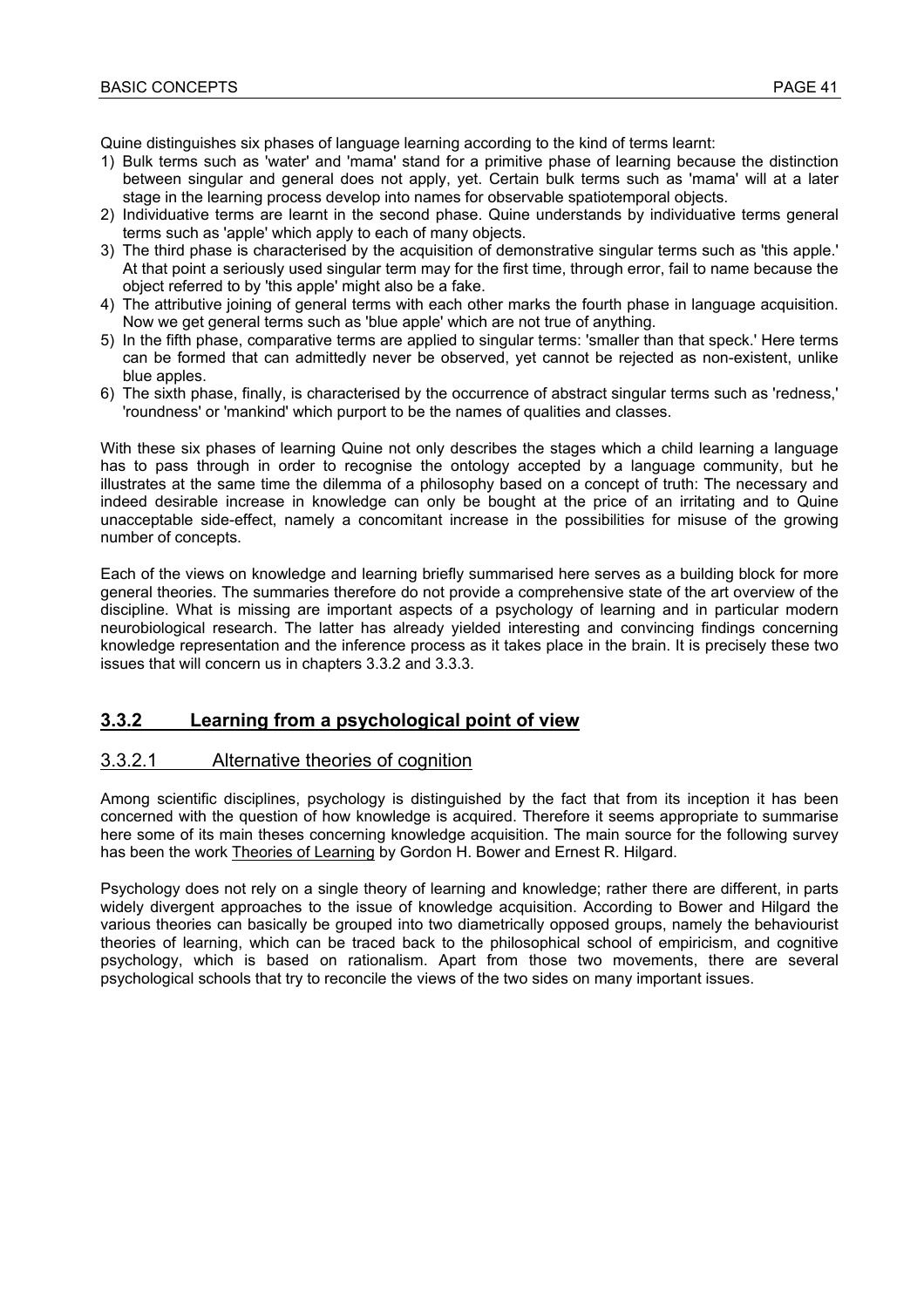Drawing on the paradigms of empiricism, behaviourism holds that all knowledge can be derived from experience, i.e. from sensory impressions. Thus complex ideas would have to be combined from a basic stock of simple ideas to which the former can be reduced (reductionism). The simple ideas or mental elements themselves are created by association of contiguous experiences. Thus the mind, like a machine, has nothing mysterious about it and is composed of simple elements. With this approach the behaviourists relegate the mind to the role of a more or less passive store of a succession of sensory impressions. What contradicts this view is the obvious ability of the mind to gain insights by abstraction. In order to explain this mental activity the behaviourists introduce the concept of reflection. With this term they designate the ability of the mind to "call up from memory several ideas, compare them, arrange them in some logical order, and thence remember that 'imaginary' conclusion" [Bower/Hilgard 1975, p. 5]. Thus, for the behaviourists, it is sensory perception which is the ultimate source of knowledge even in this case.

It is exactly the opposite with those theories of learning that draw on the philosophical tenets of rationalism. Cognitive psychologists claim that it is thought, and not sensory impressions or intuition, that is the main source of knowledge. For them sensory impressions are "unstructured, undifferentiated chaos that only provide raw material to an interpretive mechanism that considers these raw data as clues regarding their probable source and meaning" [Bower/Hilgard 1975, p. 7]. Individual perceptual unities are not simply composed of elementary sense points, but mainly consist of relations between these sense points. Furthermore, as an explanation for the capacity of organisms to organise sense data, the rationalist will only accept the existence of a priori restrictions such as innate dispositions. Taking the example of a wellknown piece of music one will quickly realise that it is not a sequence of sounds, but a whole melody that is perceived.

It is commonly thought that the rationalist claims, in particular the thesis of an innate structuring of stimulus processing, find their confirmation in the phenomenon of language acquisition in early infancy. Regardless of the language acquired, the linguistic competence of all children develops more or less in the same way and at the same age. Considering that in this process an extremely complicated and abstract diversity of rules for the transformation of strings of sounds into 'meaning' and vice versa is acquired, a purely behaviourist explanation cannot satisfy the rationalists. Peter D. Eimas, for example, writes on the evidence of speech perception experiments that very young children, like adults, perceive differences in voice-onset time as categories, and this at an age when this form of perception can hardly be due to a learning process (cf. [Eimas 1985, p. 34]). Thus Noam Chomsky's idea that every child is provided with an innate set of linguistic universals, which seemed superseded, receives fresh impetus. On the other hand, one has to note in objection that the language which is actually learnt is a product of sensory impressions, as the great differences in the phonetic systems of the human languages, although learnable by any child independently of its origins, make clear.

Obviously both views, the empiricist as well as the rationalist one, contribute to a psychological explanation of some aspects of knowledge acquisition, yet neither can claim to be complete, and it is far from clear which view should be privileged.

#### 3.3.2.2 Learning

In presenting the most current epistemological approaches, we have discussed issues of knowledge and its representation in the subject, but not the issue of knowledge acquisition or learning. It is this aspect of psychology which is of the greatest interest for a new definition of the concept of information, particularly if we consider the issue of knowledge extension. In encyclopaedias, learning is described as the

"general term for those processes that enable or prompt an individual to change her or his behaviour, if the change in behaviour is not caused by organic maturation, fatigue, sensory adaptation or external influences (e.g. injuries, drugs), but only by a previous acquaintance with the situation." [Knaurs 1974, vol. 11, p. 3650; trans. from German]

Thus learning is only considered to have occurred if no other explanation such as maturation, fatigue or adaptation is available.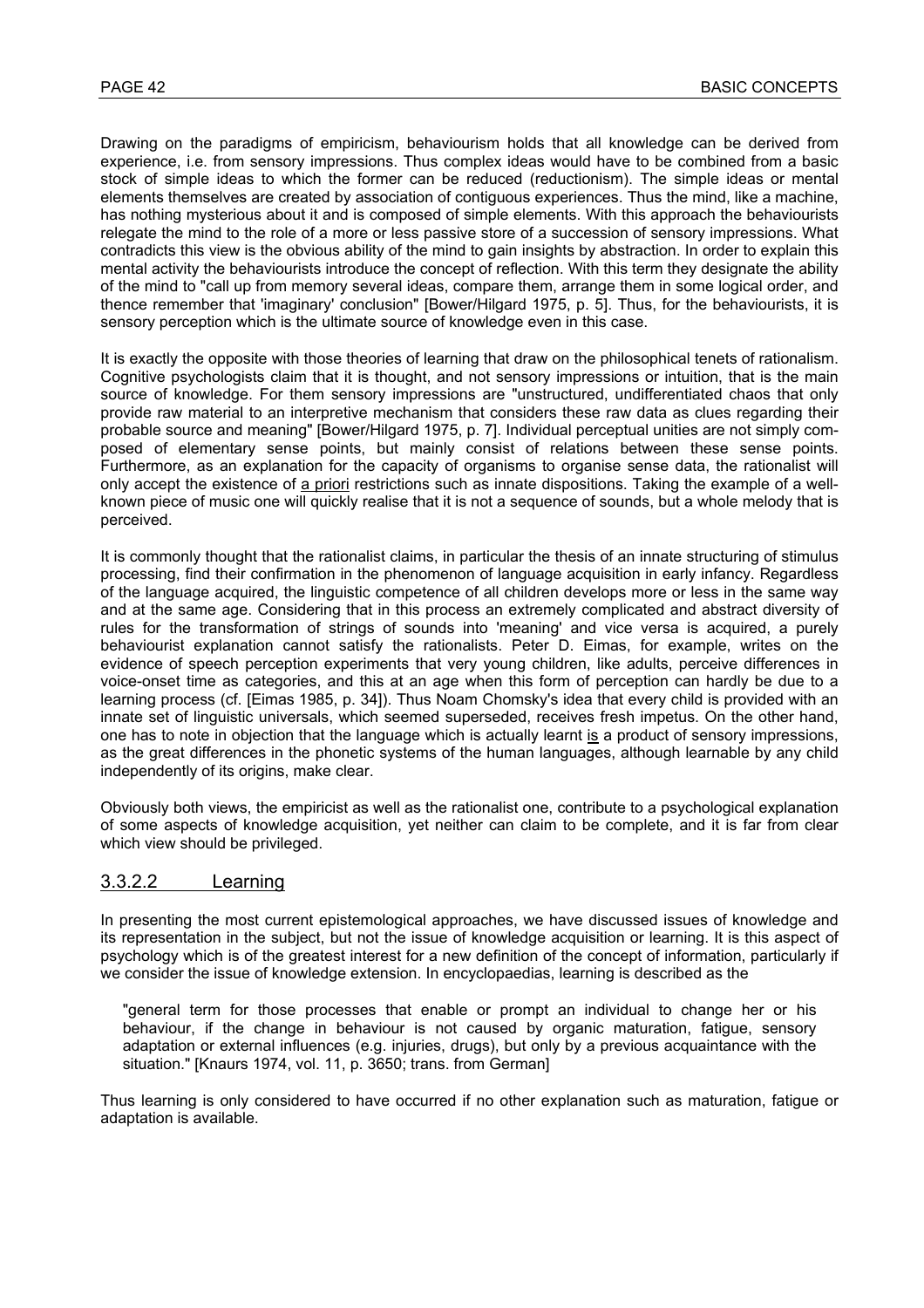| Time  | Inferred states and events       | Psychological labels   |
|-------|----------------------------------|------------------------|
| 0     | S's prior state of knowledge     | Pretest                |
|       | E presents event $X$ to $S$      | <b>Trace formation</b> |
| 2     | S experiences event X            | (acquisition)          |
| 3     | New state of knowledge           |                        |
|       |                                  | Trace retention        |
|       |                                  | (repetition of the     |
|       |                                  | trace-forming process) |
| n     | S's 'altered' state of knowledge |                        |
|       | E cues S to test S's knowledge   | Trace retrieval        |
| $n+1$ | S answers or responds            | Trace utilization      |
| $n+2$ |                                  |                        |

#### Figure 5: Synopsis of the most important events in a learning episode (S stands for subject and E for environment)

For Bower and Hilgard the simplest type of knowledge is merely a biographical 'event record' (cf. [Bower/Hilgard 1975, p. 13 f.]). Even if these events are not profound items of wisdom they are nevertheless components of the organism's knowledge about the world. Bower and Hilgard represent a learning episode, the so-called learning trial, as in Figure 5. The subject's prior state of knowledge is analysed using a pretest. Then the formation of a memory trace is prompted in the subject by means of a confrontation with an event and reinforced by several repetitions of the same event. 'Learning' now designates the total difference in knowledge between the time 0 (before the first pass) and the time n (after the trace has been retained). What has been learnt in this way can be ascertained in 'trace retrieval,' by means of retrieval cues that test what the subject knows about the target item.

While there is relative agreement among psychologists about the definition of learning as such, there are several points of disagreement between the different theories of learning about the forms that learning can take. To exemplify the differing approaches let me mention the questions of what it is that is actually learnt and how problems are solved. According to Bower and Hilgard the question as to what is learnt is answered by the stimulus-response theoretician with 'habits' and by the cognitive theoretician with 'cognitive structures.' Yet both rely on everyday observations: If for example a local inhabitant L finds the way to her community centre the behaviourist will explain this by the fact that L has learnt the route by the repeated experience of taking the route, while the cognitive psychologist will claim that L knows where the community centre is, which in turn allows her to home in on it successfully from different points. The answers to the question of how novel problems are solved diverge in a similar way. The stimulus-response theoretician will see the grounds for the solution in the past which allows a subject to match past experiences to a new situation by trial and error, while the cognitive theoretician will pay more attention to the actual structuring of the problem, which can be solved, if not on the basis of experience, then on the basis of insight.

The differences described above do not by any means represent all the differences of opinion that exist between the psychological schools. But they show clearly how far the various psychological approaches have diverged, to a point where they no longer seem reconcilable. Nevertheless, the fact that most of these theories spring from everyday observations allows one to hope that the creation of a common framework for the different views is not completely precluded. Moreover, the findings of modern neurobiology summarised in the following pages seem to indicate that what cognitive psychologists call 'cognitive structures' have to have a correspondence in the different regions of the brain. This would mean that the results of cognitive psychology become analysable in a reductionist way, allowing their integration in behaviourist theories.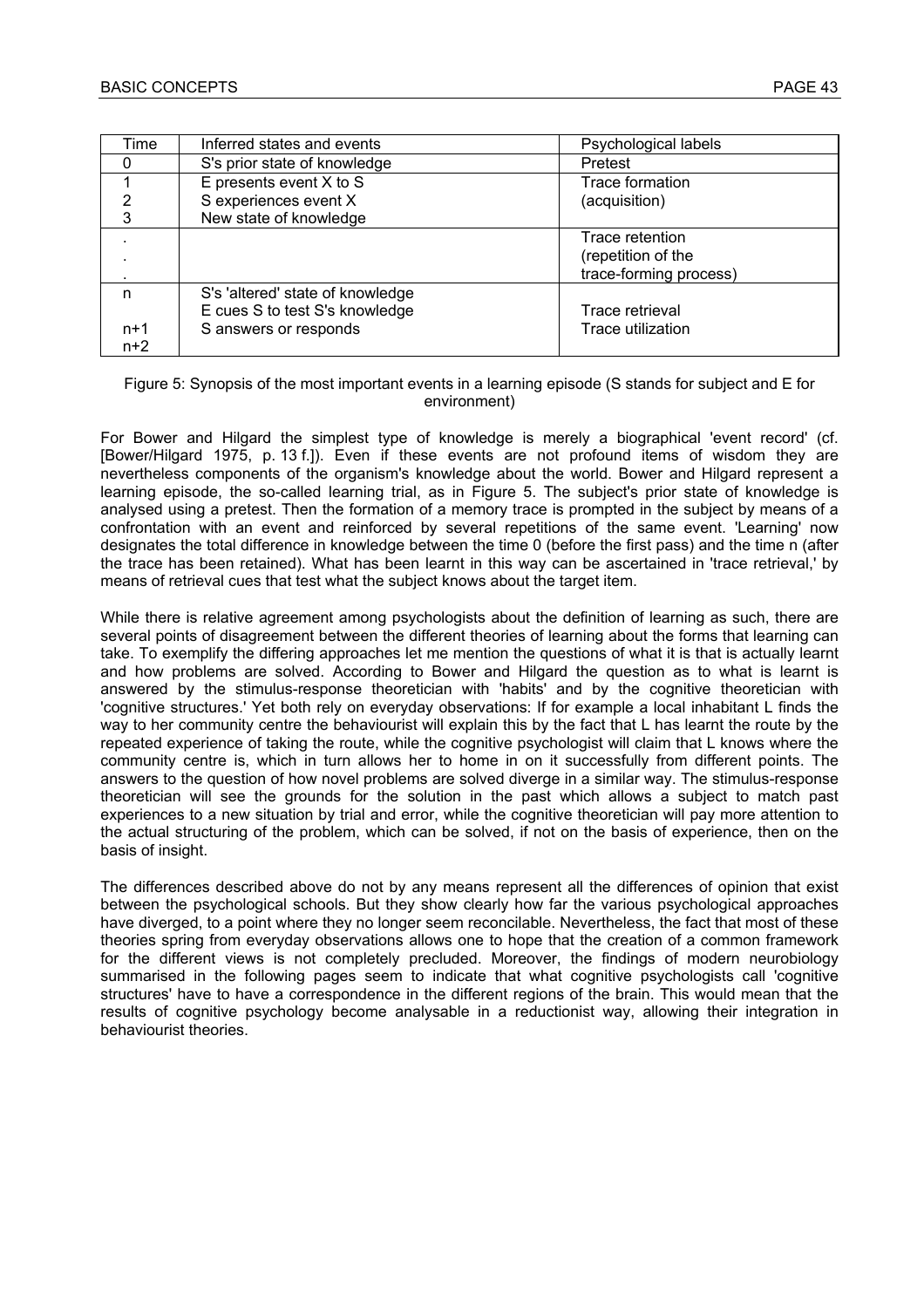l

# **3.3.3 Biological correspondences**

Apart from psychology and philosophy it is neurobiology that has recently concerned itself most with the issues of learning and knowledge, in particular dealing with their physical representation in the brain. Although many conclusions of this discipline are based on relatively speculative assumptions, the findings of neurobiology as a whole convey a unified and reliable picture because the experiments on which their findings are based can be reproduced and because the same effects can be produced in different ways.

In biology a basic distinction is made between two kinds of learning, namely phylogenetic and ontogenetic learning. By phylogenesis biologists understand the evolution of plant and animal species, while ontogenesis describes the evolution of individual animals. Although these types of learning differ greatly in their nature and the time they take, they mutually influence each other. The capacity for ontogenetic learning is decisively influenced by the phylogenetic size and complexity of the brain. On the other hand, according to the latest theories, phylogenesis is not only influenced by changing environmental conditions, but also by an organism's capacity to learn. Allan C. Wilson, for example, claims that:

"(...) the high rate of evolution for mammals with respect to that for frogs may be due to the large brain of mammals. A large brain generates an internal pressure to evolve that frogs lack." [Wilson 1985, p. 155]

While phylogenetic learning is encoded in DNA sequences  $(34)$ , the physiological basis of ontogenetic learning cannot be determined so easily. Although knowledge about this area is growing all the time, the way the brain functions from a neurobiological point of view has basically remained a mystery. Only for a few behavioural patterns has science been able to discover basic neuronal processes (cf. [Crick 1979, p. 181] and [Singer et al 1990, p. 9]). Nevertheless neurobiology can boast some interesting and promising results, as can be seen from the following remarks.

#### 3.3.3.1 The neuron and its functional morphology

The nerve cell or neuron is the main constituent of the brain. In order to understand the workings of the brain one has to examine the workings of the neuron. The structure of this cell type differs from most other cells by its high degree of ramification. Starting from the cell body one distinguishes the dendrites, which receive incoming signals from other neurons, and the nerve fibre, the so-called axon, which enables the neuron to emit signals. The end of the axon divides into many branches which all end in so-called terminal buttons or terminals in contiguity to the dendritic synapses of other neurons (cf. [Iversen 1979, p. 121] and [Stevens 1979, p. 49 ff.]). The synapses, functioning as switch points between neurons, have a key role in the transmission of signals in the brain. In the course of intercellular communication, complex chemical processes, described in detail in [Stevens 1979, p. 58] and [Kandel 1979, p. 64], take place in the synapses. Depending on the type of signal transmission they support one distinguishes between excitatory (depolarising) and inhibitory (hyperpolarising) synapses.

 $(34)$  The phenomenon of genetic information, of its storage and retrieval on a molecular basis, is described in detail in [Sitte et al. 1988].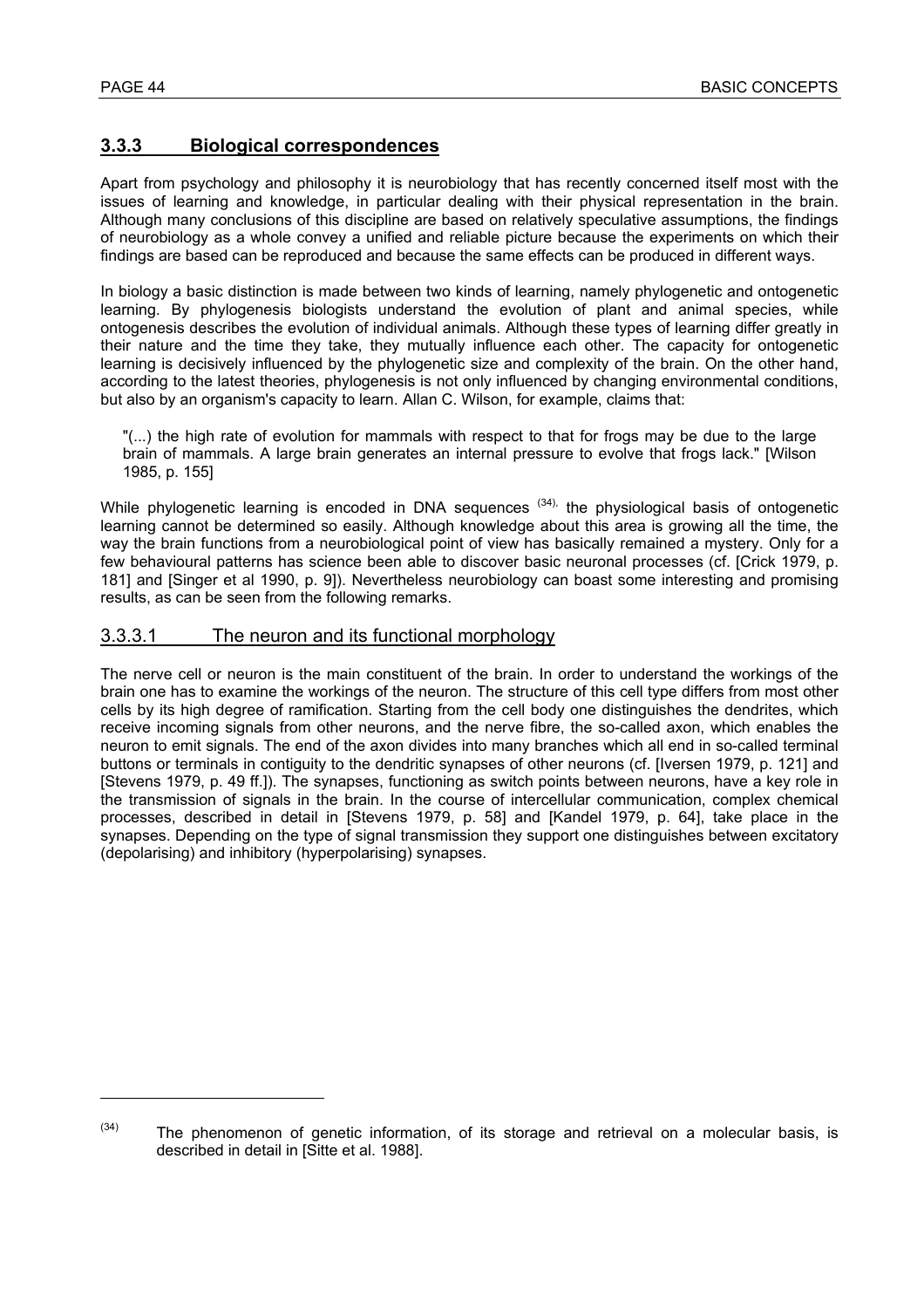According to Günther Palm a neuron receives signals from other neurons via approximately 10<sup>5</sup> afferent channels and can again transmit outgoing signals to other neurons via 10<sup>5</sup> synapses. Since the human brain consists of around 1010 neurons, the brain consists of a total of about 1015 neuronal connections which according to Palm can all be used to store memories. According to [Alkon 1983, p. 84] it is generally recognised that a certain basic wiring diagram is genetically given, but this wiring diagram does not of itself ensure the effortless functioning of the brain. According to Wolf Singer it is generally accepted that the human brain can only develop its numerous skills by interacting with the environment. In [Singer 1990, p. 50 ff.] he supports this thesis with observations gained when working with children whose corneas and lenses were so clouded by infections and injuries that they completely lost their capacity to see. While it is possible today to restore the purely optical part of the eye with microsurgery to the satisfaction of the patient, these operations did not restore vision to children where the clouding had existed from birth or from the first weeks of life and where patients had only been operated on when they had reached school age. Not one of those patients succeeded in using his eyes at first. Only a few laboriously learnt to recognise simple patterns and to find their way around by sight. Many broke off rehabilitative treatment and opted for life as blind people (cf. [Singer 1990, p. 50]. It seems that the neurons of the visual cortex develop their functionality only under the influence of visual experiences, and this in a critical phase, which, according to Singer, only lasts till about school age. Thus the hypothesis that experiences in early infancy simply stabilise innate capabilities can be discarded since experiential deprivation will bring the developmental process to a standstill at an immature stage.

Certainly, visual impressions are not the only source of knowledge, yet there is no indication that the brain develops its capacity for the processing of signals received from the non-optical organs in any way differently. One clue is the fact mentioned by Fernando Nottebohm in [Nottebohm 1989, p. 56 ff.] that chaffinches bred in soundproofed chambers only learnt very simple patterns of song and did not enlarge their repertoire even if they were exposed to the songs of their fellows after they had reached sexual maturity. But young birds that were played taped chaffinch songs over loudspeakers under similar circumstances learnt to imitate songs easily.

These findings show clearly that the conflict represented in chapter 3.3.2 between the learning theories subscribing to behaviourism and those of cognitive psychology is probably based on an unjustified bias towards certain observations. Both approaches have yielded valuable hypotheses about areas of learning and knowledge: The brain does have innate dispositions without which learning would be impossible as cognitive psychology assumes, but the same brain is incapable of correctly processing the signals communicated by the senses without experience, a finding that supports the behaviourist approach. In this sense the two psychological schools are not competing theories about learning, but approaches that complement each other.

#### 3.3.3.2 Learning from a biological point of view

In chapter 3.3.3.1 we briefly alluded to the fact that signals are transmitted from one neuron to the next by a chemical chain reaction. It is therefore highly probable that an ontogenetic process of learning reinforces (or inhibits) the tendency of neurons to communicate with each other. In other words, the biochemical composition of a cell would have to be modified in a learning process in order for the cell to be able to react more strongly (or more weakly) than normally to an incoming signal.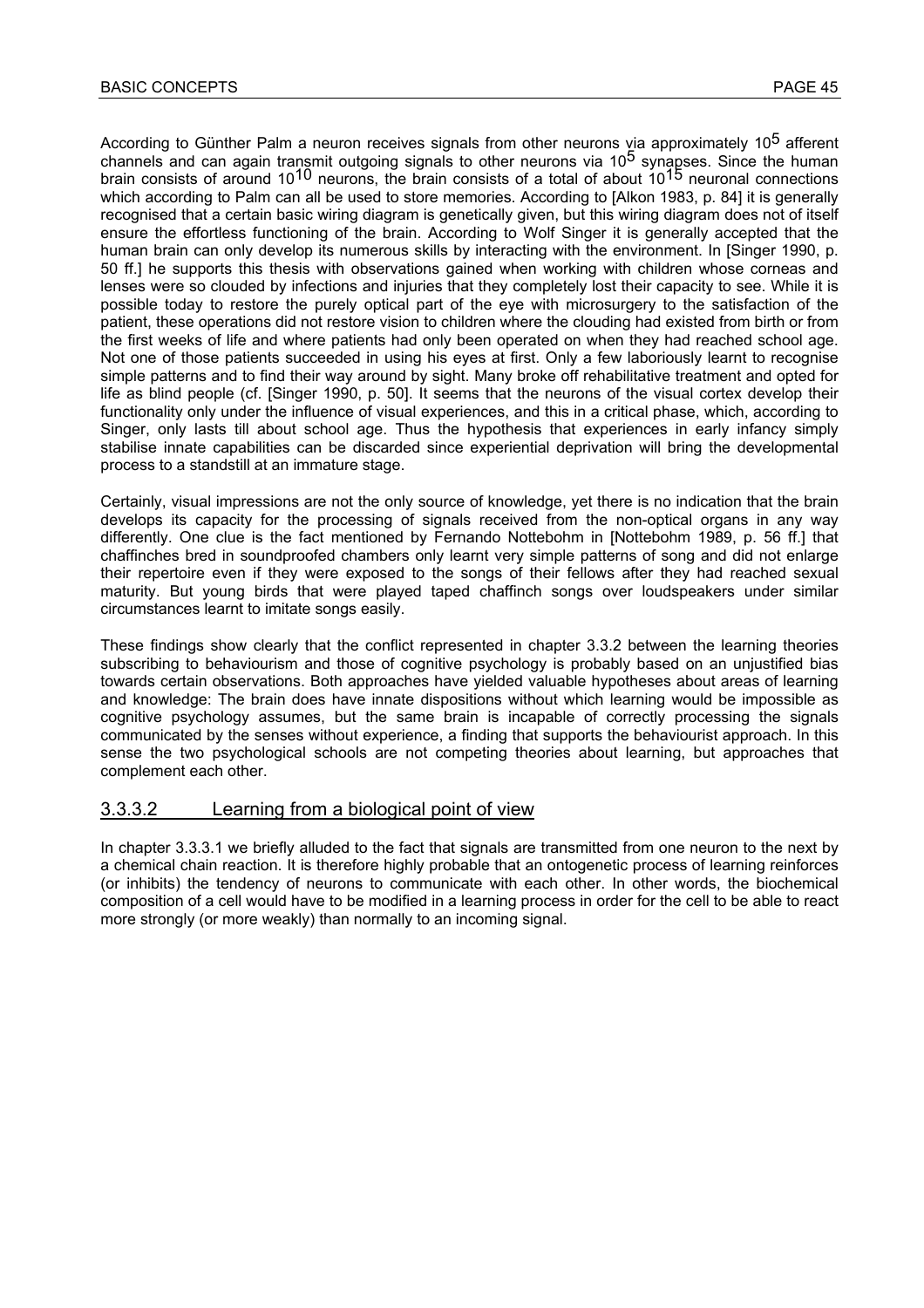Daniel L. Alkon has shown experimentally using the marine snail Hermissenda that such chemical changes do occur during learning processes and can be detected by chemical methods (cf. [Alkon 1983, p. 70 ff.]). The experiment consisted of a source of light that would light up and would quickly be followed by simulated ocean turbulence; the turbulence became weaker the closer the animal was to the source of light. If the animal wanted to escape the turbulence it had to move towards the source of light. Alkon succeeded in showing that Hermissenda did in fact learn, according to the paradigm of classical conditioning, to associate the two stimuli. After the training period, the snail would move towards the source of light even if no turbulence was simulated. The biochemical analysis of the animal showed that conditioning over several days modified the pattern of ion flow across cell membranes permanently. According to Alkon the capacity of Hermissenda for associative learning is comparable to that of a dog or even a human. Alkon counters the objection that the great differences between the brains make such a statement meaningless by saying:

"Lower species can learn to associate only a narrow range of stimuli; human beings can associate whatever they perceive. Human consciousness makes possible willful forgetting or repression; it places perceptions in a rich emotional context, with gradations of positive and negative feelings that invest associations with value and meaning. For all of that, much of the biophysics and biochemistry of learning may be quite similar in snails and in human beings. It may be the neural circuitry that makes the difference." [Alkon 1983, p. 84]

The behaviour of neurons described by Alkon is called long-term potentiation (LTP) in [Kandel et al. 1991, p. 1019 ff.] and [Rahmann/Rahmann 1992, p. 208 ff.]. LTP refers to the phenomenon that rapidly repeated electrical stimulations of brain regions, e.g. of sections of the hippocampus studied in vitro, demonstrably lead to an amplification, lasting up to several hours, in the neuronal response behaviour of those cells that were excited by the stimulated fibre cells. Brief LTP stimulation suffices to produce long-term morphological changes in the nerve endings concerned, evidenced by a significant increase in the number of stabilised synapses. According to Hinrich and Mathilde Rahmann this confirms Donald O. Hebb's speculation in 1949 that potentiation of a synapsis triggered by a simultaneous activation of pre- and postsynaptic neurons is the basis of memory storage.

According to the LTP concept outlined above, a complex learning process - the trace formation already familiar from psychology - would have to cause certain modifications in the ion flow along a considerable length of the neural pathway. At the moment, this claim cannot be proved beyond a doubt with biochemical methods, but Mortimer Mishkin and Timothy Appenzeller have found interesting evidence to support the thesis. They concentrated on the processing of visual information in the brain (cf. [Mishkin/Appenzeller 1987, p. 62 ff.]). Working on the neural pathway that is responsible for visual perception, the visual pathway and using case histories of patients in which certain brain regions had been damaged by illness or injury as well as experimental research into macaques (so-called old-world monkeys which are related to baboons), the two researchers realised that visual information is processed sequentially along the visual pathway, the degree of complexity increasing with each additional neuron:

"The cells respond to progressively more of an object's physical properties - including its size, shape, color and texture - until, in the final stations of the inferior temporal cortex, they synthesize a complete representation of the object. (...) Along the visual pathway, then, the brain integrates sensory data into a perceptual experience." [Mishkin/Appenzeller 1987, p. 64]

This is confirmed by Anne Treisman in [Treisman 1986, p. 106 ff.] who found that complex objects are not recognised a priori, but only after an analysis of their properties and parts and their subsequent synthesis. Using a sophisticated experimental arrangement she demonstrated that the colour of a red triangle is not incorporated in an analogue of the triangle that also encodes size and shape of the object, but has to be seen as something like an abstract code for red which is then associated with the triangle.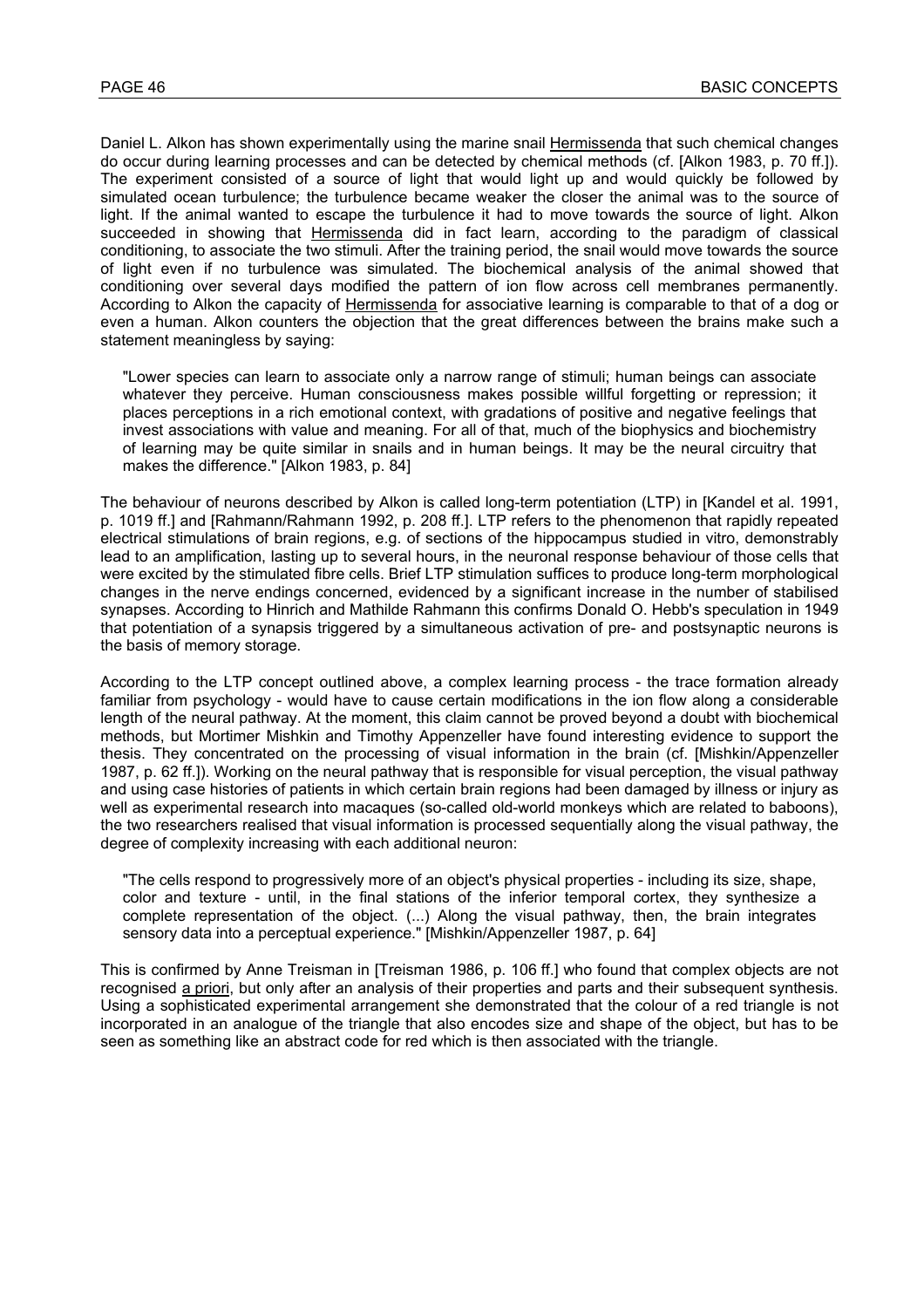l

While Anne Treisman arrived at her conclusions by interpreting psychological tests, Semir M. Zeki recently succeeded in localising brain regions in macaques that participate actively in the construction of a perceptual experience, yet only respond to partial aspects of the total picture, such as colour, form, depth or spatial relations (cf. [Zeki 1992, p. 45 ff.]). He claims that specific functions in object recognition are clearly assigned to specialised areas of the visual cortex. Zeki also showed that individual cerebral regions work separately and that the total failure of one cerebral region may impair object recognition, but does not make it impossible. Thus the failure of the colour centre still allows the construction of an adequate representation of an object, although its colours are replaced by shades of grey.

According to Luc Ciompi, processes of learning and thought in all higher species, but particularly in humans, cannot be dissociated from moods, feelings, emotions and affects. In his theory of affect logic (35) Ciompi postulates that the complexity of structures and processes of the mind results from the interplay of two basic functions which are complementary in their effects: a qualifying affective system that operates with a small number of basic affective states such as rage, joy, anger, sadness and fear, and a quantifying abstractive thought system (cf. [Ciompi 1993, p. 76 ff.]). The affective system has a fundamental, organisational and integrating function. The affects or rather their neurobiological correlates, which Ciompi locates in the hippocampus and the amygdala, two important structures on the inside of the temporal lobes, link cognitive contents that belong together to context-dependent affective, cognitive and behavioural programmes. Thus the capacity to learn and remember depends to a large extent on the individual's affective context. A person in love, a happy or a euphoric person will register completely different aspects of the same environment to a sad, an angry or a frightened person.

According to Ciompi, all human beings are always in a certain mood. Not only joy and sadness, but also relaxation, harmony and soberness, even indifference, are moods accompanied by certain physical and bodily symptoms. Such affective states are not random impulses; rather they have their neurological correlates in the brain. In [Ciompi 1993, p. 83 f.] Ciompi quotes the findings of other research groups which, on the basis of experiments with animals and observations of brain-injured patients, located an anger-rage system, a fear-anxiety system and a panic-sadness system. This means that neurobiology is close to furnishing physiological proof of one aspect of the concept of pragmatics from chapter 3.1.3, namely the fact that when a thing is perceived the perceiving subject's psychological disposition is stored in the brain together with the structural features of the thing.

Ciompi's findings agree well with Mishkin and Appenzeller's views on perceptual processes. A perceptual experience takes place when sensory impressions are associated in hippocampus and amygdala, those brain regions where affective states are formed, in such a way that they can be recognised as complete pictures. It seems that this process corresponds to the process of trace formation in a psychological learning episode (as represented in Figure 5). The memory trace itself, which in biological terms is not only a linear sequence of memory addresses in the brain but a tree-like pathway through various brain regions, very probably occupies the same regions of the brain in which sensory impressions take shape, since damage to the inferior temporal cortex may greatly impair visual learning, while old memories will be preserved. Mishkin and Appenzeller suspect that the synapses between the neurons participating in the trace are modified in such a way that the connectional patterns are strengthened and transformed into a permanent memory content, or, to put it in terms of cognitive psychology, into cognitive structures. Object recognition would then occur when a particular neuronal assembly is reactivated by a similar sensory event (cf. [Mishkin/Appenzeller 1987, p. 67]). In the paper quoted above only the processing of visual signals was examined, but according to the two neurobiologists other sense data are processed in a similar way.

 $(35)$  Affect logic defines affects, emotions, moods or feelings such as rage, joy, anger, sadness and fear as comprehensive qualitative affects that may last from a few seconds (emotions in a physiological sense) to several hours, even days and weeks (dispositions in the psychological sense) (cf. [Ciompi 1993, p. 76]; see also [Ciompi 1988]).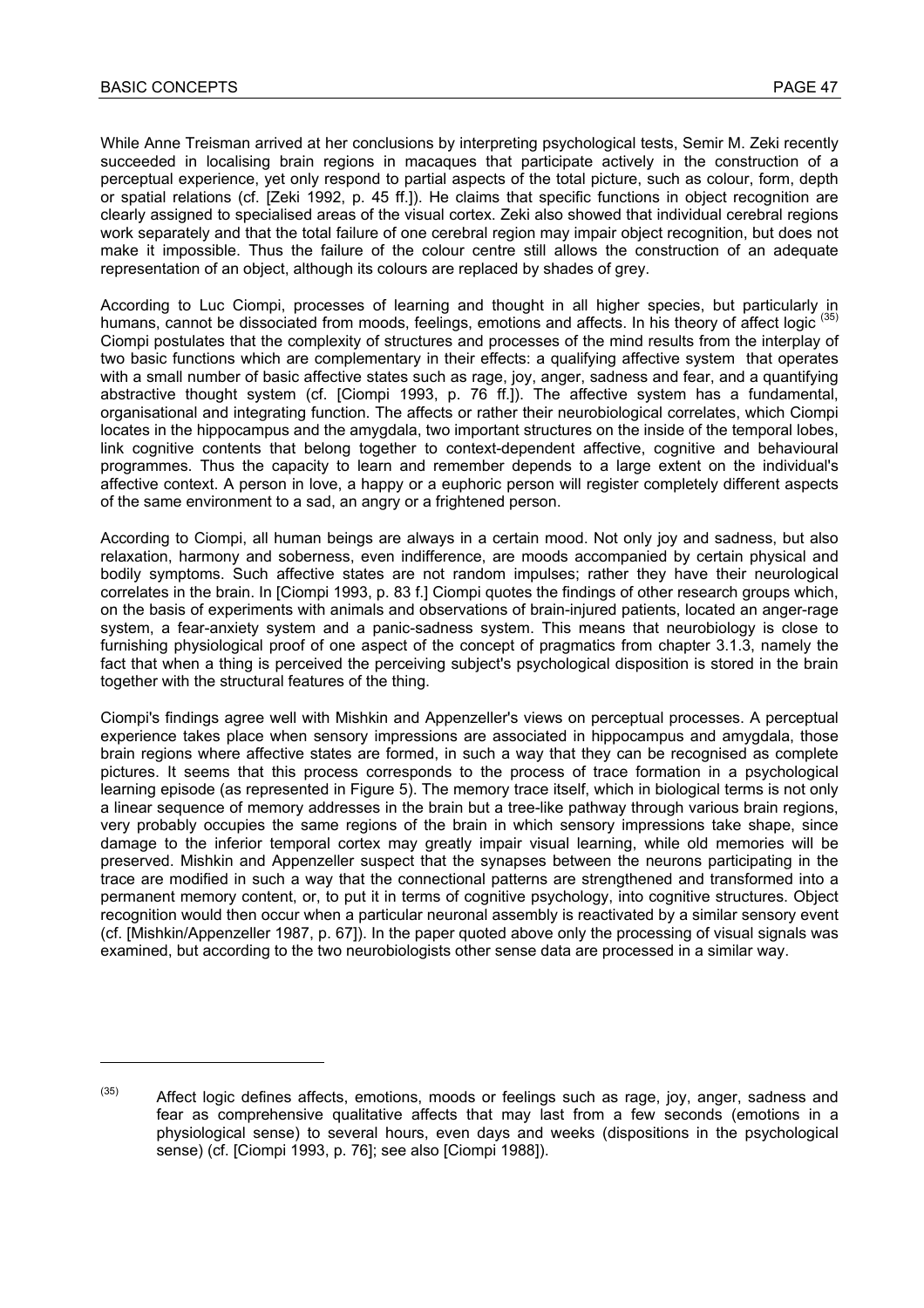One further, very interesting insight from Mishkin and Appenzeller's research is based on the observation that humans with a damaged hippocampus, which are no longer capable of many types of cognitive learning, are nevertheless able to acquire complex habits such as freehand drawing or other skills. Since their achievements can hardly be distinguished from those of healthy humans, Mishkin and Appenzeller suggest that learning is built on two completely different and apparently independent systems (cf. [Mishkin/Appenzeller 1987, p. 70 f.]): One system is capable of learning non-cognitive habits according to the paradigm of classical conditioning. This process, which is often called implicit learning, is relatively slow, since the sequence of stimuli which have to be associated is only memorised after many repetitions of a particular situation. The other system is the basis of cognitive memory. There, learning happens explicitly and quickly, and it may often only take a single try in an experimental situation. The stimuli associated thereby often arrive simultaneously and may have different sources. They are processed in several brain regions at the same time and undergo their final fusion into a perceptual experience in the associative cortex.

Thus anatomical correlates for both habitual and cognitive learning have been found. The theses of behaviourists and cognitive psychologists on learning seem at first sight to complement each other as explanatory systems for different kinds of learning. Nevertheless, a careful re-examination of the cognitive approach leads to a different conclusion. In the light of the neurobiological findings above one pillar of this theory, namely the idea that it is thought and not sensory impressions that form the main source of knowledge, loses its strength. The findings presented above demonstrate that innate structures such as the basic circuitry of the brain can only develop fully if they have repeatedly been stimulated with sensory data. Thus the ontogenetic development of cognitive memory can now be explained empirically, with the stimulus-response theory. The mind has nothing mysterious about it, just as the empiricists have been saying all along, and the reductionist thesis according to which complex ideas can be reduced to simple ideas becomes a plausible explanation for cognitive phenomena. But this will have to remain a mere hypothesis pending definite proof from a further analysis of neuronal processes.

### **3.3.4 Model of the brain and knowledge**

#### 3.3.4.1 Model of the brain

Certainly the theories and findings outlined above do not allow any definite conclusions about the structure of the brain and the way it functions, but there are enough data to propose a simple model of the brain as a store of knowledge. As has become clear in chapter 3.3.3 it is advisable to base such a model on the findings of empirical theories of learning. Therefore it will have to be presupposed that an object of the external world confronts the perceiving organism as the ultimate source of the learning process and thus of knowledge.

An object of the external world can, as we have seen, be perceived by the sensory organs of an organism and converted into an internal representation, a memory trace, by the brain. Thus the senses function as mediators between the object and the organism, transmitting the signals of the external world to the brain via neurons. But object recognition cannot be explained merely by the sustained bombardment of the senses by stimuli produced by the external world and the subsequent transmission of these signals to the brain. Before they are evaluated these data are unstructured and meaningless. Thus the question arises how an object can be discovered in such a wealth of unstructured elements. According to Wolf Singer this is possible because the object is distinct from its environment in a way that can be apprehended by the brain:

"Objects can only be recognised as such because their properties make it possible to distinguish them as unities from other unities. At the beginning of all pattern recognition processes stands the basic operation performed to demarcate the object to be identified from surrounding contours that do not belong to the object." [Singer 1990, S. 61 f.; trans. from German]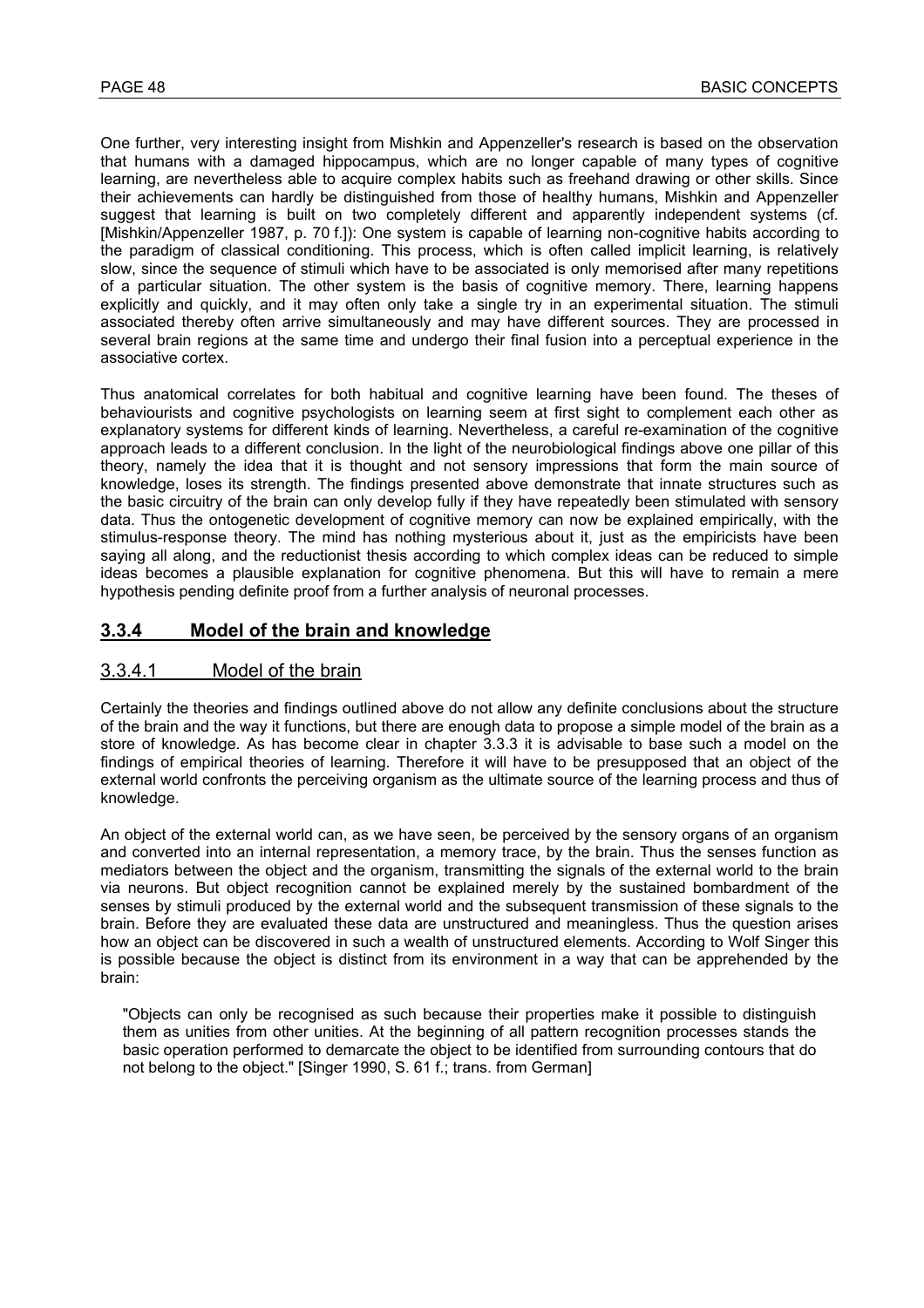In this sense, colour, texture, brightness and contours, for example, are features that allow one to distinguish an object from its surroundings in visual perception. But the other senses also furnish criteria for object demarcation. Thus pitch or timbre in acoustic perception or the texture of surfaces when a subject explores an object by touch can offer such distinctive features.

Accordingly the association of such features in memory could be the basis of memory trace formation. Because individual features are usually processed in different regions of the brain, the question arises how individual impressions are connected to form an ensemble. This so-called binding problem is exacerbated, according to Andreas K. Engel, Peter König and Wolf Singer, by the fact that outside the laboratory an object never presents itself alone (cf. [Engel/König/Singer 1993, p. 42]). One possible way of accounting for our ability to distinguish objects from their surroundings is the synchrony model proposed in the same paper according to which widely dispersed neurons are combined into assemblies through synchronisation of their firings. The representation of an object of the external world in the brain and thus the formation of a trace would then be achieved through the simultaneity of neuronal firing.

Because according to the synchrony model simultaneity is the only way of accounting for the binding problem, the mind may be able during a learning episode to form associations with completely extraneous memory contents, not only between components that constitute an a priori sensory unit, if they are activated at the same time. Thus it would be possible to explain the phenomenon of imagination or the nonfactual association of facts. Memory formation seems to take place through molecular modifications at specific locations in a neural system which have their correlate in a modification of the synaptic ion flow (cf. [Alkon 1989, p. 26]). According to certain remarks in [Alkon 1983, p. 83] and [Crick 1979] these changes take place progressively and cannot be described as two distinct states. The representation thus formed is therefore not at all fixed; rather it has to be seen as a prototype which can always be adjusted to its perceptual correspondence in reality.

Anatomically such a learning phase is localised in the hippocampus and the amygdala (cf. chapter 3.3.3.2). However, according to Valentin Braitenberg and Almut Schütz, cognitive functions such as planning and thinking, which are widely thought to distinguish humans from animals, take place in the cortex cerebri which covers most of the human brain. The reason for this must be sought in the enormously dense and sophisticated wiring of this part of the brain. Below the cerebral cortex lies the central medullary layer which consists mainly of fibres linking the cells of the cerebral cortex. These so-called cortico-cortical circuits practically neutralise the relations of contiguity that exist between cells in the cortex, which, as we know, play an important part in the processing of perceptual stimuli. Thus the mutual likelihood of a connection between two brain cells no longer depends primarily on their physical distance, but on the simultaneity of their activation (cf. [Braitenberg/Schütz 1990, p. 184]). It is obvious that these and future findings will make it possible to explain the enormous flexibility of human associative memory.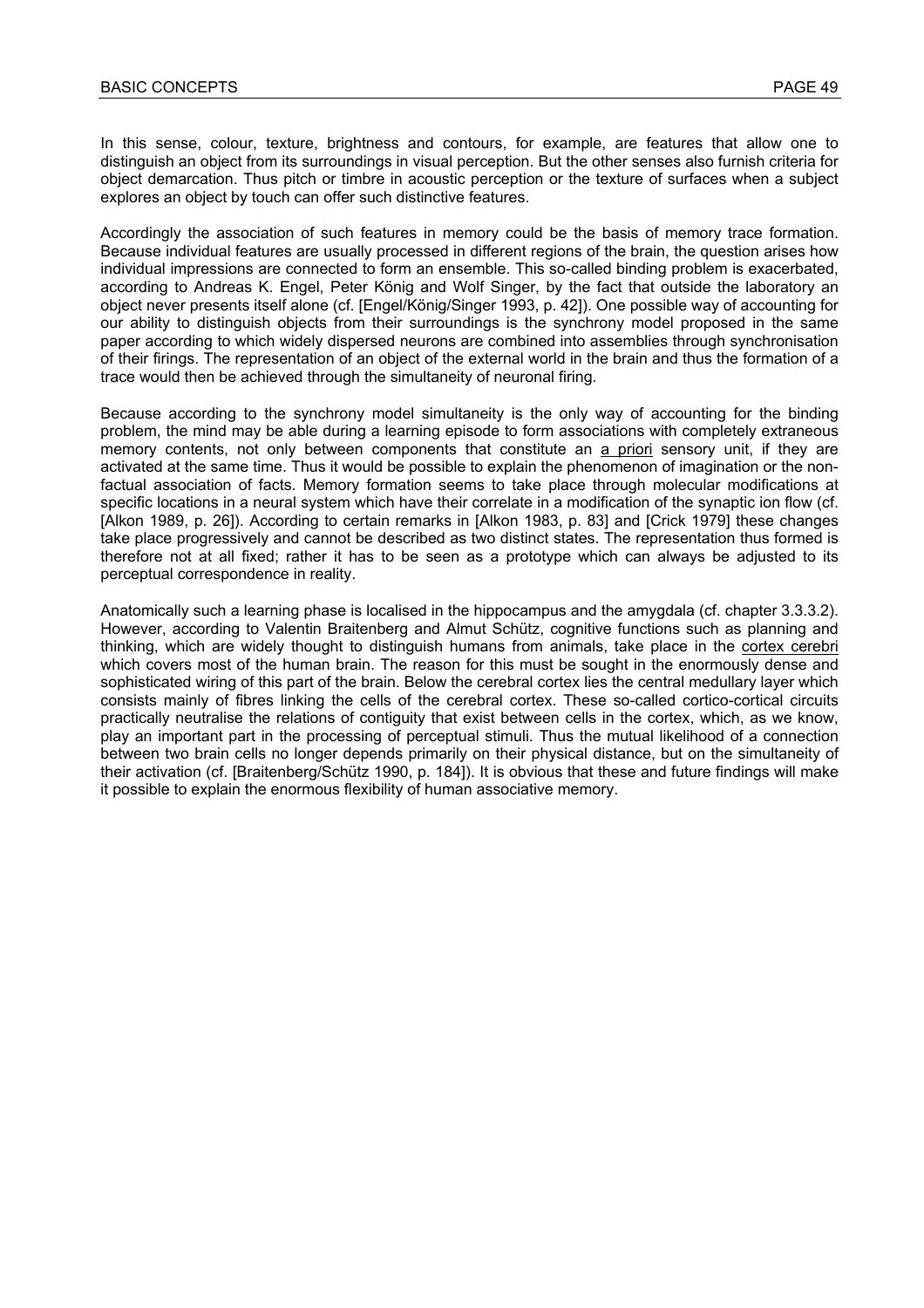There are no absolute correspondences between individual neuron chains and the components of a series of properties of a perceived object represented by them. Although individual cortical regions evidently specialise in processing certain perceptual properties, there seems to be no predetermination as to which neuron will be activated to deal with a specific perceptual datum. Nevertheless an interesting parallel between the two perspectives can be established. In both cases a larger totality is composed by relating things, which in turn relate two other things to each other. On the one hand, the memory trace is composed, as we know, of neuronal connections (36), the probable storage units of the brain. Thus the elementary unit of the trace can be viewed as a relation between two neurons. On the other hand, an object of the external world is perceived through the senses as a series of features distinguishing it from its environment. Yet each distinctive feature is characterised by the fact that it marks a particular difference between the perceived object and its immediate surroundings which is specific to the feature in question. Thus the distinctive feature can also be interpreted as the relation of an object to its immediate surroundings. If the learning process is examined from this point of view it can also be interpreted as a process in which relations are, as it were, mapped onto relations, or, as Günther Palm succinctly puts it: "Correlations in the external world become connections between neurons" [Palm 1990, p. 168; trans. from German].

Assuming that this hypothesis is correct, perception and understanding can be interpreted as the result of synchronous nerve activity. Semir M. Zeki, to quote a representative of this neurobiological view, concludes that the world perceived by us is actively constructed by the brain (cf. [Zeki 1992, p. 43]). A structural concept of the so-called external world, but also of knowledge, language, etc., must therefore reflect the neural structure of the brain. According to Günther Palm this structure consists of the neurons that are the primary components of the brain on the one hand and of reciprocal connections between neurons, represented by the synapses, the probable storage units of the brain, on the other. Thus the structure of the brain can conceptually be reduced to two types of elements, namely to so-called basic elements which correspond to the neuron, and the relational elements which have their correlates in the neural connections. The preferred direction of the relational elements is defined in advance since neuronal impulses usually spread from the axon terminal of the pre-synaptic neuron to the dendrite of the postsynaptic neuron, independently of the kind and the cortical location of the neurons involved. The data perceived in a scene, which are originally direction-neutral, acquire a direction through the neural perception process which is responsible for the transmission of the perceived data from the sensors to the temporal lobe.

This shows clear parallels with the conclusions of chapter 3.1. The state of a neuron, which is reflected in the chemical composition of the cell interior, is determined by electro-chemical signals from other cells coming in via the dendrites. This is why the relations with other neurons which a neuron establishes via the dendrites can be interpreted as d\_syntactic relations, since the ions flowing through the post-synaptic channel proteins will ultimately determine its internal state. On the other hand, the main task of the axon is to transmit neuronal signals to other cells. Thus the terminals of an axon stand for the d\_semantic relations of a neuron. If, finally, the synapses are seen as representative of the relations between two associated neurons, the most important hypothesis of chapter 3.1 - the assumption that a relation may be d\_syntactic or d\_semantic depending on point of view - has its correlate in the current model of the brain. According to this view the synapsis stands for a d semantic relation if it is considered as representative of the state of the axon of the preceding neuron. If the same synapsis stands for the effect of the signal received at the post-synaptic dendrite, it will stand for a d\_syntactic relation.

#### 3.3.4.2 Brain and computer

l

In all, the findings of chapter 3.3 so far provide a mechanistic picture of the brain so that one is bound to ask what are the similarities between brain and the computers available today. Braitenberg and Schütz see correspondences between the cortex and electronic processors in two areas:

 $(36)$  A synapsis is frequently considered as representative of the corresponding neuronal connection because it links the axon terminal of one cell to the dendrite of another.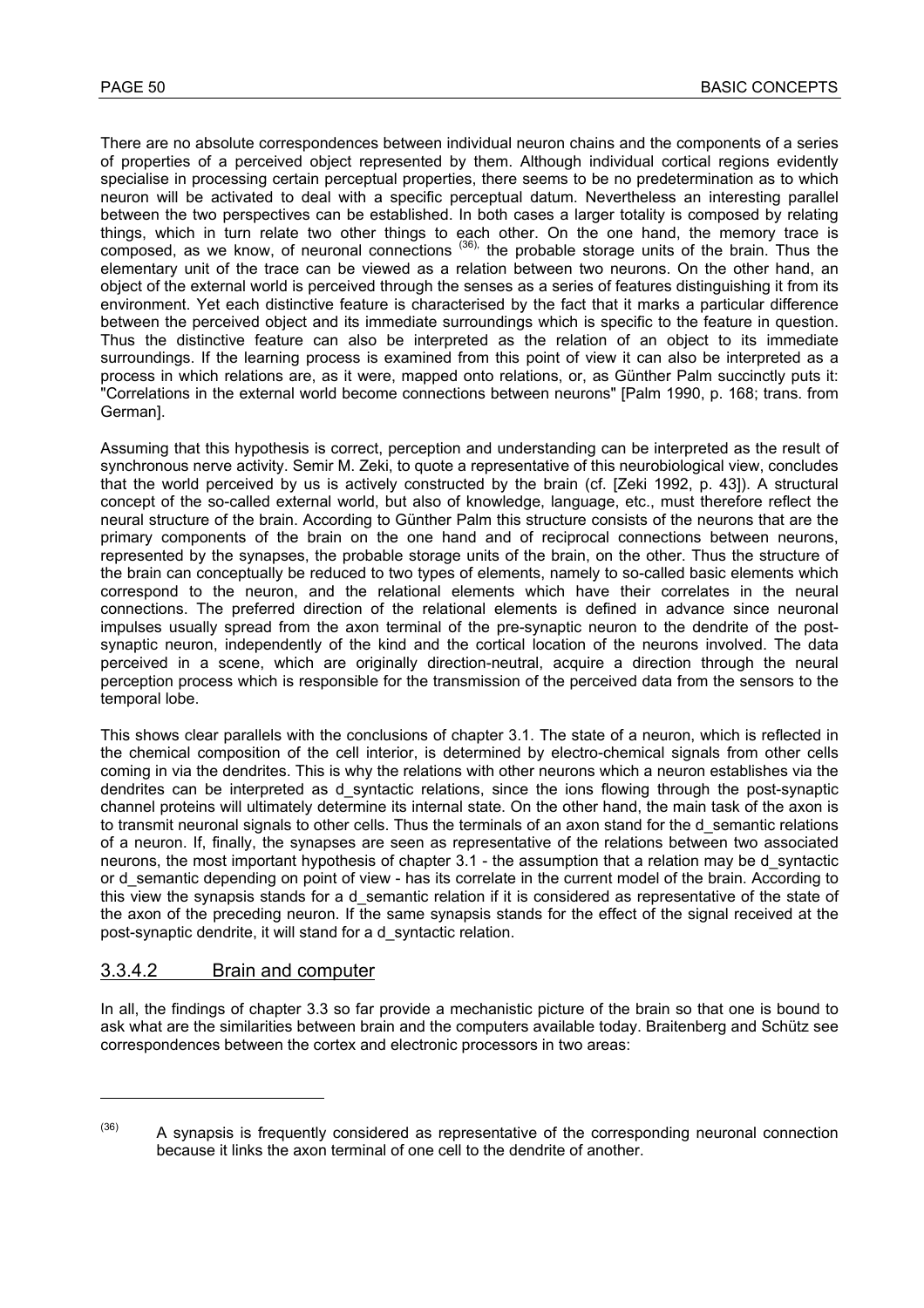- uniformity of the probable storage units: In the cortex most synapses link neurons of the same kind so that the secret of their function is more likely to lie in their uniformity than in their complexity.
- huge storage capacity: Compared to the devices from which the cerebral cortex receives and to which it transmits data, it is very large, which would suggest that the cortex stores data rather than transmitting them.

In spite of these points of contact a comparison between computer and brain must be tackled with extreme care. Francis H. Crick in [Crick 1979] adduces several reasons why such a comparison lacks explanatory force:

- speed and sequence of signal processing: A computer processes incoming signals sequentially and at great speed, while the brain deals with the flood of information much more slowly, but using uncountable parallel channels.
- reliability: Unlike the neurons of the brain, the components of a modern computer function reliably. But if one removes one of them the machine will become useless, while even the failure of several neurons may not greatly impair the functioning of the brain. The brain seems to store information in a decentralised way, so that a number of the cells can be removed without a substantial loss of information.
- flexibility in message interpretation: A computer only understands messages encoded in binary code, while the brain can apparently also interpret signals that are more diffuse. Moreover, the brain is probably capable of adjusting the efficiency of its synapses in complex stages so that it can learn from experience (cf. [Crick 1979, p. 181]).

These differences are reflected in the fact that although a computer may be able to solve most arithmetical problems much more quickly than the human brain, the computer is vastly inferior to the brains of even very simple animals in many areas of pattern recognition, in particular if we think of the perceptual invariance of object recognition (37). Gerald D. Fischbach explains this difference by pointing out that the brain, unlike the computer, has not been built for a well-defined purpose, but is a product of natural selection. Thus the structure of the human brain is less like a modern computer with its precision wiring than a network of dispersed connections which can be modified as a result of activity and in which the experiences an organism has made are stored as knowledge about something. Thus, although the neural network has been proven to have a genetically predetermined basic circuitry which may govern certain response properties of individual neurons, the connections that are effectively used are mainly determined through interaction with the environment, depending on the particular state in which the brain is at a particular moment.

### 3.3.4.3 A possible structure of knowledge

 $\overline{a}$ 

One of the hypotheses presented above which is crucial for the present study is that the world perceived by an organism is a brain construct. Assuming that this is correct, a possible structure of knowledge must agree with the neural structure of the brain, since knowledge as the object of a theoretical investigation is part of the same world as the one constructed by the brain. As we know, the conceptual structure of the brain is composed of elements that can be divided into two classes, namely the class of neurons as basic elements and the class of neuronal ensembles, the probable storage units of the brain. Furthermore, one has to take into account that the neuronal ensembles are directional relations because the synapses which represent neuronal connections usually have a preferred direction for the transmission of signals. Since signal transmission is never absolutely certain, but occurs with statistical likelihood, a transmission probability has to be assigned to each neuronal ensemble.

 $(37)$  By perceptual invariance of object recognition psychologists understand the phenomenon that an object is identified as identical with itself even if it is reflected in different ways on the retina due to differences in distance, orientation and lighting (cf. [Delius 1990, p. 106]).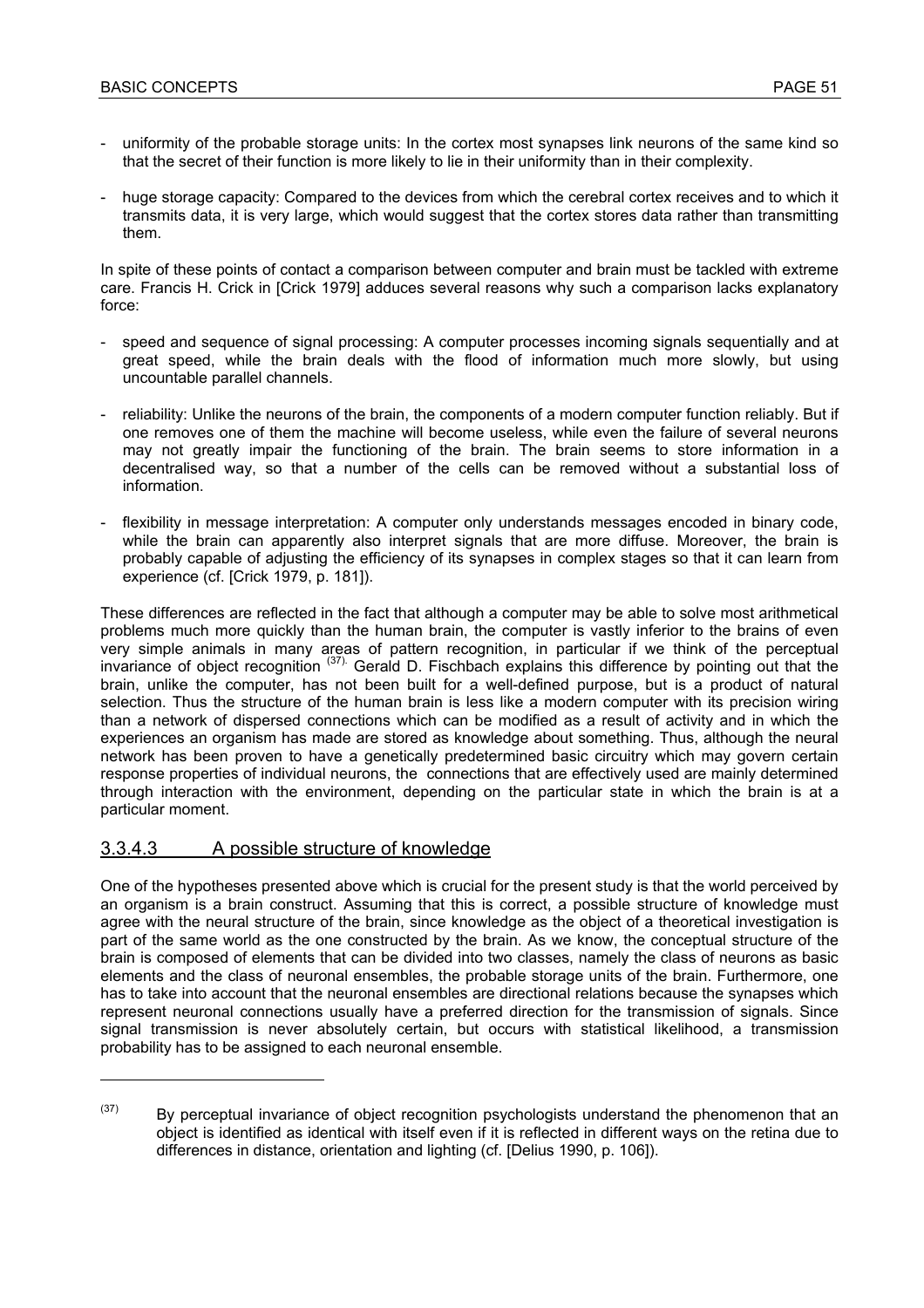A tentative model of the knowledge of an organism O therefore consists of a set  $K<sub>O</sub>$  which can be divided into the class KE<sub>O</sub> of knowledge elements and the class KR<sub>O</sub> of knowledge relations (with KE<sub>O</sub> ∪ KR<sub>O</sub> = K<sub>O</sub>). The knowledge elements k ∈ KE<sub>O</sub> as the basic elements stand for things that are to be considered as coherent totalities such as objects of the external world or the sentences of a language. On the other hand the knowledge relations r(k<sub>1</sub>,k<sub>2</sub>,p) ∈ KR<sub>O</sub> mutually relate two knowledge elements k<sub>1</sub>, k<sub>2</sub> ∈ KE<sub>O</sub> to the probability p. A knowledge relation r(k<sub>1</sub>,k<sub>2</sub>,p) ∈ KR<sub>O</sub> always points from k<sub>1</sub> to k<sub>2</sub>.

Thus the set  $K_{\Omega}$  includes all elements that can be part of the knowledge of any organism O in some form or other. With knowledge elements of this construction one can furthermore speculatively form equivalences between the model of knowledge outlined above and the neural structure of the brain, although this should not lead one to conclude that there is in fact a bijection rule for mapping the set  $K_O$ into the neural structure of an organism. In such a thought experiment a knowledge element  $k \in KE<sub>O</sub>$  could be considered as the analogue of a neuron, and a knowledge relation  $r(k_1,k_2,p) \in KR_0$  as the analogue of a synapsis, where  $k_1$  would mark a reference to the pre-synaptic and  $k_2$  a reference to the post-synaptic cell. Finally p would represent a measure for the transmission probability of a synapsis. The knowledge relation  $r(k_1,k_2,p)$  could thus also be interpreted as d\_semantic with reference to  $k_1$  and d\_syntactic with reference to  $\overline{k_2}$ . In analogy to the wiring network of the brain the knowledge of an organism would thus have to be understood as a structure whose basic elements form a network of knowledge relations.

There is one point, though, where the structure of the model of knowledge seems to diverge from the conceptual structure of the brain. While neurons and neuronal ensembles always represent distinct things in the brain, it may not always be possible to clearly distinguish knowledge elements from knowledge relations. If we examine not only the knowledge elements, but the knowledge relations as to their structures - whether out of perfectly legitimate scientific or ordinary human curiosity - the knowledge relation suddenly appears in the role of the knowledge element, which can in turn be related to other knowledge elements. This would mean that the intersection KE<sub>O</sub> ∩ KR<sub>O</sub> is not empty, which would contradict the outcome of the thought experiment above where  $KE<sub>O</sub>$  is the set of all neurons and  $KR<sub>O</sub>$  is the set of all neuronal ensembles so that their intersection would logically have to be empty. A close examination of this paradox shows, though, that the cause of the problem lies in the implicit equation of two fundamentally different facts. Information about the structure of a knowledge relation is of course represented in a completely different region of the brain of an organism from the knowledge relation itself. Therefore if one is analysing a knowledge relation there will be at least one neuron that represents this relation and thus makes it possible to store further information about the knowledge relation. Thus the knowledge relation as a physically determined neuronal connection on the one hand is identical with its representation formed for the purpose of analysis on the other hand only on a conceptual, but not on a real level.

This simple model of the elementary parts of a possible structure of knowledge is characterised by its high degree of flexibility. It is capable of representing the structure of knowledge in terms of the neural model of the brain on the one hand, and of the psychological model of learning in Figure 5 on the other. The memory trace which is formed in the learning process as a temporally uni-directional relation between perceived elementary events can thus be understood as an alternating sequence of basic elements and knowledge relations. Moreover, Luc Ciompi's affect logic and thus important aspects of the concept of pragmatics from chapter 3.1.3 can easily be represented in this model of knowledge. Because the qualifying affective system of an organism is as much an integral part of the brain as the quantifying abstractive thought system, and because, moreover, the same type of neurons is responsible for the functioning of both systems, this 'category of knowledge' can be integrated in the model of knowledge above without conceptual modifications. Thus a potential affective bias of the cognitive-sensory stimuli produced by the affective system has its correlate in the model of knowledge proposed here.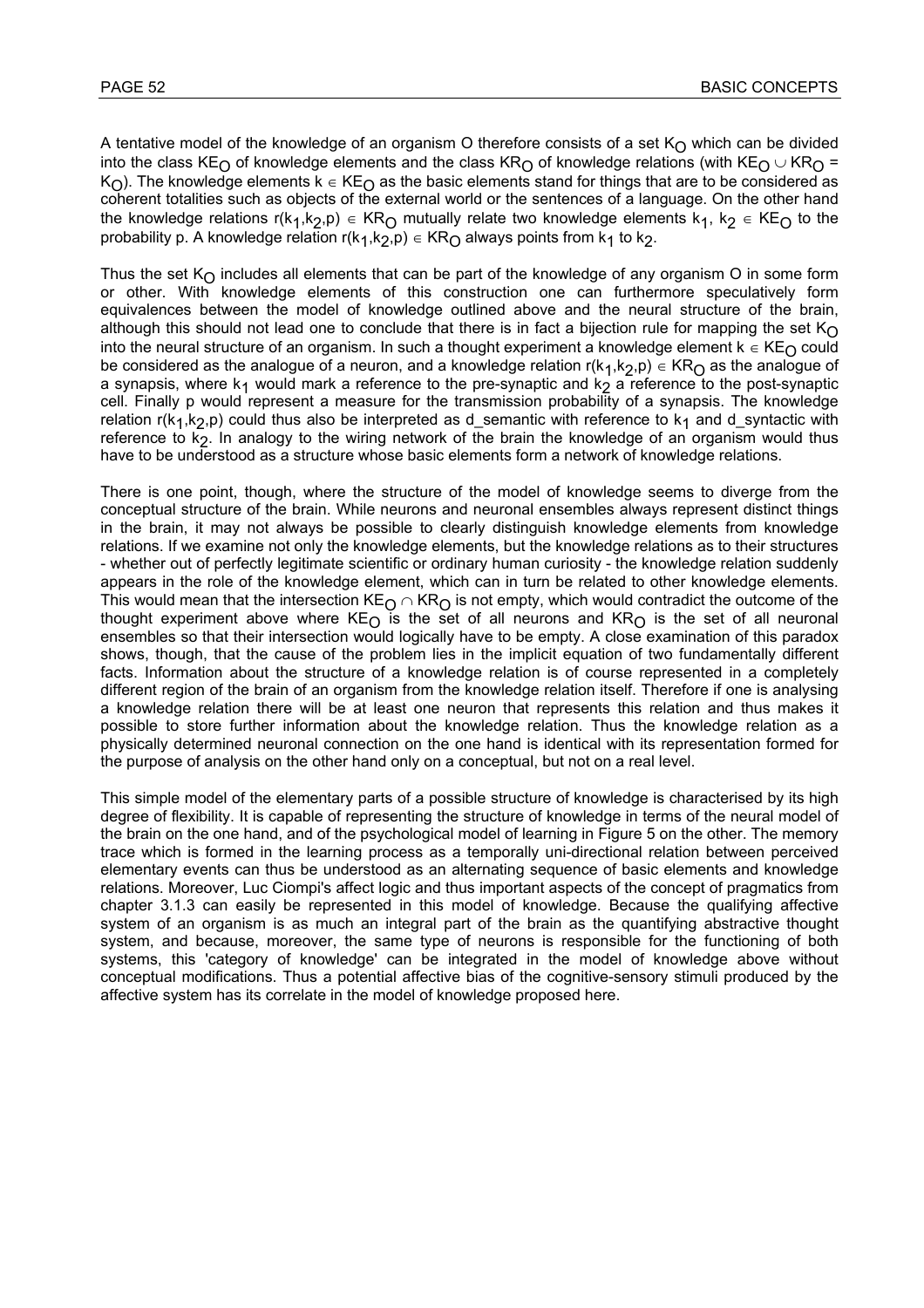The flexibility of the model can also be seen from the fact that aspects of the brain model which have not been clearly defined can be modelled regardless of the eventual solution. For example Gerald D. Fischbach's question as to how many neurons have to change their firing rate in order for individual features of a percept to be recognised as belonging to a coherent percept or gestalt is answered in various ways today. The most extreme view holds that there is only one final neuron for each gestalt. Yet according to recent experiments, knowledge that belongs together is stored in a decentralised way, and the cells react to gestalts of a similar shape and not to specific individual gestalts. According to Hanna and Antonio R. Damasio, on the other hand, the unity of complexes of knowledge is assured by means of separate records in a dedicated area of the brain. Because both hypotheses start from the same neural model, they can of course be represented by the same kind of elements from  $K_{\Omega}$ .

Cognitive knowledge is not always associated with objects of the external world directly, for very often the object of knowledge is abstract. This kind of knowledge is due to the association of neurons in brain regions that are localised very far from the sensory organs in terms of circuitry. According to Fischbach neurons react to increasingly abstract aspects of complex stimuli the more synapses there are between them and the original point of stimulation. Because neurons, particularly in those areas, are enormously flexible they can enter into relations with almost any other cell. The possibility of erroneous or deliberately false associations between different items of knowledge increases in those regions. Thus non-factual, imaginary knowledge can also be integrated into the set  $K_{\bigodot}$  because 'false' knowledge and 'false' reasoning have their correspondence in the neurobiological model of the brain.

This hypothesis agrees well with Quine's observation that the possibility of misuse of acquired terms increases in line with the increase in abstraction. In contrast to Quine's claim that the origin of this phenomenon lies in the animal irrationality of our sense of similarity, it is postulated here that the potential misuse of terms is a logical by-product of highly intelligent behaviour. Mathematical logic, on the other hand, which has the highest scientific value for Quine, can be compared to the simple activation of a series of consecutive synapses.

# **3.4 Summary of findings**

It has been the aim of chapter 3 to analyse concepts that were controversial or fragmentary in earlier information theories and to integrate them into our conception. Given the importance of the results of this survey for the proposed definition of the concept of information, the most important points will be recapitulated here.

We started with the concept of the sign in semiotics as defined by Charles W. Morris. Thanks to the comprehensiveness of his definitions they can be applied in many areas. Morris' concept of the sign includes not only characters or hieroglyphics, but also whole words or sentences, and even smells, noises or patterns of behaviour, in short, anything that can in some way be apprehended by an organism via the senses. According to the semiotic view a sign has three dimensions, syntax, semantics and pragmatics, which manifest themselves in the kind of relation that links a sign with other entities. Thus the relations between two signs are syntactic, between a sign and an object semantic, and, finally, those between sign and interpreter pragmatic. According to Morris a sign with an object designated by the sign and an interpreter who evaluates the sign form a necessary part of so-called semiosis, a behaviourist stimulusresponse scheme.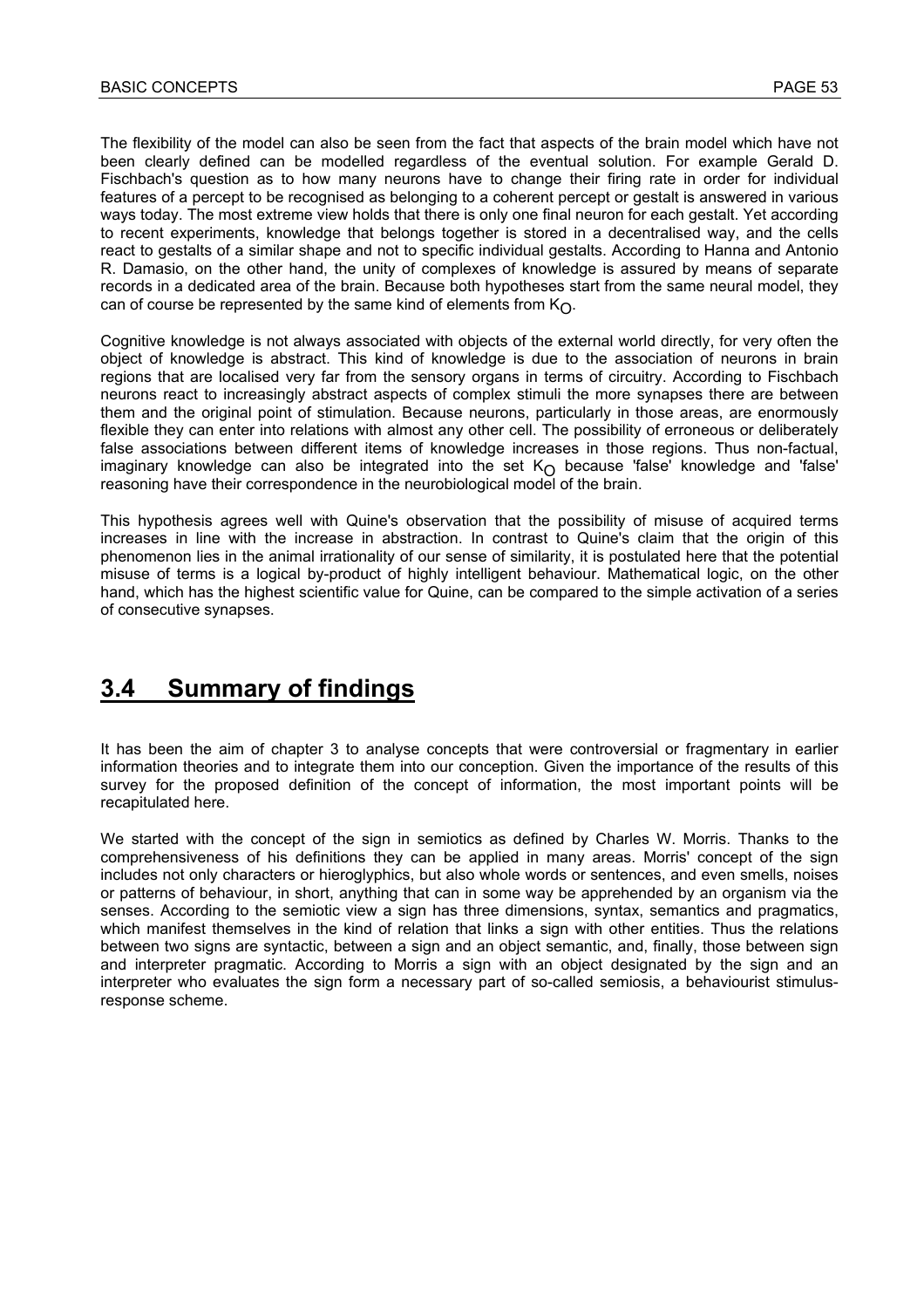Morris' concept of the sign can be used to explain many aspects of information, as Doede Nauta jr. has shown convincingly in [Nauta 1970]. However, certain problems that arise in information theories cannot be answered with the original semiotic definitions. Thus unaddressed information can only be integrated into a semiotic framework by reinterpreting the semiotic scheme in a very problematic way, such as interpreting the internal representation of an object in the subject as a sign. In this way one saves the structure of semiosis, but violates the empirical principle that all stimuli should arrive from outside. In order to avoid such inconsistencies, it was proposed that the same thing, contrary to Morris' assumption, could have different roles in a semiosis. This allowed a solution of the problems above, but other difficulties arose. The terms syntax, semantics and pragmatics - which could only be delimited from each other in semiotics because clearly defined roles were assigned to the things referred to - lost their distinctive features. In the new context the same relation could be called either syntactic or semantic, because the same thing could play both the part of a sign and the part of an object in the same semiosis.

In this quandary, the direction of a relation offered itself as the new criterion for the distinction of syntax and semantics. One consequence of this was that relations that describe the syntax of a thing, its structure, always point towards the thing. On the other hand it was realised that the semantic relation of a thing in its role as a sign establishes a reference to another thing, that is, it points away from the sign. Consequently it was postulated that all relations pointing towards a thing belong to its syntax and, conversely, all relations pointing away from the thing belong to its semantics. But because this definition deviates too much from previous uses of the terms of syntax and semantics, new terms had to be invented. Thus we called a relation d syntactic (or d semantic) if it was only assigned to syntax (or semantics) on the basis of the direction of the relation.

Within this alternative concept of syntax and semantics, a new problem arose when a place had to be found for the third semiotic dimension, pragmatics, since a relation only has two directions. One possible solution to this difficulty was found when it was realised that the call of the subject to action which is the main feature of a semiotic-pragmatic relation does not actually emanate from the thing as sign, but is initiated by the subject as interpreter herself. In this sense, the pragmatic moment of a thing can be identified by the ever individual way in which the subject recognises a thing and assigns her own meaning to it according to her a priori knowledge and the situational context. Thus this variability in interpretation ranges from a clear recognition of the thing by the subject to its misinterpretation depending on the number and quality of the relations taken into account, as well as their correlation with the corresponding relations represented in the subject's brain. Instead of the question of pragmatic relations we get the question of the subdivision of the relations closure enveloping the thing, a division into those relations that are necessary for an adequate recognition of the thing in a particular situation and those that are not necessary to mere recognition of the thing in the same situation.

In this way it was possible to free the theory of communicative relations from the semiotic yoke of an acontextual disjoint division of relations into syntactic, semantic and pragmatic ones. The new subdivision of relations now refers to a thing to be analysed, where the individual relation counts as d\_syntactic at one time and d semantic at another, depending on point of view, but never as both at the same time. Therefore the structure of the thing can be represented according to the model in Figure 4. The relations closure surrounding a thing can be dichotomised according to two criteria: The criterion of the direction of the relation divides the bundle of relations into a d syntactic and a d semantic closure; the same relations closure is divided into an essential and an accidental closure according to whether a relation is necessary for recognition at the time of perception or not.

At this point, the definition, which can be considered as one of the most important theses of the present study, was still based on weak foundations, and it was the aim of chapter 3.2 to integrate these ideas into a broader theoretical context, in particular with reference to modern theories of semantics. For that purpose, works by Willard Van Orman Quine as well as Jon Barwise and John Perry, important contributions to the definition of the modern concept of semantics, were consulted.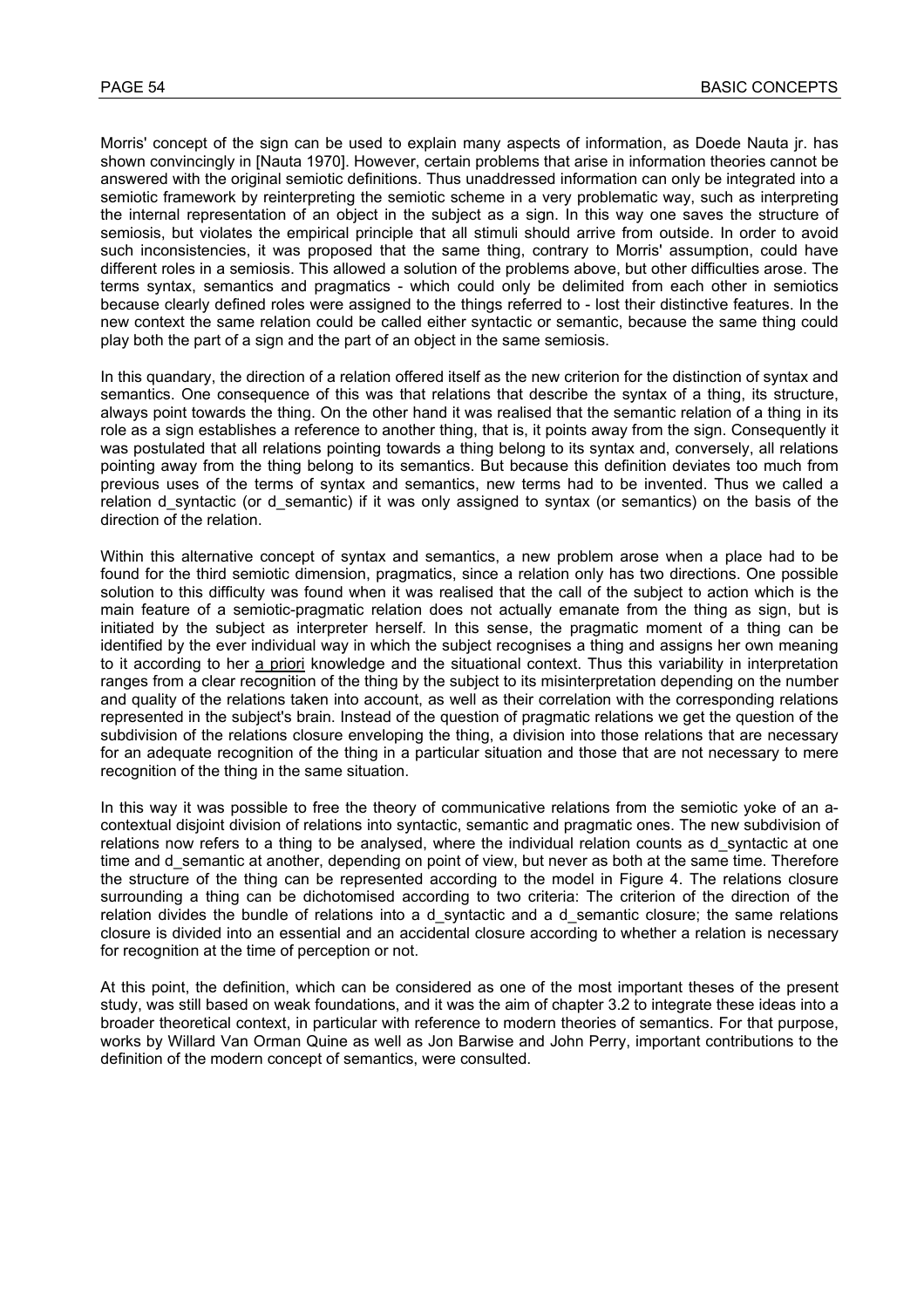Quine's theory of semantics starts by introducing the linguistic concept of stimulus meaning. Semantics is represented as a behaviouristic problem which can only be understood in terms of the behaviourist model of stimulus and response. According to this approach there is no a priori meaning, but the 'meaning' of a sentence is considered as the normative form of linguistic behaviour which arose through mutual attunement of the members of a language community. Stimulus meaning must then be understood as the reference by an individual to an intended object at a certain point in time in reaction to a temporally specific linguistic stimulus. Unlike semioticians, Quine in his semantic reflections does not merely seek for the meaning of an individual utterance event, but the variability of the stimulus meanings of words, statements and sentences across several utterance events. The indeterminacy of stimulus meaning found by Quine in most sentences runs counter to his endeavour to establish criteria for the formulation of scientific theories on the basis of sentences with a constant truth value which can be written down in so-called canonical notation (cf. [Quine 1960, p. 157 f.]). Therefore he reduces the range of scientifically acceptable sentences to 'observation sentences' and 'eternal sentences,' the stimulus meaning of which remains constant over time while other sentences are dismissed as not susceptible of a determination of their stimulus meanings.

Such a restriction may sound convincing from the point of view of formal logic, but from the point of view of information theory it cannot be accepted. A comprehensive information theory must be capable of encompassing the information content of imprecise sentences. Thus the question arose first of all which mathematical concept was suitable for a formal definition of this problem. The first-order predicate logic with identity favoured by Quine cannot be used since it is usually impossible to represent in canonical notation the full extent of the variability of sentence stimulus meaning which is rarely known completely. But according to the arguments put forward on p. 34 f., the problem of the variability of stimulus meaning has similarities with the thermodynamical question of the next probable state of a gas in a closed container, which is similarly indeterminate. Transposing the approach used in thermodynamics to the linguistic environment and tackling the problem with statistical methods seems the obvious route to take. This would endorse Shannon's idea that the thermodynamic concept of entropy should be applied to certain phenomena in communication theory and would extend it in an interesting way: In contrast to Shannon's intention of excluding meaning from a discussion of communication theory, entropy according to the present proposal would emerge as something like a measure for the 'meaning' content of a communication element (cf. chapters 4.2 & 4.3).

Quine's theory relies on an analysis of the language in which a science is formulated whenever scientific questions are treated, since to him any theory is inextricably entwined with the language in which it is formulated. Yet information theory provides examples such as unaddressed information which can only insufficiently be explained with Quine's methods (cf. chapter 3.2.2). Jon Barwise and John Perry's theory of situation semantics, on the other hand, succeeds in satisfying many of the requirements of a comprehensive information theory formulated in chapter 2. The concept of the situation includes real constellations of the external world, events and the cognitive states of organisms, as well as the elements of language. All situations, including the extra-linguistic ones, can mean something according to Barwise and Perry, the individual meaning corresponding to a systematic and constant relation between two situations, a so-called constraint. The two authors explicitly include the possibility of a meaning being interpreted differently by different individuals with a different approach to the world at different times, a phenomenon that Barwise and Perry term the 'efficiency of meaning.' This enables Barwise and Perry to make the variability of the (stimulus) meaning of sentences, which Quine dismisses as unscientific, susceptible of scientific discussion. Thus the concept of efficiency plays a crucial part in situation theory. It covers the fact that a thing may be interpreted differently by different subjects in different contexts and with a different stock of a priori knowledge. The definition of situation theory for the concept of efficiency broadly coincides with the definition of pragmatics in chapter 3.1.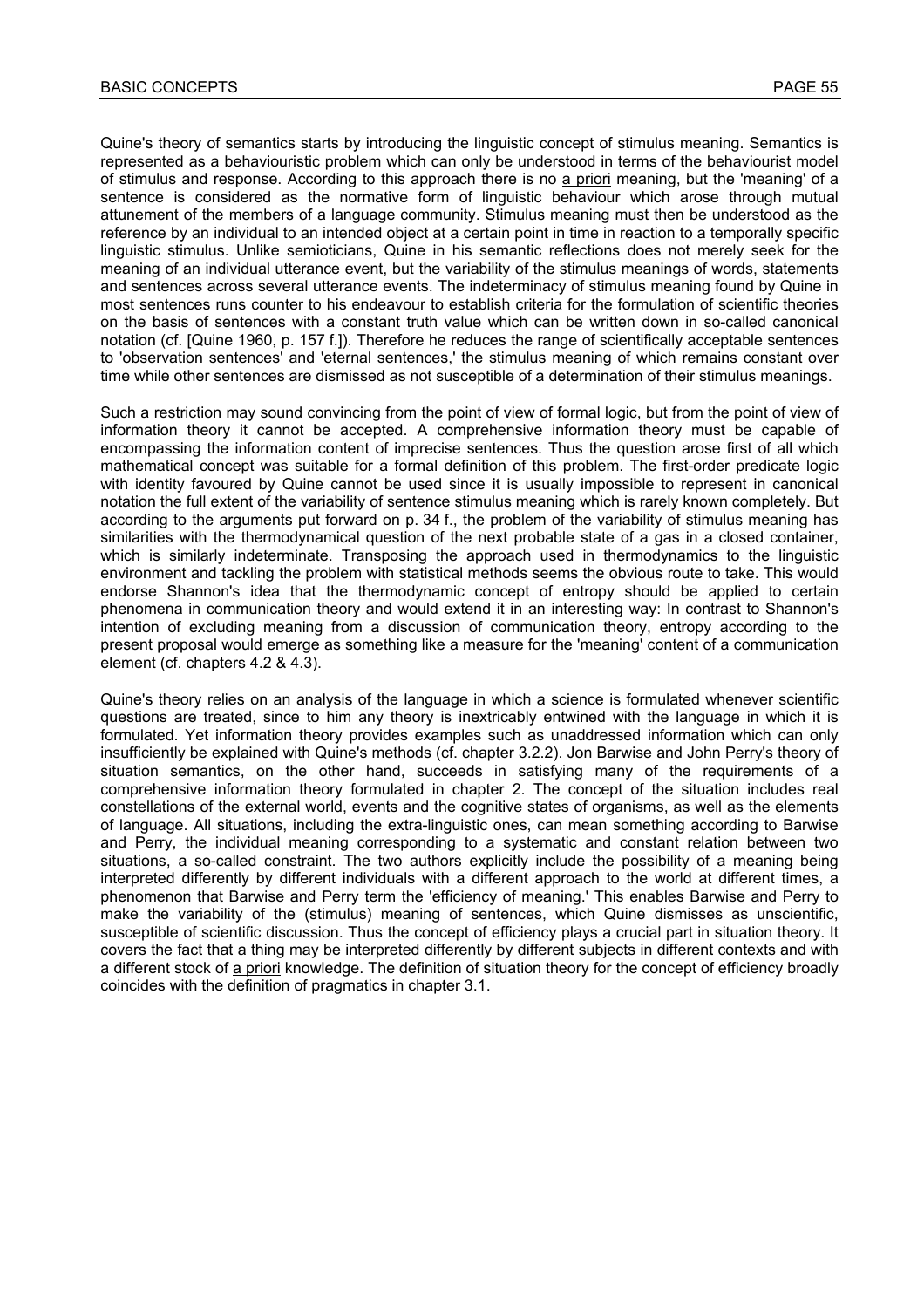l

Situation theory introduces a relative concept of truth - an utterance u with an interpretation P shall be true relative to an actual situation e if e is in P - so that truth is considered not as the necessary property of a sentence, but as one of several possible constraints on a sentence. Moreover, the situation-semantic concept of the constraint indirectly furnishes arguments to support the thesis that syntax and semantics are only distinguished by their direction. Because every constraint which relates a situation  $S_1$  to another situation  $S_2$  has a direction - from  $S_1$  to  $S_2$  - this constraint automatically becomes a d\_semantic relation with respect to  $S_1$ . Since every constraint, according to Barwise and Perry, is moreover present a priori (that is, does not only emerge when it is discovered), it also has syntactic properties that contribute to the construction of the network that holds together the situations of the world. In that sense, the constraint, a relation from S<sub>1</sub> to S<sub>2</sub> constitutive of meaning, is an integral part of S<sub>2</sub> so that seen from S<sub>2</sub> it can also be considered as a d\_syntactic relation.

Thus Barwise and Perry's situation theory is compatible with the theses advanced in chapter 3.1. In addition, the theory meets most requirements for a comprehensive information theory listed in chapter 2, since all types of entities mentioned there <sup>(38)</sup> are considered as objects of the same value and kind: as situations. Due to the conceptually equal treatment of time-bound things (events) on the one hand and things that remain invariant over time (objects) on the other, situation theory has finally succeeded in grouping things under one heading which, because they were supposedly so different, led to the distinction between structural-attributive and functional-cybernetic approaches to the concept of information in the first place. Because it is possible to examine an event as a situation regardless of its effect, unaddressed information can also be modelled in situation theory.

One important hypothesis of situation theory is that those constraints which are responsible for the complex structure of reality also have to be understood as parts of this reality. This claim conflicts with the assumption of modern neurobiology that the world perceived by us is a construct of our brain. Neurobiology has recently developed promising theses to clarify questions that arise in connection with the concept of information, such as learning as a process of knowledge acquisition or the question of knowledge representation in the brain. This made it necessary to discuss the differing approaches to the constructedness of reality in various theories of learning and knowledge in chapter 3.3.

Modern neurobiology starts from the assumption that the perceptual signals received from the environment are processed in stages according to different criteria along a neuronal pathway and then synthesised into a coherent representation. How this happens is determined by the structure of the neurons, which can receive signals from more than 10<sup>5</sup> other neurons via their dendrites and transmit their own signals via the axon to more than 10<sup>5</sup> other neurons. Learning is therefore understood as a process whereby biochemical changes in the synapses, the switchpoints between two neurons, increase the probability of interneuronal communication. Thus we get a coherent ensemble of several neurons that are always stimulated together. If this ensemble of neurons continues to react adequately after a longer period this structure can be viewed as part of the knowledge of an organism. The representation of knowledge in the brain would therefore consist of a network of neurons permanently linked through biochemical changes, and the knowledge element could be equated to a link between two neurons.

If representations composed in this way constitute our idea of the external world, the 'real world' must have the same conceptual structure as the brain constructing the world, a brain that as we know consists of a dense network of interrelated neurons. Indeed, several findings suggest that this assumption is correct. When Wolf Singer, for example, says that objects can only be recognised as such because their properties allow them to be distinguished from other objects, he implicitly assumes that the recognition of an object can only take place with reference to the relations it has with its surroundings. Günther Palm's hypothetical statement that correlations in the external world become connections between neurons (cf. [Palm 1990, p. 168]) points in the same direction. Both statements are confirmed by Semir Zeki's findings which show that seeing and understanding are the product of synchronous neuronal activity in different areas of the brain and are therefore inextricably entwined.

 $(38)$  This includes constellations of reality, elements of language, utterance events regardless of their factual accuracy, as well as events and cognitive states.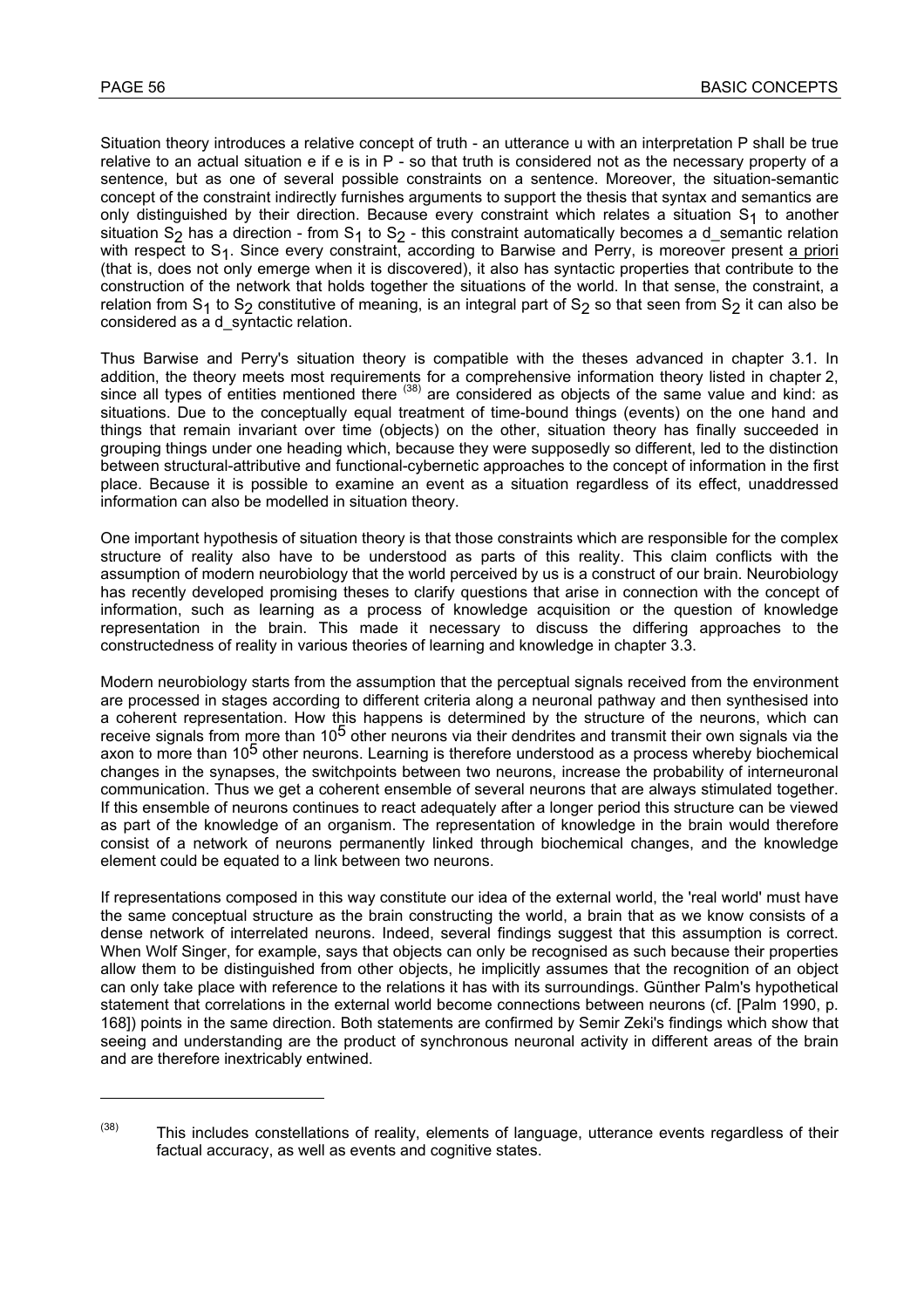Thus it makes sense to view such diverse phenomena as objects of the external world, events or thoughts as basically having the same structure. Like the structure of the neuron all entities recognised or invented by an organism have relations that point towards them and relations that point away from them. Thus the structure of the thing proposed in chapter 3.1 is confirmed by the findings of modern neurobiology. But Jon Barwise and John Perry's successful attempt to reduce the world and its parts, events, language as well as mental attitudes to the same simple structure of the situation also acquires plausibility here. Anything perceptible or intelligible, whether one calls it a sign, a situation or a thing, according to this view, is nothing but a brain construct and thus depends on situational context and thing-specific a priori knowledge. This applies equally to perceived 'real' things and to invented 'figments of the mind,' to linguistic structures as well as to patterns of behaviour, to stationary things and to experienced events. They are always pragmatic. Of course this thesis necessarily also applies to constraints which are assumed by Barwise and Perry to be part of the external world, but are in fact also constructed by the brain. All things basically have the same structure, which is always a reflection of the structure of the individual brain in general and the structure of its neurons in particular. Thus the division of the relations closure enveloping the thing into a d syntactic and a d semantic closure as well as the speculations about the concept of pragmatics here find a simple and plausible explanation.

In this world of neural constructs, language has of course a central part. It is one of the most important mediums with which an individual can reveal his ideas about the world to other individuals. This allows the various individual 'worlds' constructed by different individuals to be mutually attuned and adjusted. Language becomes something like the individual's gauge for the accuracy of her own world construct. So it cannot surprise that Quine equates the existence of objects and external processes with the existence of sentences about the same entities. Only in this way can a broad consensus about their existence be established. The concomitant requirement that scientific statements be made in unambiguous sentences paraphrased into canonical notation in order to avoid verbal ambiguity is a necessary consequence of this approach. In that sense a future formulation of information theory will have to be judged on the clarity of its statements. On the other hand, language as an object of analysis has no exceptional status in information theory, since, like the things referred to in its statements, it is a construct of our brains and as such to be treated like any other thing.

In sum, the findings of chapter 3 have produced a framework within which a formal concept of information can be developed independently of the context in which a particular information process takes place, but also without any sacrifices such as the elimination of the aspect of semantics from Claude E. Shannon's communication theory (cf. [Shannon 1969]).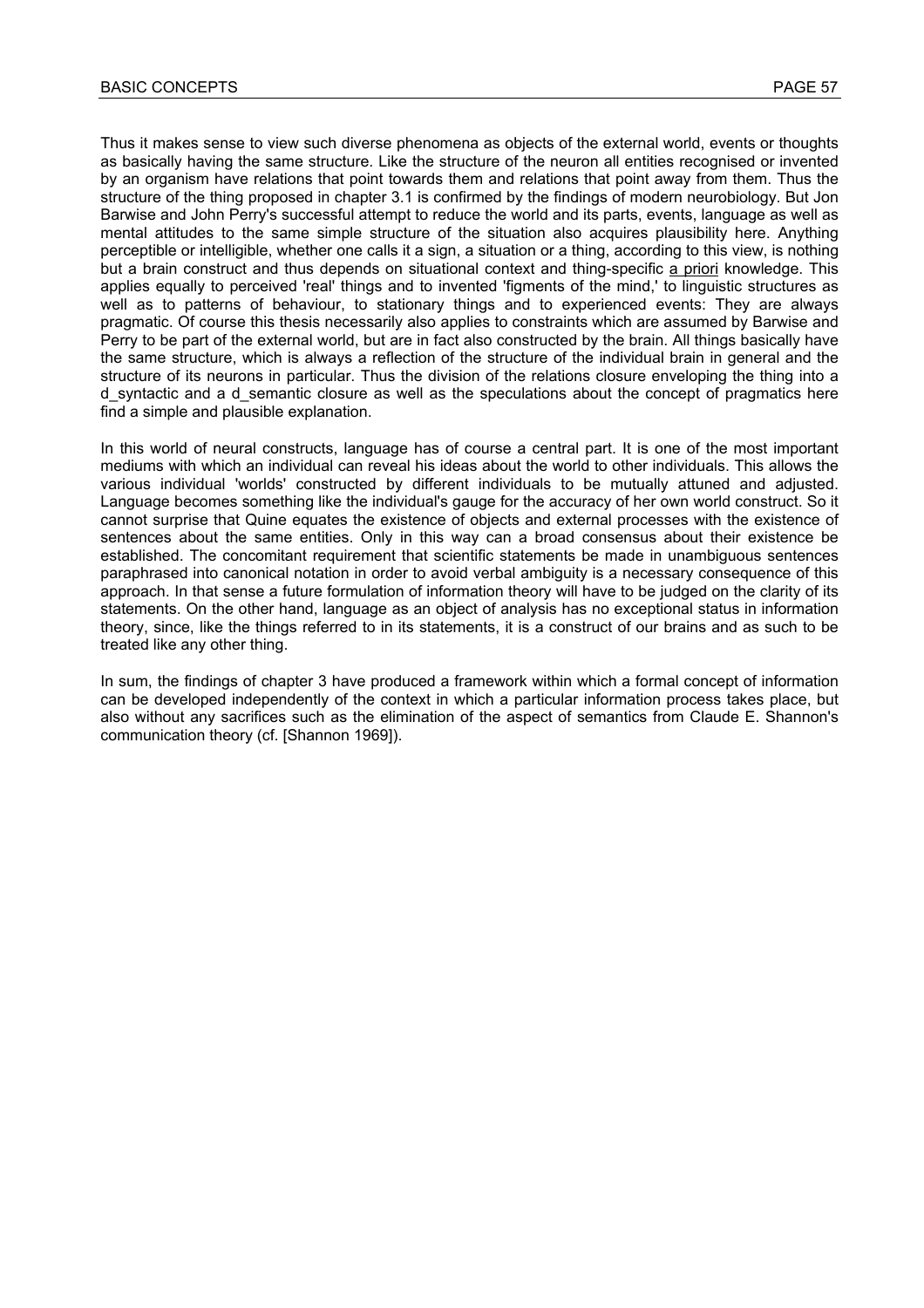# **4. INFORMATION, A NEW CONCEPT**

In the preceding chapter we discussed concepts such as sign, syntax, semantics and pragmatics, the definitions of which were either unclear or inadequate so that in the traditional information theories they led to contradictory results. From the beginning, the aim was to find a comprehensive framework in which the seemingly incompatible aspects of the various information theories could be integrated. Such a framework was found when it became clear that the things perceived in the external world, like the thoughts of an organism, are constructed by the individual brain, so that the question of the structure of things can only be answered in a first abstract phase on the basis of the neuronal model of the brain. Of course this also applies to the concept of information which is a construction of the human brain. Thus the guiding lines for a new concept of information are now in place.

# **4.1 A universal communication system**

Chapter 2 provided an overview of the different definitions of the concept of information in various communication and information theories. In the course of this survey it became clear that the different views can broadly be grouped into functional-cybernetic and structural-attributive theories. While the first of these streams views information as a communication process, the second considers information as an ordered multiplicity of entities which offer themselves as elements of communication. The models used to explain information differ accordingly. While Shannon's functional-cybernetic communication model (Figure 1) is an attempt to explain the transmission of signals from a transmitter through a channel to a receiver, Nauta, decisively influenced by MacKay's structural-attributive ideas, tries in his concept of the i-system (Figure 2) to examine the modifications of the internal state P caused by the information process. This means that the two theories answer questions about the concept of information, such as the question of the information unit, in different ways. Yet since, according to the insights gained in chapter 3, the structural differences between event and object no longer matter, one is justified in hoping that a reconciliation of the two seemingly incompatible types of information theories will be possible.

Shannon's communication system consists of six elements: information source, transmitter, channel, noise source, receiver and destination which are selectively linked by directed relations according to the direction of communication (cf. Figure 1 on p. 8). Communication takes place when a message produced by the information source is conveyed into the channel by the transmitter. In the channel the message may be distorted by signals from the noise source. At the other end of the communication system the receiver receives the signals from the channel, passing them on to the destination for final processing. With this description Shannon conceptually summarises those aspects of information that fall under the heading of functional-cybernetic information. Moreover, the accompanying mathematical-statistical formulation of the processes forms the formal basis for a technical realisation of communication systems and computers. Yet Shannon deliberately excluded important aspects of information such as semantics because they seemed irrelevant to the technical realisation of his concepts.

It is precisely this aspect of Shannon's approach that Nauta chooses as the starting point for his reflections on an alternative basic model for information. In his concept of the i-system he tries to abstract from the purely technical application and to take psychological and epistemological ideas into account. The i-system is designed to form the basis of an information theory that can be understood as a link between the humanities and the natural sciences. That is why Nauta does not only investigate the transmission of signals from an information source to a destination, but also the individual processing of information by the i-system and its effect on the environment. In that sense the i-system is not hermetic like Shannon's communication system, but open, capable of receiving, processing and sending information according to the framework provided by Morris' semiosis.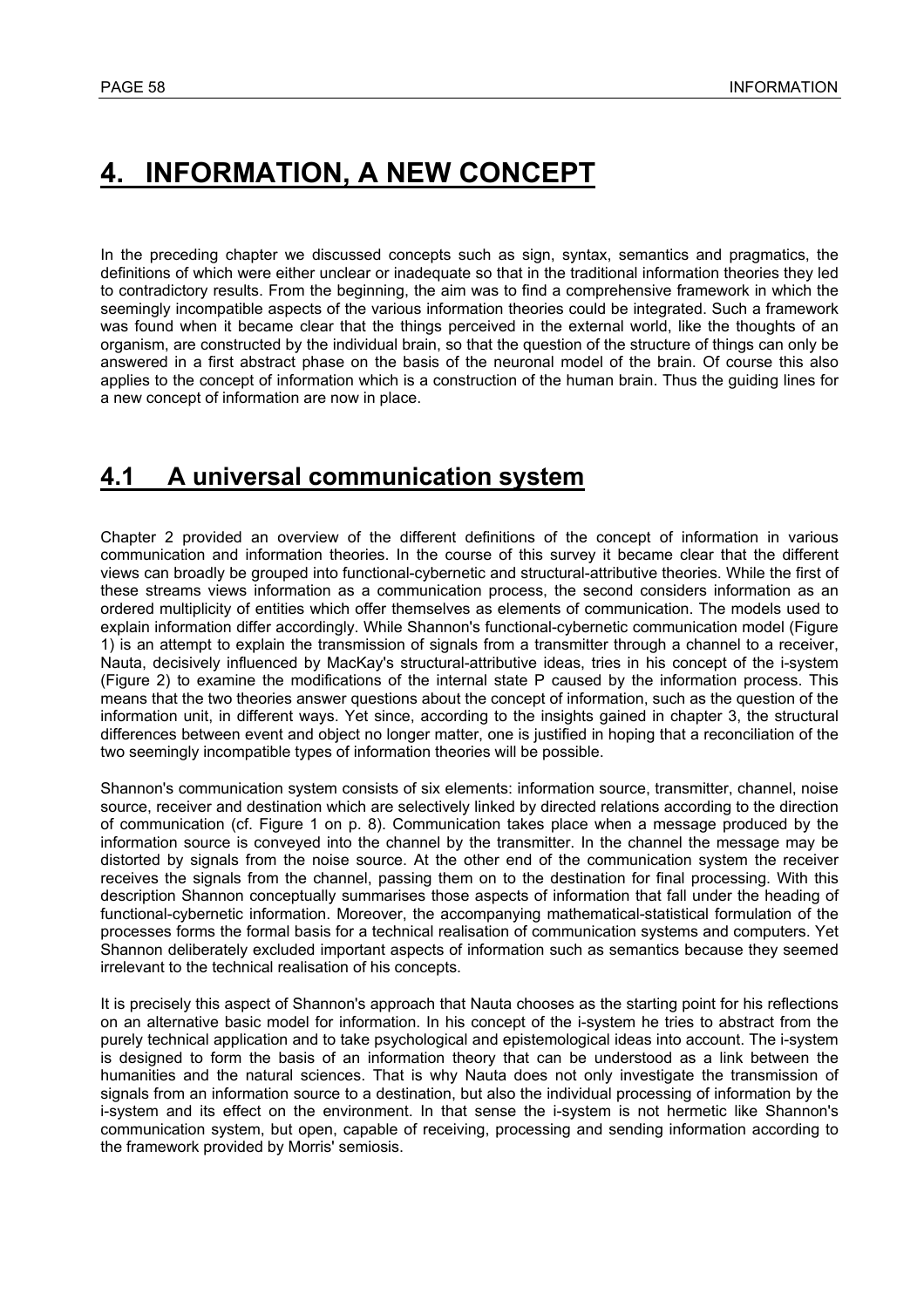The i-system consists of emittor and receptor, two filters and an internal state P, which are linked pairwise according to the direction of processing (cf. Figure 2 on p. 13). According to Nauta, a semiosis takes place in such a way that an information carrier is accepted by the receptor and recognised by the following filter as a sign so that the internal state P of the i-system changes. This change causes the production of a purposeful behaviour pattern in the following filter, which pattern is emitted to the environment by the emittor. Thus in Nauta's account of information the structural-attributive issue of the changes in the internal structure of the i-system provoked by an information process and its effects on the environment are foregrounded.

This means that both authors only treat one of two important aspects of information in their theories, namely either the aspect of signal transmission (Shannon) or the aspect of information accumulation (Nauta). In order to reconcile the two concepts, one has to find possibilities for incorporating one of the two concepts into the other. For that purpose, we will first attempt to answer the questions of one author in terms of the other's system. Thus Shannon's main problem consists in the question how a message can be transmitted by an information source to a destination without distortions. That is why Shannon's representation of a communication system in Figure 1 focuses on the situation between two communication stations. If Nauta used the same model, on the other hand, he would ask for the reasons that motivate an information source to generate a message. Furthermore, the destination's reaction to the stimulation caused by the reception of the signal would be of prime importance to Nauta. The issue of signal transmission between information source and destination would be of secondary importance. That is why in his conception of the i-system Nauta focuses on the information-processing thing which receives, processes and emits signals in reaction to the incoming signal. He emphasises the analysis of the internal state of the i-system, which would be of secondary importance to Shannon since, if he were analysing the i-system, he would primarily be interested in those processes taking place after transmission and before reception of the message.

This brief comparison of the two approaches shows clearly that it makes little sense to play off one system against the other. Rather, they are complementary theories which, taken separately, only deal with certain aspects of information, but taken together can issue in a comprehensive model of information. Each author starts asking questions precisely at the point where the other ceases to see problems as relevant to his own model. Seen from this point of view a reconciliation of the two concepts seems a simple matter. It would only take the adjustment of one of the two systems in such a way that the other author's approach could be integrated. This would result in a universal communication system that would satisfy the requirements of both workers.

The adjustments are to be executed on Shannon's communication model without impairing its universality. From Nauta's point of view the information source and the destination in this model would have to be defined as i-systems. This cannot be achieved without conceptual modifications to the communication model. Because the i-system already provides for an emittor at the interface to the external world, the sender which in Shannon's model follows on the information source is superfluous in the new model. Similarly, the receiver preceding the destination becomes superfluous because the i-system already has a receptor at the input interface. Thus the schematic diagram of a universal communication system has a simplified structure compared to Shannon's original design because sender and receiver no longer need to appear explicitly. Such a universal communication system, which will form the object of further comments in this chapter, now consists only of an information source, a destination, a channel and a noise source (Figure 6).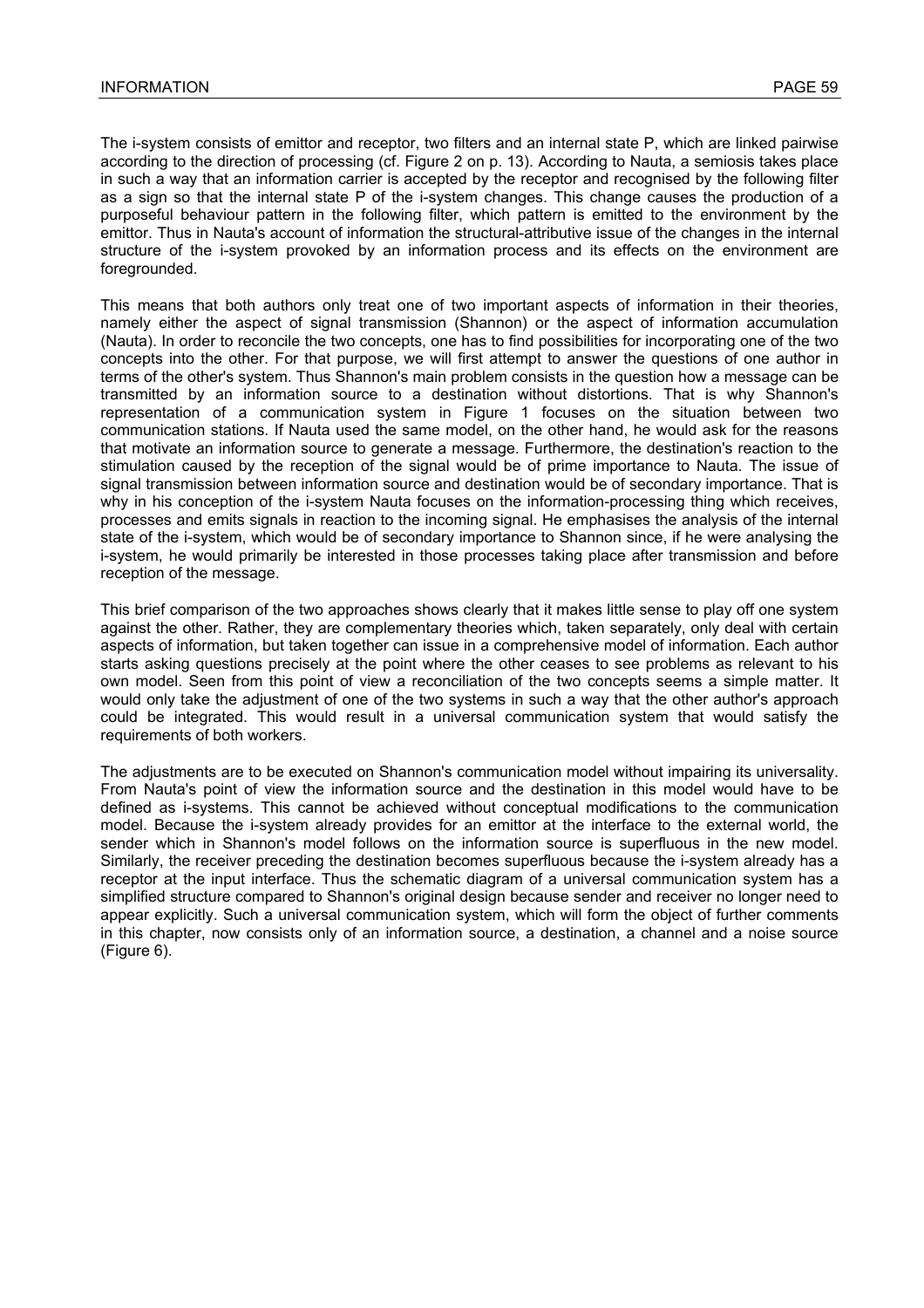

Figure 6: Schematic diagram of a universal communication system

One aspect that was not or only insufficiently taken into account in both Shannon's and Nauta's concepts was unaddressed information. In order to include this aspect a slight modification of the present outline of a universal communication model will have to be made. It is a feature of unaddressed information that the corresponding information source does not transmit its information to a well-defined destination, but simply emits it to its surroundings. Only when another i-system feels addressed as a destination by such information can a relation or channel be formed between information source and this destination. Of course, transmission over such a channel may again be impaired by a noise source. For that reason, the channel structure of Figure 6 which links information source and destination must not be understood as a fixed, ever-lasting link between those two components. Rather it must be viewed as an accidental, temporary relation between the two i-systems that are part of the model in Figure 6.

With these modifications, the universal communication model can be applied more widely than Shannon's communication model: All the informational phenomena mentioned in the preceding chapters can be accommodated. Because information source and destination are no longer considered as inscrutable black boxes, but as systems with a well-defined internal structure, the system is open to Nauta's range of meanings for information. As a consequence, communication between intelligent individuals, for example, explicitly falls under the concept of information and has to be discussed as such. Although Shannon did not explicitly exclude this possibility, his work shows a lack of interest in intelligent signal processing, unlike Nauta's concept of the i-system which is designed with a view to accounting for it. On the other hand, Nauta deliberately allows trivial i-systems so that simple machines or objects can be taken into account in his discussion of information. Finally, thanks to the proposal that channel and noise source be considered as accidental components of the universal communication system, unaddressed information, which was hitherto insufficiently integrated, can now be represented in this model. This allows us to design a system that eliminates the flaws of Shannon's communication model without discarding its advantages.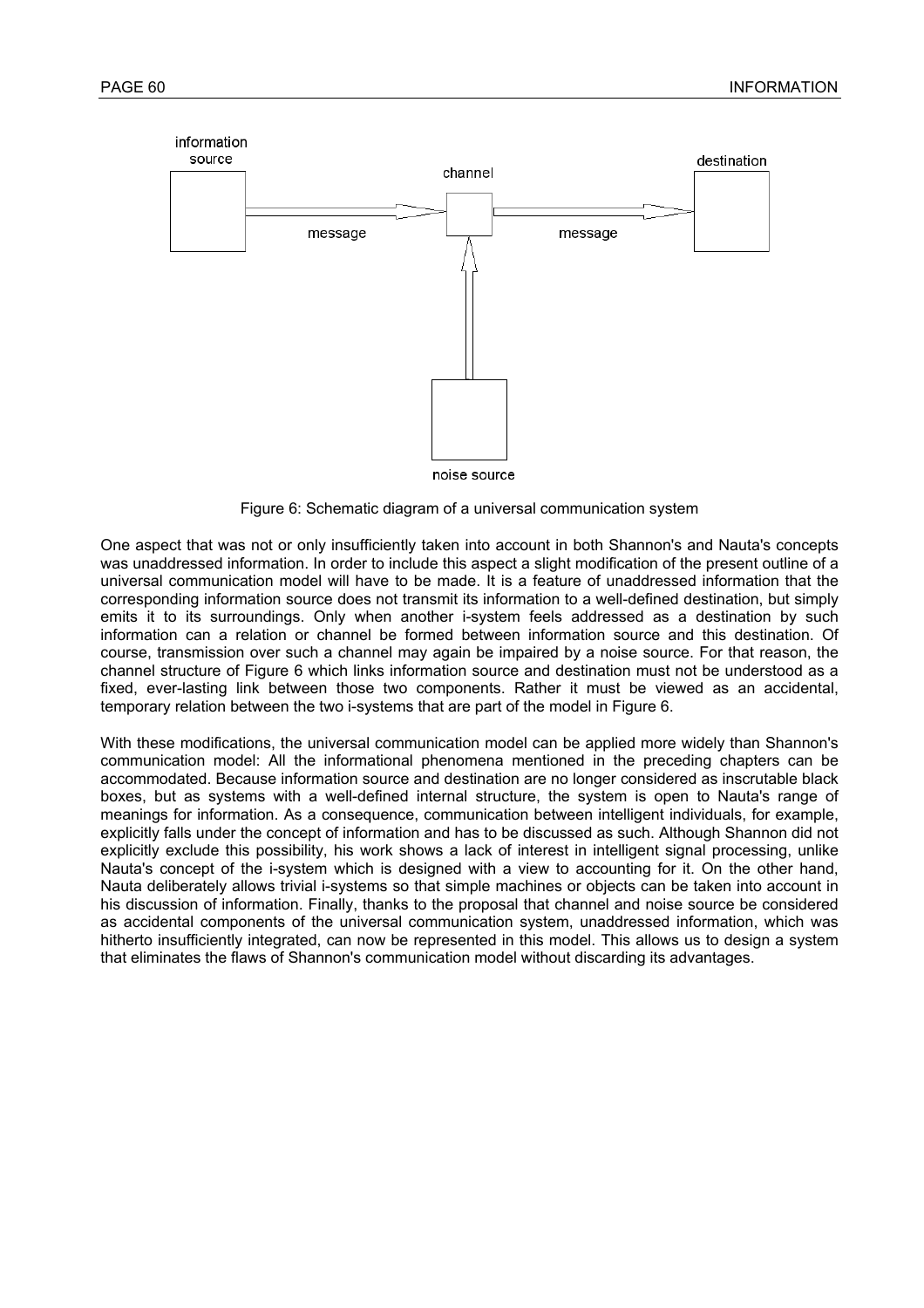# **4.2 Information carrier and information element**

One problem that runs through previous information theories like a red thread is the disagreement about how the two concepts of information carrier and information element should be distinguished. For Nauta, for example, the sign as the trigger of a semiosis in an i-system is the information carrier (or vehicle, as he terms it), since only the information immanent in a sign can change the internal state P of an i-system in the course of semiosis. The information elements which are carried by such a sign differ in character, according to Nauta. Depending on which of the three dimensions that determine the sign are discussed syntax, semantics or pragmatics - a sign may contain syntactic, semantic or pragmatic information. Nauta proposes a separate information theory for each of the three types of information with their separate information units (cf. [Nauta 1970, p. 162 ff.]). According to Nauta, these information theories, differing widely as they do, can only be reconciled within the framework of a broadly defined semiotics.

There are other difficulties to be surmounted in those information theories drawing on Shannon's communication theory. They basically pose the question, already asked by Norbert Wiener, how information can be transmitted over a channel in the form of alternatives. The binary decision where one of only two options is chosen thus suggests itself as the element of information. This definition is also justified by referring to the fact that every n-ary decision can be reduced to a series of binary decisions, which cannot be further reduced. This conception of 'information unit' thus represents a selection from the smallest set that allows a genuine selection, namely a set with two elements. This information unit is often called bit and considered as an acronym of 'basic indissoluble information unit.'

Yet the term 'bit' is not always used in the same way in the literature. Apart from the version quoted above there is a second variant which considers bit to be the abbreviation of the two words 'binary digit.' In that case bit is considered as the smallest possible element for the binary representation of data. Usually the two digits '0' and '1', the character set of the dual system, are used as binary digits. The bit defined in this way is suitable both for a general representation of data and the solution of arithmetic problems.

Thus the term bit has two meanings, on the one hand a binary choice from a binary set, on the other hand a binary digit representing either the values '0' or '1', or adequate code alternatives. In order to distinguish the two definitions, we will call the first alternative bit1 and the second bit2. The root of the ambiguity between bit<sub>1</sub> and bit<sub>2</sub> lies in the fact that the alternatives represent different stages of the phenomenon of a binary decision. While bit<sub>1</sub> represents the existence of a binary decision which need not be made, bit<sub>2</sub> represents the result of such a decision in the shape of a fixed value from the set  $\{0,1\}$ . Thus bit<sub>1</sub> stands for something which may contain either of the two values of  $\{0,1\}$ , while bit<sub>2</sub> expresses the completed decision by means of one of the two values. Thus bit<sub>1</sub> stands for the carrier of a decision yet to be taken and to be expressed by an element of the type bit $_2$ .

If bit<sub>1</sub> is viewed as a thing in the sense proposed in chapter 3, its d\_semantic closure only contains two elements, namely the relations to those two things involved in the selection. In that sense the bit as a thing represents the elementary storage unit in a computer where the two things referred to by the d\_semantic relations of bit<sub>1</sub> are represented by the values '0' and '1' or their electronic equivalent. If one of the two d\_semantic relations is selected, for example as a value to be stored in a storage unit, this relation refers to a binary digit and thus to a thing of type bit $_2$ .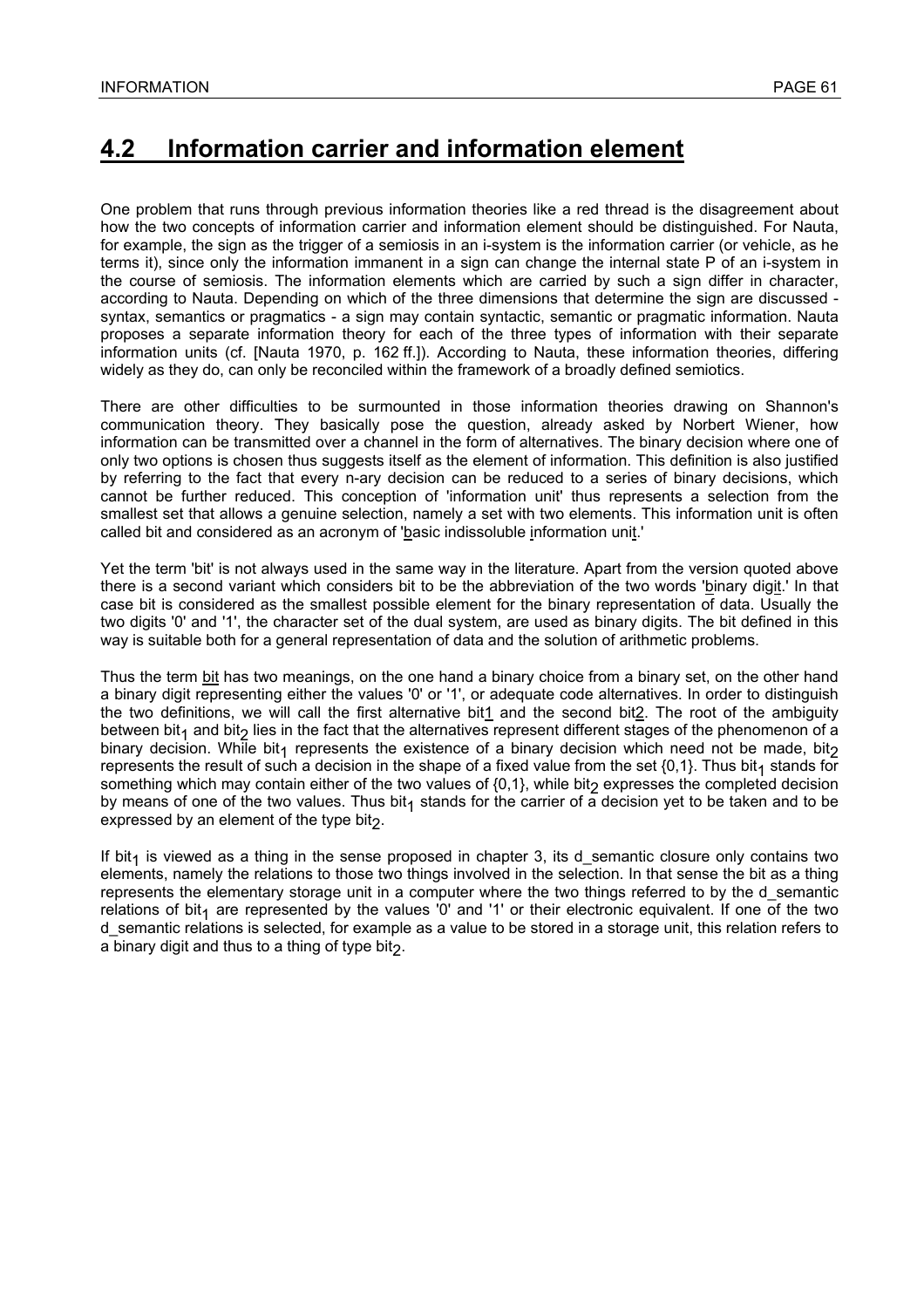From the preceding comments we can draw the following conclusions: In a binary decision things of type bit<sub>1</sub> play the part of information carriers offering themselves as storage options for a binary decision without preempting the result. On the other hand, relations referring to bit<sub>2</sub> are the relational elements in the case of a binary decision. They represent decisions that have already been made and thus in a way represent atomic entities. However, these conclusions only apply to binary decisions and not to other things of the world. Thus a thing of type bit<sub>1</sub> can never be the information carrier of a ternary decision, since it would have to have a d semantic closure with three elements where  $bit<sub>1</sub>$  only contains two. The corresponding information elements cannot be relations that refer to bit<sub>2</sub> because they would have to represent a value from a set of three elements. All things and states of affair that can be formulated can certainly be represented in binary form, but these representations will always merely be paraphrases of statements in a particular language into a binary analogue. According to chapter 3.2.1 a paraphrase may approximate the original statement very closely, yet it is never identical with it.

We are justified in asking for a universally valid definition of the terms of information carrier and information element. Generalising from the hypotheses concerning binary decisions and combining them with the insights of chapter 3, we can hypothesise that the things constructed by the brain are the information carriers and the relations between these things the information elements. There are several indications that this assumption is plausible: First of all Nauta's claim that a sign in Morris' sense functions as the information carrier is in keeping with the generalisation of the concept of information carrier proposed just now, because according to chapter 3.1 a Morrissian sign is a special case of the thing. Moreover, Barwise and Perry's situation theory also supports this thesis: According to them information is always information about something and thus dependent on constraints between situations. Therefore there are situations that contain information about other situations, which is indicated by the constraint between them. Such a constraint always has a direction from the situation carrying the information to the situation referred to by the constraint or informational relation. The elementary information of situation theory is thus always an element of the d\_semantic closure of that situation which functions as the information carrier. Because moreover the concept of the situation according to chapter 3.2.2 is only a variant of the more general concept of the thing, the situation-theoretical view of information is also covered by the definition proposed here.

The structure of things considered as brain constructs can now be understood as analogues of the neural structure of the brain constructing those things. Therefore the structure of information carrier and information element would have to be deducible from the brain model, which is consistent with the hypothesis made above. The neurons would then be the ultimate and atomic information carriers. According to the same model the ultimate information elements would have to be sought in the reciprocal relations between the neurons, which are in turn represented by their synapses.

These remarks may suffice to demonstrate that the bit, whether in the guise of bit<sub>1</sub> or bit<sub>2</sub>, cannot be taken as the information element as such, but only represents the information carrier or the information element in the case of binary decisions. Nevertheless, bit<sub>1</sub> as a type of things differs from all other types of things in one important respect: It stands for that kind of thing with the smallest possible d\_semantic closure from which one among many relations can be selected. Because any decision tree, however ramified, can be reduced to a binary structure, bit<sub>1</sub> will continue to play an important part especially in technical information processing, in particular since it is easy to simulate electronically. But it should be emphasised that information represented in binary form, insofar as it is not itself the object of information, is always a representation of information and thus not identical with that information.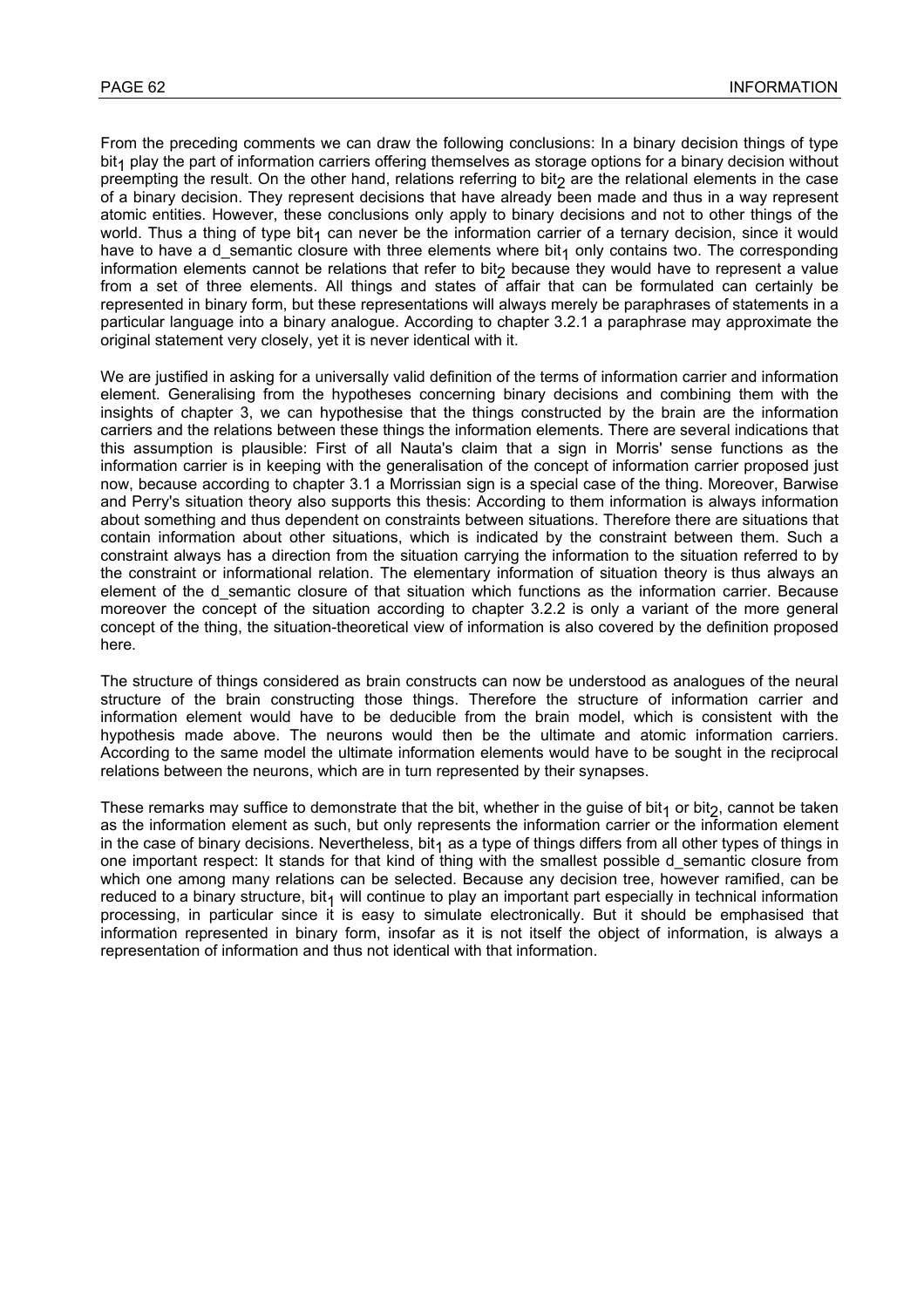l

The paraphrases of the concepts of information carrier and information element we have given so far might create the impression that we are dealing with concepts for fundamentally different matters. Yet the structural model of knowledge in chapter 3.3.4.3 has shown that relational elements can conceptually become basic elements if knowledge is gathered about them <sup>(39)</sup>. Because knowledge as the basis of the subjects' brain constructs forms an important issue in the discussion of the concept of information, this matter will have to influence the definition of the concepts of information carrier and information element. In that sense there may be cases where the information element assumes the role of information carrier, namely when information is given about a relation as information element. In those cases aspects of the structure of belongingness and meaning of the information element become important so that the relational element will itself be surrounded by a closure composed of d\_syntactic and d\_semantic relations. Thus this relational element meets the requirements for an information carrier. Seen from this point of view the information element as relation is no longer simply a link between two information carriers, but it can itself take centre stage and become an information element with a relations closure.

Thus the field of what can count as information carrier and information element has been delimited. All brain-constructed entities can play the part of an information carrier. Not only things of the external world and the world of the mind, but also relations between such things, insofar as they are to be examined as objects, are to be considered as entities. The information elements on the other hand are the relations between the things functioning as information carriers. Note that anything capable of being constructed by a brain can take the part of information carrier. Other constraints such as the features of truth or factuality, which Dretske or Barwise and Perry consider as necessary properties of information, are relegated by the present information theory to the realm of mere properties of a thing taken as an information carrier, which only makes a qualitative statement about the thing. So the prerequisites for a more precise definition of the concept of information without any value judgements are now in place.

# **4.3 Phenomenological remarks about the concept of information**

Building on the basic concepts clarified in chapter 3, it is now possible to reconcile the two fundamentally distinct models of information theories - the structural-attributive and the functional-cybernetic models mentioned in the historical survey. But a unified theory of information has not been formulated yet. Because both models can be reduced to the same universal communication system (cf. Figure 6 on p. 60), there is nothing to prevent us from attempting to describe the phenomenological aspects of both approaches using the same elements, namely the concepts of information carrier and information element developed in chapter 4.2.

First of all let us analyse the structural-attributive version of information: Information as a structure is a thing as an information carrier together with the d\_semantic relations which point away from the thing acting as information elements. It does not matter what are the type and the internal structure of the thing, since the thesis applies equally to physical and mental, to inert and changeable things. A thing constructed in this way can take the part of an i-system so that the thing in its guise as an information carrier can take the place of either information source or destination (cf. Figure 6).

 $(39)$  The neural equivalent of this supposedly special case is described in the same chapter.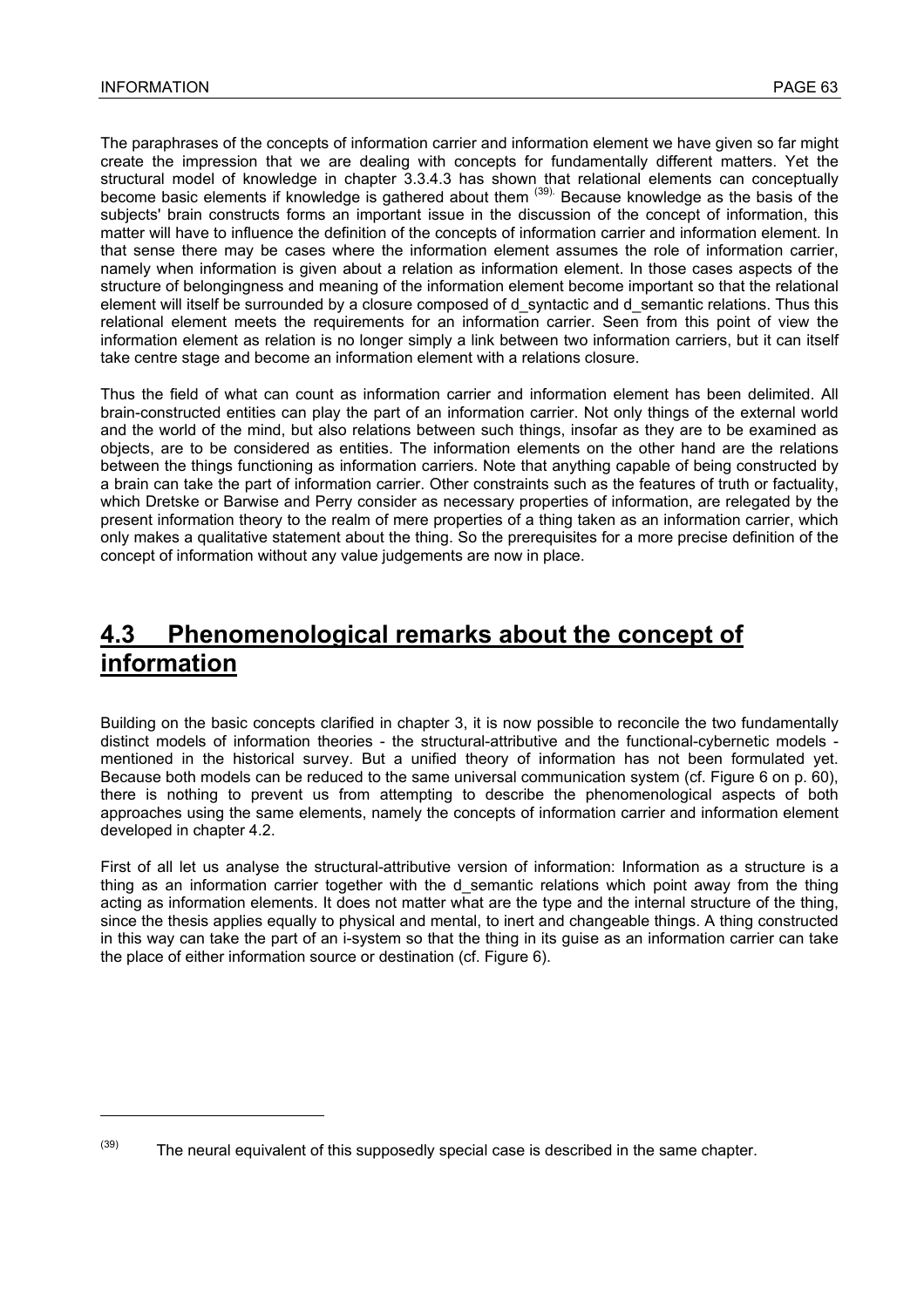If an information source is considered as a structure in this sense, an interesting fact emerges: The d semantic closure of such an information source contains among others those relations that refer to the messages that it can generate. In the case of a technical information source in Shannon's sense, which only produces signs, these relations correspond exactly to the manifold of the various signs that can be produced by the information source, i.e. its character set. Note that concatenations of such signs are recognised as wholes by human interpreters, but cannot be 'recognised' as such by technical information sources, because for a machine any message it produces is merely a sequence of individual signs whose occurrence is at most distinguished statistically.

Matters are different if a living being capable of learning such as a human being is viewed as an information source. This kind of information source differs from the technical variant in one very important respect, namely in terms of the set of messages it can generate: Unlike a technical information source, it is capable of combining elementary messages into larger units, which may in turn be elements in a larger message, and so on. The resulting number of possible messages that can be produced by an organic information source is practically infinite, which means that its  $\overline{d}$  semantic closure attains a complexity whose whole extent can hardly be comprehended explicitly. This insight, sobering as it may seem, can easily be dealt with in the framework of an information theory whose main building block is the thing as a brain construct. Whatever the individual or the object that plays the part of an information source in a universal communication system, in information-theoretical reflections it will always appear as the brain construct of an individual who experiences the communication system as an external observer. Thus the extension of the d semantic closure of any information source will be limited to the area that can be perceived by the observer.

Information as a functional-cybernetic process can now be understood as follows: Messages in coded form, corresponding to individual knowledge elements of an information source, are transmitted via a channel to a destination. The relation between message and knowledge element of the information source need not be direct. The sequence of sounds of a spoken message only very rarely stands in a direct relation to its content. But the correlates have to be selected in such a way that the destination can adequately reconstruct the state of affairs intended by the information source and integrate it into its own structures when decoding the message. In that sense the destination must at least know a priori the coding rule with which the intended state of affairs was transformed into a message.

A message that is sent by an information source in the constellation outlined above effects a change in the internal structure of a destination. Assuming that the destination is a technical device we can say without restricting the universality of our theory that its storage area has a binary organisation. Thus a certain number of bit<sub>1</sub> in the storage area, corresponding to the length of the message, is adjusted to the new situation after an information process has taken place. This does not increase the 'knowledge' of a machine, but only changes the state of some bit<sub>1</sub>. The memory of the machine may contain something completely new for a possible user of the machine, but not for the machine itself. It is from the start geared towards storing a bit<sub>2</sub>, i.e. one of two possible values, in every bit<sub>1</sub>, and thus 'learns' nothing fundamentally new when it stores a message. The d\_semantic closure of bit<sub>1</sub>, namely the relations of bit<sub>1</sub> to the values 0 and 1, remains untouched by this process. The same applies when, instead of the d\_semantic closure of an individual bit<sub>1</sub>, one analyses the d semantic closure of the whole storage area of a technical device. Here, too, nothing is changed by information except for the arrangement of binary digits.

Things are different if the destination represents a being capable of learning. Here new structural elements are generated by the integration of the message into the cognitive structures of the being if the following three conditions are met:

- 1) The destination is ready to receive a message and to analyse its contents.
- 2) The message is understood by the destination. For this, the organic destination needs a priori knowledge about the rules that govern the generation of the message: The organic destination knows at least the language in which the message has been produced. Only in this way does it become feasible to locate suitable cognitive structures for the integration of the content of the message.
- 3) The message contains something that is news to the destination, i.e. something that can modify the destination's knowledge. In that sense there are four kinds of news that can be conveyed by a message: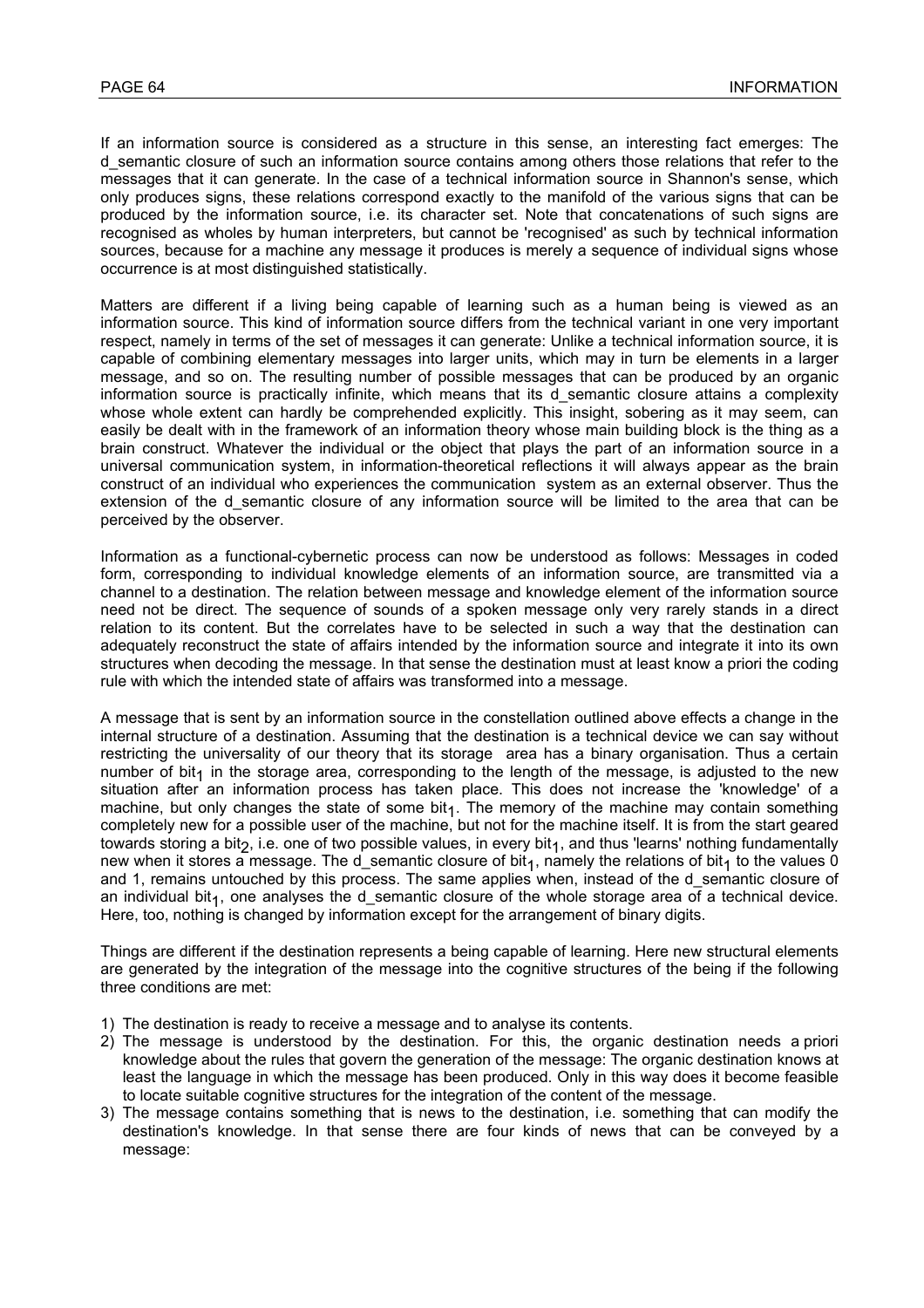- a) The destination learns something that she did not know before. Note that the destination's a priori knowledge must include specialist knowledge about its contents apart from the language of the message; otherwise the cognitive anchoring points for the integration of this message in the destination's memory are missing. (For example, there is no point in explaining quantum mechanics to an eight year old child because he lacks the necessary basic concepts in physics.)
- b) The destination learns something that she knew vaguely, but without absolute certainty. In that case the message will contribute to the imprecise knowledge being better anchored in memory.
- c) The destination learns something that contradicts what she knew previously. In that case the news conveyed by the message consists in the previous, supposed knowledge being revealed to be false and in new knowledge crowding out the falsehood.
- d) The destination learns something that she already knew. In that situation the news conveyed by the message consists in the confirmation of something already known.

While the situation under point 3a unquestionably represents the reception of news by the destination, the three other points, but in particular point 3d, should all be treated with caution because the contents of the message analysed by the destination are already known to her (3d), are partly known to her (3b) or appear to be known to her (3c). A closer analysis of the situations shows that in all three cases additional cognitive structures result from the information process, which complement existing structures, but do not erase them. This phenomenon can be recognised in practice by the fact that an organic destination will usually remember long after a reorientation has taken place that he had known or partly known or thought he knew a certain fact. The information process proposed here thus not only changes the individual's certainty about the knowledge in question, but also introduces new relations in the structure.

It follows that the destination is not informed in a way that extends structures, i.e. does not form new structures, if the message generated by the information source only leads to a rearrangement of existing values, as is usual when two devices, particularly two computers, communicate. Because this kind of information does not change the structure of the destination at all, it can only contain news for a living organism using the machine, not for the automaton itself. On the other hand one can only talk of information that extends structures if new structural parts are actually integrated into the destination's existing structures. This increases the number of possible messages that the destination as an information source can transmit, which according to the insights of chapter 2.1 increases its amount of information.

# **4.4 Formal definitions**

In all, the comments above provide the basis for a new information theory that reconciles the different previous approaches and remedies their flaws. Such a theory about information must present itself in formal logical form if it is not to remain marginal to modern information technology, but should rather contribute to its evolution. That is why the definitions which have hitherto remained verbal are to be formalised. But the author does not claim that such complex matters as knowledge, learning or thought can really be expressed in simple mathematical formulas. The definitions proposed in the following, whose form is based on the textbooks of [Halmos 1976] and [Wechler 1992], are purely meant as foundations for the model of a new information theory.

### **4.4.1 Basic definitions**

The insights of chapter 3.3 suggest that the question whether there are any a priori things can probably not be decided by any individual, since all things of so-called reality and of the world of the mind are constructed by the brains of some individuals. The formal structure of an information theory based on the premises developed in the present study requires things as the basis of such a theory that are independent of individuals. In that sense the first problem will be how to outline the set of all possible a priori things.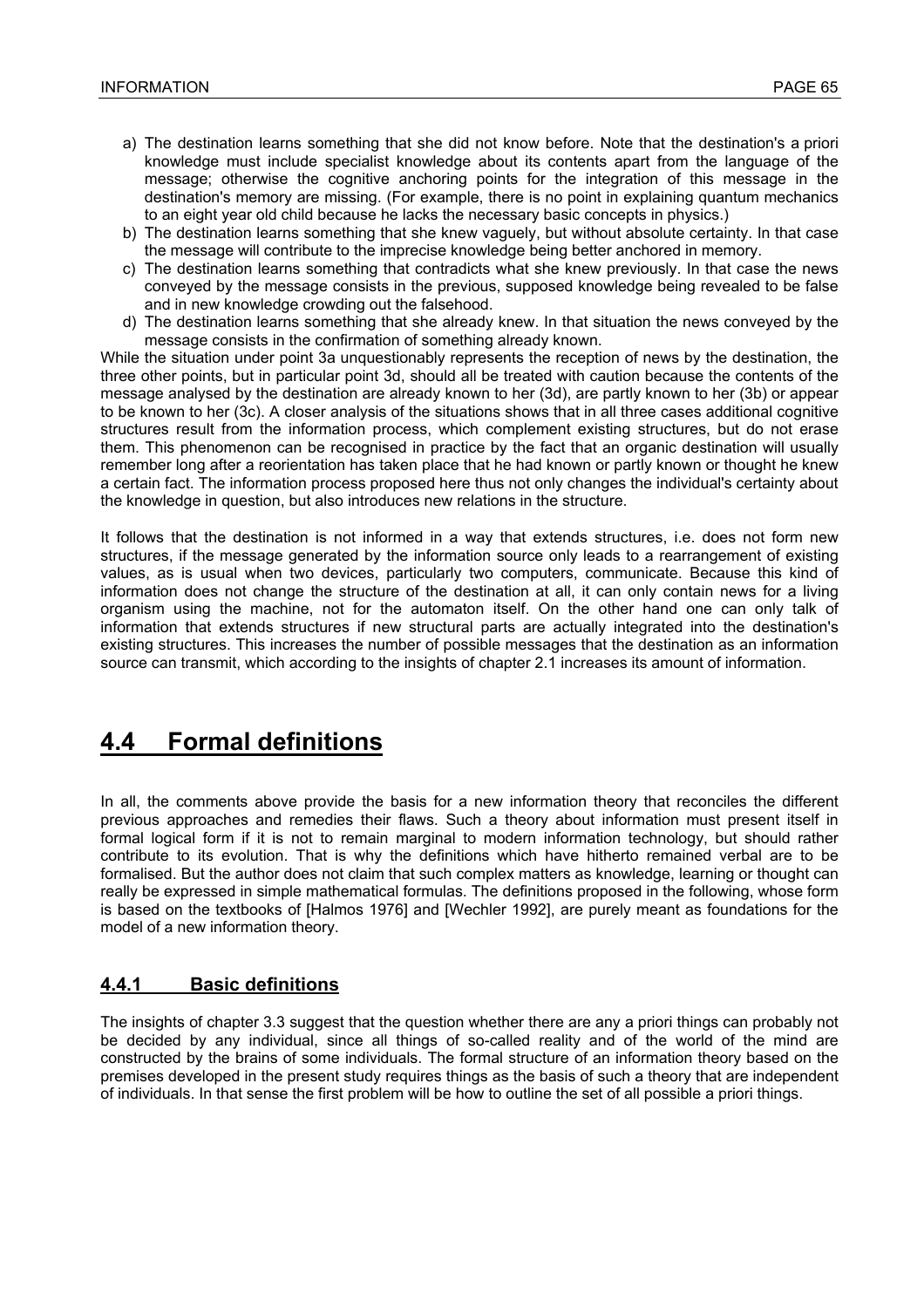We will first of all define a broad area of so-called a priori basic units from which the a priori things mentioned above are to be selected. The framework of these a priori basic units is begun with the definition of a set  $U_0$  of a priori atoms that are axiomatic. According to the insights of chapter 4.3 this set has to be supplemented at once in two respects. First of all  $U_0$  lacks reciprocal relations between the elements of  $U_0$ . Furthermore, finite subsets of  $U_0$  have to be included as a priori basic units because only in this way can objects composed of other a priori basic units be considered as a priori basic units themselves. These supplements are taken into account in a set U<sub>1</sub> which is formed by the union of U<sub>0</sub> with the set of pairs of elements from U<sub>0</sub> and the finite power set of U<sub>0</sub>. We have not reached our goal yet, though, because set  $U_1$  does not contain all the required elements of a set of a priori basic units either. It still lacks the relations between the elements of U<sub>1</sub> as well as the finite subsets of U<sub>1</sub>. Thus we have to construct, in an analogous way, a set U<sub>2</sub>, which is again plagued by the same problems as the sets U<sub>0</sub> and U<sub>1</sub>. In that way we construct a tower of sets U<sub>n</sub> (n  $\in$  N), where the set U<sub>n+1</sub> always contains those elements that are still missing according to the previously outlined pattern in  $U_{n}$ . The set U of all 'a priori basic units' finally results from the union of all sets  $U_n$  constructed in this way. The formal structure of this set U is therefore as follows:

$$
Def 1:
$$

Def 1:

\n
$$
U_0 = \text{set of all 'a priori atoms'}
$$
\n
$$
U_1 = U_0 \cup U_0 \times U_0 \cup P_{fin}(U_0)
$$
\n
$$
U_2 = U_1 \cup U_1 \times U_1 \cup P_{fin}(U_1)
$$
\n
$$
\vdots
$$
\n
$$
U_{n+1} = U_n \cup U_n \times U_n \cup P_{fin}(U_n)
$$

Thus we construct:

$$
U = \bigcup_{n=0}^{\infty} U_n
$$
 the set of all 'a priori basic units', and  

$$
U_R = U - U_0 - \bigcup_{n=0}^{\infty} P_{fin}(U_n)
$$
the set of all 'directed relations between  
elements of U' such that from  $u \in U_R$  it  
follows that:  

$$
u = (b,c) = \{b,\{b,c\}\} \text{ with } b, c \in U.
$$

Thus the set U already includes everything that can be an a priori thing. For example, it is possible with Definition 1 to define the material parts of a piano as a priori atoms and to reciprocally relate them in such a way that the piano can be described as a structure. This structure is then itself an element of set U and thus an a priori basic unit even if it has not been defined as an a priori atom.

However, set U contains many more elements than are necessary for the description of a priori things. We require not just any subset of  $U_n$  (n  $\in$  N), but only those subsets whose elements represent a coherent structured unit. It is therefore the aim of the following definitions to describe structures from set U, which are themselves composed of elements of this set, mathematically. The term structure is defined in encyclopaedias as the 'way in which something is put together, system, organisation of a whole whose parts have spatial or mental relations with each other' (cf. [Knaurs 1974, vol. 17, p. 5795]). Therefore we will have to show in the following how coherent structures can be formed from basic and relational elements. Thus the next definition goes as follows:

Def 2: **Direct a priori relatedness**: Let the binary relation  $E_{\delta} \subseteq U \times U$  be defined as:

 $(a,b) \in E_{\delta} \iff (a,b) \in U_B$  or  $(b,a) \in U_R$  for  $a, b \in U$ 

We say that b is '**directly related a priori'** to a and vice versa if  $(a,b) \in E_{\delta}$ .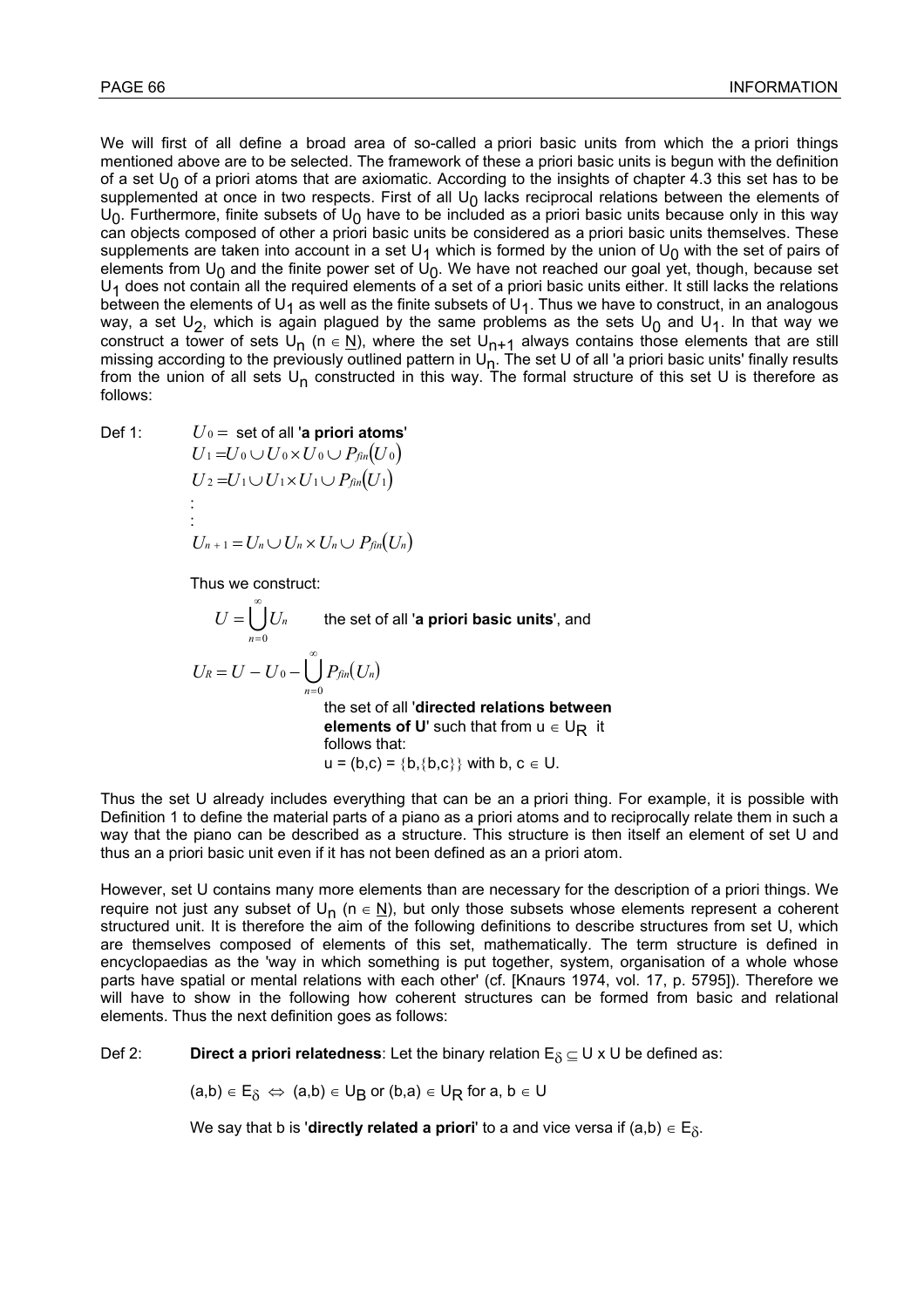The analysis of a network of a priori basic units concerns not only the direct, but also the indirect a priori connections between elements of U. Remember for example the neurobiological theories of learning according to which impulses have to spread through more than one neuron in the memory trace from the perception of an object to its recognition. In order to capture this phenomenon in mathematical terms, we have to take one step further and describe the indirect relatedness of two a priori basic units which are linked via other a priori basic units:

Def 3: **Indirect a priori relatedness**: Let  $E_1$  be the transitive closure of  $E_8$  defined as:

 $(a,b)\in E^1_1$   $\Leftrightarrow$   $\exists$   $P = \{p_1, ..., p_n\}$   $(n \in \underline{N}), p_i \in U$ , so that  $(a,p_1), (p_1,p_2), ..., (p_n)$ 1,p<sub>n</sub>), (p<sub>n</sub>,b)  $\in E_{\delta}$  for a, b  $\in U$ 

If:  $(a,b) \in E_1$ , then b is '**indirectly related a priori**' to a, via the elements of P in the order indicated. In that case P is the path from a to b and vice versa.

So far only pairs of a priori basic units have been examined as to their reciprocal direct or indirect a priori connections. However, this does not yet exhaustively describe a structure forming a network of a priori basic units connected in pairs. Thus we have to propose the following definition:

- Def 4: The set CO  $\subset$  U is called '**a priori coherent'** if for each pair co<sub>1</sub>, co<sub>2</sub> ∈ CO it is the case that: (co<sub>1</sub>,co<sub>2</sub>)  $\in$  E<sub>1</sub>|<sub>CO</sub> = E<sub>1</sub>  $\cap$  CO x CO. Moreover, for the intervening path P = {p<sub>1</sub>, ..., p<sub>n</sub>} (n  $\in$ N) the rules are:
	- $-$  P  $\subset$  CO
- $(co_1, p_1)$ ,  $(p_1, p_2)$ , ...,  $(p_{n-1}, p_n)$ ,  $(p_n, co_2) \in E_{\delta}|_{CO}$ =  $E_{\delta}$   $\cap$  CO x CO
	- $-$  (co<sub>1</sub>,p<sub>1</sub>), (p<sub>1</sub>,p<sub>2</sub>), ..., (p<sub>n-1</sub>,p<sub>n</sub>), (p<sub>n</sub>,co<sub>2</sub>)  $\in$  CO

That is, each pair co<sub>1</sub>, co<sub>2</sub>  $\in$  CO must be indirectly related a priori, via the path, including the connections of relatedness, which lie in CO. We call any set CO which is a priori coherent an '**a priori structure**'.

With this definition, structured a priori objects can be formally described as entities: A structured a priori object CO can mathematically be viewed as a finite a priori coherent subset of U. Base on this insight, we can now construct the set of a priori things A. In analogy to the set U of all a priori basic units, A is based on the set  $A_0 = U_0$  of all a priori atoms. Following the pattern of Definition 1 we construct, on the basis of A<sub>0</sub>, a tower of sets A<sub>n+1</sub> (n  $\in$  N) of which each is composed of the union of set A<sub>n</sub> with the set of pairs of elements of  $A_n$  and the set of all finite a priori coherent subsets of  $A_n$ . The set A of all a priori things then results from the union of all sets  $A_n$ . The formal definition of this set must be as follows: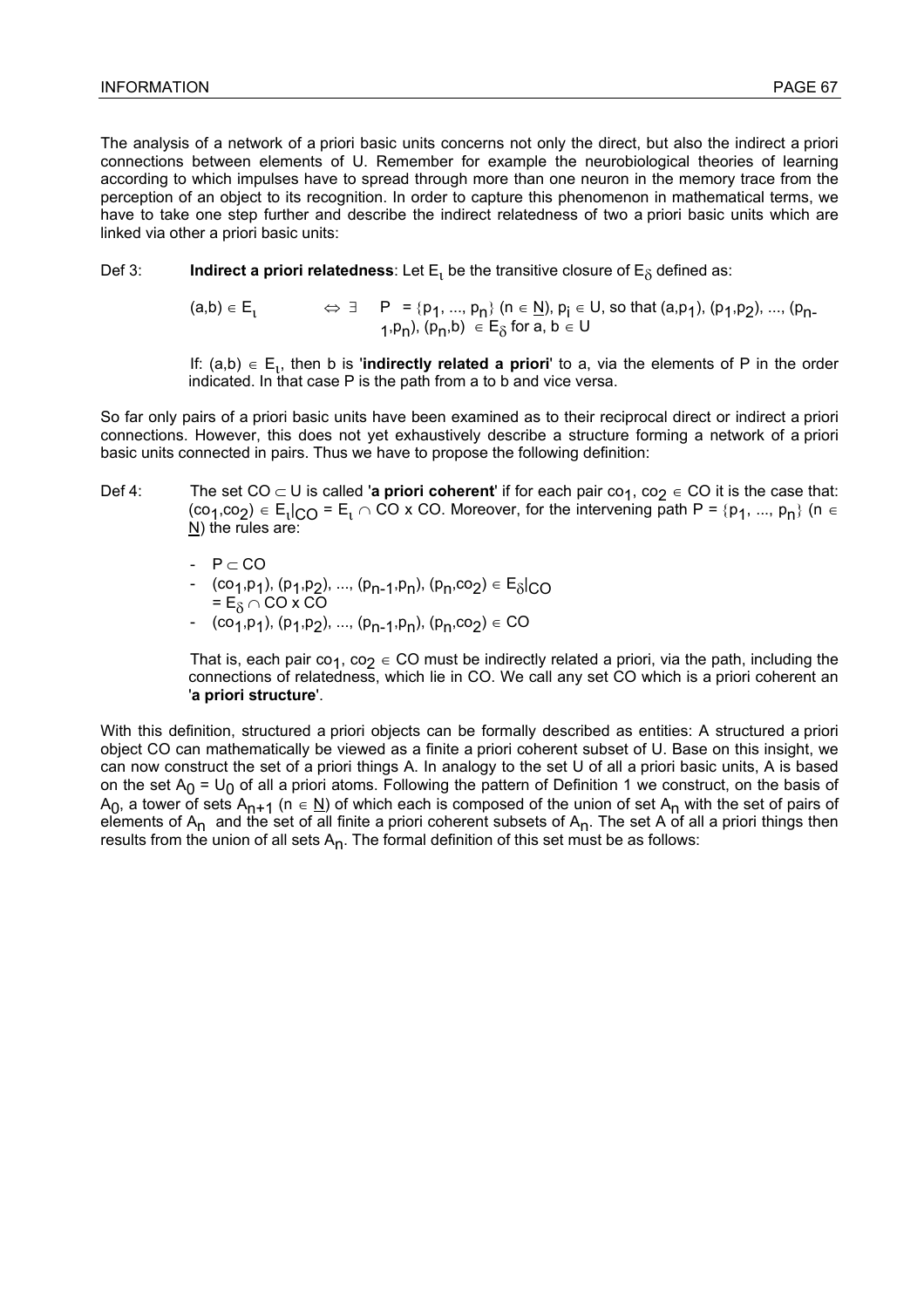l

Def 5: Let  $\wp_{\text{CO}}(X) = \{CO \in \wp_{\text{fin}}(X) \mid CO \text{ is a priori coherent}\}$ , so that for the set A of all a priori things:

 $A_0 = U_0$  = set of all 'a priori atoms' : 1999 - 1999 - 1999 : 1999 - 1999 - 1999

 $A_{n+1} = A_n \cup A_n \times A_n \cup P_{co}(A_n)$ 

Thus we construct:

 $A = \bigcup A_n$ *n* = = ∞  $\bigcup_{n=0} A_n$  set of all **'a priori things'**, and  $A_R = A - A_0 - \bigcup P_{co}(A_n)$ *n*  $= A - A_0 -$ = ∞ 0  $\bigcup_{n=0}$  set of all '**directed a priori relations between elements of A**' such that it follows from  $a \in A_{R}$ :

 $a = (b,c) = \{b,\{b,c\}\}\$  with b,  $c \in A$ .

Now the set A includes all elements that are eligible as a priori things: Apart from the a priori atoms, A also comprehends all directed a priori relations as well as all possible a priori structures. In chapter 3.1 we found that every non-atomic thing and thus every non-atomic a priori thing has an internal structure that is determined by so-called d syntactic relations. Moreover, every thing has a meaning space which is delimited by d\_semantic relations. This state of affairs can be represented in the following definition:

Def 6: Let c = (a,b) ∈ AR with a, b ∈ A, then we call c a '**d\_semantic relation a priori**' with reference to a and a '**d\_syntactic relation a priori**' with reference to b.

> Furthermore let DSEA(a) = {c ∈ AR | ∃ b ∈ A with c = (a,b)} be the '**d\_semantic closure a priori'** of  $a \in A$  and  $DSYA(b) = {c \in A_R \mid \exists a \in A \text{ with } c = (a,b)}$  the '**d\_syntactic closure a priori'** of  $b \in A$ .

Definition 6 represents the thesis proposed in chapter 3.1 of the present study whereby a directed relation, depending on whether its beginning or its end is the centre of interest, can either be interpreted as d\_semantic or as d\_syntactic <sup>(40).</sup> Thus we now have all we need to define the thing as the basis of a mathematically constituted definition of information.

### **4.4.2 Information as a structured object**

Structural-attributive information theories describe information as a structured object which can transmit parts of its internal structure as information and whose structure can itself be modified by processes that are usually called information processes. The preceding chapters have shown that a description of information in general and of information as a structured object in particular can be reduced to the thing as outlined in chapter 3.1 and further elaborated in chapter 4.3. Such a thing, unlike the a priori thing postulated above, is individual and time-bound, since it can be understood as an individual's brain construct. Moreover this kind of thing has a value that quantifies the number of times an individual (cognitively) retrieves the thing understood as a brain construct in order to generate a message destined for its environment (cf. Definition 10). The set TH of such things therefore has the following profile:

 $(40)$  Note that in mathematical logic the use of the terms syntax and semantics is different from the use in the present study.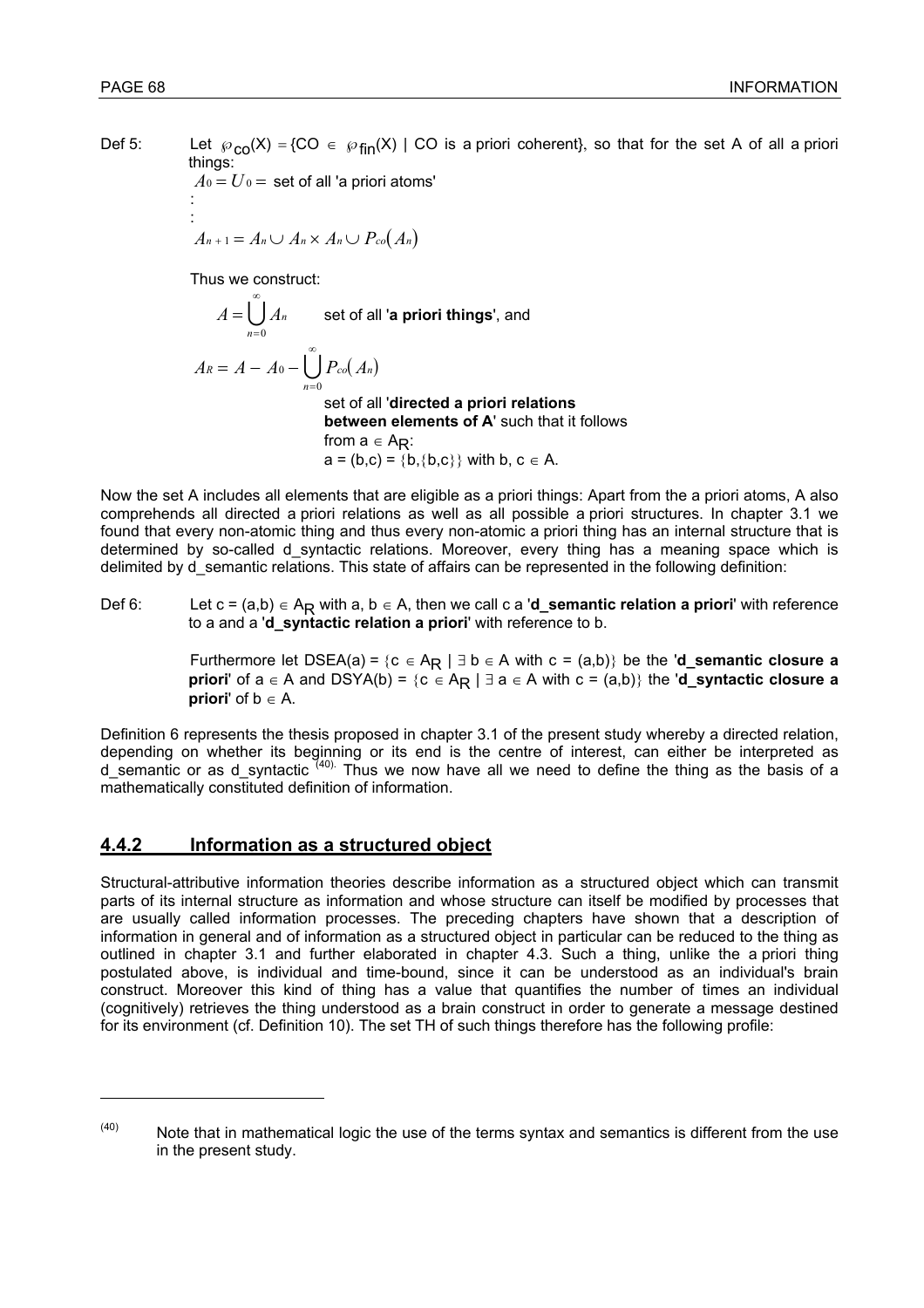Def 7: Let  $I \subset A$  be a set which we can interpret as the set of all organic individuals capable of grasping, i.e. of constructing as such, the a priori things postulated in Definition 5. Further, let  $\mathbb{R}^+$ <sub>0</sub> be the set of positive real numbers including 0 and  $N_0$  the set of all natural numbers including 0. The '**set TH of all things**' is then defined as:

$$
TH = \{th \mid th \in A \times I \times \mathfrak{R}^+ \setminus 0 \times \underline{N}_0\}
$$

A thing th  $\in$  TH is thus a 4-tuple (a, i, t, s), with:

- $a =$  the a priori thing corresponding to th,
- $i =$  the individual who constructs th,
- t = the time when th is constructed, with the origin  $t_0 = 0$  set arbitrarily to the origin of the universe, better known as the Big Bang, and
- s = the selection counter with an initial value of 0, which indicates how often the thing th has been used to generate a message (cf. chapter 4.4.3).

Moreover for the set  $TH_B \subset TH$  of all relations:

$$
TH_B = \{ th \mid th \in A_B \times I \times \mathfrak{R}^+_{0} \times \underline{N}_0 \} \quad \text{ holds.}
$$

Definition 7 defines TH as the set of all things th which can be constructed by an individual i ∈ I. It has to be noted that every individual can basically comprehend every a priori thing  $a \in A$  as a thing, as is indicated by the first two components of th. The third component of th serves to represent the fact that the same a priori thing a can be comprehended by the same individual i at different points in time t. Every th  $\in$  TH moreover possesses a so-called selection counter  $s \in N_0$  which is incremented by the value 1 every time that th is used in the generation of a message. With this structure it also becomes possible for two different things d,  $e \in TH$  with d  $\equiv e$ , which can be constructed by the same individual, to refer to the same a priori thing, with d = (a, i, t<sub>d</sub>, s<sub>d</sub>) and e = (a, i, t<sub>e</sub>, s<sub>e</sub>). The difference between d and e lies in the difference between the construction times t<sub>d</sub> and t<sub>e</sub> and in the difference between the selection counters s<sub>d</sub> and s<sub>e</sub>.

It has become clear that the set TH consists of the union of the cognitions of all individuals i ∈ I. Yet the reflections in previous chapters have shown that an information theory can only be built up individually, i.e. it can only be based on a constellation of an individual i ∈ I and the things TH(i) that can be constructed by it. This set, which will play an important part in the following definitions, is defined as follows:

- Def 8: Let i<sub>0</sub> ∈ I, then the '**set TH(i<sub>0</sub>) of all things that can be constructed by an individual i<sub>0</sub>' is** defined as:
- TH(i<sub>0</sub>) = TH  $\cap$  A x {i<sub>0</sub>} x  $\Re^+$ <sub>0</sub> x <u>N</u><sub>0</sub>

or in other terms:

TH(i<sub>0</sub>) = {th ∈ TH | th = (a, i<sub>0</sub>, t, s) for suitable a ∈ A, t  $\in \mathfrak{R}^+$ <sub>0</sub>, s  $\in \underline{\mathsf{N}}_0$ }

> Furthermore the set TH<sub>B</sub>(i<sub>0</sub>) ⊂ TH(i<sub>0</sub>) of all relations that can be constructed by i<sub>0</sub> is defined as:

TH<sub>B</sub>(i<sub>0</sub>) = TH  $\cap$  A<sub>B</sub> x {i<sub>0</sub>} x  $\mathfrak{R}^+$ <sub>0</sub> x <u>N</u><sub>0</sub>

Because the set TH(i) contains all things that can be constructed by the individual i, TH(i) in a way represents the knowledge of i. The set TH(i) can basically contain one or more things th  $\in$  TH(i) for each a priori thing  $a \in A$ . Thus the existence of structures in TH(i) on the pattern of the a priori structures in Definition 4 becomes conceivable. Yet since TH(i) is more complex than A, Definitions 2-4 and Definition 6 have to be adapted to the new situation. First of all the direct relatedness between two things has to be redefined: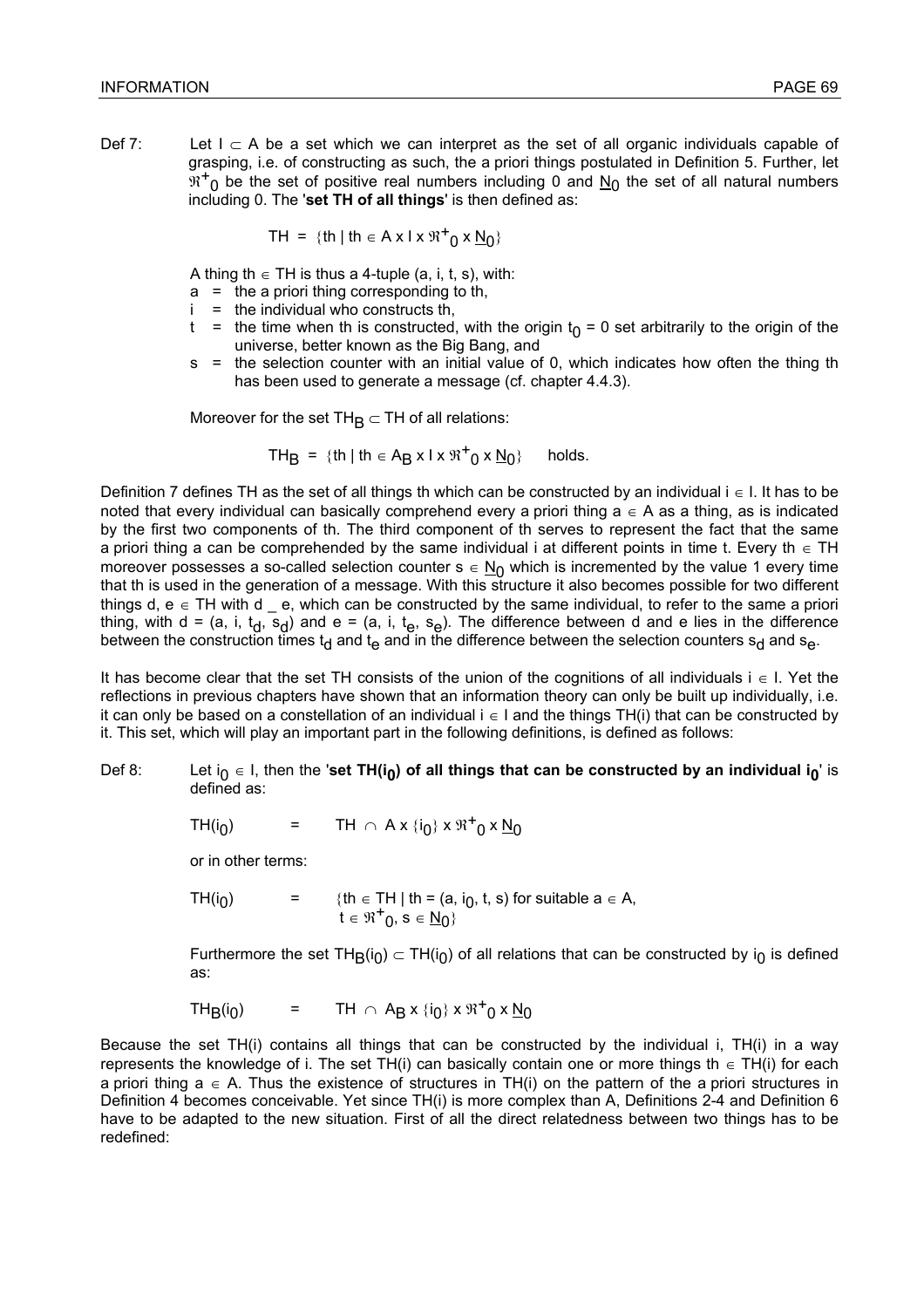Def 2<sup>\*</sup>: **Direct relatedness**: Let b, c  $\in$  TH(i) with b = (a<sub>b</sub>, i, t<sub>b</sub>, s<sub>b</sub>) and c = (a<sub>c</sub>, i, t<sub>c</sub>, s<sub>c</sub>). Let the binary relation  $E_{\Lambda}(i)$   $\subseteq$  TH(i) x TH(i) with i ∈ I be defined as:

> $(b, c) \in E_{\Lambda}(i) \iff$  ((a<sub>b</sub>,a<sub>c</sub>), i, t, s)  $\in$  TH<sub>B</sub>(i) or  $((a_C, a_D), i, t, s) \in \overline{TH}_B(i)$

We say that c is '**directly related'** to b and vice versa if (b,c)  $\in$  E<sub> $\Lambda$ </sub>(i).

In a similar way, we adapt the definition of indirect relatedness:

Def 3<sup>\*</sup>: **Indirect relatedness**: Let  $E_I(i)$  be the transitive closure of  $E_A(i)$  defined as:

 $(b, c) \in E_I(i) \Leftrightarrow \exists$   $P = \{p_1, ..., p_n\}$   $(n \in \underline{N})$ ,  $p_i \in TH(i)$  with  $i \in I$ , so that  $(b, p_1)$ ,  $(p_1, p_2)$ , ...,  $(p_{n-1}, p_n)$ ,  $(p_n, c) \in E_\Lambda(i)$  for b,  $c \in TH(i)$ 

If: (b,c)  $\in$  E<sub>I</sub>(i), then c is '**indirectly related**' to b via the elements of P in the order indicated and vice versa. In that case P is the path from b to c or from c to b respectively.

Thus the definition of an information structure follows almost naturally :

- Def 4<sup>\*</sup>: The set CO  $\subset$  U is called **'coherent'**, if for every pair co<sub>1</sub>, co<sub>2</sub> ∈ CO the following holds:  $(co_1, co_2) \in E_I(i)|_{C \cap I} = E_I(i) \cap CO \times CO$ . Moreover for the intervening path  $P = \{p_1, ..., p_n\}$  (n  $\in$  N) it is true that:
	- $-$  P  $\subset$  CO  $(\text{co}_1,\text{p}_1), (\text{p}_1,\text{p}_2), ..., (\text{p}_{n-1},\text{p}_n), (\text{p}_n,\text{co}_2) \in \mathsf{E}_\Delta(\text{i})|_{\text{CO}}$  $= E$ <sub>Λ</sub>(i) ∩ CO x CO
	- $\begin{array}{ll} & (\text{co}_{1},\text{p}_{1}), (\text{p}_{1},\text{p}_{2}), ..., (\text{p}_{n-1},\text{p}_{n}), (\text{p}_{n},\text{co}_{2}) \in \text{CO}. \end{array}$

Thus every pair co<sub>1</sub>, co<sub>2</sub>  $\in$  CO has to be indirectly related and the path including the relations of relatedness has to lie in CO. We call every coherent set CO an '**information structure**'.

The knowledge of i represented by TH(i) is thus composed of structured things, the so-called information structures. We are now left with the adaptation of Definition 6 which describes the internal structure and the meaning space of a thing:

Def 6\*: Let th =  $(a_{th}$ , i,  $t_{th}$ ,  $s_{th}$ )  $\in$  TH(i) with i  $\in$  I, then

- $DSE(th) = {e = (a_e, i, t_e, s_e) \in TH_B(i) | a_e \in DSEA (a_{th})}$ is the '**d\_semantic closure**' of th.
- $DSY(th) = {c = (a_c, i, t_c, s_c) \in TH_B(i) | a_c \in DSYA(a_{th})}$ is the '**d\_syntactic closure**' of th.

It is self-evident that every  $e \in \text{DSE}(\text{th})$  is always a d\_semantic relation pointing away from th towards another thing and every  $c \in DSY(th)$  is a d syntactic relation pointing from another thing towards th.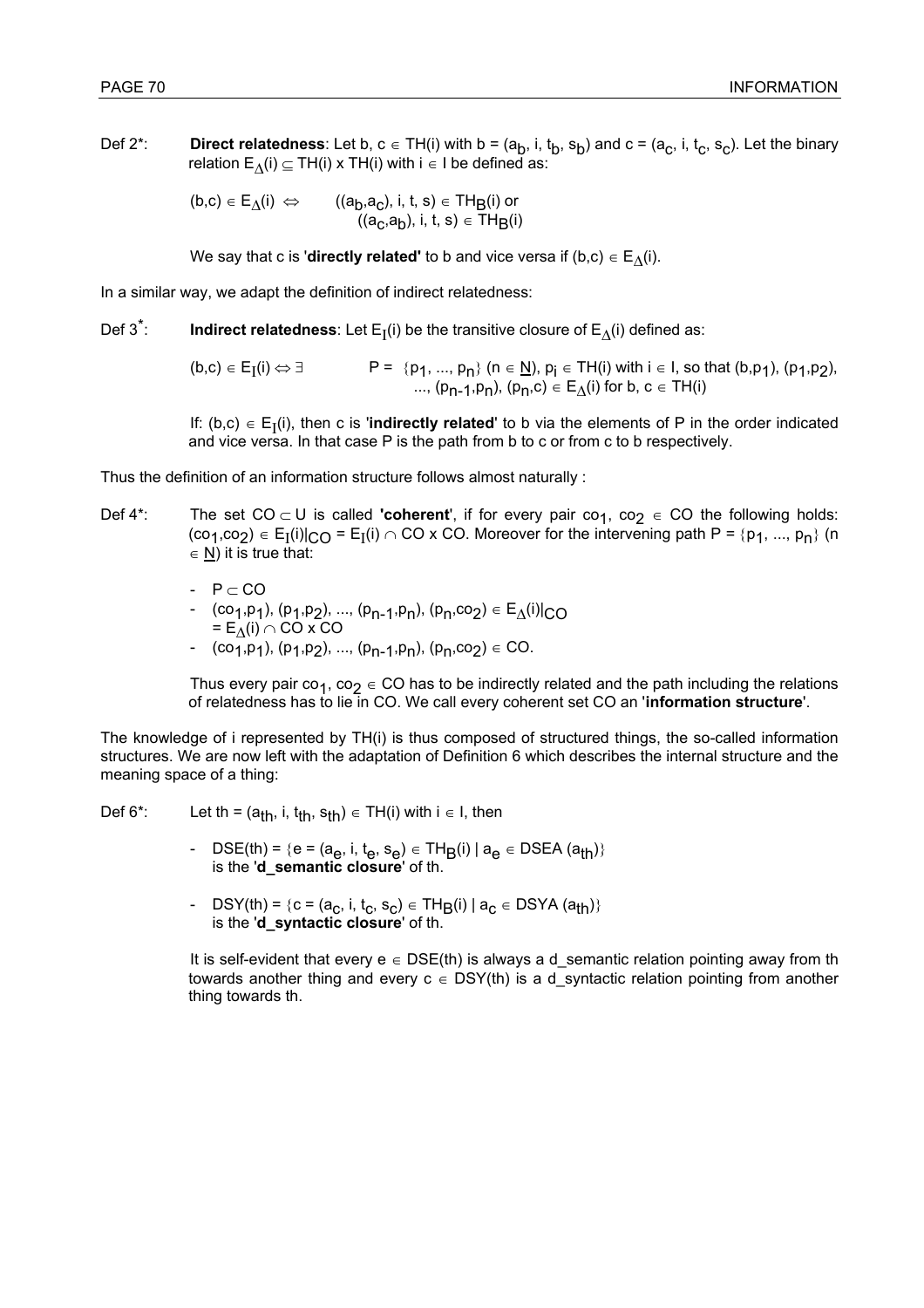Definition 6\* makes it possible to mathematically describe the thing in the way outlined in chapter 3.1 and represented in Figure 4: All things th  $\in$  TH(i) with i  $\in$  I thus have a d syntactic and a d semantic closure. Moreover the reflections on pragmatics in chapter 3.1 also have their mathematical correspondence in the series of definitions proposed here. The fact that according to Definition 7 every thing th  $\epsilon$  TH(i) contains, apart from the reference to the a priori thing  $a_{th}$ , references to a constructing individual i and a construction time t<sub>th,</sub> might - together with the selection counter  $s_{th}$  which in a way expresses a 'tendency of the individual i to make th known' - be taken to point to the pragmatic aspect of a thing. How far the four components of a thing can provide criteria for the subdivision of the relations closure surrounding th into an essential and an accidental closure as proposed in chapter 3.1 will not be discussed in the present study, but may become the object of later studies.

With Definitions 1-8 we have created a general framework to describe the structural-attributive view of information. Together with the theses in chapter 4.2 the new findings necessitate the following two notes:

- Note 1: Every thing  $x \in TH$  which is an information structure according to Def 4\* will be considered as an 'information carrier' if and only if  $DSE(x) \neq \emptyset$ .
- Note 2: If a thing  $x \in TH$  is an information carrier according to Note 1, then every relation  $c \in DSE(x)$ is an 'information element.'

Thus structural-attributive information can be called a non-trivial information structure whose d\_semantic closure is not empty. In this way we can formalise both the structure of the external world and the structure of individual knowledge. The cardinality of such an information structure CO, i.e. the number of elements in CO, is expressed according to [Halmos 1976, p. 118] as  $CARD(CO) = | CO|$ .

# **4.4.3 Information as process**

Functional-cybernetic information theories describe information as a process IP which over time modifies information structures in general and knowledge in particular. According to chapter 4.3, an information structure Y, for example, which has been transmitted at a time  $t_1$  has a greater cardinality at the time  $t_2$  >  $t_1$  than at the time  $t_0 < t_1$ . This process IP is to be elucidated on the basis of the model of a universal communication system in Figure 6; it is to be understood as a process during which a message is produced by an information source and transmitted to a destination which then integrates the structure of this message in its own structure. All the components of this model - message, information source, channel and destination - are considered as reciprocally independent information structures according to Definition 4\*, constructed by an individual i ∈ I in its role as an external observer of a situation. It is understood that both the information source and the destination can be living beings which are observed by individual i in their roles as parts of a universal communication system.

Of course, the successful completion of such an information process requires that the destination have a certain internal structure, since the destination must always have certain structural similarities to the message. It would, for example, be extremely difficult to inform an English-speaking individual by means of a message in Chinese. In other words, the question arises how the qualities of any two information structures can be compared so that differences and similarities become visible:

- Def 9: Let X, Y ∈ TH(i) with i ∈ I be two information structures, and let further  $x = (a_x, i, t_x, s_x) \in X$  and  $y = (a_V, i, t_V, s_V) \in Y$ , then:
	- The two things x and y are called '**equivalent'**, if  $a_x = a_y$ , that is if x and y refer to the same a priori thing. We note this fact with  $x \sim y$ .
	- The set  $SC_{X,Y} \subset X$  is called the '**structural community'** of X relative to Y, if it is true that:  $SC_{X,Y} = \{x \in X \mid \exists y \in Y \text{ with } x \sim y\}.$
	- Finally the set SD<sub>X, Y</sub> = X SC<sub>X, Y</sub> is called the '**structural difference**' of X relative to Y.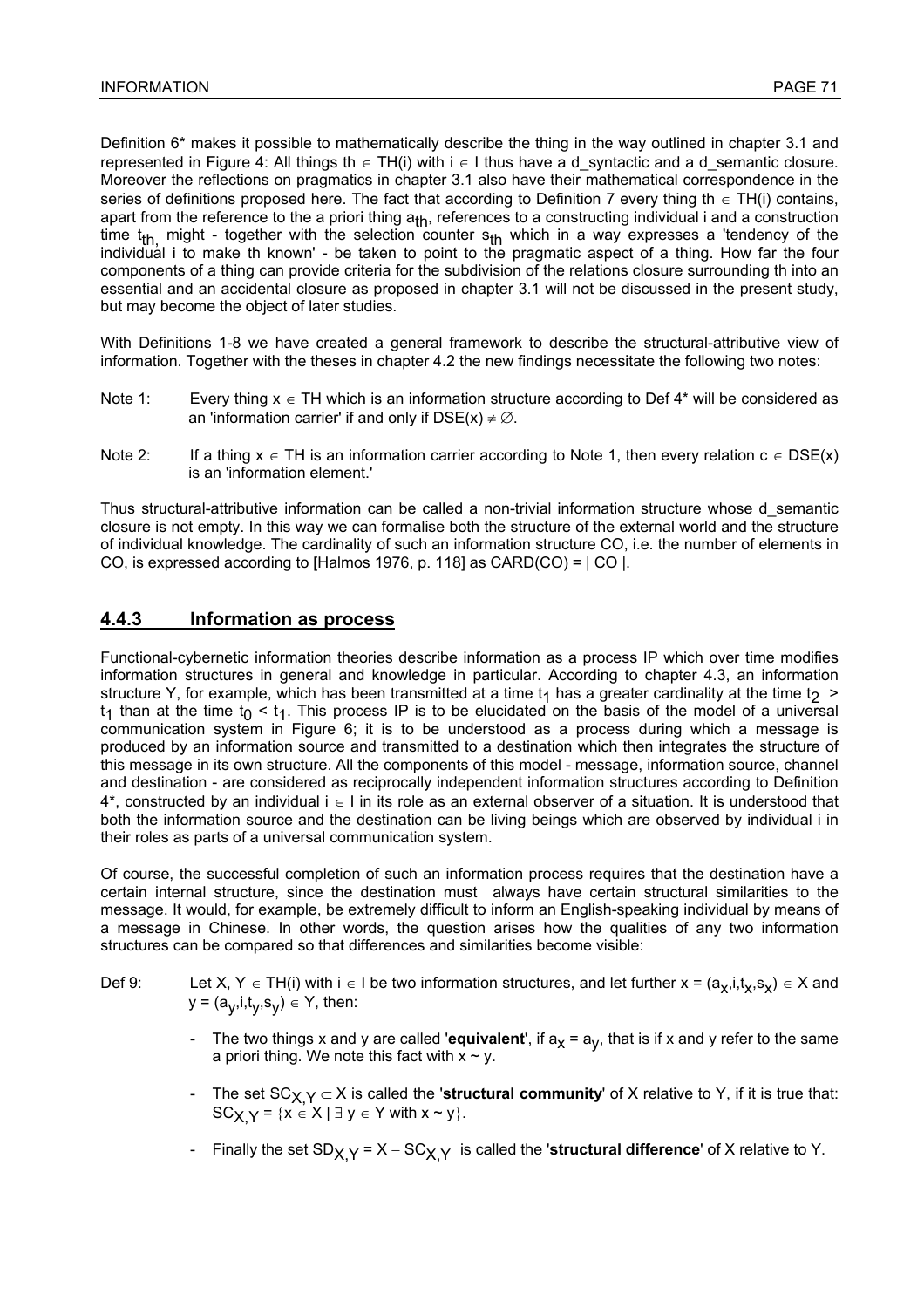Of course, the statements of Definition 9 apply to all information structures in TH. Now, if the two information structures X and Y represent intelligent beings, this definition can be interpreted as follows: The set SC<sub>X Y</sub> stands for the a priori knowledge of X with respect to Y and SD<sub>X, Y</sub> for the difference in knowledge of X relative to Y. On the other hand,  $SC_{Y,X}$  designates the a priori knowledge of Y relative to X and  $SD_{Y}$  x the difference in knowledge of Y relative to X.

In the course of the information process, the message M plays a central part. It transmits a structural part S of an information source X to a destination Y in coded form. Such a message need not correspond directly to S, but there must be an unambiguous translation rule from S into M and vice versa which must be known both to the information source and the destination. Thus there is no reason why the sound waves of a spoken word should correspond to its intended meaning. A correspondence will only emerge if one knows the language, which entails a translation rule from sequences of sound waves into words and vice versa. Further, the message M must not differ structurally from S, since M cannot in any case contain more than the information source X knows about the fact S to which M refers. Moreover each instance of the generation of a message M increments the selection counter  $s<sub>S</sub>$  of information structure S by the value of 1. Finally, M as a product of information structure X is always linked to S by a directed relation  $r \in TH<sub>B</sub>(i)$ . Thus we get the following definition of a message:

- Def 10: Let M, S ∈ TH(i) with i ∈ I, where both M and S are information structures. We call M a '**message**' of S, if it is true that:
	- There is a relation  $r \in TH_R(i)$  with  $r \in DSE(S) \wedge r \in DSY(M)$ .
	- $SD_{M,S} = \emptyset$ .
	- The selection counter  $s_S$  of information structure S is incremented by the value 1.

Further let MA(S) = {M  $\in$  TH(i) | M is a message of S} be the set of all messages of S and further let MB(S) =  $\{r \in TH_R(i) \mid r \in DSE(S) \land r \in DSY(M) \forall M \in MA(S)\} \subset DSE(S)$  be the set of all relations of S to its messages.

Definition 10 only stipulates formal conditions for a message, not conditions that concern its content. In fact, it is conceivable to interpret both a knowledge element coded in a suitable medium by an organic information source and a falling tile as messages, one addressed to a destination, the other the 'message' of a roof damaged by a storm to its environment. Since moreover Definition 10 only posits that the structural difference of M relative to S must be empty and not vice versa, any element of S can basically be generated as a message. This agrees very well with the observation that a living being can at all times transmit anything it knows in any combination as a message to its environment.

An information structure M  $\in$  TH(i) is a possible message of another information structure S  $\in$  TH(i) if there is a relational element  $r \in \text{DSE}(S)$  such that at the same time  $r \in \text{DSY}(M)$ . This leads one to assume that all information structures T  $\in$  TH(i) that are referred to by an element r' from DSE(S) can also be considered as possible messages of S. This would mean that for each of these T it is true that:  $SD_T$   $\leq \varnothing$ , which is generally not likely. Nevertheless there will be an information structure T'  $\in$  T for every such T that satisfies that criterion. To give an example: Let S  $\in$  TH(i) be an individual and T  $\in$  TH(i) a car used by S. Assuming that S is not an expert on the structure of T, this structure will never be known to him down to the last detail. But there will certainly be a substructure  $T' \in T$  such as the outer form of the vehicle that S knows sufficiently to inform another individual about it. If T'  $\supset \emptyset$ , then T' stands for a possible message. But if T' =  $\varnothing$ , for example because SC<sub>S, T</sub> =  $\varnothing$ , then no non-empty message can be generated on the basis of r'  $\in$  DSE(S)  $\cap$  DSY(T'). This need not disturb us. It simply marks a limit case. We can now formulate the following theorem: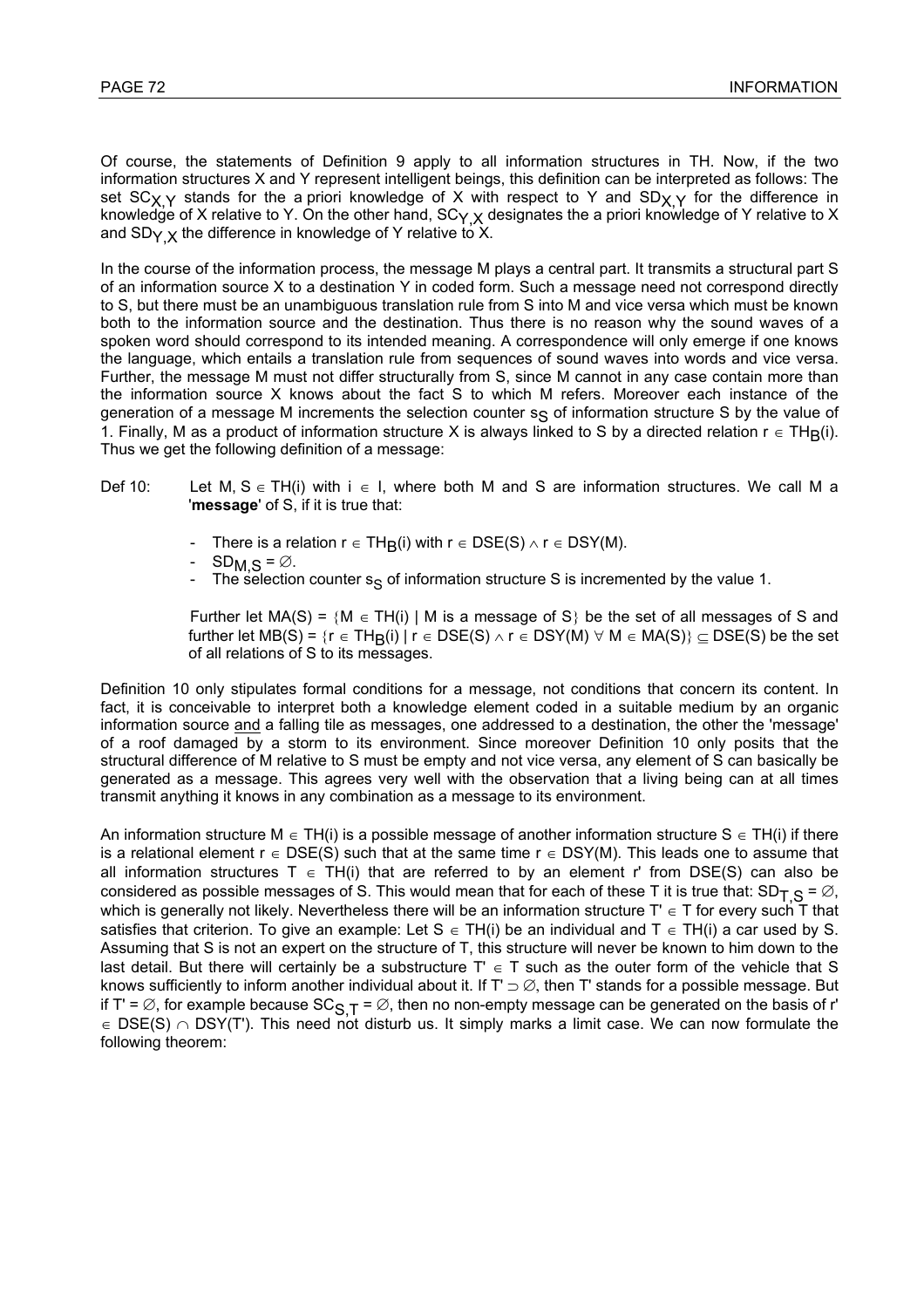Theorem 1: Let S  $\in$  TH(i) with i  $\in$  I be an information structure and let further be r  $\in$  DSE(S) and r  $\in$ DSY(T) for a suitable T  $\in$  TH(i), then there is an information structure T'  $\in$  T with SD<sub>T' S</sub> =  $\varnothing$ .

Proof: It follows from Definition 9 that

 $\exists T \in SC_T$  S with  $SD_T$ ,  $S = \emptyset$  QED

An information process whereby a destination  $Y \in TH(i)$  is informed by an information source  $X \in TH(i)$  can now be viewed as a process that reduces the structural difference  $SD_{X,Y}$  of the destination relative to the information source and at the same time integrates the new elements in the knowledge structure of Y in such a way that Y is again an information structure. Therefore the next definition is:

- Def 11: Let  $X(t_1)$ ,  $Y(t_1) \in TH(i)$  with i  $\in I$  be two information structures at a time  $t_1$  with SD<sub>X</sub>  $Y(t_1) \neq \emptyset$ , then we can say that:
	- An element  $x \in X(t_1)$  at the time  $t_2 > t_1$  is called **'integrated'** in Y( $t_2$ ), if: Y( $t_2$ ) is an information structure and  $x \in SD_{X,Y}(t_1)$  and  $x \notin SD_{X,Y}(t_2)$ . We note this as  $Y(t_2) = Y(t_1)$ ↵ {x}.
	- The set  $X(t_1)$  at the time  $t_2 > t_1$  is called '**partially integrated**' in  $Y(t_2)$ , if:  $Y(t_2)$  is an information structure and  $SD_{X,Y}(t_1)$   $\supset$   $SD_{X,Y}(t_2) \neq \emptyset$ . We note this as  $Y(t_2) = Y(t_1)$  $\cup$  (X(t<sub>1</sub>) - SD<sub>X</sub>  $\vee$ (t<sub>2</sub>)).
	- The set  $X(t_1)$  at the time  $t_2 > t_1$  is called '**completely integrated**' in  $Y(t_2)$ , if:  $Y(t_2)$  is an information structure and  $SD_{X,Y}(t_2) = \emptyset$ . We note this as  $Y(t_2) = Y(t_1) \cup X(t_1)$ .

The complete integration of a set  $X(t_1)$  in the set Y(t<sub>2</sub>) with t<sub>2</sub> > t<sub>1</sub> can thus be interpreted as meaning that all elements of  $X(t_1)$  that have no equivalent in  $Y(t_1)$ , yet, will acquire one by a complete integration. Thus the information process can be represented as follows:

- Def 12: Let  $X(t_1)$ ,  $Y(t_1) \in TH(i)$  with  $i \in I$  be two information structures at the time  $t_1$  and let  $M \in TH(i)$ be a message of  $X(t_1)$ . The 'information process'  $IP(M,Y(t_1))$  which transmits the message M from  $X(t_1)$  to  $Y(t_1)$  at the time  $t_1$  has the following effect at the time  $t_2 > t_1$ :
	- $Y(t_2) = Y(t_1) \cup M$ .
	- $\exists$  r ∈ TH<sub>R</sub>(i) with r ∈ DSE(Y(t<sub>2</sub>))  $\land$  r ∈ DSY(M) as well as r ∉ DSE(Y(t<sub>1</sub>)).

We designate by  $SG(\mathsf{IP}(M,Y(t_1))) = Y(t_2) - Y(t_1)$  the 'real structural growth' of  $Y(t_2)$  due to the information process  $IP(M,Y(t<sub>1</sub>)).$ 

Definition 12 captures two important features of information: First of all it shows that a message which is integrated by the information process of a destination can be reproduced as a message by this destination. Secondly, Definition 12 makes clear that an information process is only non-trivial, i.e. can only modify a structure, if: M, SG(IP(M,Y(t<sub>1</sub>)))  $\neq \emptyset$ . We can now derive the following theorem: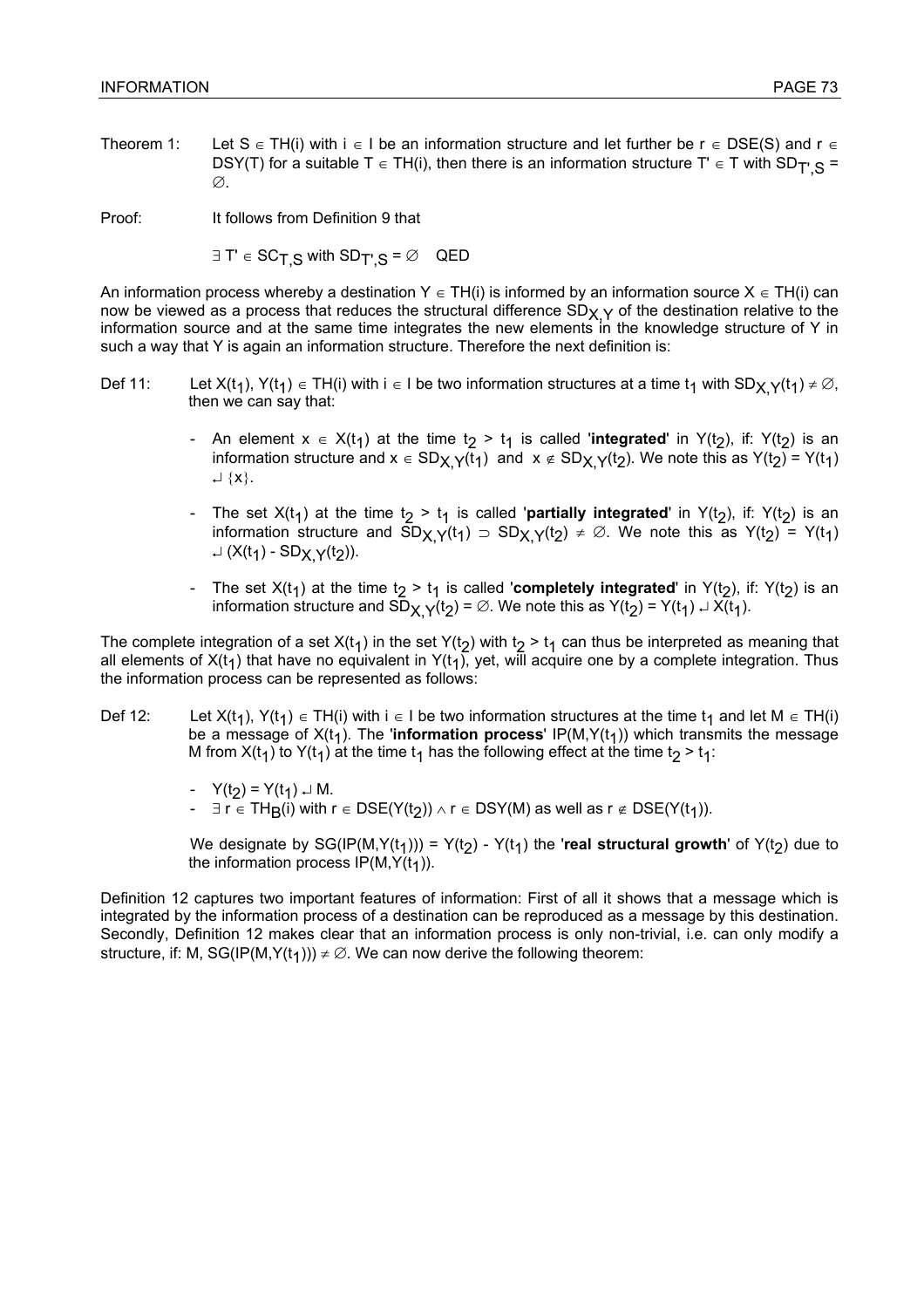Theorem 2: Let  $X(t_1)$ ,  $Y(t_1) \in TH(i)$  with  $i \in I$  be two information structures at the time  $t_1$  and let M ∈ TH(i) be a message produced by  $X(t_1)$ . After every information process IP(M,Y(t<sub>1</sub>)) which transmits the message M from  $X(t_1)$  to  $Y(t_1)$  at the time  $t_1$ :

CARD(DSE(Y(t2)))  $\ge$  CARD(DSE(Y(t<sub>1</sub>))) with t<sub>2</sub> > t<sub>1</sub>

Thus the information process  $IP(M,Y(t_1))$  entails that the cardinality of the d\_semantic closure of information structure Y(t) and thus the capacity to form messages increases or remains the same.

Proof: According to Definition 12 it follows that:

 $DSE(Y(t_2)) \supseteq DSE(Y(t_1)) \cup \{r\}$  ( with  $r \in DSE(Y(t_2))$ 

 $\land r \in DSY(M)$ )

From this the proposition of Theorem 2 follows trivially!

Thus Theorem 2 means that with each information process the cardinality of the destination structure increases or remains the same. Because this proposition also applies to mental information processes, the knowledge of the destination system always increases or at least remains constant in this kind of information process, but never decreases. This claim is in tune with the information model which is presented and illustrated with an example in chapter 4.3.

# **4.4.4 A measure for information**

In conclusion to the formal definition of the concept of information the question arises what is the formal measure of information. To be more precise, we would like to know what is the measure for the amount of information of an information carrier. Since according to Note 2 an information structure S is called an information carrier if and only if DSE(S)  $\neq \emptyset$ , i.e. if its d semantic closure is not empty, and because according to Theorem 1 it is precisely the elements of DSE(S) that refer to the possible messages of S, this measure must logically make a quantitative statement about the desemantic closure of S. Such a measure must increase in line with the cardinality of DSE(S), and it must be capable of taking into account the elements of DSE(S) weighted according to the probability that an element will be part of a message. These requirements are fulfilled by Shannon's formula for the amount of information H in Formula 1 (cf. chapter 2.1.2).

One problem that still awaits its solution is the definition of the above-mentioned selection probability for the elements of the d semantic closure of an information structure S. The basis for a solution is already there in the structure of these elements, for the selection counter  $s_r$  for every relation  $r \in \text{DSE}(S)$  contains an empirically produced value that expresses the selection frequency of r as part of a message. The selection probability  $q(r)$  relative to the other elements of DSE(S) can now be calculated by dividing  $s_r$  by the sum of all s<sub>c</sub> with  $c \in \text{DSE}(S)$ , as can be seen from the following definition:

Def 13: Let S ∈ TH(i) with i ∈ I be an information structure and let further r =  $(a_r, i, t_r, s_r) \in \text{DSE}(S)$ . Let the function q:  $DSE(S) \rightarrow [0.1]$  be defined as follows:

$$
q(b) = \frac{s_b}{\sum_{c \in DSE(S)} s_c}
$$

 We call q(r) the '**selection probability**' of the relation r ∈ DSE(S) relative to the other relations  $c \in \text{DSE}(S)$ .

Thus we have a basis for the definition of the measure for the amount of information: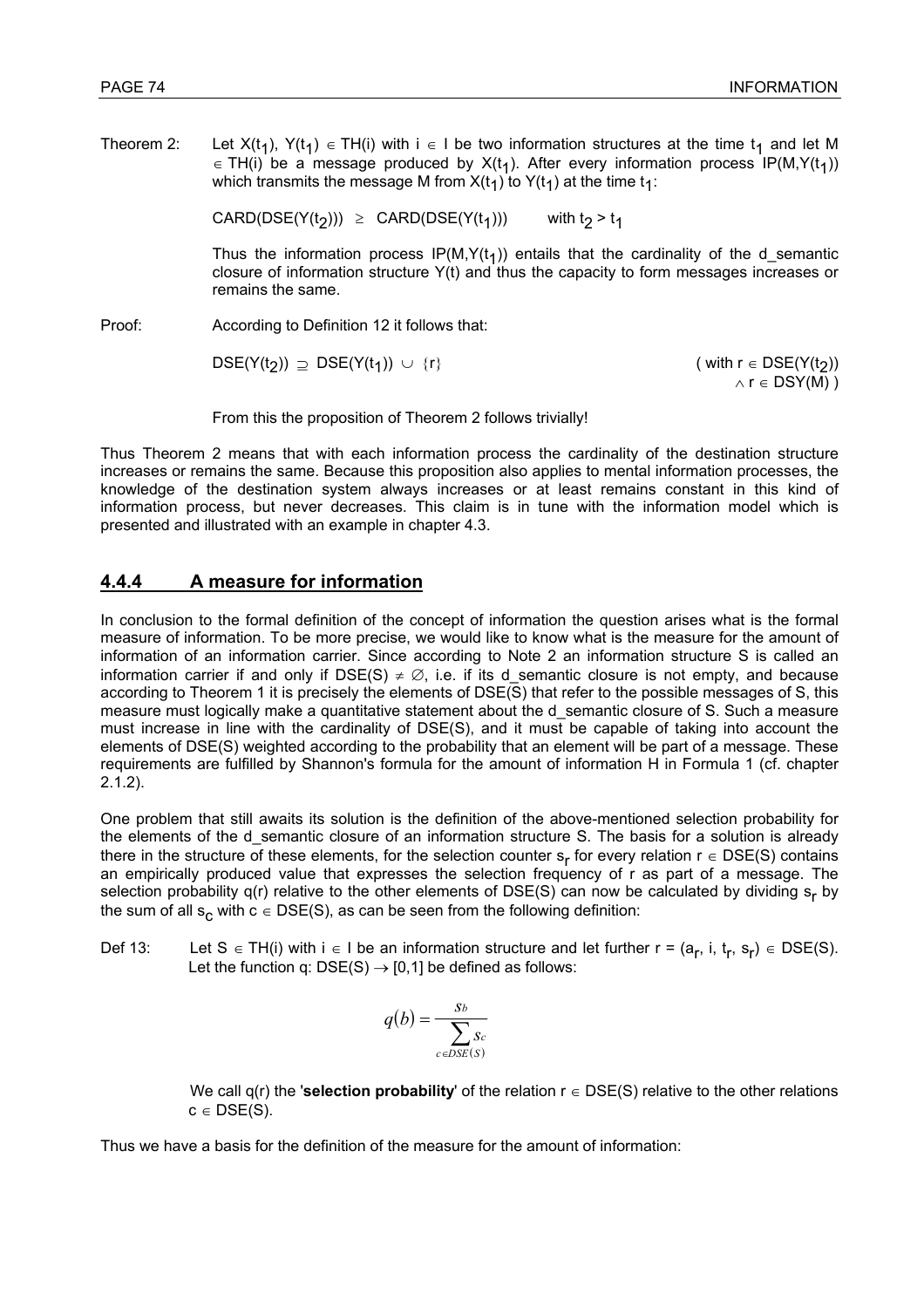Def 14: Let S ∈ TH(i) with i ∈ I be an information structure and let further r =  $(a_r, i, t_r, s_r) \in \text{DSE}(S)$ , then:

$$
H(S) = -K \sum_{b \in DSE(S)} q(r) \log q(r)
$$
 Formula 4

### H(S) is the '**amount of information**' or the **entropy** of the thing S.

Thus it is possible to calculate the amount of information for each information structure S, regardless of the part it plays in an information process. According to Definition 14, the amount of information of S calculated in this way is primarily a measure for the cardinality of the d\_semantic closure of S, which could be understood as a measure for the 'semantic content' of an information structure. Thus with his formula for the calculation of the amount of information, Shannon unknowingly created the basis for a measure for the 'semantics' of an information structure.

The fact that the measure for the cardinality of the desemantic closure of an information structure shows an obvious relationship to the thermodynamic concept of entropy (see chapter 2.1) inevitably raises the question whether the amount of information as defined in Definition 14 is also governed by a law that is related to the second law of thermodynamics  $(41)$ . Such a law would go as follows: The amount of information in a closed system will either increase with time or remain the same. The prerequisites for the formulation of such a law are already in place. First of all the concept of the information process developed in chapter 4.4.3 is to be understood according to the model of the universal communication system of Figure 6. This model is self-contained since the factors that might interfere with a communication are already part of the system, in the shape of the schematically drawn noise source. Moreover Theorem 2 on p. 74 demonstrates that the cardinality of the d semantic closure of an information structure Y at the time t 2 (after the information process has taken place) increases or remains the same compared to the  $c$ ardinality at time t<sub>1</sub> (before the information process), but never decreases. For that reason the amount of information H(Y(t<sub>2</sub>)) after every information process is greater than H(Y(t<sub>1</sub>)) or remains the same, as the following conclusion, entitled the 'Law of Information Theory,' proves:

Theorem 3: Let  $X(t_1)$ ,  $Y(t_1) \in TH(i)$  with  $i \in I$  be two information structures at the time  $t_1$  and let  $M$  ∈ TH(i) be a message of X(t<sub>1</sub>). Let further IP(M,Y(t<sub>1</sub>)) be an information process which transmits the message M from X(t<sub>1</sub>) to Y(t<sub>2</sub>) at the time t<sub>1,</sub> with t<sub>2</sub> > t<sub>1</sub>, so that an r' ∈ TH(i) results, with r' = (a<sub>r'</sub>, i, t<sub>r'</sub>, s<sub>r'</sub>) ∈ DSE(Y(t<sub>2</sub>)) ∧ r' ∈ DSY(M). To such an information process the following formula applies:

$$
\Delta H \ge 0
$$
 Formula 5

Proof:

l

$$
\Delta H = H(Y(t_2) - H(Y(t_1))
$$
  
\naccording to def 13,14:  $\Delta H = -K(\sum_{r \in DSE(Y(t_2))} q_r \log q_r - \sum_{r \in DSE(Y(t_1))} q_r \log q_r)$   
\naccording to def 12,14:  $\Delta H \ge -K(\sum_{r \in DSE(Y(t_1))} q_r \log q_r + q_r \log q_r - \sum_{r \in DSE(Y(t_1))} q_r \log q_r)$   
\n $\Rightarrow \Delta H \ge K^* q_r \log q_r$   
\n $\Rightarrow \Delta H \ge 0$   
\nQED.

 $(41)$  The second law of thermodynamics says that in a closed system entropy will either increase or remain the same, but never decrease.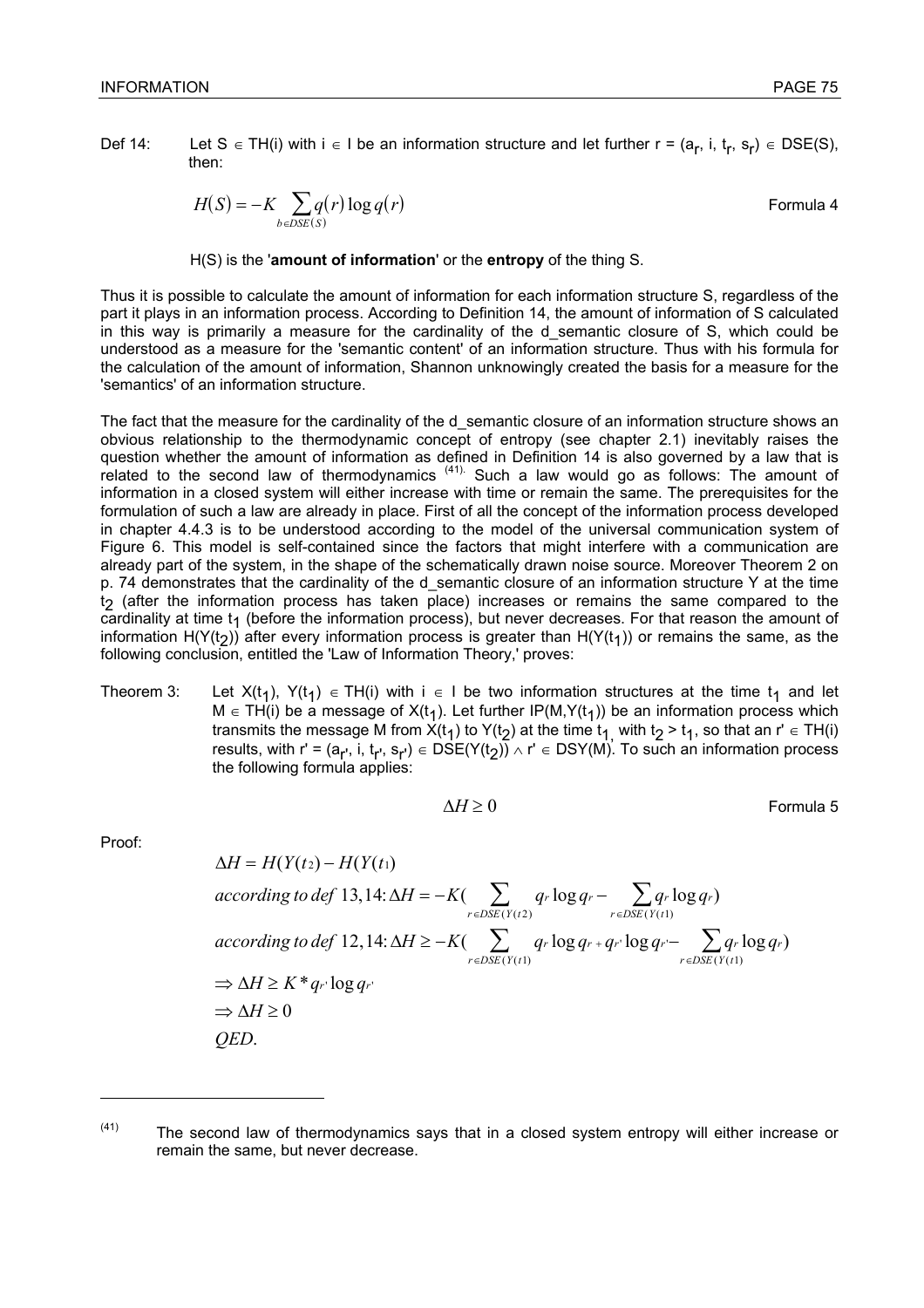Thus the non-trivial information processes according to Definition 12 show an affinity to irreversible physical processes and accordingly the trivial information processes an affinity to reversible physical processes.

Thus the non-trivial information processes according to Definition 12 show an affinity to irreversible physical processes and accordingly the trivial information processes an affinity to reversible physical processes.

# **4.5 Conclusions**

In summary, the comments in chapter 4 have shown that the formulation of a unified information theory that integrates all known aspects of the problem is possible. It has been demonstrated eo ipso that when Donald MacKay and Doede Nauta Jr. demanded special information theories for different aspects of information they were taking the wrong direction. At the same time it has become clear that the three questions in chapter 2.4 which put up for discussion the basic concepts of information, information carrier and the measure for information can now be replaced by three answers as follows:

- 1) Information is neither a general term for the processes that increase knowledge nor can it be equated with knowledge as a structure itself. Both views only capture partial aspects of the functional-cybernetic or the structural-attributive views of information, which are in turn only partial aspects of a comprehensive information theory. In such a theory, information is postulated as the set of all information carriers and information elements, which is equivalent to the set of all things that can be constructed by any individual brain.
- 2) The ultimate carrier of information is neither bit<sub>1</sub>, the representative of the smallest set from which a selection is still possible, nor is it the sign as the smallest unit of perception. Rather, it is the individual thing as constructed by a brain that is the information carrier, so that of course those entities that can function as bit<sub>1</sub> or as signs can become information carriers. Finally the information elements that are conveyed by such a thing correspond to the relations that point from a thing as information carrier to other things.
- 3) As for the measure of information, the application of Shannon's entropy concept in the context of the new information theory suggests itself. This measure is postulated in Definition 14 as a general measure for the cardinality of the d semantic closure of a thing, regardless of the role it plays in an information process. The counterproposal to Shannon's concept of entropy from chapter 2, namely MacKay's descriptive information content of the structural cardinality of a thing, must not be seen as intrinsically false. On the contrary, this concept of a measure can be seen as an alternative to entropy, yielding a measure for the cardinality of the d syntactic closure of a thing. For every MacKay logon, which pro memoria represents the structural component of an information element, we have a d\_syntactic relation pointing towards a thing. The metron, a binary value that is added to the so-called weight of evidence of a logon, as well as the metron content, which as an integer contains the sum of all metrons of a logon and thus marks the plausibility of a logon, have no direct equivalent in the formalisms of chapter 4.4. This lack could easily be amended by extending the structure of the thing from Definition 7 by a further component that would represent the metron content. By means of this component, the descriptive information content of a thing could then be calculated according to the formulations in [MacKay 1969, p. 156 ff.]. The reason why Shannon's concept of entropy is preferred to MacKay's descriptive information content is first of all that the concept of entropy has stood the test of practical application and has been widely accepted, while the descriptive information content is today largely forgotten. Moreover it is the author's contention that information theory can be more easily integrated into the natural sciences with a generalised concept of entropy than with a generalised descriptive information content.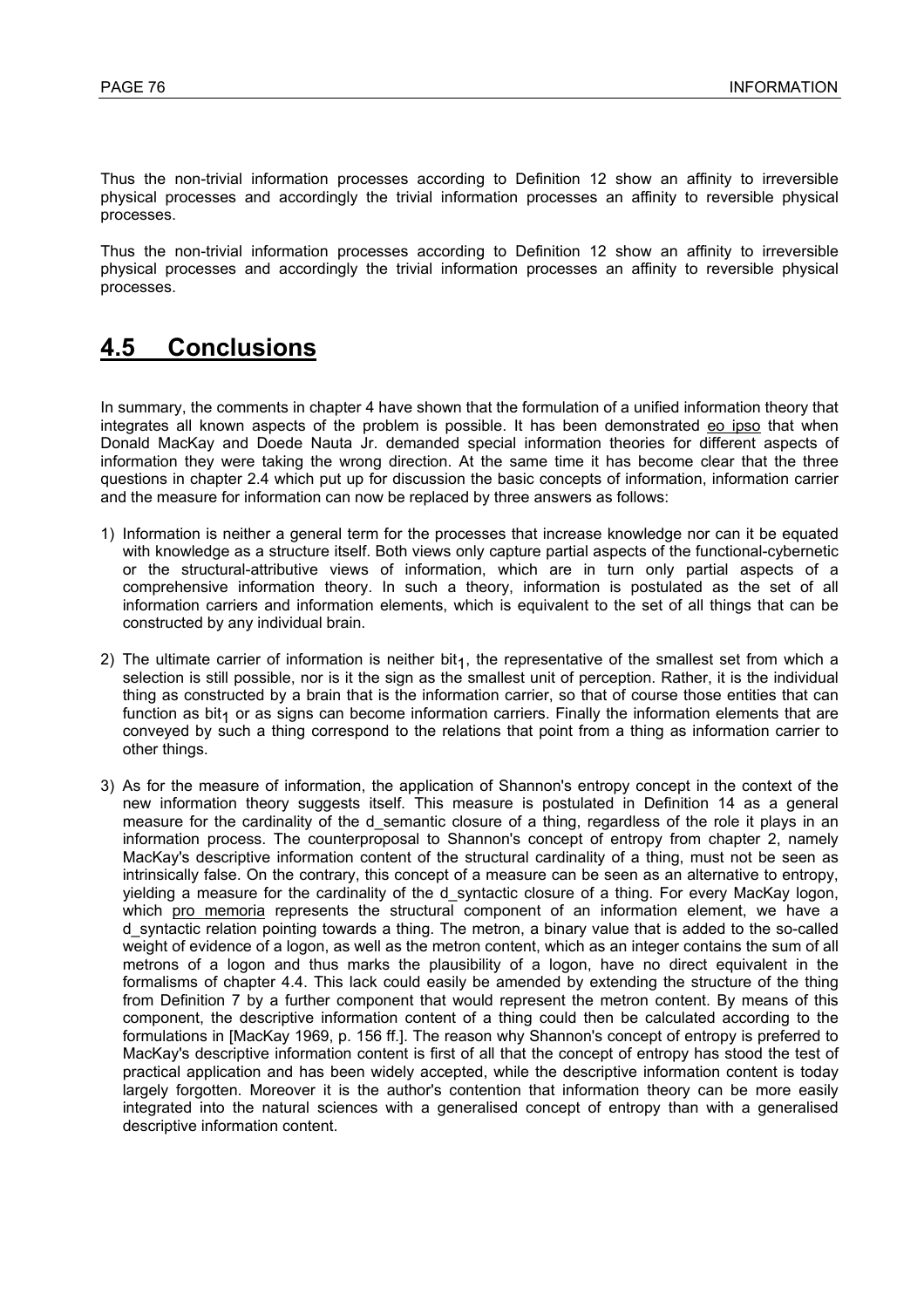The theoretical framework that allowed these answers to be formulated also makes it possible to clarify further difficulties identified in the course of the present study. For example, the issue of the persistence of information can be answered easily in the new framework. Peter Heyderhoff and Theodor Hildebrand's claim that information loses its value after it has been evaluated because it is only needed for one decision and is exhausted after the decision (cf. [Heyderhoff/Hildebrand 1973, p. 2]) can no longer be upheld. Since both the information process and its outcome are only aspects of information, it has to be mentioned that the individual information process effects an overall increase in information. Heyderhoff and Hildebrand can only be said to be right insofar as they intend to claim that the destination's difference of knowledge about the information object relative to that of the information source is reduced after the information process.

A similar problem was raised by Donald M. MacKay, namely the question whether the amount of information is increased by the multiple reproduction of text documents (for example when printing newspapers), because the same contents can reach more individuals, or whether it remains the same because nothing new is created by mere copying. MacKay himself favours the second view, since he believes that in printing newspapers, regardless of the number of copies made, one only produces mutually redundant copies of a defined original which incorporates all the information in question. In line with the view advocated in the present study, though, the first opinion will have to be favoured. Each printed copy of a newspaper is in itself again a thing that exists independently of the other copies. Every copy increases the possibility that one more individual will integrate and help disseminate further the information it contains.

A further difficulty can be found in the confusion about the relation of Shannon's information theory to the two semiotic dimensions of syntax and semantics. Shannon himself explicitly considered the semantic aspects of communication as irrelevant to his information theory (see Figure 1). For this reason many commentators have called Shannon's theory a syntactic information theory. But other researchers took a different view. Doede Nauta, for example, who develops his approach to the concept of information which is pervaded by semiotic ideas on the basis of the i-system in Figure 2, notes that in Shannon's communication theory there is no reference to semiotics. Thus he thinks it a great mistake to assume that Shannon treats of syntactic information. Instead, Nauta proposes calling Shannon's work a zero-semiotic information theory. On the other hand, Nauta considers a theory of syntactic information to be realised in MacKay's theory of descriptive information.

The present study has shown that Nauta is only right in the latter case. As has been shown above, MacKay's descriptive information content can be used to calculate the (d syntactic) structural content of a thing with only slight modifications. On the other hand, Nauta's claim that there is no semiotic content in Shannon's theory is based on a biased understanding of semantics. If, as proposed in the present study, a relation is called d\_syntactic or d\_semantic depending on its direction with respect to the thing under scrutiny, Shannon's concept of entropy turns out to be the measure for the cardinality of the d\_semantic closure of this thing. This strengthens Warren Weaver's claim that Shannon's concept of information and the concept of meaning behave like a pair of canonically conjugate variables.

A further contentious issue is the question whether information takes place purely on a mental level, as Titze thinks, or whether information, as Barwise and Perry think, is located in the world as so-called information about structured reality, in the form of constraints between the situation types that constitute the structure of reality. In line with the view favoured here, according to which information is to be considered as the set of all things that can be constructed by a brain, Titze's view on this point must be preferred. Yet because both constraints and situation types can be interpreted as brain constructs, the valuable insights of Barwise and Perry's theory of situation semantics still find their place in the new concept of information.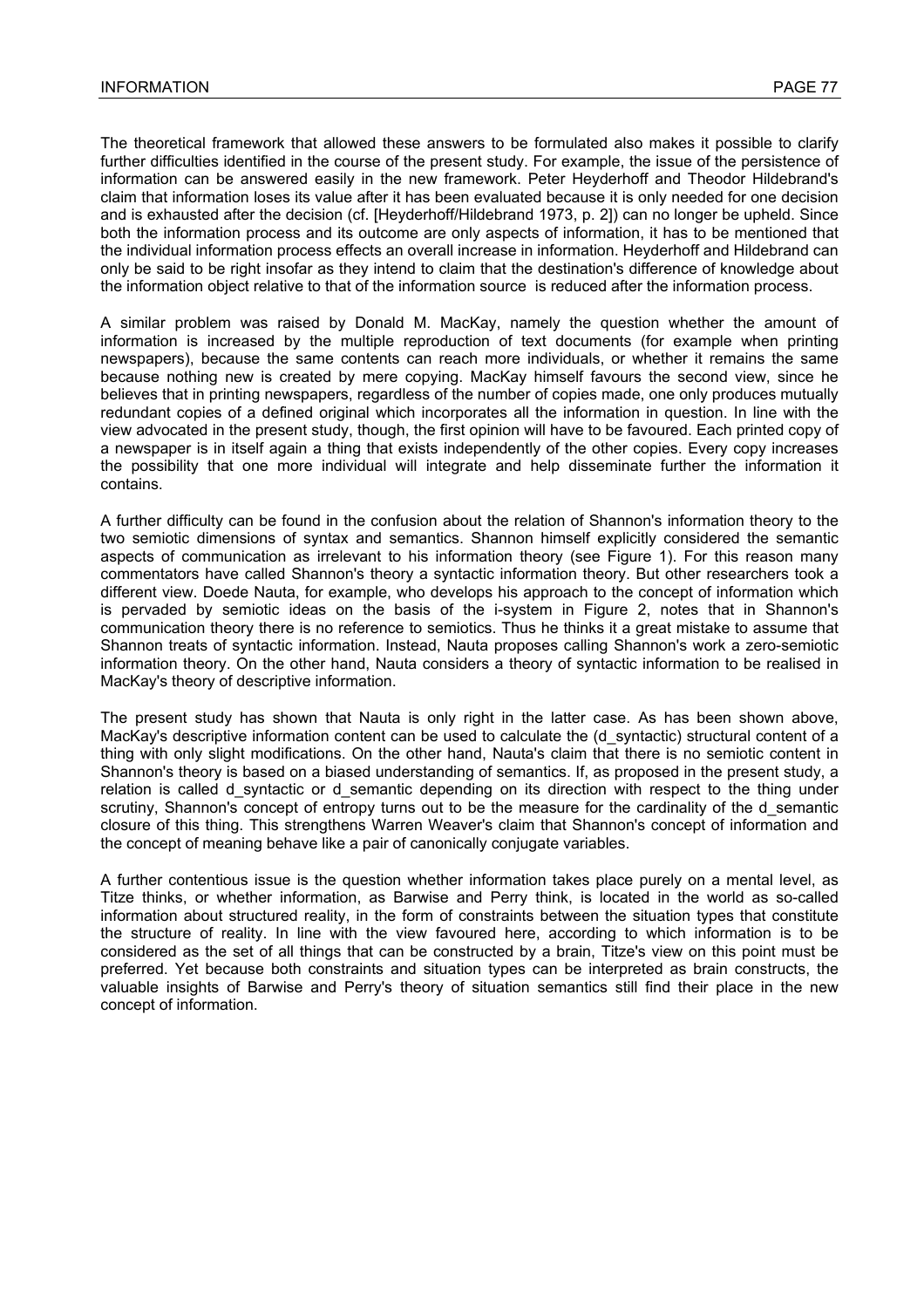The fact that information can be viewed as a problem of the mind has some interesting consequences: As a brain construct, language, which according to Barwise and Perry is only the carrier of information, has the same structure as the things of the external world and can thus be integrated in the new information theory in the same way. This applies equally to verbal utterances in the sense of ordered sequences of welldefined words and to their content, which usually refers to other cognitive products of the brain that formulates them. These cognitive products are either representations of perceived reality or pure inventions of the individual brain. Among the latter are theoretical conclusions that are based on scientific findings as well as completely imaginary or deliberately false information. Thus the statement '1+1=3' may contain information in different ways: To those who have not yet been introduced to the functioning of the '+' operator this statement will contain a first definition on the way to an understanding of the operation of addition. Those who have already been introduced to this concept, on the other hand, will conclude that it is false and that the utterer either has no knowledge of the correct result or deliberately tries to deceive the destination.

In this way, false information can have a great impact on people and society. Sometimes 'false' statements will determine whole world views, even if they have been exposed as false. It is well-known that Claudius Ptolemy's geocentric universe remained valid, under Church pressure, throughout the late Middle Ages and the early modern period even though the natural sciences, represented by Nicolas Copernicus, Galileo Galilei and Johannes Kepler, had already furnished overwhelming evidence for a heliocentric universe. Thus information theory must accept the phenomenon that in communication the information we exchange contains not only truths, but also imaginary and even false statements. With the information theory proposed here, with information carriers and information elements that are always brain constructs, this kind of information can easily be integrated.

A further issue concerns the paradoxon that currently information according to Norbert Wiener is considered to be a process that integrates new elements in the existing structure of a thing in an ordered way, while at the same time Shannon's concept of entropy, which in thermodynamics represents a measure for disorder, is proposed as the measure for information. This only appears to be contradictory, since the different hypotheses are based on different premises. Information as a process of ordered integration obviously enlarges a structure by integrating new elements into it. This creates the impression that order will increase, which is true insofar as one considers a thing or its structure in isolation. The concept of entropy, on the other hand, makes a statement about the d\_semantic relations of the thing to its environment. In Shannon's communication system these relations point towards the messages that an information source can transmit, the range of the messages of such an information source being determined by means of a calculation of its entropy. Since such messages can always be viewed as extracts from the knowledge of the information source, the range of the messages that can be produced will always increase in line with the growth of the information source's knowledge as structure. This in turn increases the d\_semantic closure of the structure so that, according to Definition 14, its entropy increases accordingly. The more the cardinality of a structure is increased by an information process, the higher the entropy tends to be. So although an information process increases the 'orderedness' of a thing in terms of the number of structural elements it contains, its overall entropy and thus the potential 'disorderedness' of the thing increases in interaction with its surroundings or remains the same. Thus the concept of entropy proposed here agrees well with the second law of thermodynamics.

Moreover, the formal part of the present study shows in the definition of Theorem 3, entitled 'Law of Information Theory,' a possibility of deriving a proposition from the information theoretical concept of entropy that is closely related to the second law of thermodynamics. It reveals affinities between thermodynamic processes and information processes. To illustrate the plausibility of this idea, we can make the following thought experiment: Let the state of a gas in a closed system be the information source and its next possible states the messages that can be produced by such an information source; then the relations of the gas state to its next possible states correspond to the d\_semantic closure. The information process could then be understood as the actual transition from one gas state into a selected next state. It is obvious that other physical processes can also be constructed on the principle of information processes.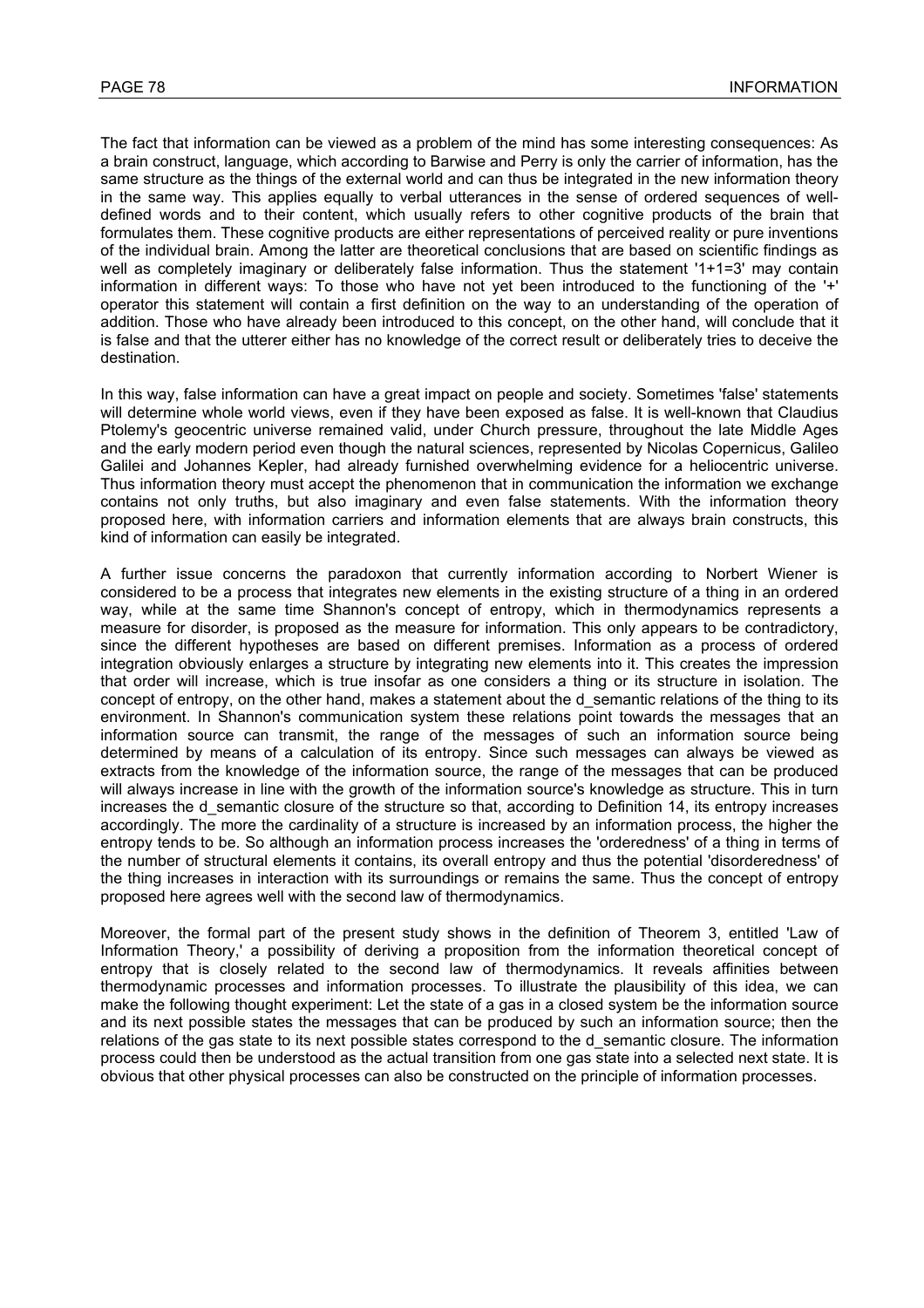With the same argument the causality principle can be integrated toto genere and almost naturally in the information theory outlined here. The causality principle says that every event has one or more causes and can itself become the cause of one or several events. Now, according to chapter 3, an event can be viewed as a thing, so that we can apply the insights gathered in the course of this study to events. So, the relations that point from the causes of an event to the event itself form its d\_syntactic closure and the relations that point away from the event to the consecutive events caused by it are its d semantic closure. Thus Hans Titze's conclusion, according to which information is nothing but the causal aspect of the causality principle can be dismissed: Information is not identical with the causal aspect of the causality principle; rather the causality principle as a whole and thus also its causal aspect are aspects of information.

In the course of this study, Carl Friedrich von Weizsäcker's idea that energy might in the end turn out to be information, just as in modern physics matter has turned out to be energy, has gained in plausibility. While Norbert Wiener's thesis according to which information represents a separate physical quantity, like matter and energy, or Hansjürg Mey's speculation that matter, energy and information represent a triad of elements whose interaction produces the properties of an objet that can be perceived by us loses in evidence, information suggests itself as a concept situated in the context of the natural sciences that is suited to condensing mental and non-mental processes and objects under one heading.

# **4.6 Epilogue**

It has been the aim of this study to make a contribution to the development of a unified concept of information. It has also been my intention to reveal and analyse problems and contradictions that arise from flaws in previous definitions of information, creating a basis for integrating these incomplete definitions in the framework of an interdisciplinary information theory. Yet the idea of such a general definition of information did not arise out of scientific necessity, but only reflects the author's private interests. Thus the concept of information developed here will have to face the tribunal of those theories whose findings are based on prior concepts of information. None of these theories was prevented from contributing to scientific progress by the flaws mentioned above. Thus the new concept of information will have to be tested as to its compatibility with those theories in the course of further research.

These compatibility tests must not be limited to the area of computer theory. Various insights of the modern natural sciences, such as current knowledge about the exchange of information between cells in an organism, are directly or indirectly based on Shannon's concept of information. But even in the humanities and the social sciences, notably certain fields in psychology, quite a few propositions are derived from theories about information processing that are based on traditional concepts of information. It is only the compatibility of the statements of such theories with the new concept of information that will decide whether it will indeed be applied across disciplinary boundaries. Finally, if Theorem 3 in chapter 4.4 is widely accepted, the impact on modern physics in particular and the natural sciences in general will have to be discussed carefully.

Some of the theses of the present study could not be derived from any other theory. Among those are the new view of syntax, semantics and pragmatics, as well as the idea that false statements should be taken into account in a formal theory of information. Although it was possible in this study to argue for a positioning of those two ideas both in the 'soft sciences' and the natural sciences, this does not suffice for a firm integration into the scientific universe. Only a broad discussion of these innovations will show whether they will last.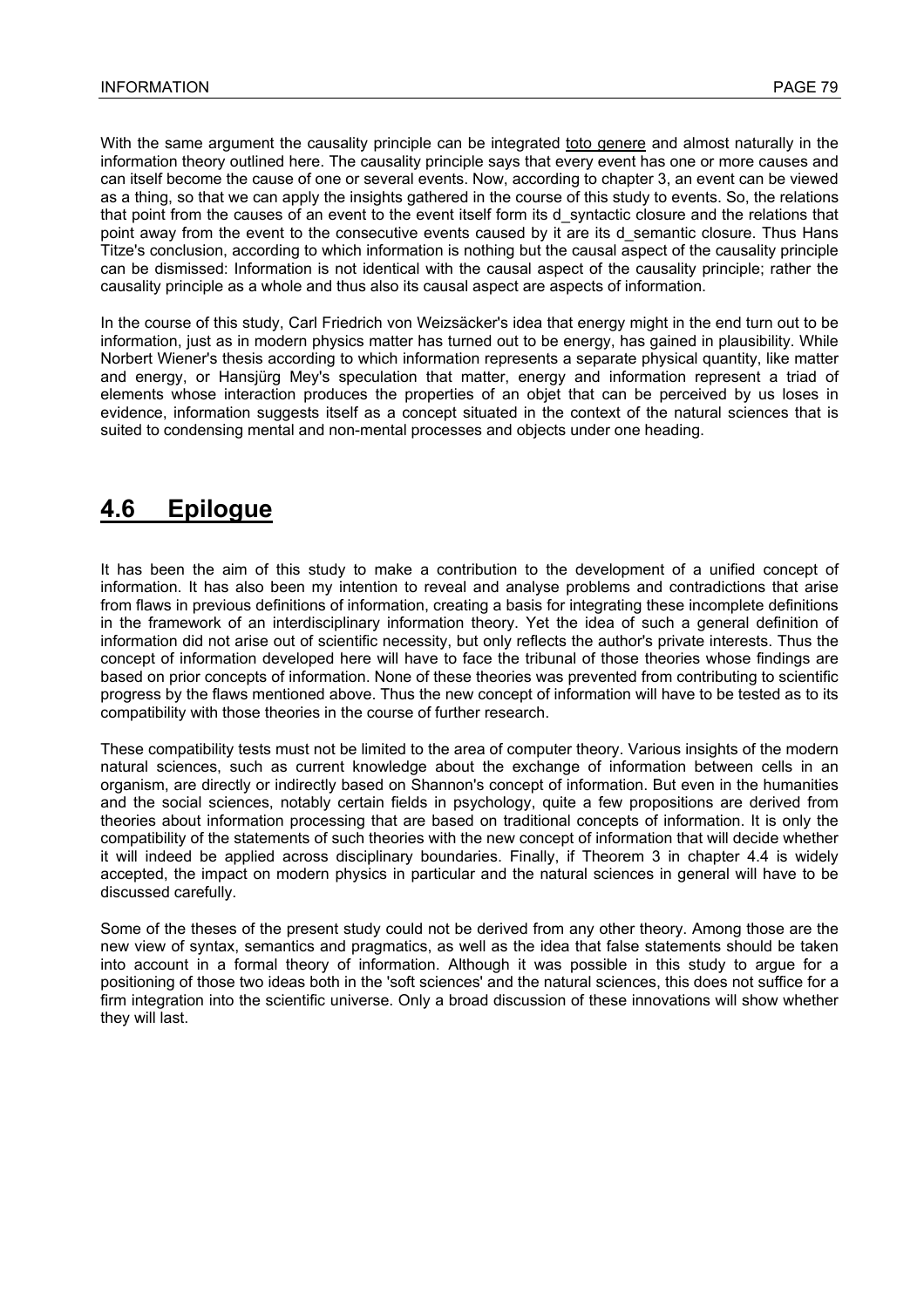# **APPENDIX**

# **A. Indexes**

# **A.1 Figures**

| Figure 1: | Schematic diagram of a general communication system                   | Page 8  |
|-----------|-----------------------------------------------------------------------|---------|
| Figure 2: | The i-system. A cybernetic model of semiosis                          | Page 13 |
| Figure 3: | Causal relation between sender and receiver                           | Page 18 |
| Figure 4: | The thing with its relations closure at the time of<br>its perception | Page 28 |
| Figure 5: | Synopsis of the most important events in a<br>learning episode        | Page 43 |
| Figure 6: | Schematic diagram of a universal communication system                 | Page 60 |

# **A.2 Formulas**

| Formula 1: | Amount of information H by Claude E. Shannon | Page 9  |
|------------|----------------------------------------------|---------|
| Formula 2: | Redundancy r by Claude E. Shannon            | Page 9  |
| Formula 3: | Improbability function H by Doede Nauta      | Page 14 |
| Formula 4: | Amount of information of the thing S         | Page 75 |
|            | Formula 5: Law of Information Theory         | Page 75 |

# **A.3 Definitions**

|               | Definition 1: Set U of all a priori basic units            | Page 66 |
|---------------|------------------------------------------------------------|---------|
|               | Definition 2: Direct a priori relatedness                  | Page 66 |
| Definition 3: | Indirect a priori relatedness                              | Page 67 |
|               | Definition 4: A priori coherent Sets - a priori structures | Page 67 |
|               | Definition 5: Set of all a priori things                   | Page 68 |
|               | Definition 6: D_semantic & d_syntactic closure a priori    | Page 68 |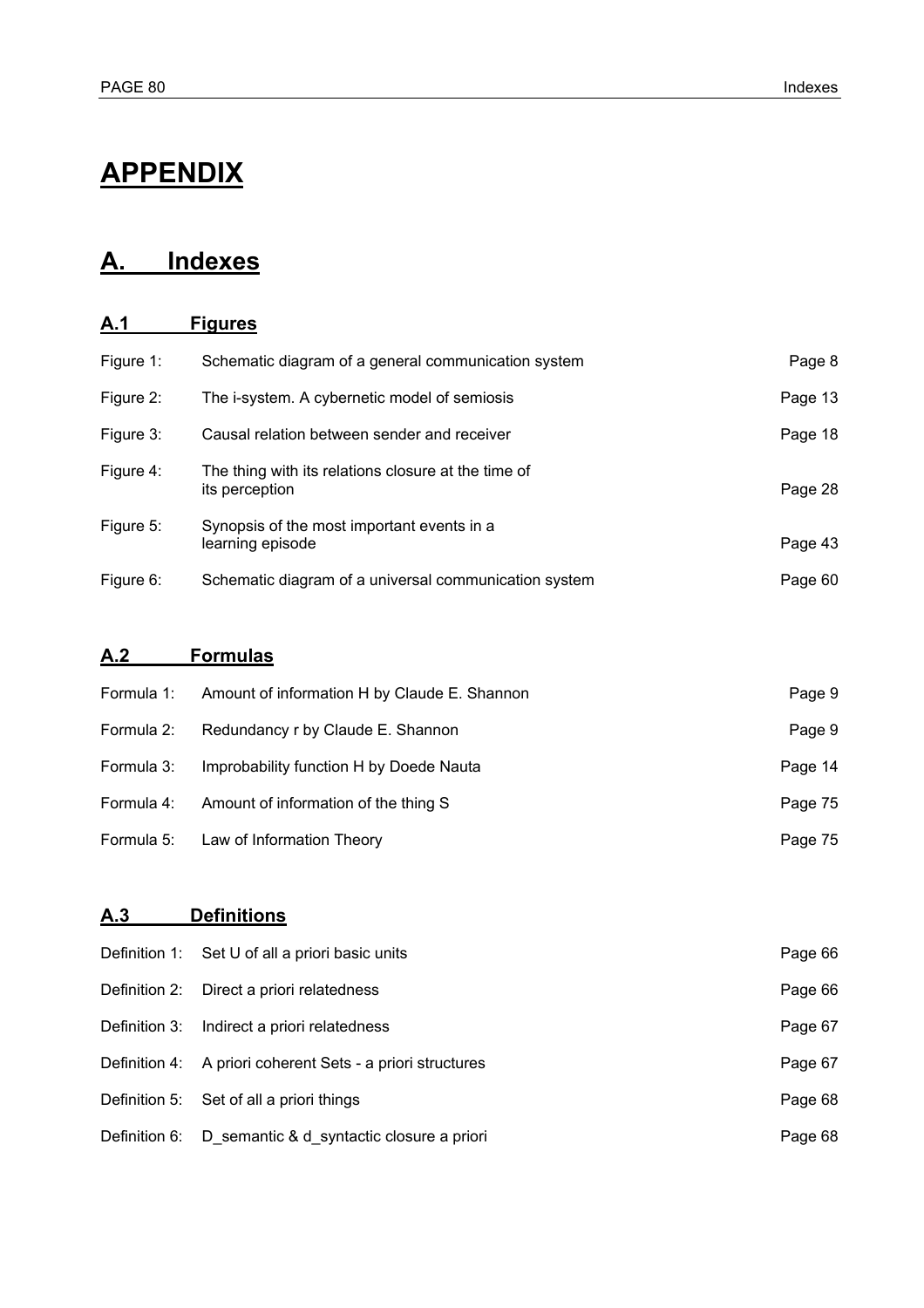|                        | Definition 7: Set TH of all things                                                                            | Page 69                                    |
|------------------------|---------------------------------------------------------------------------------------------------------------|--------------------------------------------|
|                        | Definition 8: Set TH( $i0$ ) of all things that can be constructed by<br>an individual i <sub>0</sub> $\in$ I | Page Errore. Il segnalibro non è definito. |
|                        | Definition 2 <sup>*</sup> : Direct relatedness                                                                | Page 70                                    |
|                        | Definition 3 <sup>*</sup> : Indirect relatedness                                                              | Page 70                                    |
|                        | Definition 4 <sup>*</sup> : Coherent sets - information structure                                             | Page 70                                    |
|                        | Definition 6 <sup>*</sup> : D_semantic & d_syntactic closure                                                  | Page 70                                    |
|                        | Definition 9: Structural community & structural difference                                                    | Page 71                                    |
| Definition 10: Message |                                                                                                               | Page 72                                    |
|                        | Definition 11: Integration of information structure                                                           | Page 73                                    |
|                        | Definition 12: Information process - structural growth                                                        | Page 73                                    |
|                        | Definition 13: Selection probability                                                                          | Page 74                                    |
|                        | Definition 14: Amount of information                                                                          | Page 75                                    |

# **A.4 Theorems**

| Theorem 1: | Information structure T' with empty structural<br>difference to a information structur S                                    | Page 73 |
|------------|-----------------------------------------------------------------------------------------------------------------------------|---------|
| Theorem 2: | Increase of the cardinality of the d semantic closure<br>of a information structure as a Result of a<br>information process | Page 74 |
|            | Theorem 3: Law of Information Theory                                                                                        | Page 75 |

# **A.5 Notes**

| Note 1:   | Information carrier | Page 71 |
|-----------|---------------------|---------|
| Note $2:$ | Information element | Page 71 |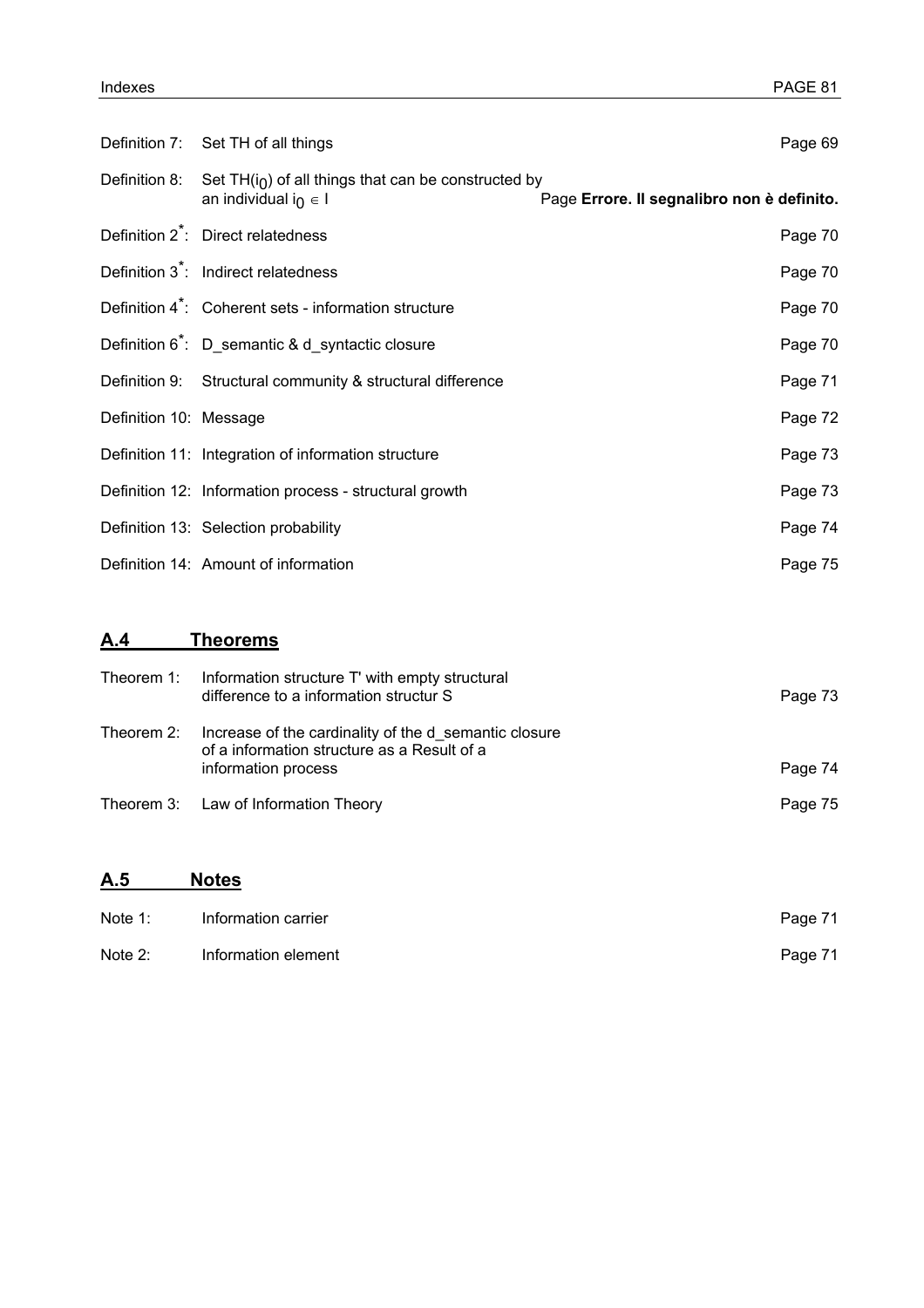# **B. Bibliography**

#### [Alkon 1983]

Alkon, Daniel L., 'Learning in a Marine Snail', Scientific American, July 1983, p. 70 ff.

### [Alkon 1989]

Alkon, Daniel L., 'Memory Storage and Neural Systems', Scientific American, July 1989, p. 26 ff.

### [Ammon 1993]

Ammon, Kurt, 'An Automatic Proof of Gödel's Incompleteness Theorem (Research Note)', Zeitschrift: Artificial Intelligence, Volume 61, Number 2, June 1993, S. 291 ff.

#### [Attneave 1974]

Attneave, Fred, 'Informationstheorie in der Psychologie, Grundbegriffe, Techniken, Ergebnisse', aus dem englischen übersetzt von Helmut Richter, Verlag Hans Huber, Bern, Stuttgart, Wien, 1974.

#### [Bar-Hillel/Carnap 1964]

Bar-Hillel, Yehoshua, Carnap, Rudolf, 'An Outline of a Theory of Semantic Information', in: [Bar-Hillel 1964, S. 221 ff.].

#### [Bar-Hillel 1964]

Bar-Hillel, Yehoshua, 'Language and Information, Selected Essays on their Theory and Application', Addison-Wesley Publishing Company, Reading, Massachusetts, 1964.

# [Bar-Hillel 1964]

Bar-Hillel, Yehoshua, 'Language and Information, Selected Essays on their Theory and Application', Addison-Wesley Publishing Company, Reading, Massachusetts, 1964.

#### [Barwise/Perry 1983]

Barwise, Jon, Perry, John, 'Situations and Attitudes', Cambridge, Mass. and London, England: MIT Press, 1983.

#### [Beyer et al. 1978]

Beyer, O., Girlich, H.-J., Zschiesche, H.-U., 'Stochastische Prozesse und Modelle', Mathematik für Ingenieure, Naturwissenschaftler, Ökonomen und sonstige anwendungsorientierte Berufe, Band: 19/1, Verlag Harri Deutsch, Thun, Frankfurt am Main, 1978.

#### [Bower/Hilgard 1975]

Bower, Gordon H., Hilgard, Ernest R., 'Theories of Learning', fourth edition, Englewood Cliffs, NJ: Prentice-Hall, 1975.

#### [Braitenberg/Schütz 1990]

Braitenberg, Valentin, Schütz, Almut, 'Cortex: hohe Ordnung oder grösstmögliches Durcheinander?', in: [Singer et al. 1990, S. 182 ff.].

# [Cherry 1963]

Cherry, C., 'Kommunikationsforschung - eine neue Wissenschaft', übersetzt von P. Müller, S. Fischer Verlag, Hamburg, 1963.

#### [Chomsky 1972]

Chomsky, Noam, 'Studies on Semantics in Generative Grammar', Mouton, The Hague, Paris, 1972.

#### [Ciompi 1988]

Ciompi, Luc, 'The Psyche and Schizophrenia: The Bond between Affect and Logic', trans. Deborah Lucas Schneider, Cambridge, MA, and London, England: Harvard University Press, 1988.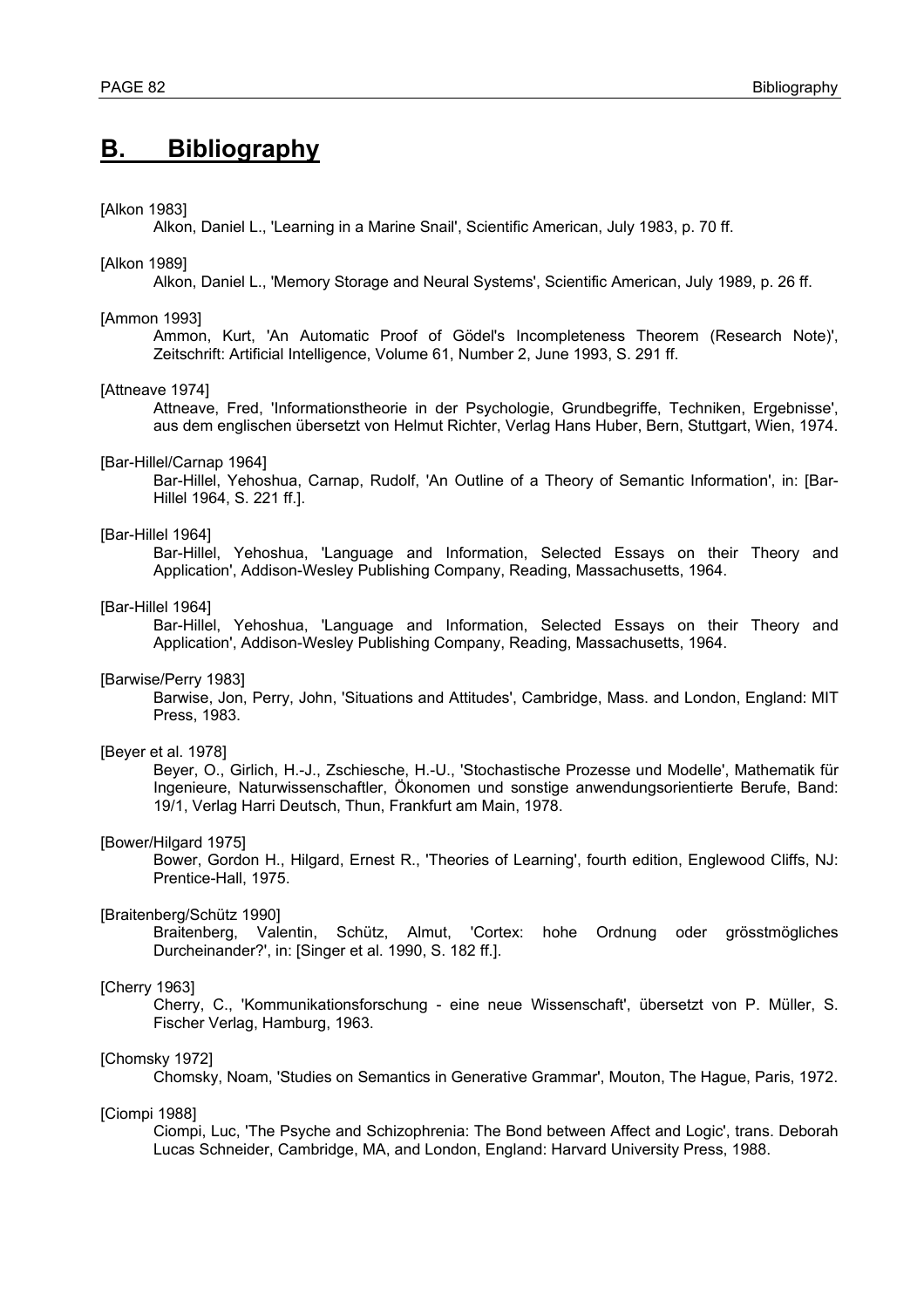### [Crick/Koch 1992]

Crick, Francis H. C., Koch, Christof, 'The Problem of Consciousness', Scientific American, September 1992, p. 111 ff.

#### [Crick 1979]

Crick, Francis H. C., 'Thinking about the Brain', Scientific American, September 1979, p. 181 ff.

#### [Damasio/Damasio 1992]

Damasio, Antonio R., Damasio, Hanna, 'Brain and Language', Scientific American, September 1992, p. 63 ff.

#### [Delius 1990]

Delius, Juan D., 'Komplexe Wahrnehmungsleistungen bei Tauben', in: [Singer et al. 1990, S. 106 ff.].

# [Ditfurth et al. 1986]

Ditfurth, Hoimar von, Eibl-Eibesfeld, Irenäus, Jonas, Hans, Keller, Hannes, Mey, Hansjürg, Pestel, Eduard, Popper, Karl Raimund, Zimmerli, Walther Ch., 'Denken über die Zukunft, Ein Symposium', Ringier AG, Zürich, 1986.

#### [Dretske 1981]

Dretske, Fred Irvin, 'Knowledge and the Flow of Information', Basil Blackwell, Oxford, 1981.

#### [Ehrenstrasser 1974]

Ehrenstrasser, Gottfried, 'Stochastische Signale und ihre Anwendung', Dr. Alfred Hüthig Verlag, Heidelberg, 1974.

#### [Eimas 1985]

Eimas, Peter D., 'The Perception of Speech in Early Infancy', Scientific American, January 1985, p. 34 ff.

#### [Engel/König/Singer 1993]

Engel, Andreas K., König, Peter, Singer, Wolf, 'Bildung repräsentationaler Zustände im Gehirn', Zeitschrift: Spektrum der Wissenschaft, deutsche Ausgabe von Scientific American, Heidelberg, Nr. 9, September 1993, S. 42 ff.

#### [Fischbach 1992]

Fischbach, Gerald D., 'Mind and Brain', Scientific American, September 1992, p. 24 ff.

### [Fisher 1922]

Fisher, Ronald Aylmer, 'On the Mathematical Foundations of Theoretical Statistics', Phil. Trans. Roy. Soc., Series A, Vol. 222, London, 1922, S. 309 ff.

#### [Fisher 1935]

Fisher, Ronald Aylmer, 'The Design of Experiments', Oliver and Boyd, 1935.

#### [Flechtner 1968]

Flechtner, Hans-Joachim, 'Grundbegriffe der Kybernetik', 3. Auflage, Wiss. Verlagsgesellschaft mbH, Stuttgart, 1968.

#### [Fuhr/Pfeifer 1994]

Fuhr, Norbert, Pfeifer, Ulrich, 'Probabilistic Information Retrieval as a Combination of Abstraction, Inductive Learning, and Probabilistic Assumptions', Zeitschrift: ACM Transactions on Information Systems, Volume 12, Number 1, January 1994, S. 92 ff.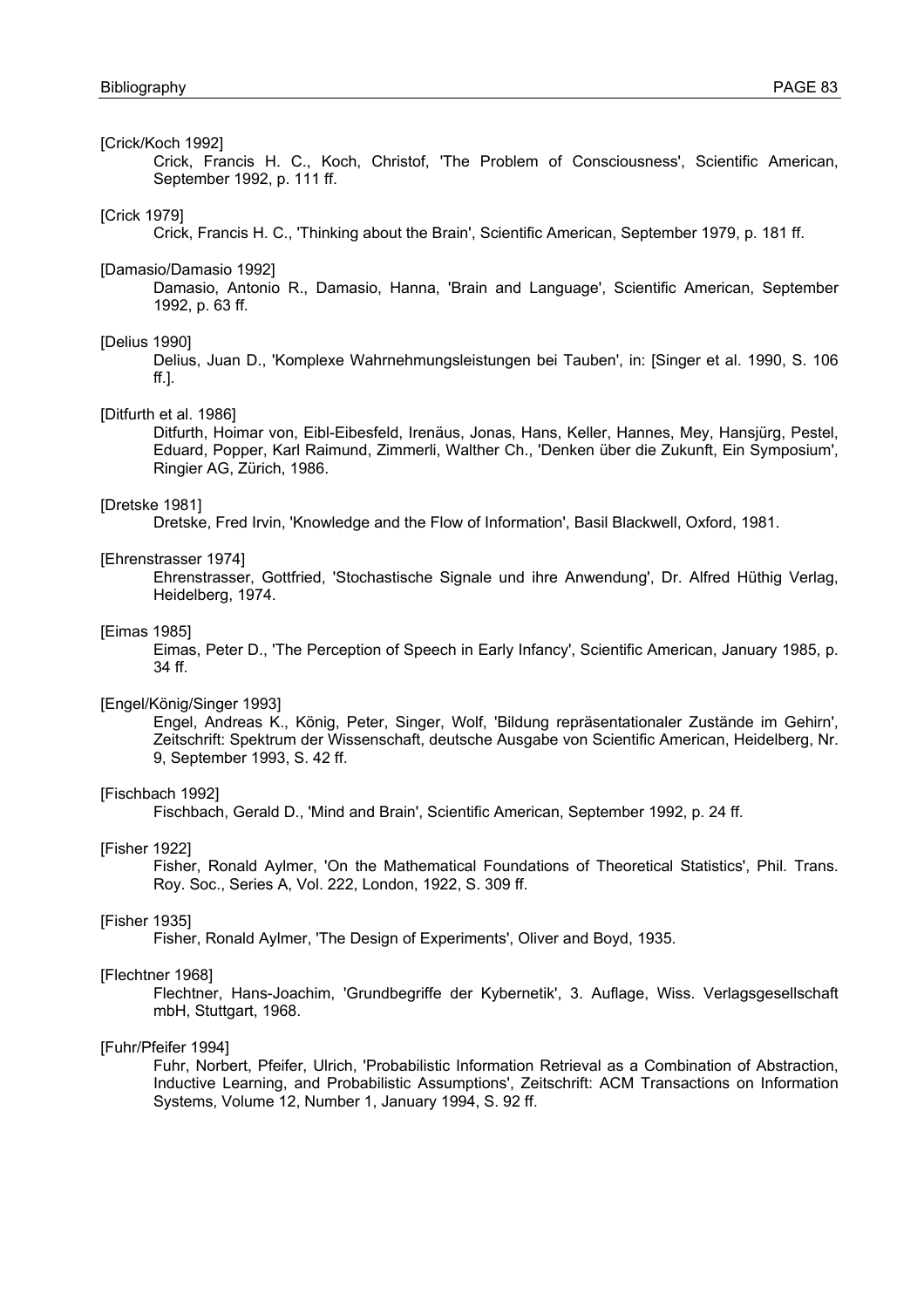## [Gane/Sarson 1979]

Gane, Chris, Sarson, Trish, 'Structured Systems Analysis: Tools and Techniques', Improved Systems Technologies, Inc., New York, 1979.

#### [Goldszmidt et al. 1993]

Goldszmidt, Moisés, Morris, Paul, Pearl, Judea, 'A Maximum Entropy Approach to Nonmonotonic Reasoning', Zeitschrift: IEEE Transactions on Pattern Analysis and Machine Intelligence, Volume 15, Number 3, March 1993, S. 220 ff.

# [Halmos 1976]

Halmos, Paul R., 'Naive Mengenlehre', moderne Mathematik in elementarer Darstellung, aus dem Amerikanischen übersetzt von Manfred Armbrust und Fritz Ostermann, 4. Auflage, Vandenhoeck & Ruprecht, Göttingen, 1976.

#### [Heckermann et al. 1993]

Heckermann, David, Horvitz, Eric, Middleton, Blackford, 'An Approximate Nonmyoptic Computation for Value of Information', Zeitschrift: IEEE Transactions on Pattern Analysis and Machine Intelligence, Volume 15, Number 3, March 1993, S. 292 ff.

#### [Heise/Quattrocchi 1983]

Heise, Werner, Quattrocchi, Pasquale, 'Informations- und Codierungstheorie, mathematische Grundlagen der Daten-Kompression und -Sicherung in diskreten Kommunikationssystemen', J.- Springer-Verlag, Berlin, Heidelberg, New York, Tokyo, 1983.

# [Heller et al. 1978]

Heller, Wolf-Dieter, Lindenberg, Henner, Nuske, Manfred, Schriever, Karl-Heinz, 'Stochastische Systeme: Markoffketten, stochastische Prozesse, Warteschlangen', de Gruyter Lehrbuch, Walter de Gruyter, Berlin, New York, 1978.

#### [Heyderhoff/Hildebrand 1973]

Heyderhoff, Peter, Hildebrand, Theodor, 'Skripten zur Informatik/6, Informationsstrukturen, eine Einführung in die Informatik', B. I.-Wissenschaftsverlag, Mannheim, Wien, Zürich, 1973.

# [Hintikka 1968]

Hintikka, J., 'The Varieties of Information and Scientific Explanation', Logic, Methodology and Philosophy of Science, Rootselaar, B. van and Staal, J. F. (eds.), Amsterdam, Vol. III, 1968, S. 311 ff.

### [Hofstadter 1979]

Hofstadter, Douglas R., 'Gödel, Escher, Bach: An Eternal Golden Braid', New York: Basic Books, 1979.

#### [Illingworth 1991]

Illingworth, Valerie, 'Oxford Reference, Dictionary of Computing', Third Edition, Oxford University Press, Oxford, New York, 1991.

#### [Iversen 1979]

Iversen, Leslie L., 'The Chemistry of the Brain', Scientific American, September 1979, p. 118 ff.

#### [Kandel 1979]

Kandel, Eric R., 'Small Systems of Neurons', Scientific American, September 1979, p. 61 ff.

# [Kandel et al. 1991]

Kandel, Eric R., Schwartz, James H., Jessel, Thomas M., 'Principles of Neural Science', third edition, Prentice-Hall, Inc., London, New York, 1991.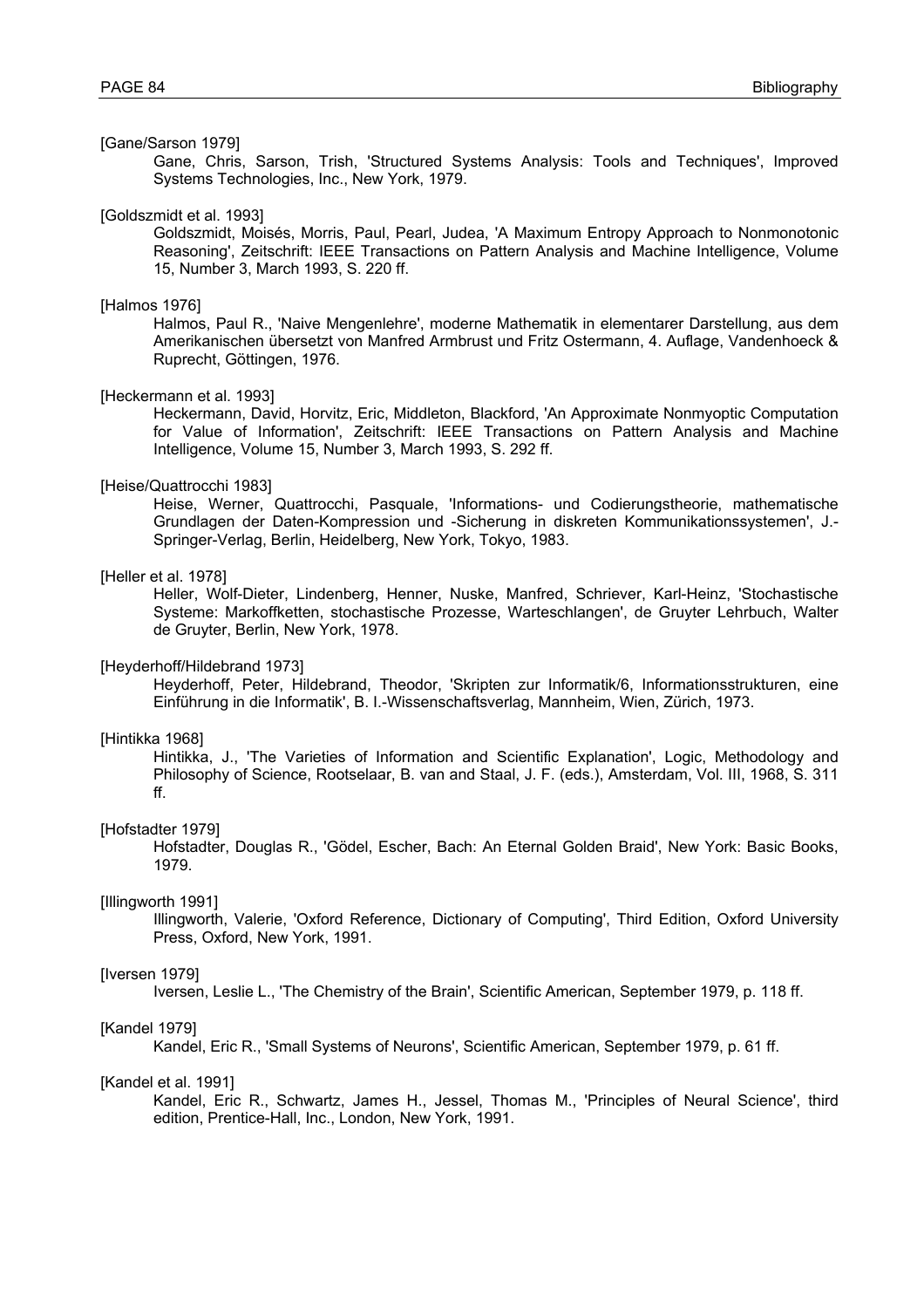# [Kent 1978]

Kent, William, 'Data and Reality, Basic Assumptions in Data Processing Reconsidered', North-Holland Publishing Company, Amsterdam, New York, Oxford, 1978.

[Khinchin 1957]

Khinchin, A. J., 'Mathematical Foundation of Information Theory', translated from Russian, orig. ed. 1955, by M. D. Friedman, New York, 1957.

#### [Knaurs 1974]

'Knaurs Lexikon', Band 1-19, berechtigte Lizenzausgabe für den Buchclub Ex Libris Zürich, lexikographisches Institut München, Satz: F. Bruckmann KG, München, 1974.

#### [Lauener 1982]

Lauener, Henri, 'Willard Van Orman Quine', Verlag C. H. Beck, München, 1982.

#### [Lien 1979]

Lien, Y. Edmund, 'On the Semantics of the Entity-Relationship Data Model', in: [Chen 1979, S. 131 ff.].

#### [MacKay 1969]

MacKay, Donald M., 'Information, Mechanism and Meaning', The M.I.T. Press, Cambridge, Massachusetts, and London, England, 1969.

#### [McMenamin/Palmer 1988]

McMenamin, Stephen M., Palmer, John F., 'Strukturierte Systemanalyse, mit einem Geleitwort von Tom DeMarco', Übersetzt von Dr. Peter Hruschka, Hanser, Wien, 1988.

#### [Mealy 1967]

Mealy, George H., 'Another Look at Data', AFIPS Conference Proceedings, Fall Joint Computer Conference 31, 1967, S. 525 ff.

## [Mey 1986]

Mey, Hansjürg, 'Der Eintritt in das Informationszeitalter', in: [Ditfurth et al. 1986, S. 83 ff.].

### [Mishkin/Appenzeller 1987]

Mishkin, Mortimer, Appenzeller, Timothy, 'The Anatomy of Memory', Scientific American, June 1987, p. 62 ff.

#### [Morris 1938]

Morris, Charles W., 'Foundation of the Theory of Signs', International Encyclopedia of Unified Science vol. I, no. 2, eds. Otto Neurath, Rudolf Carnap, Charles W. Morris, Chicago, Ill.: University of Chicago Press, 1938.

#### [Morris 1946]

Morris, Charles W., 'Signs, Language and Behavior', Prentice-Hall, Inc., New York, 1946.

#### [Morris 1964]

Morris, Charles W., 'Signification and Significance: A Study of the Relations of Signs and Values', Cambridge, Mass.: MIT Press, 1964.

#### [Nauta 1970]

Nauta, Doede Jr., 'The Meaning of Information', Mouton, The Hague, Paris, 1970.

#### [Nottebohm 1989]

Nottebohm, Fernando, 'From Bird Song to Neurogenesis', Scientific American, February 1989, p. 56 ff.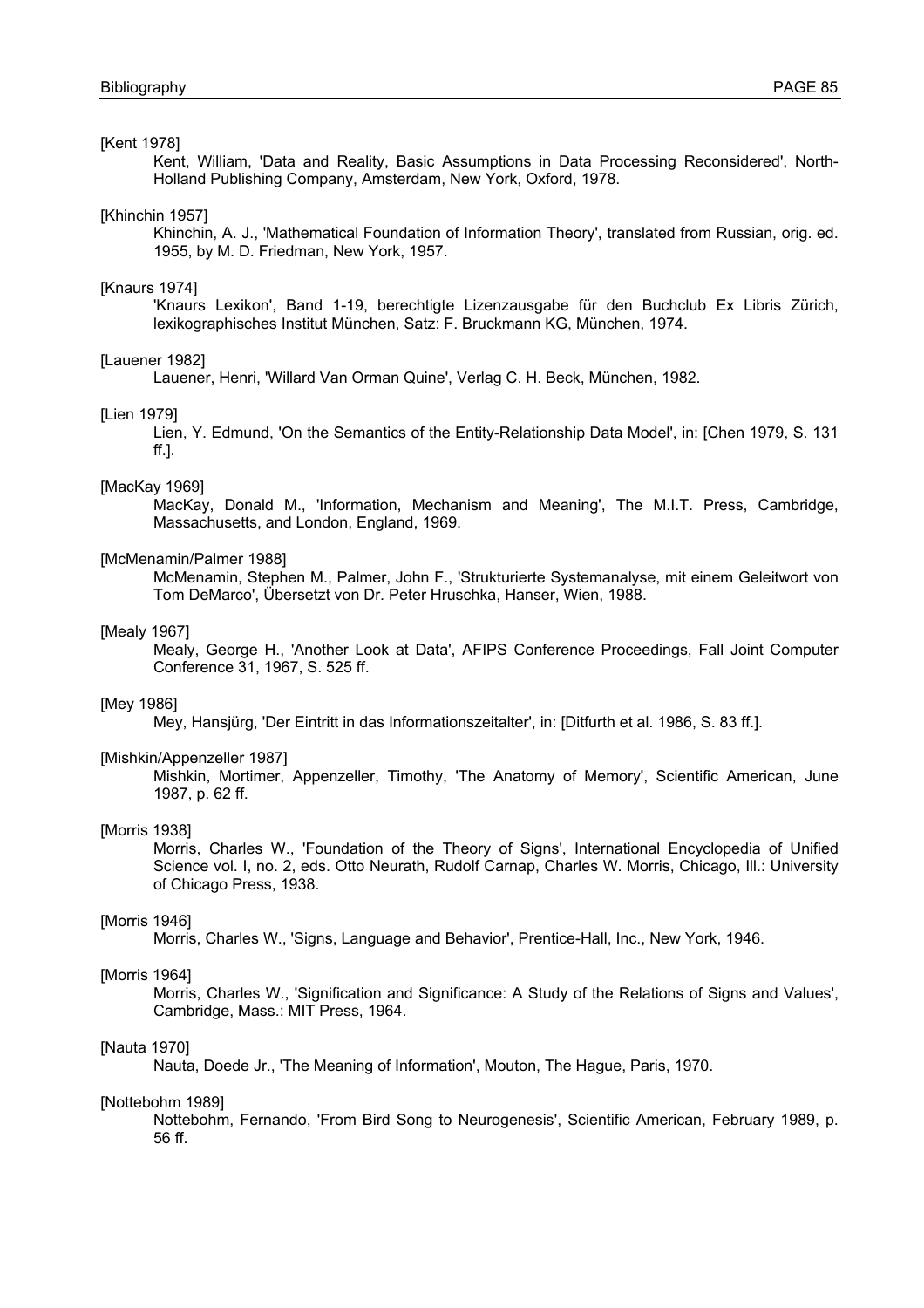# [Palm 1990]

Palm, Günther, 'Assoziatives Gedächtnis und Gehirntheorie', in: [Singer et al. 1990, S. 164 ff.].

#### [Peirce 1967]

Peirce, Charles Santiago Sanders, 'Einige Konsequenzen aus vier Unvermögen, in: C. S. Peirce, Schriften I: zur Entstehung des Pragmatismus', K. O. Apel, Frankfurt am Main, 1967.

#### [Peirce 1984]

Peirce, Charles Santiago Sanders, 'Some Consequences of Four Incapacities', Writings of Charles S. S. Peirce: A Chronological Edition, vol. 2 (1867-1871), eds. Edward C. Moore et al., Bloomington; Indiana University Press, 1984, p. 211 ff.

#### [Popper 1965]

Popper, Karl Raimund, 'The Logic of Scientific Discovery', New York, 1965, orig. 'Logik der Forschung', Wien, 1935.

#### [Quine 1960]

Quine, Willard van Orman, 'Word and Object', Cambridge, Mass.: MIT Press, 1960.

#### [Quine 1969 a]

Quine, Willard van Orman, 'Ontological Relativity and Other Essays', New York: Columbia University Press, 1969.

#### [Quine 1969 b]

Quine, Willard van Orman, 'Ontological Relativity', in: [Quine 1969 a, p. 26 ff.].

#### [Quine 1969 c]

Quine, Willard van Orman, 'Natural Kinds', in: [Quine 1969 a, p. 114 ff.].

#### [Quine 1969 d]

Quine, Willard van Orman, 'Speaking of Objects', in: [Quine 1969 a, p. 1 ff.].

#### [Quine 1969 e]

Quine, Willard van Orman, 'Epistemology Naturalized', in: [Quine 1969 a, p. 97 ff.].

#### [Quine 1969 f]

Quine, Willard van Orman, 'Existence and Quantification', in: [Quine 1969 a, p. 91 ff.].

#### [Quine 1969 g]

Quine, Willard van Orman, 'Propositional Objects', in: [Quine 1969 a, p. 139 ff.].

#### [Rahmann/Rahmann 1992]

Rahmann, Hinrich, Rahmann, Mathilde, 'The Neurobiological Basis of Memory and Behavior', trans. Steven J. Freeman, New York: Springer, 1992.

### [Seiffert 1968]

Seiffert, Helmut, 'Information über die Information, Verständigung im Alltag, Nachrichtentechnik, wissenschaftliches Verstehen, Informationssoziologie, das Wissen des Gelehrten', Verlag C. H. Beck, München, 1968.

### [Shannon 1969]

Shannon, Claude E., Weaver, Warren, 'The Mathematical Theory of Communication', the University of Illinois Press, Urbana, Chicago, London, Fourth Printing of the Paperback Edition, 1969, Original Edition, 1948.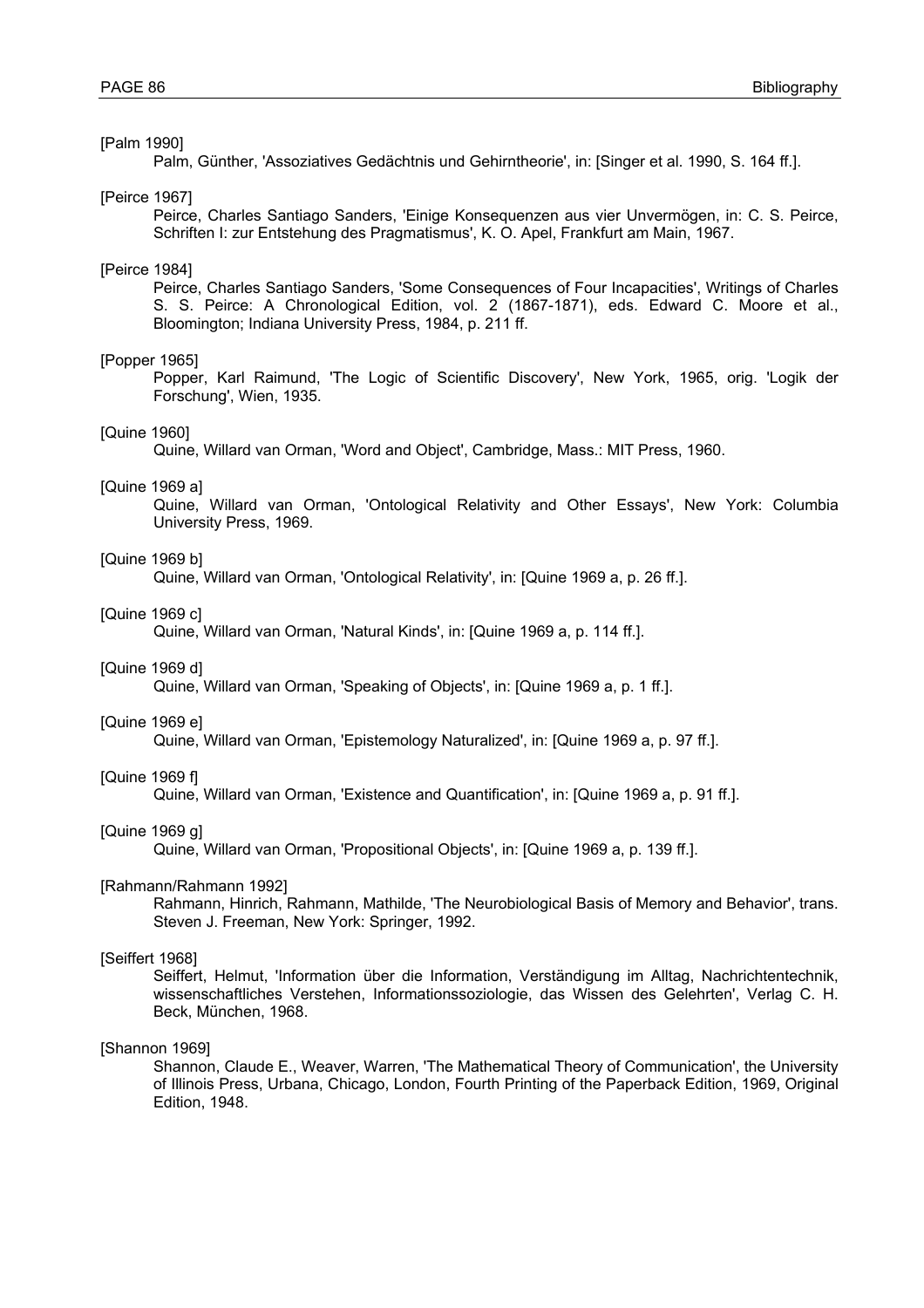# [Singer 1990]

Singer, Wolf, 'Hirnentwicklung und Umwelt', in: [Singer et al. 1990, S. 50 ff.].

## [Singer et al. 1990]

Singer, Wolf, et al., 'Gehirn und Kognition', Sammelband, Spektrum der Wissenschaft: verständliche Forschung, deutsche Ausgabe von Scientific American, Heidelberg, 1990.

#### [Stevens 1979]

Stevens, Charles F., 'The Neuron', Scientific American, September 1979, p. 49 ff.

# [Titze 1971]

Titze, Hans, 'Ist Information ein Prinzip?', in: Monographien zur philosophischen Forschung, Verlag Anton Hain, Meisenheim am Glan, 1971.

#### [Treisman 1986]

Treisman, Anne, 'Features and Objects in Visual Processing', Scientific American, November 1986, p. 106 ff.

# [Van Hee 1994]

Van Hee, Kees M., 'Information Systems Engineering: A Formal Approach', Cambridge Univrsity Press, London, 1994.

#### [Weaver 1969]

Weaver, Warren, 'Recent Contributions to the Mathematical Theory of Communication', in: [Shannon 1969, S. 1 ff.].

#### [Wechler 1992]

Wechler, Wolfgang, 'Universal Algebra for Computer Scientists', ETACS Monographs on Theoretical Computer Science, J.-Springer-Verlag, Berlin, Heidelberg, 1992.

# [Wiener 1961]

Wiener, Norbert, 'Cybernetics, or Control and Communication in the Animal and the Machine', 2nd revised and enlarged edition, New York and London: MIT Press and Wiley, New York, London, 1961.

## [Wilson 1985]

Wilson, Allan C., 'The Molecular Basis of Evolution', Scientific American, October 1985, p. 148 ff.

#### [Zeki 1992]

Zeki, Semir M., 'The Visual Image in Mind and Brain', Scientific American, September 1992, p. 43 ff.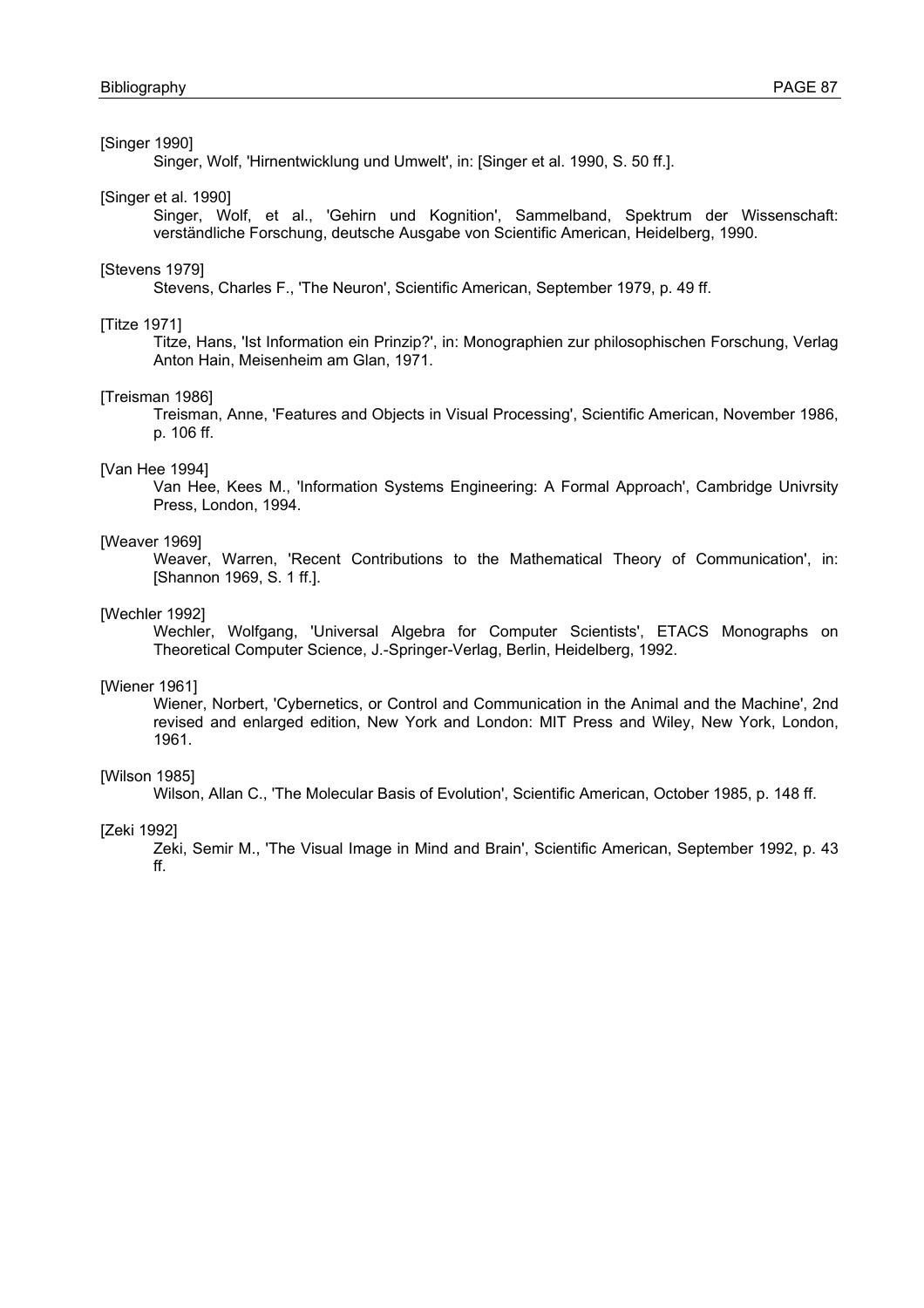l

# **C. Curriculum vitae**

| Name:<br>Date of birth:<br>Address:<br>Email:<br>URL: | Daniel Federico Flückiger<br>13 February 1957<br>Casa la Glorietta, CH-6822 Arogno / TI<br>Tel: +41 91 639 68 71<br>federico.flueckiger@dir.supsi.ch / federico.flueckiger@acm.org<br>http://mypage.bluewin.ch/federico.flueckiger/ |                                                                                                                                                                                                                                                                                                                                                                                                                 |  |
|-------------------------------------------------------|-------------------------------------------------------------------------------------------------------------------------------------------------------------------------------------------------------------------------------------|-----------------------------------------------------------------------------------------------------------------------------------------------------------------------------------------------------------------------------------------------------------------------------------------------------------------------------------------------------------------------------------------------------------------|--|
| Marital status:                                       | married                                                                                                                                                                                                                             |                                                                                                                                                                                                                                                                                                                                                                                                                 |  |
| Family:                                               | Spouse:<br>Children:                                                                                                                                                                                                                | Eveline, née Steck, 1961, qualified midwife<br>Franz Kaspar, 1990<br>Georg Valentin, 1992<br>Rosina Henriette, 1995                                                                                                                                                                                                                                                                                             |  |
| Schools:                                              | 1964-1968<br>1968-1973<br>1973-1977<br>1977                                                                                                                                                                                         | primary school at Pavillon Elfenau, Berne<br>secondary school at Manuel, Berne<br>grammar school at Kirchenfeld, Berne<br>Matura type C <sup>(42)</sup>                                                                                                                                                                                                                                                         |  |
| Studies:                                              | 1979-1983<br>1983<br>1983-1988<br>1988<br>1990-1994                                                                                                                                                                                 | University of Berne: degree course in secondary teaching<br>secondary teacher's diploma<br>University of Berne: degree course in computer science<br>licence $(43)$ in computer science (Faculty of Science)<br>work on a doctoral thesis in computer science                                                                                                                                                   |  |
| Work:                                                 | 1982-1985<br>1985-1987<br>1987-1989<br>1989-1992<br>from 1989                                                                                                                                                                       | part-time tutor at the Schule für Ergänzungsunterricht<br>Gruppe für Angewandte Informatik GfAI: development of database<br>applications<br>Galenica AG: database administration<br>College of Engineering Berne HTL <sup>(44):</sup> part-time lecturer,<br>teaching courses on databases and artificial intelligence<br>freelance computer scientist specialising in databases:<br>modelling and applications |  |

 $(42)$  Translator's note: The Matura is a Swiss school-leaving certificate entitling the holder to study at university; type C puts the main emphasis on scientific and technical subjects without neglecting the arts.

 $\frac{(43)}{(44)}$  Translator's note: The licence is the first degree at Swiss universities.<br>Translator's note: Höhere Technische Lehranstalt = technical college.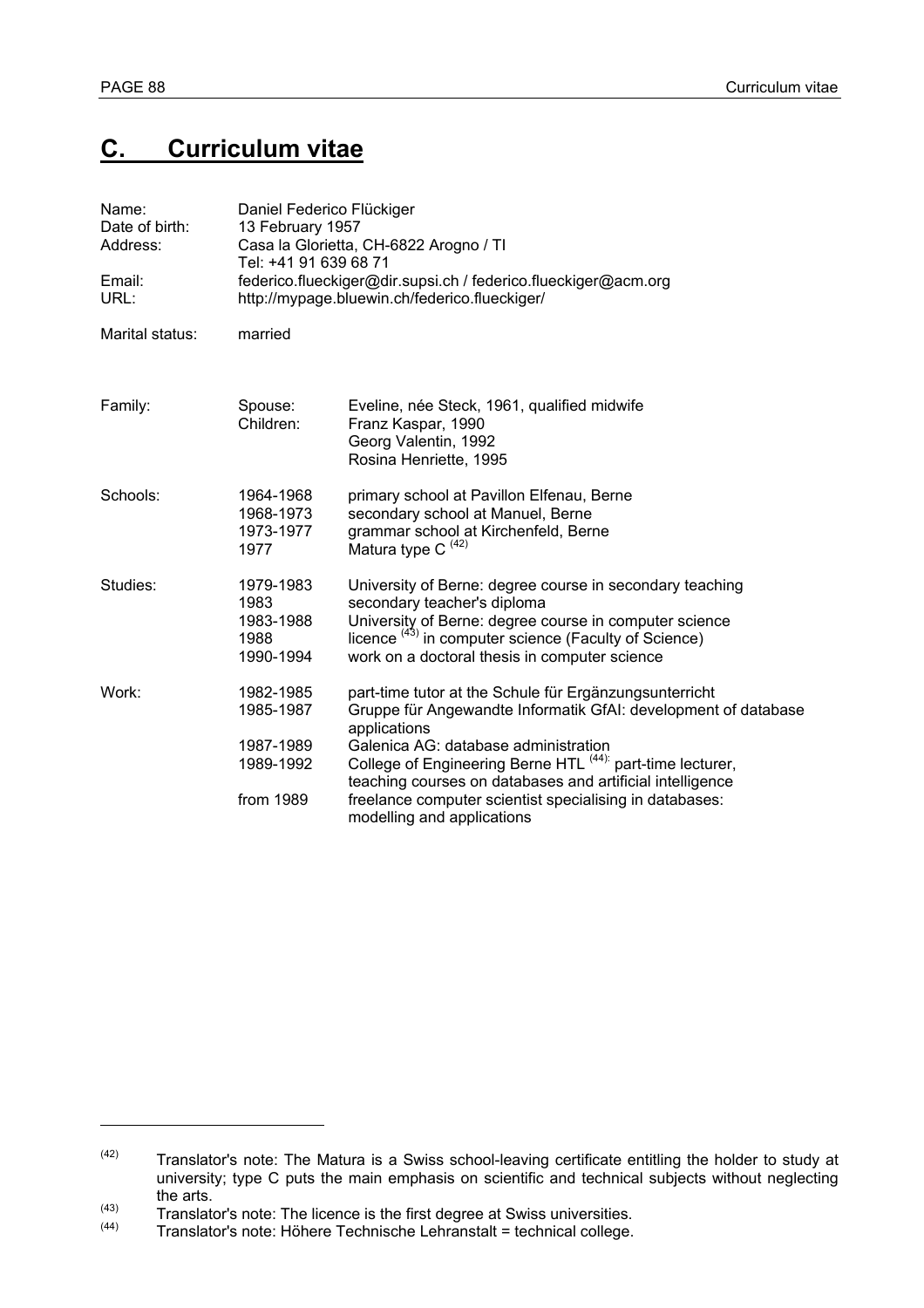# **CONTENTS**

| <b>ABSTRACT</b>                                                                                                                                                                                                          | I                                       |
|--------------------------------------------------------------------------------------------------------------------------------------------------------------------------------------------------------------------------|-----------------------------------------|
| <b>PREFACE</b>                                                                                                                                                                                                           | $\mathbf{I}$                            |
| <b>1. INTRODUCTION</b>                                                                                                                                                                                                   | 1                                       |
| <b>2. HISTORICAL SURVEY</b>                                                                                                                                                                                              | 5                                       |
| 2.1 Definition in communication engineering<br>2.1.1 Norbert Wiener's pioneering work<br>2.1.2 Claude E. Shannon's statistical model<br>2.1.3 Warren Weaver's comments                                                   | 5<br>$\sqrt{5}$<br>$\overline{7}$<br>10 |
| 2.2 Alternative attempts at definition<br>2.2.1 Donald M. MacKay's descriptive information theory<br>2.2.2 Semiotics and information according to Doede Nauta jr.                                                        | 11<br>11<br>13                          |
| 2.3 Refinements<br>2.3.1 Redundancy and information according to Helmut Seiffert<br>2.3.2 Hans Titze's reflections on information as a principle<br>2.3.3 Knowledge and flow of information according to Fred I. Dretske | 15<br>15<br>16<br>17                    |
| 2.4 Concluding remarks                                                                                                                                                                                                   | 19                                      |
| <b>3. BASIC CONCEPTS</b>                                                                                                                                                                                                 | 21                                      |
| 3.1 Semiotic concepts<br>3.1.1 The sign<br>3.1.2 The three dimensions of the sign<br>3.1.3 Conflict situation                                                                                                            | 21<br>21<br>22<br>23                    |
| 3.2 Reflections on semantics<br>3.2.1 Willard Van Orman Quine's ideas<br>3.2.2 Situation semantics according to Jon Barwise and John Perry                                                                               | 29<br>29<br>34                          |
| 3.3 Learning and knowledge<br>3.3.1 Preliminary remarks<br>3.3.2 Learning from a psychological point of view<br>3.3.3 Biological correspondences<br>3.3.4 Model of the brain and knowledge                               | 39<br>40<br>41<br>44<br>48              |
| 3.4 Summary of findings                                                                                                                                                                                                  | 53                                      |
| <b>4. INFORMATION, A NEW CONCEPT</b>                                                                                                                                                                                     | 58                                      |
| 4.1 A universal communication system                                                                                                                                                                                     | 58                                      |
| 4.2 Information carrier and information element                                                                                                                                                                          | 61                                      |
| 4.3 Phenomenological remarks about the concept of information                                                                                                                                                            | 63                                      |